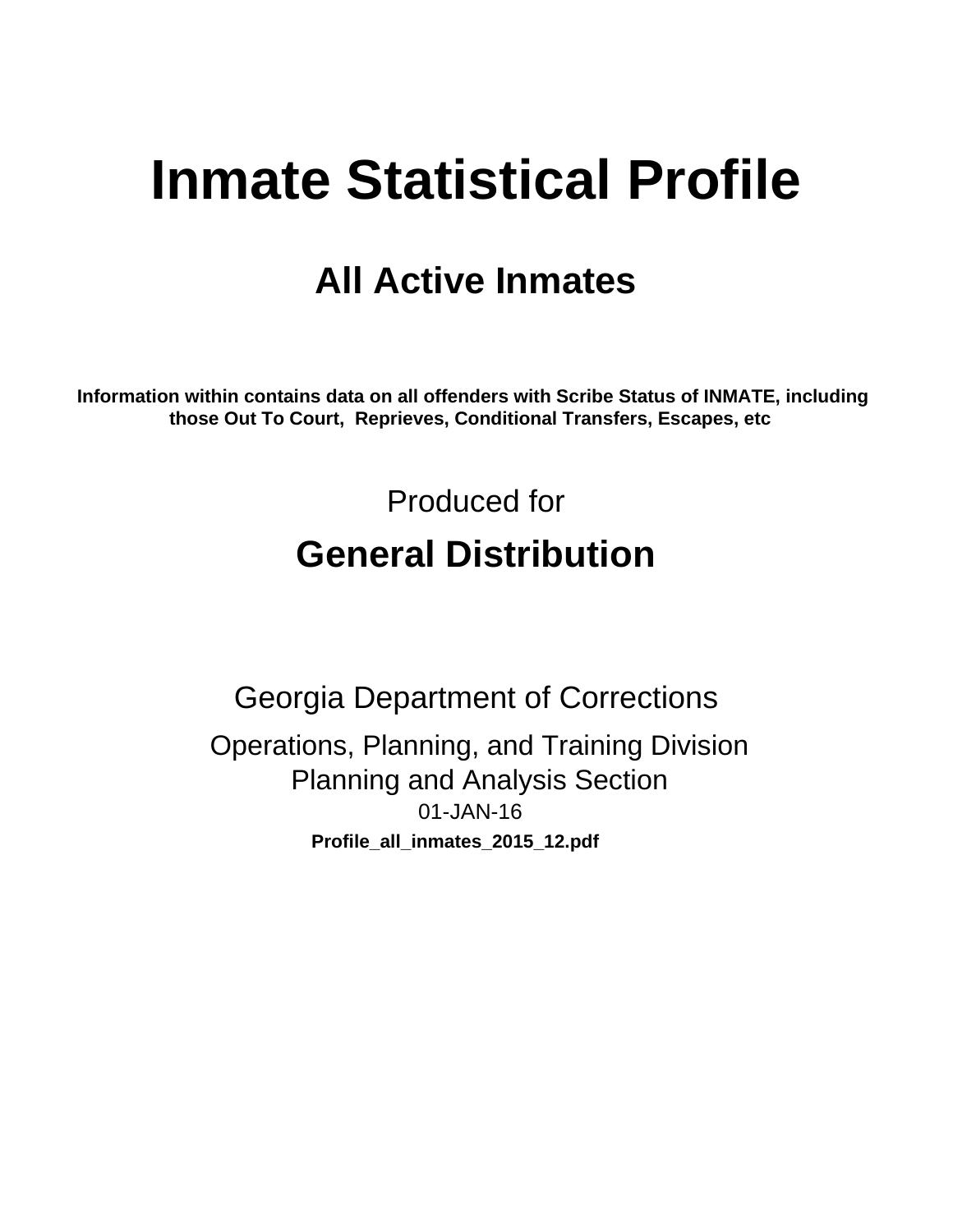# **Inmate Statistical Profile 01-JAN-16**

Contents

**All Active Inmates** 

Produced for General Distribution

# **Table of Contents**

| <b>Demographic information</b>                                       |
|----------------------------------------------------------------------|
| 4 Current age, broken out in ten year age groups                     |
| 5 Race group                                                         |
| 6 Marital status, self-reported at entry to prison                   |
| 7 Number of children, self-reported at entry to prison               |
| 8 Religious affiliation, self-reported at entry to prison            |
| 9 Home county - self-reported at entry to prison                     |
| 14 Employment status before prison, self-reported at entry to prison |
| 15 Age at admission                                                  |
| 17 Height, measured at entry to prison                               |
| 19 Weight, measured at entry to prison                               |
| 20 Military service                                                  |
| <b>Correctional information</b>                                      |
| 21 Type of admission to prison                                       |
| 22 Current / last supervision level                                  |
| 23 Current / last institution type                                   |
| 24 Institution type - transitional centers                           |
| 25 Institution type - county prisons                                 |
| 27 Institution type - state prisons                                  |
| 29 Institution type - private prisons                                |
| 30 Institution type - inmate boot camp                               |
| 31 Number of disciplinary reports                                    |
| 32 Number of transfers                                               |
| 33 Number of escapes                                                 |
| 34 Split sentence - Probation to follow                              |
| 35 Probable future release type of still active inmates              |
| 36 Time served in current (or last) institution                      |
| <b>Educational, psychological and physical information</b>           |
| 37 Highest grade level attained                                      |
| 38 Culture fair IQ scores                                            |
| 39 Wide Range Achievement Test (WRAT) reading score                  |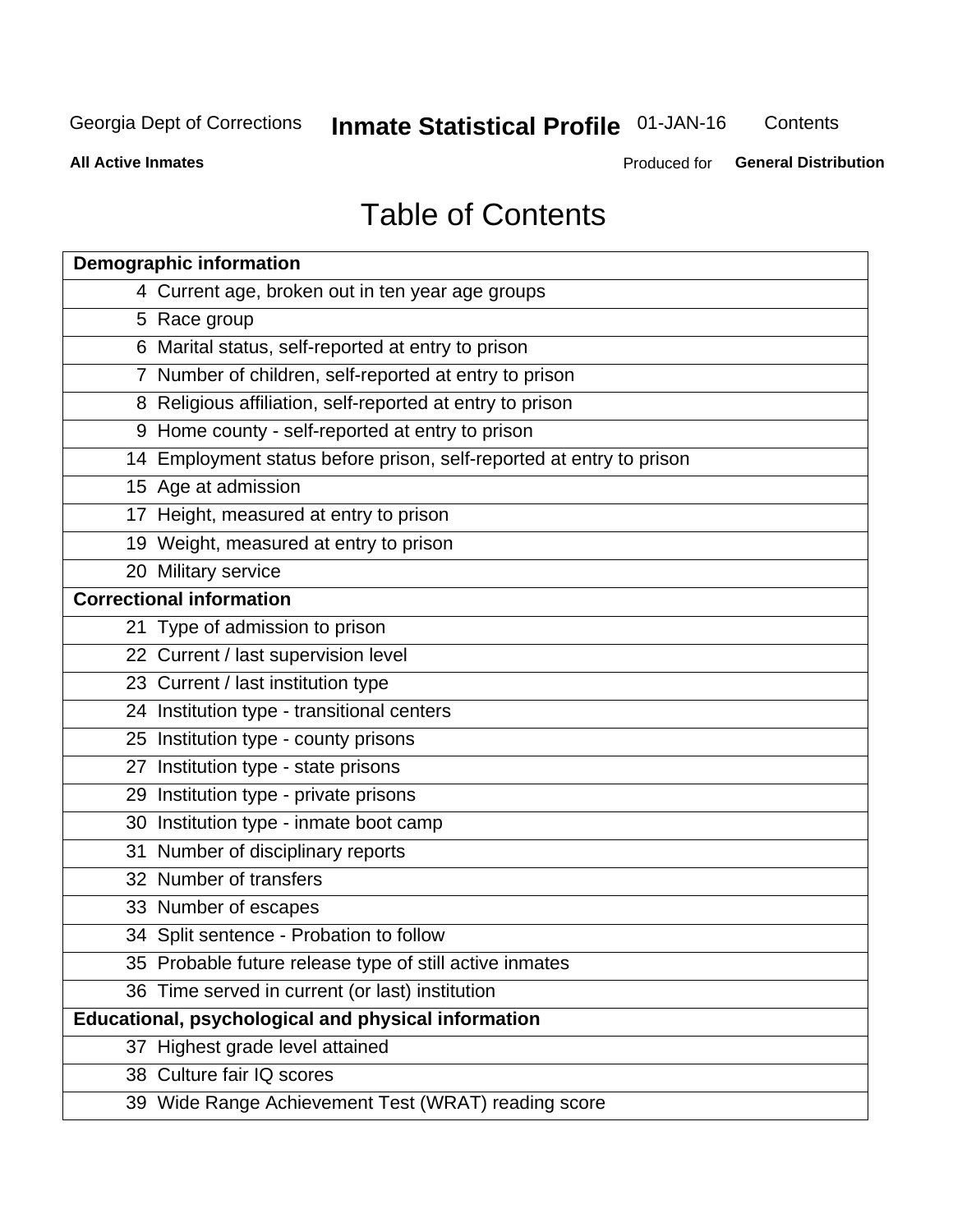# **Inmate Statistical Profile 01-JAN-16**

Contents

**All Active Inmates** 

Produced for General Distribution

# **Table of Contents**

| <b>Educational, psychological and physical information</b>       |
|------------------------------------------------------------------|
| 40 Wide Range Achievement Test (WRAT) math score                 |
| 41 Wide Range Achievement Test (WRAT) spelling score             |
| 42 Current / last mental health treatment level                  |
| 43 PULHESDWIT medical scale - 'P' overall condition ('P'hysical) |
| 44 PULHESDWIT medical scale - 'U' upper body                     |
| 45 PULHESDWIT medical scale - 'L' lower body                     |
| 46 PULHESDWIT medical scale - 'H' hearing                        |
| 47 PULHESDWIT medical scale - 'E' vision                         |
| 48 PULHESDWIT medical scale -'S' psychiatric                     |
| 49 PULHESDWIT medical scale - 'D' dental                         |
| 50 PULHESDWIT medical scale - 'W' work ability                   |
| 51 PULHESDWIT medical scale - 'I' impairment                     |
| 52 PULHESDWIT medical scale - 'T' transportability               |
|                                                                  |
| <b>Crimes and criminal history information</b>                   |
| 53 Number of prior Georgia incarcerations                        |
| 54 Prison sentence in years                                      |
| 55 Primary offense, broken out into felonies vs misdemeanors     |
| 56 Primary offense, broken out into six broad crime categories   |
| 57 Primary offense, detailed offense code                        |
| 65 County of conviction of primary offense                       |
| 70 Circuit of conviction of primary offense                      |
| 72 Years served (jail + prison) in this incarceration            |
| <b>Medical information</b>                                       |
| 73 Results of most recent HIV test                               |
| 74 Results of most recent tuberculosis test                      |
| 75 Results of most recent syphilis test                          |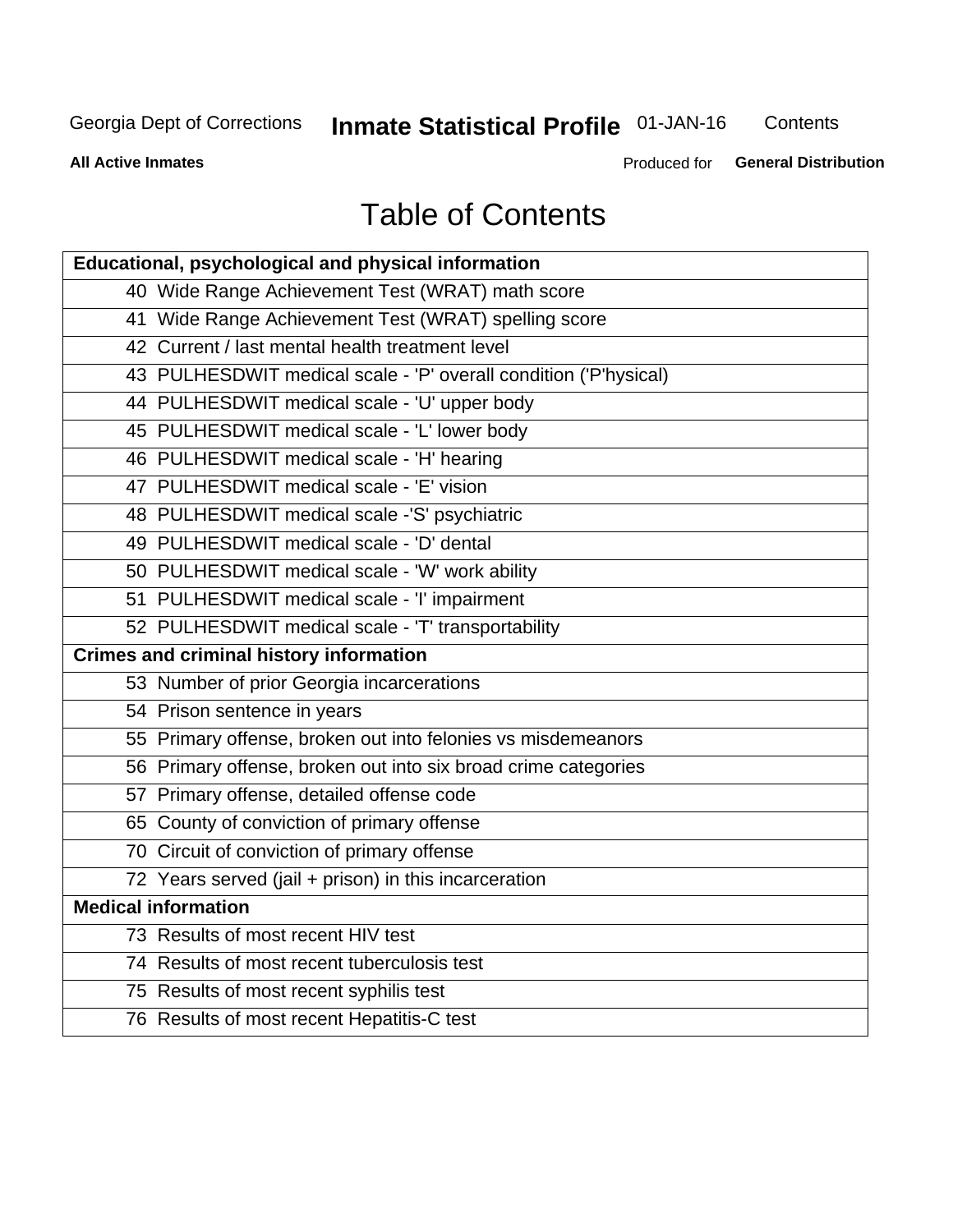### **All Active Inmates**

### Produced for General Distribution

### Current age, broken out in ten-year age groups

COL % - percent each COUNT is of its particular column

|                          | <b>Male</b>  |        |        | <b>Female</b> |        |          | <b>Total</b> |        |
|--------------------------|--------------|--------|--------|---------------|--------|----------|--------------|--------|
| <b>Current Age</b>       | <b>Count</b> | Col %  | Row %  | <b>Count</b>  | Col %  | Row %    | <b>Total</b> | Col %  |
| <b>Teens (1-19)</b>      | 658          | 1.33%  | 96.34% | 25            | 0.70%  | 3.66%    | 683          | 1.29%  |
| <b>Twenties (20-29)</b>  | 14,575       | 29.53% | 93.80% | 964           | 26.89% | 6.20%    | 15,539       | 29.35% |
| Thirties (30-39)         | 14,776       | 29.93% | 92.29% | 1,234         | 34.42% | $7.71\%$ | 16,010       | 30.24% |
| <b>Forties (40-49)</b>   | 10,014       | 20.29% | 92.44% | 819           | 22.85% | 7.56%    | 10,833       | 20.46% |
| <b>Fifties (50-59)</b>   | 6,681        | 13.53% | 93.95% | 430           | 11.99% | $6.05\%$ | 7,111        | 13.43% |
| <b>Sixties (60-69)</b>   | 2,105        | 4.26%  | 95.59% | 97            | 2.71%  | 4.41%    | 2,202        | 4.16%  |
| Seventy + (70 and above) | 552          | 1.12%  | 97.18% | 16            | 0.45%  | 2.82%    | 568          | 1.07%  |
| <b>Total Reported</b>    | 49,361       | 100%   | 93.23% | 3,585         | 100%   | 6.77%    | 52,946       | 100%   |

| <b>Not Reported</b> | 155   |       | 156    |
|---------------------|-------|-------|--------|
| <b>Total</b>        | 4951F | 3,586 | 53,102 |

| <b>Mean</b><br>(average)       | 37.74 | 37.26 | 37.71 |
|--------------------------------|-------|-------|-------|
| Median (middle)                | 36    |       | 36    |
| <b>Mode</b><br>(most frequent) | 26    | 34    | 26    |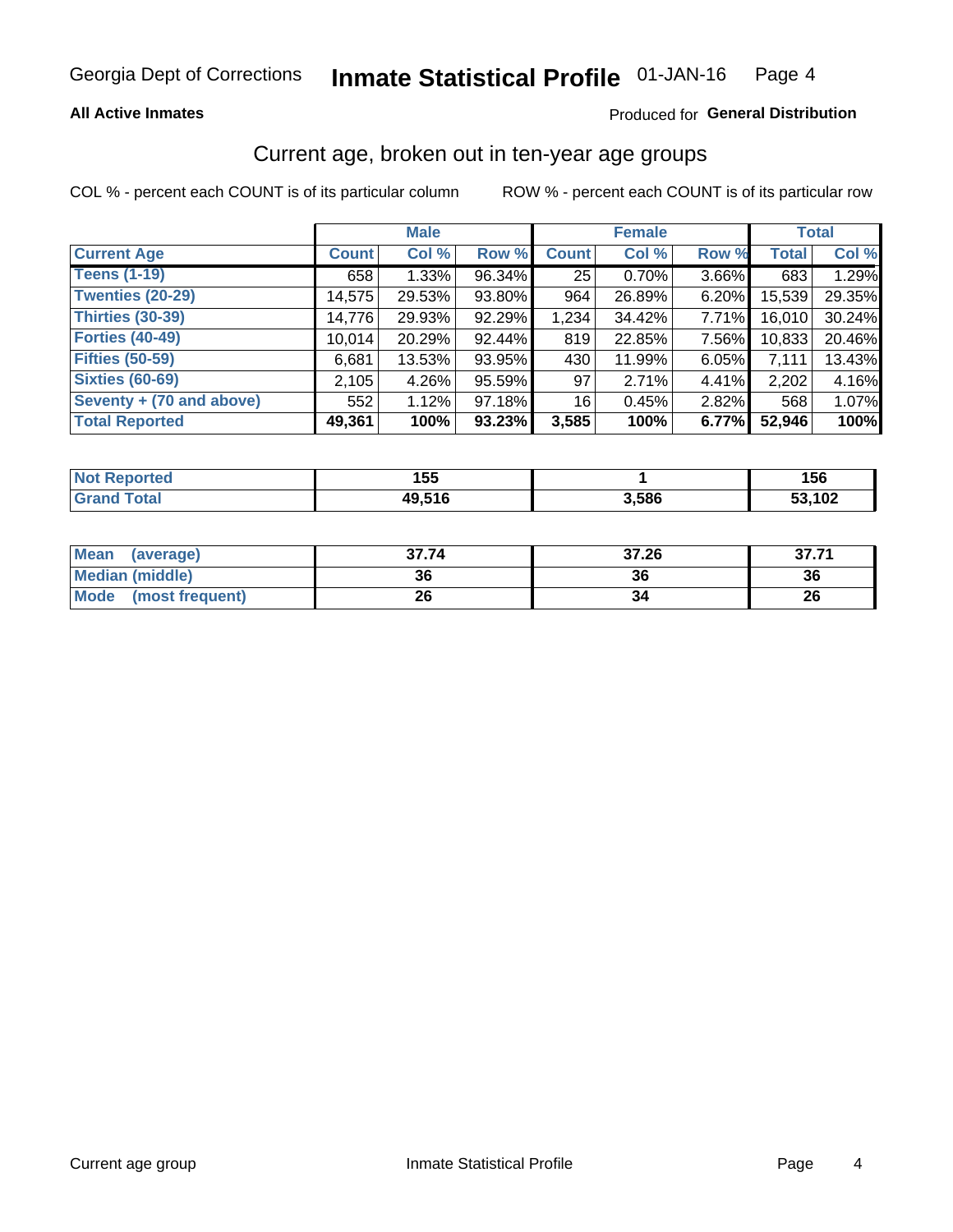#### **Inmate Statistical Profile 01-JAN-16** Page 5

### **All Active Inmates**

### **Produced for General Distribution**

### Race group

COL % - percent each COUNT is of its particular column

|                   |                        | <b>Male</b>  |         |         | <b>Female</b> |         |        | <b>Total</b> |        |
|-------------------|------------------------|--------------|---------|---------|---------------|---------|--------|--------------|--------|
|                   | <b>Race Group</b>      | <b>Count</b> | Col %   |         | Row % Count   | Col %   | Row %  | <b>Total</b> | Col %  |
|                   | <b>White</b>           | 16,479       | 33.28%  | 89.10%  | 2,016         | 56.22%  | 10.90% | 18,495       | 34.83% |
| $\mathbf{2}$      | <b>Black</b>           | 30,840       | 62.28%  | 95.35%  | 1,503         | 41.91%  | 4.65%  | 32,343       | 60.91% |
| 5.                | <b>Other</b>           | 49           | .10%    | 92.45%  | 4             | $.11\%$ | 7.55%  | 53           | .10%   |
| 6                 | <b>Asian</b>           | 160          | $.32\%$ | 93.57%  | 11            | $.31\%$ | 6.43%  | 171          | .32%   |
| 9                 | <b>Unknown</b>         |              | .01%    | 87.50%  |               | .03%    | 12.50% | 8            | .02%   |
| 10                | <b>Hispanic</b>        | 1,958        | 3.95%   | 97.51%  | 50            | 1.39%   | 2.49%  | 2,008        | 3.78%  |
| $12 \overline{ }$ | <b>Native American</b> | 22           | $.04\%$ | 95.65%  |               | .03%    | 4.35%  | 23           | .04%   |
| 13                | <b>Native Hawaiian</b> |              | .01%    | 100.00% |               |         |        |              | .01%   |
|                   | <b>Total Reported</b>  | 49,516       | 100%    | 93.25%  | 3,586         | 100%    | 6.75%  | 53,102       | 100%   |

| <b>Not Reported</b>   |        |       |               |
|-----------------------|--------|-------|---------------|
| <b>Total</b><br>Gran' | 49,516 | 3,586 | 53,102<br>эə. |

| <b>Mode</b><br>---<br>most frequent) | Black | White | <b>Black</b> |
|--------------------------------------|-------|-------|--------------|
|                                      |       |       |              |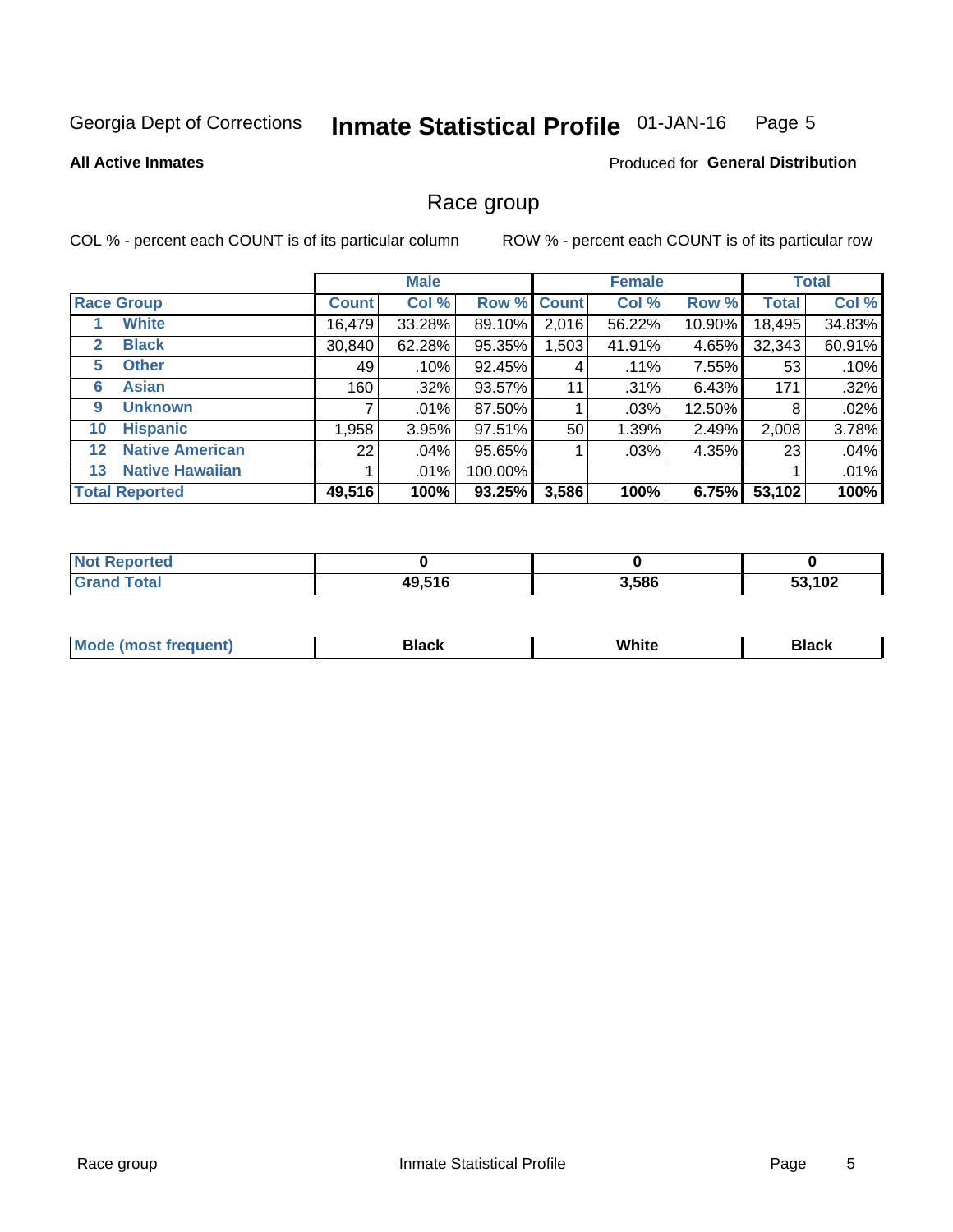#### Inmate Statistical Profile 01-JAN-16 Page 6

**All Active Inmates** 

### Produced for General Distribution

### Marital status, self-reported at entry to prison

COL % - percent each COUNT is of its particular column

|                            | <b>Male</b>  |        |        |                 | <b>Female</b> | <b>Total</b> |              |        |
|----------------------------|--------------|--------|--------|-----------------|---------------|--------------|--------------|--------|
| <b>Marital Status</b>      | <b>Count</b> | Col %  | Row %  | <b>Count</b>    | Col %         | Row %        | <b>Total</b> | Col %  |
| <b>Unknown</b><br>$\bf{0}$ | 564          | 1.14%  | 96.58% | 20 <sub>1</sub> | $.56\%$       | 3.42%        | 584          | 1.10%  |
| <b>Divorced</b><br>D       | 4,592        | 9.27%  | 89.20% | 556             | 15.50%        | 10.80%       | 5,148        | 9.69%  |
| <b>Married</b><br>М        | 6,575        | 13.28% | 91.59% | 604             | 16.84%        | 8.41%        | 7,179        | 13.52% |
| <b>Separated</b><br>S.     | 1,713        | 3.46%  | 83.85% | 330             | 9.20%         | 16.15%       | 2,043        | 3.85%  |
| <b>Unmarried</b><br>U      | 35,588       | 71.87% | 94.85% | 1,934           | 53.93%        | 5.15%        | 37,522       | 70.66% |
| <b>Widow</b><br>W          | 484          | .98%   | 77.32% | 142             | 3.96%         | 22.68%       | 626          | 1.18%  |
| <b>Total Reported</b>      | 49,516       | 100%   | 93.25% | 3,586           | 100%          | 6.75%        | 53,102       | 100%   |

| <b>orted</b><br>I NOT |       |       |        |
|-----------------------|-------|-------|--------|
| $\sim$ 10<br>. Gr     | 9.516 | 3.586 | 53,102 |

|--|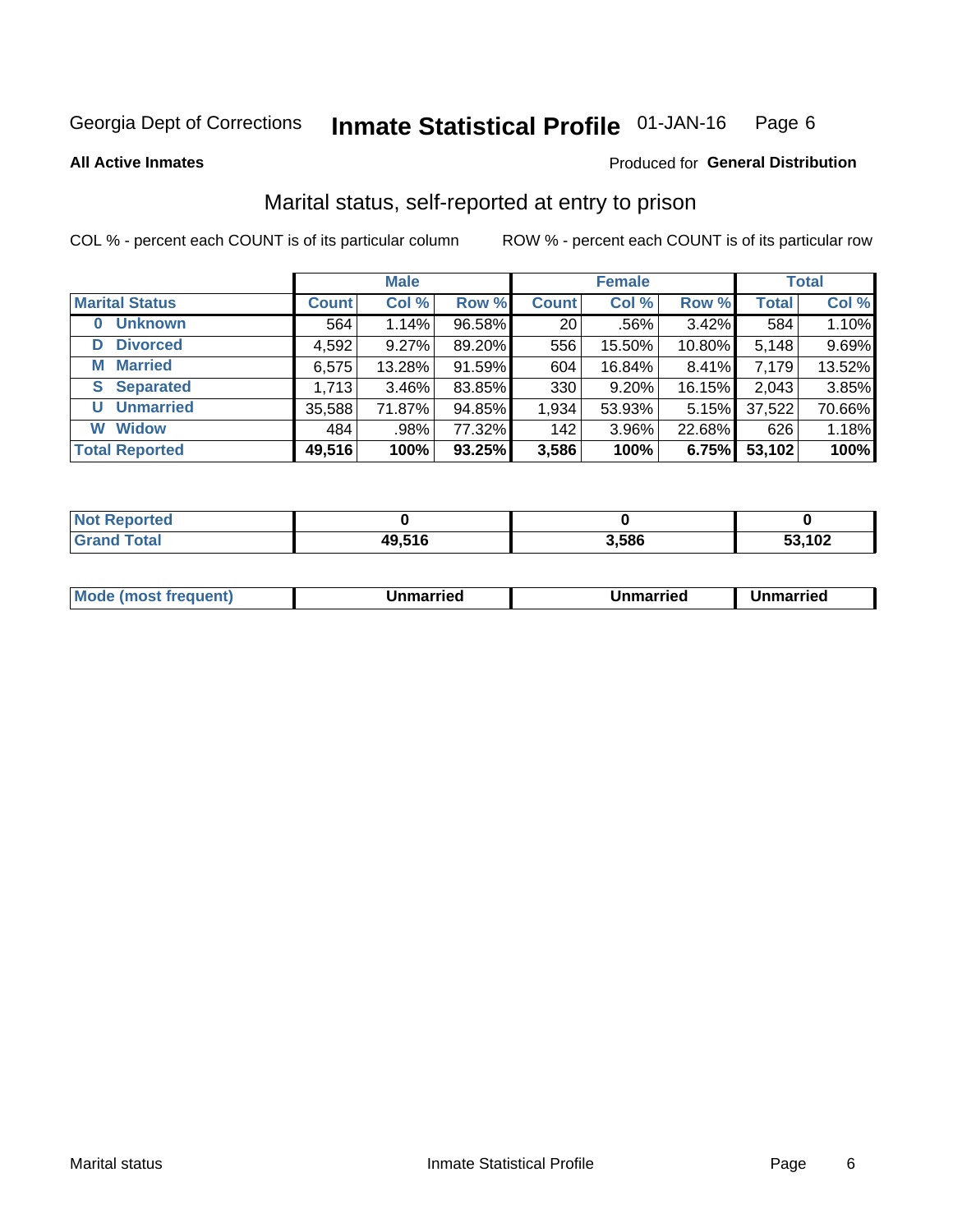#### **Inmate Statistical Profile 01-JAN-16** Page 7

**All Active Inmates** 

### **Produced for General Distribution**

### Number of children, self reported at entry to prison

COL % - percent each COUNT is of its particular column

|                           |                 | <b>Male</b> |        |              | <b>Female</b> |       |              | <b>Total</b> |
|---------------------------|-----------------|-------------|--------|--------------|---------------|-------|--------------|--------------|
| <b>Number of Children</b> | <b>Count</b>    | Col %       | Row %  | <b>Count</b> | Col %         | Row % | <b>Total</b> | Col %        |
| $\overline{\mathbf{0}}$   | 19,898          | 40.60%      | 94.17% | 1,231        | 34.37%        | 5.83% | 21,129       | 40.18%       |
|                           | 11,046          | 22.54%      | 94.17% | 684          | 19.10%        | 5.83% | 11,730       | 22.30%       |
| $\overline{2}$            | 8,058           | 16.44%      | 91.39% | 759          | 21.19%        | 8.61% | 8,817        | 16.76%       |
| $\overline{\mathbf{3}}$   | 4,917           | 10.03%      | 90.84% | 496          | 13.85%        | 9.16% | 5,413        | 10.29%       |
| 4                         | 2,486           | 5.07%       | 91.30% | 237          | 6.62%         | 8.70% | 2,723        | 5.18%        |
| $\overline{\mathbf{5}}$   | 1,234           | 2.52%       | 92.92% | 94           | 2.62%         | 7.08% | 1,328        | 2.53%        |
| 6                         | 633             | 1.29%       | 93.36% | 45           | 1.26%         | 6.64% | 678          | 1.29%        |
| 7                         | 305             | 0.62%       | 94.72% | 17           | 0.47%         | 5.28% | 322          | 0.61%        |
| $\overline{\mathbf{8}}$   | 166             | 0.34%       | 93.79% | 11           | 0.31%         | 6.21% | 177          | 0.34%        |
| 9                         | 93              | 0.19%       | 95.88% | 4            | 0.11%         | 4.12% | 97           | 0.18%        |
| 10                        | 84              | 0.17%       | 97.67% | 2            | 0.06%         | 2.33% | 86           | 0.16%        |
| Over 10                   | 90 <sub>1</sub> | 0.18%       | 97.83% | 2            | 0.06%         | 2.17% | 92           | 0.17%        |
| <b>Total Reported</b>     | 49,010          | 100%        | 93.19% | 3,582        | 100%          | 6.81% | 52,592       | 100%         |

| rteo<br>NG | 506          |      | 510           |
|------------|--------------|------|---------------|
|            | 40 516<br>ıю | .586 | 53,102<br>JJ, |

| <b>Mean</b><br>(average) | 1.39 | 1.58 | 1.40 |
|--------------------------|------|------|------|
| <b>Median (middle)</b>   |      |      |      |
| Mode<br>(most frequent)  |      |      |      |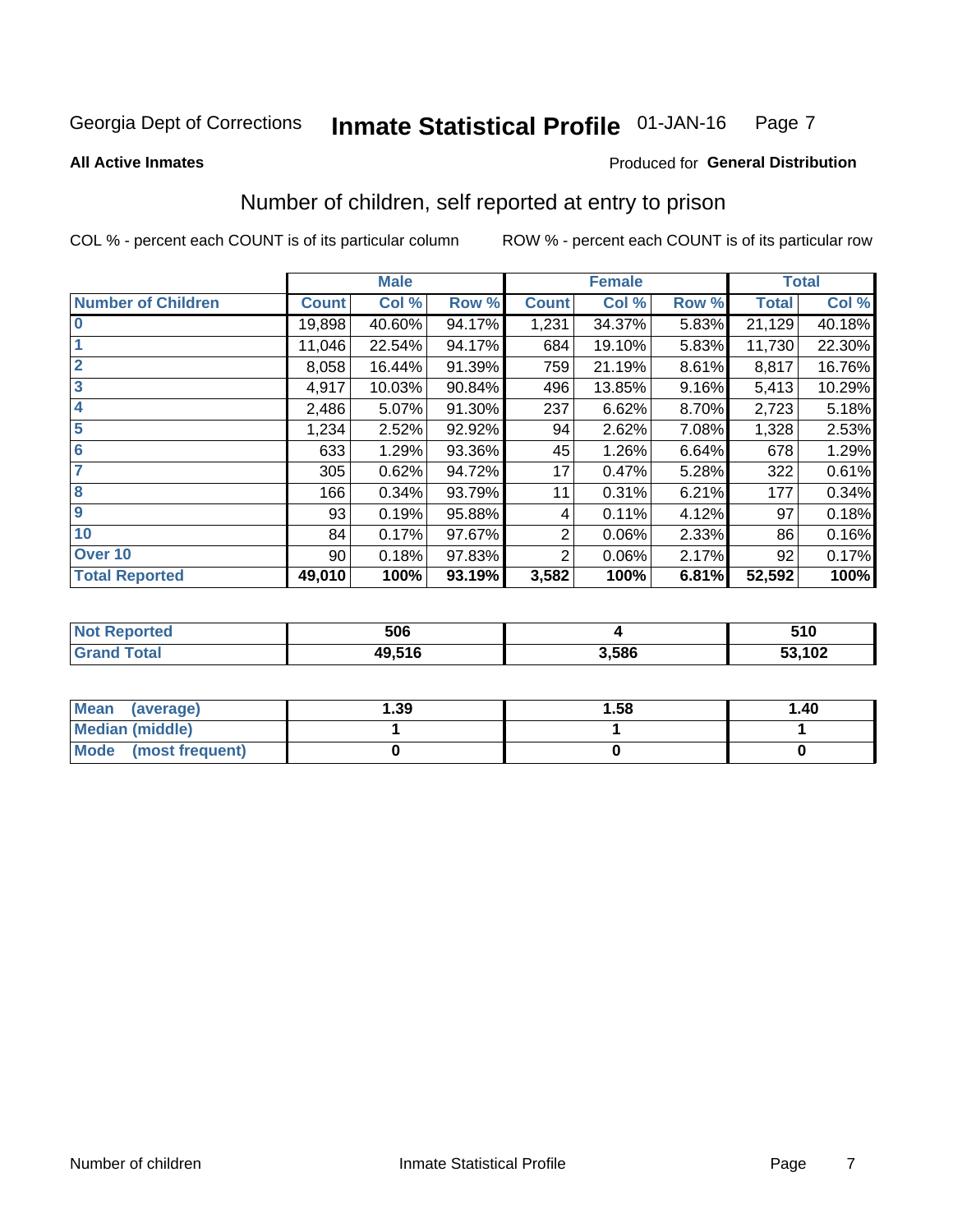#### **Inmate Statistical Profile 01-JAN-16** Page 8

### **All Active Inmates**

### Produced for General Distribution

### Religious affiliation, self-reported at entry to prison

COL % - percent each COUNT is of its particular column

|                |                              |                | <b>Male</b> |         |              | <b>Female</b>             |        |                | <b>Total</b> |
|----------------|------------------------------|----------------|-------------|---------|--------------|---------------------------|--------|----------------|--------------|
|                | <b>Religious Affiliation</b> | <b>Count</b>   | Col %       | Row %   | <b>Count</b> | $\overline{\text{Col}}$ % | Row %  | <b>Total</b>   | Col %        |
| 1              | <b>Islam</b>                 | 1,032          | 4.96%       | 96.81%  | 34           | 1.26%                     | 3.19%  | 1,066          | 4.53%        |
| $\overline{2}$ | <b>Catholic</b>              | 1,052          | 5.05%       | 87.52%  | 150          | 5.56%                     | 12.48% | 1,202          | 5.11%        |
| 3              | <b>Baptist</b>               | 12,030         | 57.79%      | 85.78%  | 1,995        | 73.94%                    | 14.22% | 14,025         | 59.65%       |
| 4              | <b>Methodist</b>             | 407            | 1.96%       | 85.15%  | 71           | 2.63%                     | 14.85% | 478            | 2.03%        |
| 5              | <b>EpiscopIn</b>             | 46             | .22%        | 92.00%  | 4            | .15%                      | 8.00%  | 50             | .21%         |
| 6              | <b>Presbytrn</b>             | 58             | .28%        | 92.06%  | 5            | .19%                      | 7.94%  | 63             | .27%         |
| 7              | <b>Chc Of God</b>            | 365            | 1.75%       | 87.95%  | 50           | 1.85%                     | 12.05% | 415            | 1.76%        |
| 8              | <b>Holiness</b>              | 627            | 3.01%       | 81.43%  | 143          | 5.30%                     | 18.57% | 770            | 3.27%        |
| 9              | <b>Jewish</b>                | 44             | .21%        | 75.86%  | 14           | .52%                      | 24.14% | 58             | .25%         |
| 10             | <b>Anglican</b>              | 19             | .09%        | 95.00%  | 1            | .04%                      | 5.00%  | 20             | .09%         |
| 11             | <b>Grk Orthdx</b>            | 7              | .03%        | 87.50%  | 1            | .04%                      | 12.50% | 8              | .03%         |
| 12             | <b>Hindu</b>                 | 9              | .04%        | 100.00% |              |                           |        | 9              | .04%         |
| 13             | <b>Buddhist</b>              | 40             | .19%        | 76.92%  | 12           | .44%                      | 23.08% | 52             | .22%         |
| 14             | <b>Taoist</b>                | $\overline{2}$ | .01%        | 100.00% |              |                           |        | $\overline{2}$ | .01%         |
| 15             | <b>Shintoist</b>             | 5              | .02%        | 100.00% |              |                           |        | 5              | .02%         |
| 16             | <b>Seven D Ad</b>            | 60             | .29%        | 85.71%  | 10           | .37%                      | 14.29% | 70             | .30%         |
| 17             | <b>Jehovah Wt</b>            | 256            | 1.23%       | 87.97%  | 35           | 1.30%                     | 12.03% | 291            | 1.24%        |
| 18             | <b>Latr Day S</b>            | 21             | .10%        | 84.00%  | 4            | .15%                      | 16.00% | 25             | .11%         |
| 19             | <b>Quaker</b>                |                | .01%        | 100.00% |              |                           |        |                | .01%         |
| 20             | <b>Other Prot</b>            | 2,470          | 11.87%      | 94.31%  | 149          | 5.52%                     | 5.69%  | 2,619          | 11.14%       |
| 96             | <b>None</b>                  | 2,265          | 10.88%      | 99.12%  | 20           | .74%                      | .88%   | 2,285          | 9.72%        |
|                | <b>Total Reported</b>        | 20,816         | 100%        | 88.53%  | 2,698        | 100%                      | 11.47% | 23,514         | 100%         |

| วorteo<br>NO. | 28,700 | 888   | 29,588            |
|---------------|--------|-------|-------------------|
| <b>otal</b>   | 49,516 | 3,586 | ,102<br>Ε9.<br>ວວ |

|  | <b>Mode (most frequent)</b> | ıntist<br>ິ | <b>'a</b> ptist | aptist |
|--|-----------------------------|-------------|-----------------|--------|
|--|-----------------------------|-------------|-----------------|--------|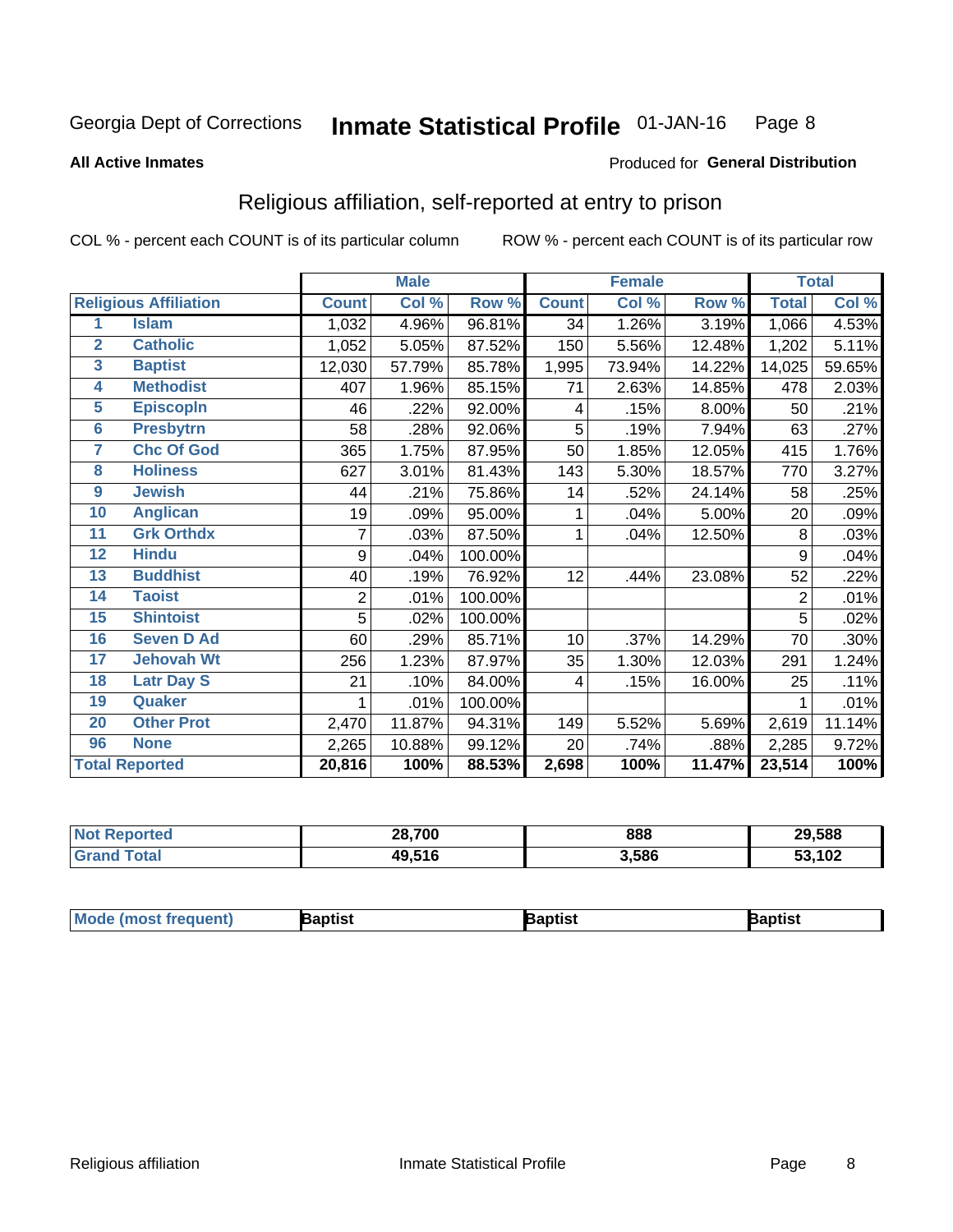#### Inmate Statistical Profile 01-JAN-16 Page 9

**All Active Inmates** 

### Produced for General Distribution

### Home county, self-reported at entry to prison

COL % - percent each COUNT is of its particular column

|     |                             |              | <b>Male</b> |         |                  | <b>Female</b> |        | <b>Total</b> |        |
|-----|-----------------------------|--------------|-------------|---------|------------------|---------------|--------|--------------|--------|
|     | <b>Home County</b>          | <b>Count</b> | Col %       | Row %   | <b>Count</b>     | Col %         | Row %  | <b>Total</b> | Col %  |
| 000 | <b>Unknown</b>              | 5,285        | 10.67%      | 92.90%  | 404              | 11.27%        | 7.10%  | 5,689        | 10.71% |
| 001 | <b>Appling County</b>       | 125          | .25%        | 96.90%  | 4                | .11%          | 3.10%  | 129          | .24%   |
| 002 | <b>Atkinson County</b>      | 39           | .08%        | 90.70%  | 4                | .11%          | 9.30%  | 43           | .08%   |
| 003 | <b>Bacon County</b>         | 71           | .14%        | 93.42%  | 5                | .14%          | 6.58%  | 76           | .14%   |
| 004 | <b>Baker County</b>         | 19           | .04%        | 100.00% |                  |               |        | 19           | .04%   |
| 005 | <b>Baldwin County</b>       | 229          | .46%        | 91.24%  | 22               | .61%          | 8.76%  | 251          | .47%   |
| 006 | <b>Banks County</b>         | 60           | .12%        | 83.33%  | 12               | .33%          | 16.67% | 72           | .14%   |
| 007 | <b>Barrow County</b>        | 253          | .51%        | 89.40%  | 30               | .84%          | 10.60% | 283          | .53%   |
| 008 | <b>Bartow County</b>        | 524          | 1.06%       | 88.07%  | 71               | 1.98%         | 11.93% | 595          | 1.12%  |
| 009 | <b>Ben Hill County</b>      | 197          | .40%        | 94.26%  | 12               | .33%          | 5.74%  | 209          | .39%   |
| 010 | <b>Berrien County</b>       | 73           | .15%        | 96.05%  | 3                | .08%          | 3.95%  | 76           | .14%   |
| 011 | <b>Bibb County</b>          | 1,119        | 2.26%       | 95.23%  | 56               | 1.56%         | 4.77%  | 1,175        | 2.21%  |
| 012 | <b>Bleckley County</b>      | 62           | .13%        | 91.18%  | $\,6$            | .17%          | 8.82%  | 68           | .13%   |
| 013 | <b>Brantley County</b>      | 66           | .13%        | 88.00%  | $\boldsymbol{9}$ | .25%          | 12.00% | 75           | .14%   |
| 014 | <b>Brooks County</b>        | 201          | .41%        | 99.01%  | $\overline{2}$   | .06%          | .99%   | 203          | .38%   |
| 015 | <b>Bryan County</b>         | 93           | .19%        | 94.90%  | 5                | .14%          | 5.10%  | 98           | .18%   |
| 016 | <b>Bulloch County</b>       | 374          | .76%        | 94.68%  | 21               | .59%          | 5.32%  | 395          | .74%   |
| 017 | <b>Burke County</b>         | 222          | .45%        | 96.52%  | 8                | .22%          | 3.48%  | 230          | .43%   |
| 018 | <b>Butts County</b>         | 118          | .24%        | 92.19%  | 10               | .28%          | 7.81%  | 128          | .24%   |
| 019 | <b>Calhoun County</b>       | 66           | .13%        | 92.96%  | 5                | .14%          | 7.04%  | 71           | .13%   |
| 020 | <b>Camden County</b>        | 128          | .26%        | 92.09%  | 11               | .31%          | 7.91%  | 139          | .26%   |
| 021 | <b>Candler County</b>       | 105          | .21%        | 84.00%  | 20               | .56%          | 16.00% | 125          | .24%   |
| 022 | <b>Carroll County</b>       | 519          | 1.05%       | 92.51%  | 42               | 1.17%         | 7.49%  | 561          | 1.06%  |
| 023 | <b>Catoosa County</b>       | 206          | .42%        | 89.18%  | 25               | .70%          | 10.82% | 231          | .44%   |
| 024 | <b>Charlton County</b>      | 38           | .08%        | 90.48%  | 4                | .11%          | 9.52%  | 42           | .08%   |
| 025 | <b>Chatham County</b>       | 1,771        | 3.58%       | 96.51%  | 64               | 1.78%         | 3.49%  | 1,835        | 3.46%  |
| 026 | <b>Chattahoochee County</b> | 32           | .06%        | 96.97%  | 1                | .03%          | 3.03%  | 33           | .06%   |
| 027 | <b>Chattooga County</b>     | 240          | .48%        | 89.55%  | 28               | .78%          | 10.45% | 268          | .50%   |
| 028 | <b>Cherokee County</b>      | 400          | .81%        | 91.32%  | 38               | 1.06%         | 8.68%  | 438          | .82%   |
| 029 | <b>Clarke County</b>        | 440          | .89%        | 93.22%  | 32               | .89%          | 6.78%  | 472          | .89%   |
| 030 | <b>Clay County</b>          | 36           | .07%        | 97.30%  | 1                | .03%          | 2.70%  | 37           | .07%   |
| 031 | <b>Clayton County</b>       | 1,488        | 3.01%       | 93.88%  | 97               | 2.70%         | 6.12%  | 1,585        | 2.98%  |
| 032 | <b>Clinch County</b>        | 48           | .10%        | 88.89%  | 6                | .17%          | 11.11% | 54           | .10%   |
| 033 | <b>Cobb County</b>          | 1,921        | 3.88%       | 91.13%  | 187              | 5.21%         | 8.87%  | 2,108        | 3.97%  |
| 034 | <b>Coffee County</b>        | 263          | .53%        | 92.61%  | 21               | .59%          | 7.39%  | 284          | .53%   |
| 035 | <b>Colquitt County</b>      | 220          | .44%        | 96.49%  | 8                | .22%          | 3.51%  | 228          | .43%   |
| 036 | <b>Columbia County</b>      | 288          | .58%        | 90.85%  | 29               | .81%          | 9.15%  | 317          | .60%   |
| 037 | <b>Cook County</b>          | 136          | .27%        | 94.44%  | $\bf 8$          | .22%          | 5.56%  | 144          | .27%   |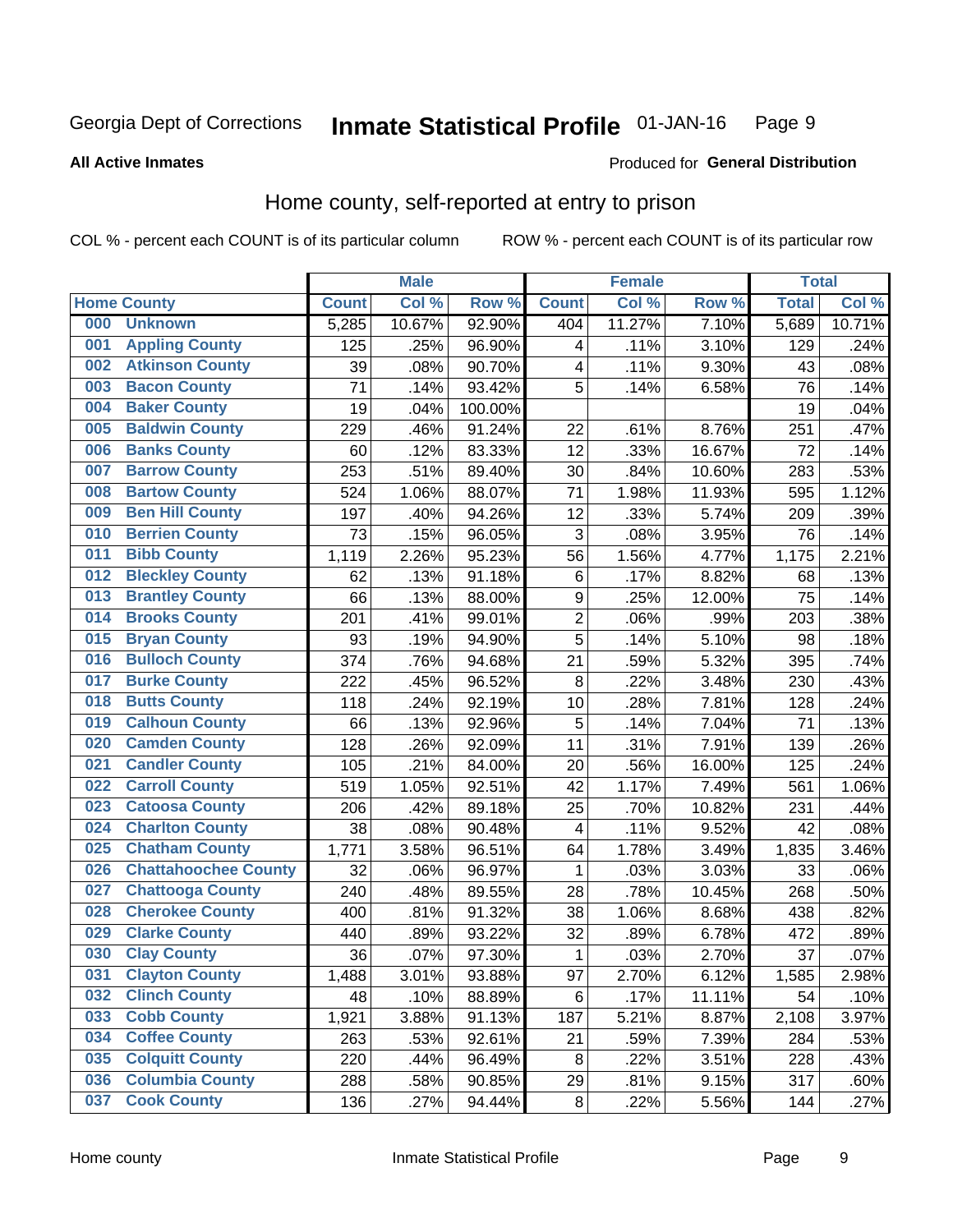#### Inmate Statistical Profile 01-JAN-16 Page 10

**All Active Inmates** 

### Produced for General Distribution

### Home county, self-reported at entry to prison

COL % - percent each COUNT is of its particular column

|     |                         |              | <b>Male</b> |        |                           | <b>Female</b> |        | <b>Total</b> |         |
|-----|-------------------------|--------------|-------------|--------|---------------------------|---------------|--------|--------------|---------|
|     | <b>Home County</b>      | <b>Count</b> | Col %       | Row %  | <b>Count</b>              | Col %         | Row %  | <b>Total</b> | Col %   |
| 038 | <b>Coweta County</b>    | 460          | .93%        | 94.26% | 28                        | .78%          | 5.74%  | 488          | $.92\%$ |
| 039 | <b>Crawford County</b>  | 45           | .09%        | 93.75% | $\ensuremath{\mathsf{3}}$ | .08%          | 6.25%  | 48           | .09%    |
| 040 | <b>Crisp County</b>     | 221          | .45%        | 95.67% | 10                        | .28%          | 4.33%  | 231          | .44%    |
| 041 | <b>Dade County</b>      | 57           | .12%        | 83.82% | 11                        | .31%          | 16.18% | 68           | .13%    |
| 042 | <b>Dawson County</b>    | 75           | .15%        | 91.46% | 7                         | .20%          | 8.54%  | 82           | .15%    |
| 043 | <b>Decatur County</b>   | 246          | .50%        | 93.89% | 16                        | .45%          | 6.11%  | 262          | .49%    |
| 044 | <b>Dekalb County</b>    | 2,981        | 6.02%       | 94.57% | 171                       | 4.77%         | 5.43%  | 3,152        | 5.94%   |
| 045 | <b>Dodge County</b>     | 135          | .27%        | 93.10% | 10                        | .28%          | 6.90%  | 145          | .27%    |
| 046 | <b>Dooly County</b>     | 82           | .17%        | 94.25% | 5                         | .14%          | 5.75%  | 87           | .16%    |
| 047 | <b>Dougherty County</b> | 841          | 1.70%       | 94.60% | 48                        | 1.34%         | 5.40%  | 889          | 1.67%   |
| 048 | <b>Douglas County</b>   | 601          | 1.21%       | 92.46% | 49                        | 1.37%         | 7.54%  | 650          | 1.22%   |
| 049 | <b>Early County</b>     | 81           | .16%        | 90.00% | 9                         | .25%          | 10.00% | 90           | .17%    |
| 050 | <b>Echols County</b>    | 7            | .01%        | 87.50% | $\mathbf{1}$              | .03%          | 12.50% | 8            | .02%    |
| 051 | <b>Effingham County</b> | 205          | .41%        | 91.93% | 18                        | .50%          | 8.07%  | 223          | .42%    |
| 052 | <b>Elbert County</b>    | 113          | .23%        | 91.87% | 10                        | .28%          | 8.13%  | 123          | .23%    |
| 053 | <b>Emanuel County</b>   | 164          | .33%        | 94.25% | 10                        | .28%          | 5.75%  | 174          | .33%    |
| 054 | <b>Evans County</b>     | 76           | .15%        | 91.57% | 7                         | .20%          | 8.43%  | 83           | .16%    |
| 055 | <b>Fannin County</b>    | 85           | .17%        | 86.73% | 13                        | .36%          | 13.27% | 98           | .18%    |
| 056 | <b>Fayette County</b>   | 179          | .36%        | 89.05% | 22                        | .61%          | 10.95% | 201          | .38%    |
| 057 | <b>Floyd County</b>     | 771          | 1.56%       | 90.39% | 82                        | 2.29%         | 9.61%  | 853          | 1.61%   |
| 058 | <b>Forsyth County</b>   | 250          | .50%        | 90.91% | 25                        | .70%          | 9.09%  | 275          | .52%    |
| 059 | <b>Franklin County</b>  | 113          | .23%        | 91.13% | 11                        | .31%          | 8.87%  | 124          | .23%    |
| 060 | <b>Fulton County</b>    | 4,967        | 10.03%      | 95.46% | 236                       | 6.58%         | 4.54%  | 5,203        | 9.80%   |
| 061 | <b>Gilmer County</b>    | 96           | .19%        | 94.12% | 6                         | .17%          | 5.88%  | 102          | .19%    |
| 062 | <b>Glascock County</b>  | 14           | .03%        | 87.50% | $\overline{2}$            | .06%          | 12.50% | 16           | .03%    |
| 063 | <b>Glynn County</b>     | 405          | .82%        | 92.47% | 33                        | .92%          | 7.53%  | 438          | .82%    |
| 064 | <b>Gordon County</b>    | 275          | .56%        | 87.03% | 41                        | 1.14%         | 12.97% | 316          | .60%    |
| 065 | <b>Grady County</b>     | 131          | .26%        | 95.62% | 6                         | .17%          | 4.38%  | 137          | .26%    |
| 066 | <b>Greene County</b>    | 115          | .23%        | 95.04% | $\,6$                     | .17%          | 4.96%  | 121          | .23%    |
| 067 | <b>Gwinnett County</b>  | 1,678        | 3.39%       | 92.81% | 130                       | 3.63%         | 7.19%  | 1,808        | 3.40%   |
| 068 | <b>Habersham County</b> | 105          | .21%        | 88.98% | 13                        | .36%          | 11.02% | 118          | .22%    |
| 069 | <b>Hall County</b>      | 619          | 1.25%       | 90.36% | 66                        | 1.84%         | 9.64%  | 685          | 1.29%   |
| 070 | <b>Hancock County</b>   | 56           | .11%        | 94.92% | 3                         | .08%          | 5.08%  | 59           | .11%    |
| 071 | <b>Haralson County</b>  | 153          | .31%        | 92.17% | 13                        | .36%          | 7.83%  | 166          | .31%    |
| 072 | <b>Harris County</b>    | 102          | .21%        | 94.44% | 6                         | .17%          | 5.56%  | 108          | .20%    |
| 073 | <b>Hart County</b>      | 142          | .29%        | 95.95% | 6                         | .17%          | 4.05%  | 148          | .28%    |
| 074 | <b>Heard County</b>     | 48           | .10%        | 92.31% | $\overline{\mathbf{4}}$   | .11%          | 7.69%  | 52           | .10%    |
| 075 | <b>Henry County</b>     | 555          | 1.12%       | 91.74% | 50                        | 1.39%         | 8.26%  | 605          | 1.14%   |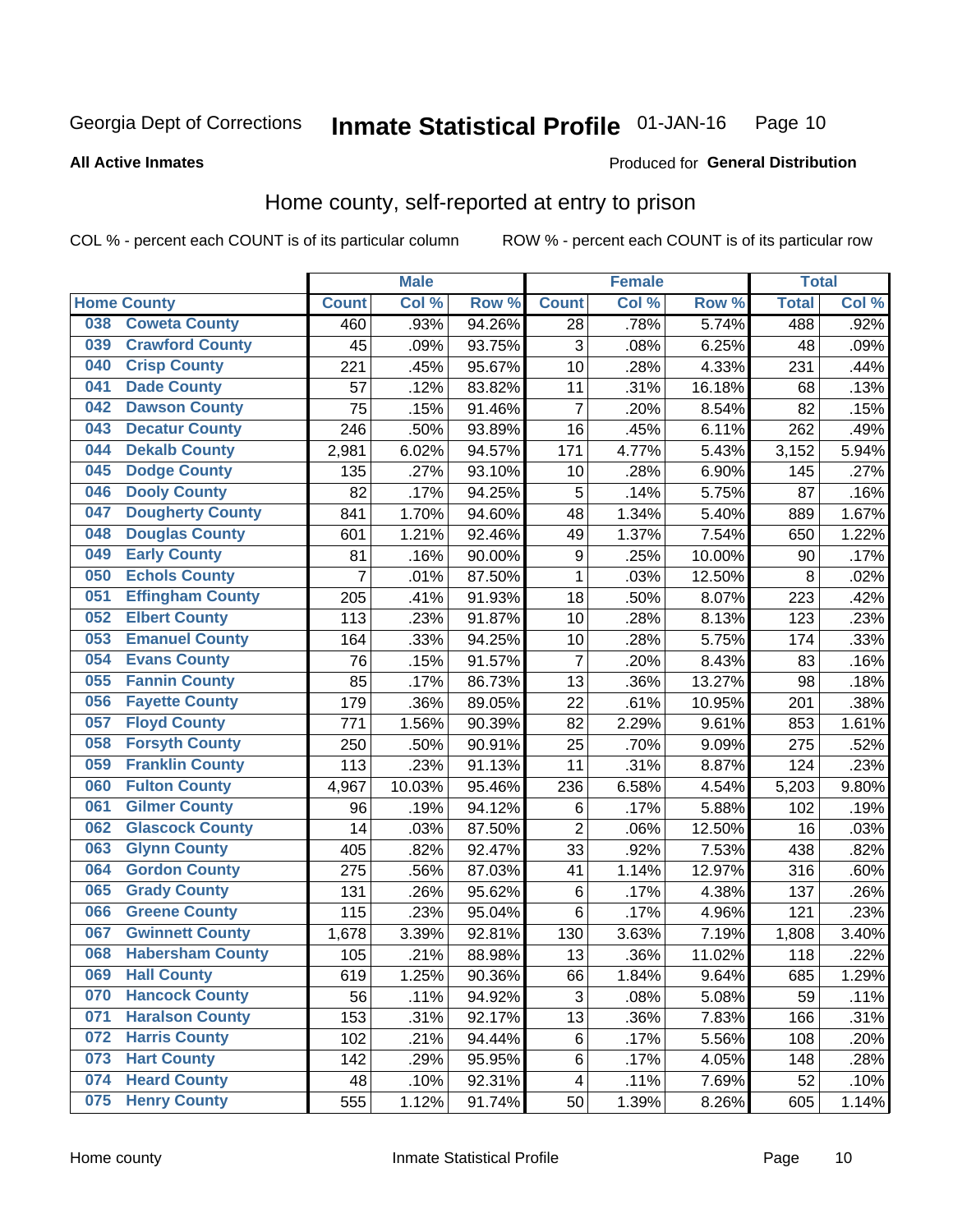#### Inmate Statistical Profile 01-JAN-16 Page 11

Produced for General Distribution

### **All Active Inmates**

### Home county, self-reported at entry to prison

COL % - percent each COUNT is of its particular column

|                  |                          |              | <b>Male</b> |                  |                         | <b>Female</b> |           | <b>Total</b> |       |
|------------------|--------------------------|--------------|-------------|------------------|-------------------------|---------------|-----------|--------------|-------|
|                  | <b>Home County</b>       | <b>Count</b> | Col %       | Row <sup>%</sup> | <b>Count</b>            | Col %         | Row %     | <b>Total</b> | Col % |
| 076              | <b>Houston County</b>    | 565          | 1.14%       | 93.23%           | 41                      | 1.14%         | 6.77%     | 606          | 1.14% |
| 077              | <b>Irwin County</b>      | 61           | .12%        | 98.39%           | 1                       | .03%          | 1.61%     | 62           | .12%  |
| 078              | <b>Jackson County</b>    | 220          | .44%        | 93.22%           | 16                      | .45%          | 6.78%     | 236          | .44%  |
| 079              | <b>Jasper County</b>     | 82           | .17%        | 96.47%           | 3                       | .08%          | 3.53%     | 85           | .16%  |
| 080              | <b>Jeff Davis County</b> | 87           | .18%        | 96.67%           | 3                       | .08%          | 3.33%     | 90           | .17%  |
| 081              | <b>Jefferson County</b>  | 180          | .36%        | 96.77%           | 6                       | .17%          | 3.23%     | 186          | .35%  |
| 082              | <b>Jenkins County</b>    | 60           | .12%        | 90.91%           | 6                       | .17%          | 9.09%     | 66           | .12%  |
| 083              | <b>Johnson County</b>    | 45           | .09%        | 90.00%           | 5                       | .14%          | 10.00%    | 50           | .09%  |
| 084              | <b>Jones County</b>      | 109          | .22%        | 90.08%           | 12                      | .33%          | 9.92%     | 121          | .23%  |
| 085              | <b>Lamar County</b>      | 64           | .13%        | 91.43%           | $\,6$                   | .17%          | 8.57%     | 70           | .13%  |
| 086              | <b>Lanier County</b>     | 36           | .07%        | 92.31%           | 3                       | .08%          | 7.69%     | 39           | .07%  |
| 087              | <b>Laurens County</b>    | 275          | .56%        | 94.83%           | 15                      | .42%          | 5.17%     | 290          | .55%  |
| 088              | <b>Lee County</b>        | 99           | .20%        | 94.29%           | 6                       | .17%          | 5.71%     | 105          | .20%  |
| 089              | <b>Liberty County</b>    | 197          | .40%        | 95.17%           | 10                      | .28%          | 4.83%     | 207          | .39%  |
| 090              | <b>Lincoln County</b>    | 28           | .06%        | 93.33%           | $\mathbf 2$             | .06%          | 6.67%     | 30           | .06%  |
| 091              | <b>Long County</b>       | 41           | .08%        | 85.42%           | $\overline{7}$          | .20%          | 14.58%    | 48           | .09%  |
| 092              | <b>Lowndes County</b>    | 463          | .94%        | 97.47%           | 12                      | .33%          | 2.53%     | 475          | .89%  |
| 093              | <b>Lumpkin County</b>    | 97           | .20%        | 93.27%           | $\overline{7}$          | .20%          | 6.73%     | 104          | .20%  |
| 094              | <b>Macon County</b>      | 79           | .16%        | 96.34%           | 3                       | .08%          | 3.66%     | 82           | .15%  |
| 095              | <b>Madison County</b>    | 155          | .31%        | 94.51%           | 9                       | .25%          | 5.49%     | 164          | .31%  |
| 096              | <b>Marion County</b>     | 45           | .09%        | 91.84%           | $\overline{\mathbf{4}}$ | .11%          | 8.16%     | 49           | .09%  |
| 097              | <b>Mcduffie County</b>   | 151          | .30%        | 93.79%           | 10                      | .28%          | 6.21%     | 161          | .30%  |
| 098              | <b>Mcintosh County</b>   | 59           | .12%        | 100.00%          |                         |               |           | 59           | .11%  |
| 099              | <b>Meriwether County</b> | 161          | .33%        | 89.94%           | 18                      | .50%          | 10.06%    | 179          | .34%  |
| 100              | <b>Miller County</b>     | 32           | .06%        | 88.89%           | 4                       | .11%          | 11.11%    | 36           | .07%  |
| 101              | <b>Mitchell County</b>   | 152          | .31%        | 93.25%           | 11                      | .31%          | 6.75%     | 163          | .31%  |
| 102              | <b>Monroe County</b>     | 112          | .23%        | 94.92%           | $\,6$                   | .17%          | 5.08%     | 118          | .22%  |
| 103              | <b>Montgomery County</b> | 73           | .15%        | 87.95%           | 10                      | .28%          | 12.05%    | 83           | .16%  |
| 104              | <b>Morgan County</b>     | 104          | .21%        | 94.55%           | 6                       | .17%          | 5.45%     | 110          | .21%  |
| 105              | <b>Murray County</b>     | 179          | .36%        | 91.79%           | 16                      | .45%          | 8.21%     | 195          | .37%  |
| 106              | <b>Muscogee County</b>   | 1,053        | 2.13%       | 94.61%           | 60                      | 1.67%         | 5.39%     | 1,113        | 2.10% |
| 107              | <b>Newton County</b>     | 572          | 1.16%       | 91.37%           | 54                      | 1.51%         | 8.63%     | 626          | 1.18% |
| 108              | <b>Oconee County</b>     | 43           | .09%        | 82.69%           | 9                       | .25%          | 17.31%    | 52           | .10%  |
| 109              | <b>Oglethorpe County</b> | 76           | .15%        | 92.68%           | 6                       | .17%          | 7.32%     | 82           | .15%  |
| 110              | <b>Paulding County</b>   | 300          | .61%        | 89.82%           | 34                      | .95%          | 10.18%    | 334          | .63%  |
| 111              | <b>Peach County</b>      | 125          | .25%        | 96.90%           | $\overline{\mathbf{4}}$ | .11%          | 3.10%     | 129          | .24%  |
| $\overline{112}$ | <b>Pickens County</b>    | 112          | .23%        | 91.06%           | 11                      | .31%          | 8.94%     | 123          | .23%  |
| 113              | <b>Pierce County</b>     | 79           | .16%        | 89.77%           | $\boldsymbol{9}$        | .25%          | $10.23\%$ | 88           | .17%  |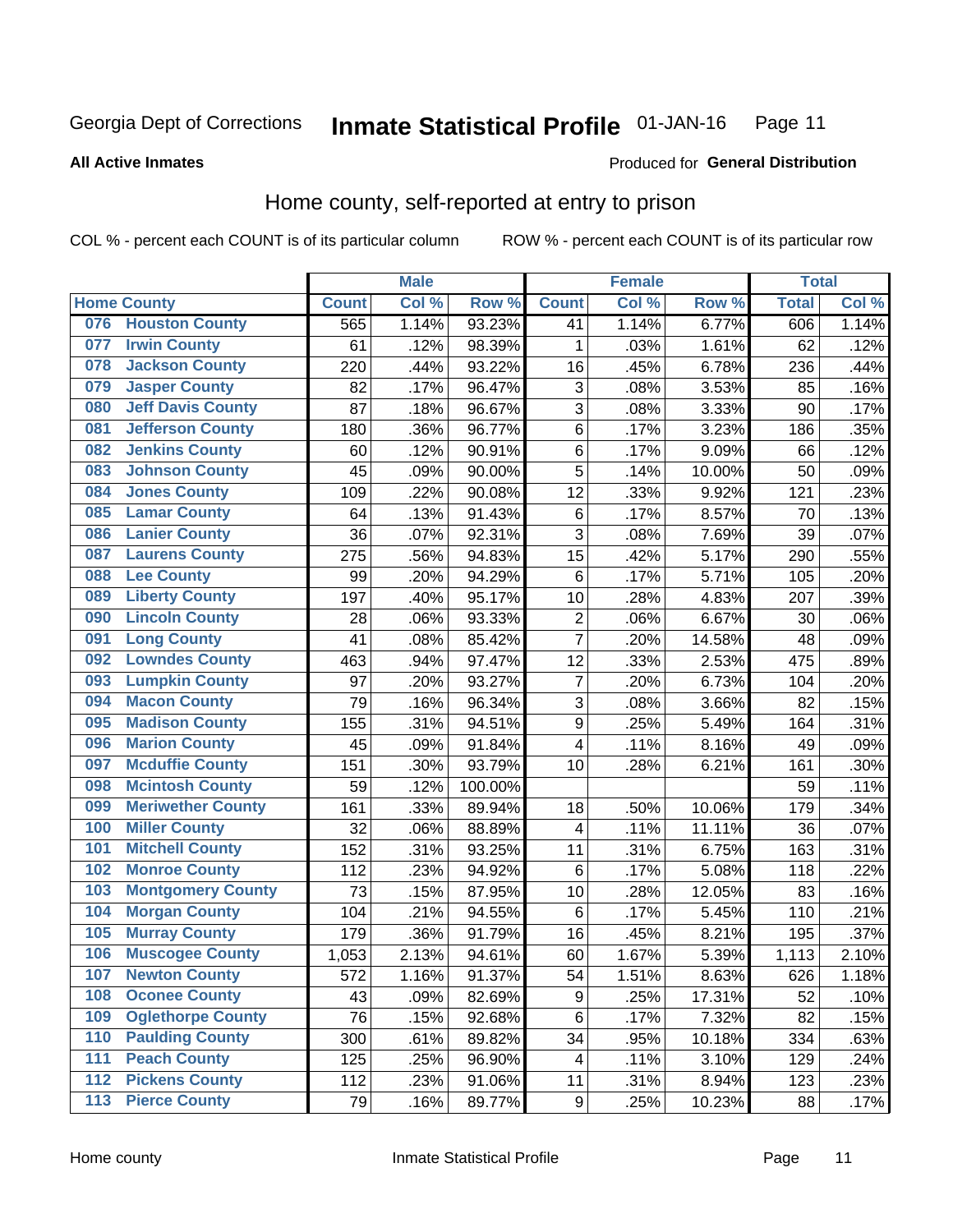#### Inmate Statistical Profile 01-JAN-16 Page 12

**All Active Inmates** 

### Produced for General Distribution

### Home county, self-reported at entry to prison

COL % - percent each COUNT is of its particular column

|                  |                          |              | <b>Male</b> |         |                | <b>Female</b> |        | <b>Total</b>    |       |
|------------------|--------------------------|--------------|-------------|---------|----------------|---------------|--------|-----------------|-------|
|                  | <b>Home County</b>       | <b>Count</b> | Col %       | Row %   | <b>Count</b>   | Col %         | Row %  | <b>Total</b>    | Col % |
| 114              | <b>Pike County</b>       | 50           | .10%        | 92.59%  | 4              | .11%          | 7.41%  | $\overline{54}$ | .10%  |
| $\overline{115}$ | <b>Polk County</b>       | 251          | .51%        | 90.61%  | 26             | .73%          | 9.39%  | 277             | .52%  |
| 116              | <b>Pulaski County</b>    | 70           | .14%        | 95.89%  | $\sqrt{3}$     | .08%          | 4.11%  | 73              | .14%  |
| 117              | <b>Putnam County</b>     | 134          | .27%        | 94.37%  | 8              | .22%          | 5.63%  | 142             | .27%  |
| 118              | <b>Quitman County</b>    | 14           | .03%        | 100.00% |                |               |        | 14              | .03%  |
| 119              | <b>Rabun County</b>      | 40           | .08%        | 88.89%  | 5              | .14%          | 11.11% | 45              | .08%  |
| 120              | <b>Randolph County</b>   | 71           | .14%        | 95.95%  | 3              | .08%          | 4.05%  | 74              | .14%  |
| 121              | <b>Richmond County</b>   | 1,690        | 3.41%       | 94.31%  | 102            | 2.84%         | 5.69%  | 1,792           | 3.37% |
| 122              | <b>Rockdale County</b>   | 353          | .71%        | 91.45%  | 33             | .92%          | 8.55%  | 386             | .73%  |
| 123              | <b>Schley County</b>     | 19           | .04%        | 100.00% |                |               |        | 19              | .04%  |
| 124              | <b>Screven County</b>    | 128          | .26%        | 93.43%  | 9              | .25%          | 6.57%  | 137             | .26%  |
| 125              | <b>Seminole County</b>   | 62           | .13%        | 91.18%  | $\,6$          | .17%          | 8.82%  | 68              | .13%  |
| 126              | <b>Spalding County</b>   | 482          | .97%        | 93.41%  | 34             | .95%          | 6.59%  | 516             | .97%  |
| 127              | <b>Stephens County</b>   | 141          | .28%        | 90.97%  | 14             | .39%          | 9.03%  | 155             | .29%  |
| 128              | <b>Stewart County</b>    | 34           | .07%        | 100.00% |                |               |        | 34              | .06%  |
| 129              | <b>Sumter County</b>     | 188          | .38%        | 94.00%  | 12             | .33%          | 6.00%  | 200             | .38%  |
| 130              | <b>Talbot County</b>     | 42           | .08%        | 93.33%  | 3              | .08%          | 6.67%  | 45              | .08%  |
| 131              | <b>Taliaferro County</b> | 13           | .03%        | 100.00% |                |               |        | 13              | .02%  |
| 132              | <b>Tattnall County</b>   | 152          | .31%        | 96.82%  | $\sqrt{5}$     | .14%          | 3.18%  | 157             | .30%  |
| 133              | <b>Taylor County</b>     | 59           | .12%        | 95.16%  | 3              | .08%          | 4.84%  | 62              | .12%  |
| 134              | <b>Telfair County</b>    | 99           | .20%        | 93.40%  | $\overline{7}$ | .20%          | 6.60%  | 106             | .20%  |
| 135              | <b>Terrell County</b>    | 84           | .17%        | 92.31%  | $\overline{7}$ | .20%          | 7.69%  | 91              | .17%  |
| 136              | <b>Thomas County</b>     | 208          | .42%        | 93.27%  | 15             | .42%          | 6.73%  | 223             | .42%  |
| 137              | <b>Tift County</b>       | 320          | .65%        | 96.97%  | 10             | .28%          | 3.03%  | 330             | .62%  |
| 138              | <b>Toombs County</b>     | 299          | .60%        | 92.00%  | 26             | .73%          | 8.00%  | 325             | .61%  |
| 139              | <b>Towns County</b>      | 24           | .05%        | 77.42%  | $\overline{7}$ | .20%          | 22.58% | 31              | .06%  |
| 140              | <b>Treutlen County</b>   | 66           | .13%        | 95.65%  | 3              | .08%          | 4.35%  | 69              | .13%  |
| 141              | <b>Troup County</b>      | 474          | .96%        | 92.04%  | 41             | 1.14%         | 7.96%  | 515             | .97%  |
| $\overline{142}$ | <b>Turner County</b>     | 68           | .14%        | 90.67%  | $\overline{7}$ | .20%          | 9.33%  | 75              | .14%  |
| 143              | <b>Twiggs County</b>     | 60           | .12%        | 90.91%  | $\,6$          | .17%          | 9.09%  | 66              | .12%  |
| 144              | <b>Union County</b>      | 56           | .11%        | 77.78%  | 16             | .45%          | 22.22% | 72              | .14%  |
| 145              | <b>Upson County</b>      | 143          | .29%        | 95.97%  | 6              | .17%          | 4.03%  | 149             | .28%  |
| 146              | <b>Walker County</b>     | 381          | .77%        | 89.86%  | 43             | 1.20%         | 10.14% | 424             | .80%  |
| 147              | <b>Walton County</b>     | 449          | .91%        | 92.39%  | 37             | 1.03%         | 7.61%  | 486             | .92%  |
| 148              | <b>Ware County</b>       | 276          | .56%        | 93.88%  | 18             | .50%          | 6.12%  | 294             | .55%  |
| 149              | <b>Warren County</b>     | 31           | .06%        | 93.94%  | $\overline{c}$ | .06%          | 6.06%  | 33              | .06%  |
| 150              | <b>Washington County</b> | 191          | .39%        | 93.63%  | 13             | .36%          | 6.37%  | 204             | .38%  |
| 151              | <b>Wayne County</b>      | 176          | .36%        | 93.62%  | 12             | .33%          | 6.38%  | 188             | .35%  |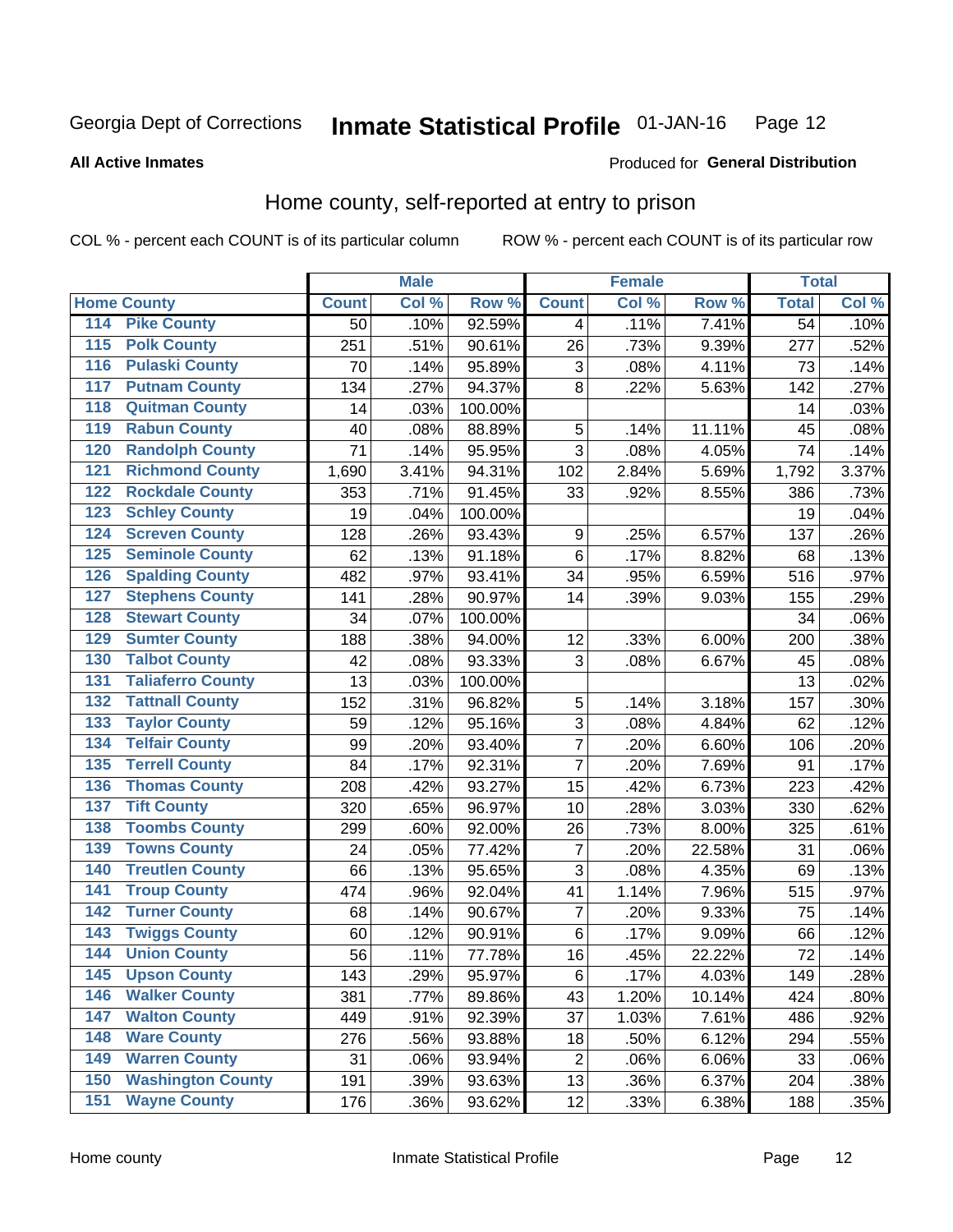#### Inmate Statistical Profile 01-JAN-16 Page 13

### **All Active Inmates**

### Produced for General Distribution

### Home county, self-reported at entry to prison

COL % - percent each COUNT is of its particular column

|     |                             |              | <b>Male</b> |         |                | <b>Female</b> |          | <b>Total</b> |       |
|-----|-----------------------------|--------------|-------------|---------|----------------|---------------|----------|--------------|-------|
|     | <b>Home County</b>          | <b>Count</b> | Col %       | Row %   | <b>Count</b>   | Col %         | Row %    | <b>Total</b> | Col % |
| 152 | <b>Webster County</b>       | 8            | .02%        | 100.00% |                |               |          | 8            | .02%  |
| 153 | <b>Wheeler County</b>       | 23           | .05%        | 100.00% |                |               |          | 23           | .04%  |
| 154 | <b>White County</b>         | 94           | .19%        | 87.85%  | 13             | .36%          | 12.15%   | 107          | .20%  |
| 155 | <b>Whitfield County</b>     | 440          | .89%        | 88.71%  | 56             | 1.56%         | 11.29%   | 496          | .93%  |
| 156 | <b>Wilcox County</b>        | 58           | .12%        | 95.08%  | 3              | .08%          | 4.92%    | 61           | .11%  |
| 157 | <b>Wilkes County</b>        | 67           | .14%        | 97.10%  | $\overline{2}$ | .06%          | $2.90\%$ | 69           | .13%  |
| 158 | <b>Wilkinson County</b>     | 49           | .10%        | 96.08%  | $\overline{2}$ | .06%          | 3.92%    | 51           | .10%  |
| 159 | <b>Worth County</b>         | 115          | .23%        | 91.27%  | 11             | .31%          | 8.73%    | 126          | .24%  |
| 999 | <b>Other Custody/Out Of</b> | 169          | .34%        | 94.41%  | 10             | .28%          | 5.59%    | 179          | .34%  |
|     | <b>State</b>                |              |             |         |                |               |          |              |       |
|     | <b>Total Rported</b>        | 49,516       | 100%        | 93.25%  | 3,586          | 100%          | 6.75%    | 53,102       | 100%  |

| <b>Not</b><br>Reported |        |       |        |
|------------------------|--------|-------|--------|
| Total                  | 49,516 | 3.586 | 53,102 |

|  | Mode (most frequent) | <b>Fulton County</b> | <b>Fulton County</b> | <b>Fulton County</b> |
|--|----------------------|----------------------|----------------------|----------------------|
|--|----------------------|----------------------|----------------------|----------------------|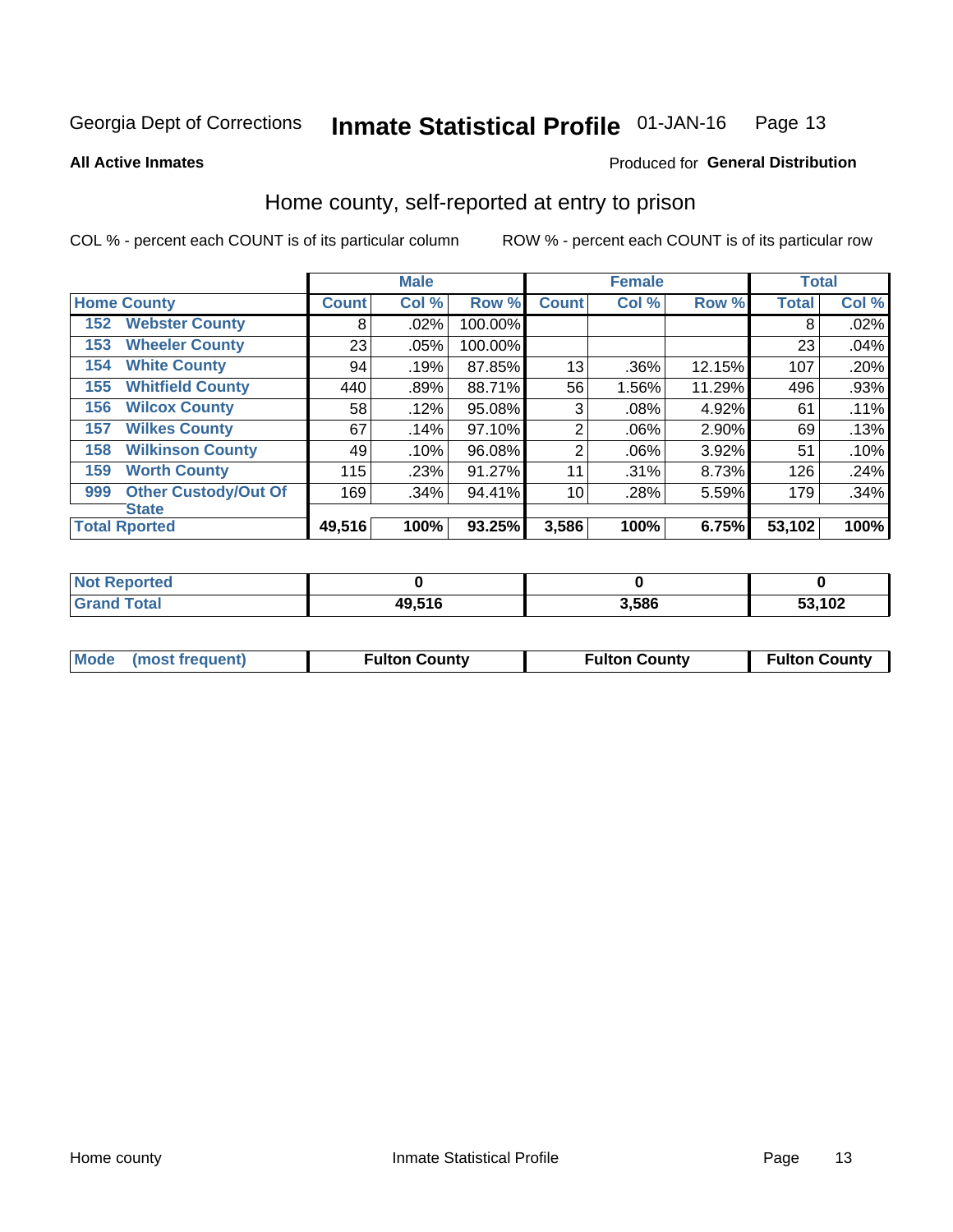#### Inmate Statistical Profile 01-JAN-16 Page 14

### **All Active Inmates**

### Produced for General Distribution

### Employment status before prison, self-reported at entry to prison

COL % - percent each COUNT is of its particular column

|                                    |              | <b>Male</b> |         |              | <b>Female</b> |        |        | <b>Total</b> |
|------------------------------------|--------------|-------------|---------|--------------|---------------|--------|--------|--------------|
| <b>Employment Status</b>           | <b>Count</b> | Col %       | Row %   | <b>Count</b> | Col %         | Row %  | Total  | Col %        |
| <b>Full Time</b><br>0 <sub>1</sub> | 18,181       | 45.27%      | 94.64%  | 1,029        | 31.54%        | 5.36%  | 19,210 | 44.24%       |
| <b>Part Time</b><br>02             | 3,093        | 7.70%       | 91.45%  | 289          | 8.86%         | 8.55%  | 3,382  | 7.79%        |
| Unempl $<$ 6M<br>03                | 2,438        | 6.07%       | 97.60%  | 60           | 1.84%         | 2.40%  | 2,498  | 5.75%        |
| Unempl > 6M<br>04                  | 9,304        | 23.17%      | 88.74%  | 1,181        | 36.19%        | 11.26% | 10,485 | 24.14%       |
| <b>Never Worked</b><br>05          | 4,141        | 10.31%      | 94.78%  | 228          | 6.99%         | 5.22%  | 4,369  | 10.06%       |
| <b>Student</b><br>06               | 1,185        | 2.95%       | 96.26%  | 46           | 1.41%         | 3.74%  | 1,231  | 2.83%        |
| <b>Incapable</b><br>07             | 1,819        | 4.53%       | 80.88%  | 430          | 13.18%        | 19.12% | 2,249  | 5.18%        |
| <b>UNKNOWN</b><br>20               | 2            | .01%        | 100.00% |              |               |        | 2      | .01%         |
| <b>Total Reported</b>              | 40,163       | 100%        | 92.49%  | 3,263        | 100%          | 7.51%  | 43,426 | 100%         |

| <b>Not Reported</b> | 9,355  | 323   | 9,678  |
|---------------------|--------|-------|--------|
| <b>Grand Total</b>  | 49,518 | 3,586 | 53,104 |

| <b>Mode (most frequent)</b> | 6M<br><b>Jnempl</b> | <b>Full Time</b> |
|-----------------------------|---------------------|------------------|
|                             |                     |                  |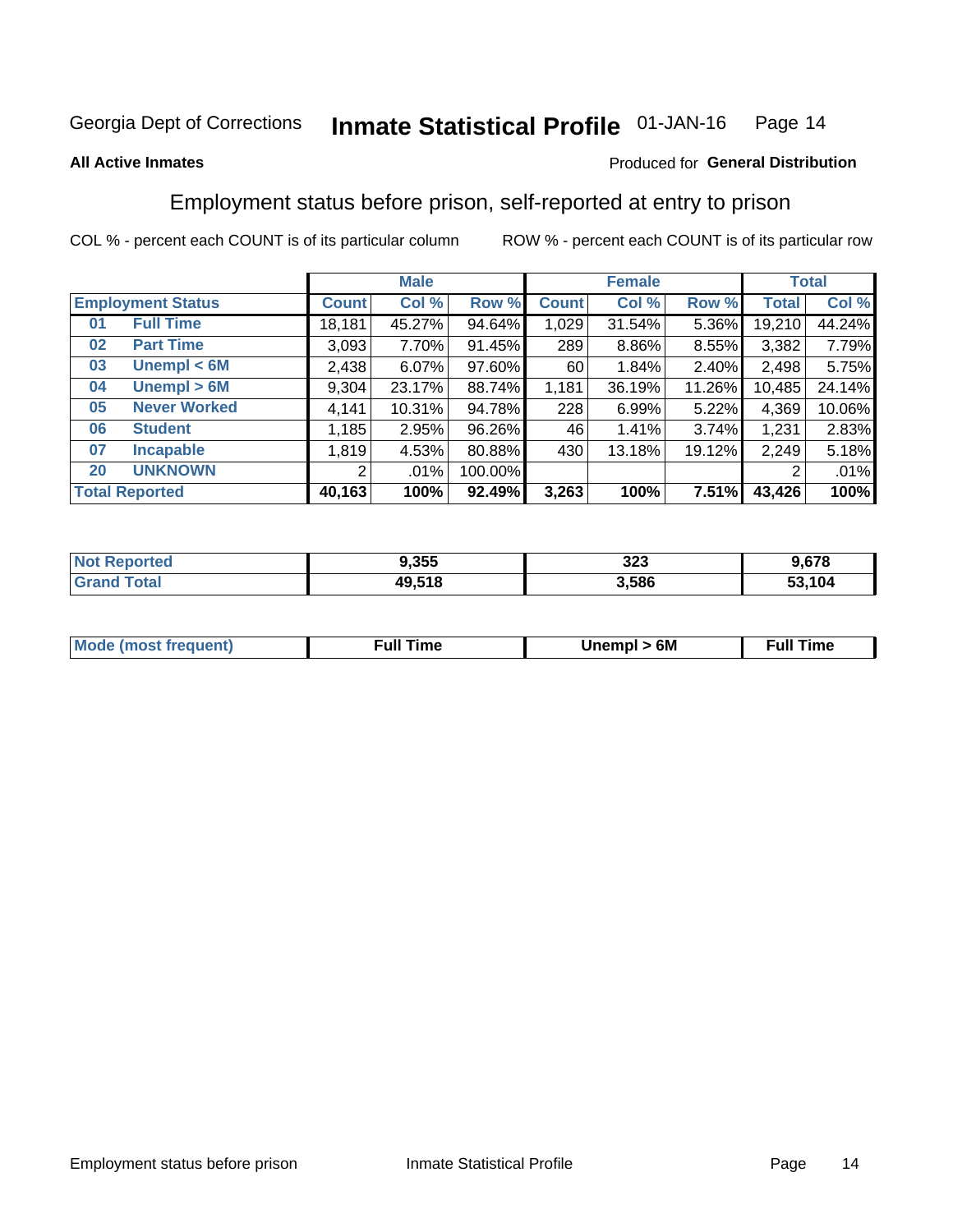### **All Active Inmates**

Produced for General Distribution

### Age at admission

COL % - percent each COUNT is of its particular column

|                         |              | <b>Male</b> |        |              | <b>Female</b> |        |              | <b>Total</b> |
|-------------------------|--------------|-------------|--------|--------------|---------------|--------|--------------|--------------|
| <b>Age At Admission</b> | <b>Count</b> | Col %       | Row %  | <b>Count</b> | Col %         | Row %  | <b>Total</b> | Col %        |
| 14                      | 16           | 0.03%       | 88.89% | 2            | 0.06%         | 11.11% | 18           | 0.03%        |
| 15                      | 54           | 0.11%       | 98.18% | 1            | 0.03%         | 1.82%  | 55           | 0.10%        |
| 16                      | 175          | 0.35%       | 97.22% | 5            | 0.14%         | 2.78%  | 180          | 0.34%        |
| $\overline{17}$         | 685          | 1.38%       | 95.80% | 30           | 0.84%         | 4.20%  | 715          | 1.35%        |
| $\overline{18}$         | 1,293        | 2.61%       | 97.29% | 36           | 1.00%         | 2.71%  | 1,329        | 2.50%        |
| 19                      | 1,930        | 3.90%       | 96.69% | 66           | 1.84%         | 3.31%  | 1,996        | 3.76%        |
| 20                      | 2,176        | 4.39%       | 95.56% | 101          | 2.82%         | 4.44%  | 2,277        | 4.29%        |
| $\overline{21}$         | 2,217        | 4.48%       | 95.56% | 103          | 2.87%         | 4.44%  | 2,320        | 4.37%        |
| $\overline{22}$         | 2,280        | 4.60%       | 95.20% | 115          | 3.21%         | 4.80%  | 2,395        | 4.51%        |
| 23                      | 2,036        | 4.11%       | 93.82% | 134          | 3.74%         | 6.18%  | 2,170        | 4.09%        |
| 24                      | 2,023        | 4.09%       | 92.46% | 165          | 4.60%         | 7.54%  | 2,188        | 4.12%        |
| $\overline{25}$         | 1,903        | 3.84%       | 93.79% | 126          | 3.51%         | 6.21%  | 2,029        | 3.82%        |
| $\overline{26}$         | 1,837        | 3.71%       | 93.72% | 123          | 3.43%         | 6.28%  | 1,960        | 3.69%        |
| $\overline{27}$         | 1,770        | 3.57%       | 93.70% | 119          | 3.32%         | 6.30%  | 1,889        | 3.56%        |
| 28                      | 1,711        | 3.46%       | 93.04% | 128          | 3.57%         | 6.96%  | 1,839        | 3.46%        |
| 29                      | 1,682        | 3.40%       | 92.93% | 128          | 3.57%         | 7.07%  | 1,810        | 3.41%        |
| 30                      | 1,665        | 3.36%       | 93.80% | 110          | 3.07%         | 6.20%  | 1,775        | 3.34%        |
| 31                      | 1,503        | 3.04%       | 92.72% | 118          | 3.29%         | 7.28%  | 1,621        | 3.05%        |
| 32                      | 1,439        | 2.91%       | 91.66% | 131          | 3.65%         | 8.34%  | 1,570        | 2.96%        |
| 33                      | 1,455        | 2.94%       | 90.94% | 145          | 4.04%         | 9.06%  | 1,600        | 3.01%        |
| 34                      | 1,377        | 2.78%       | 91.31% | 131          | 3.65%         | 8.69%  | 1,508        | 2.84%        |
| 35                      | 1,328        | 2.68%       | 91.90% | 117          | 3.26%         | 8.10%  | 1,445        | 2.72%        |
| 36                      | 1,293        | 2.61%       | 92.62% | 103          | 2.87%         | 7.38%  | 1,396        | 2.63%        |
| 37                      | 1,206        | 2.44%       | 92.20% | 102          | 2.85%         | 7.80%  | 1,308        | 2.46%        |
| 38                      | 1,065        | 2.15%       | 92.77% | 83           | 2.32%         | 7.23%  | 1,148        | 2.16%        |
| 39                      | 990          | 2.00%       | 91.08% | 97           | 2.71%         | 8.92%  | 1,087        | 2.05%        |
| 40                      | 983          | 1.99%       | 92.39% | 81           | 2.26%         | 7.61%  | 1,064        | 2.00%        |
| 41                      | 928          | 1.87%       | 92.71% | 73           | 2.04%         | 7.29%  | 1,001        | 1.89%        |
| 42                      | 891          | 1.80%       | 92.33% | 74           | 2.06%         | 7.67%  | 965          | 1.82%        |
| 43                      | 886          | 1.79%       | 91.25% | 85           | 2.37%         | 8.75%  | 971          | 1.83%        |
| 44                      | 834          | 1.68%       | 90.75% | 85           | 2.37%         | 9.25%  | 919          | 1.73%        |
| 45                      | 761          | 1.54%       | 90.60% | 79           | 2.20%         | 9.40%  | 840          | 1.58%        |
| 46                      | 689          | 1.39%       | 89.83% | 78           | 2.18%         | 10.17% | 767          | 1.44%        |
| 47                      | 682          | 1.38%       | 92.16% | 58           | 1.62%         | 7.84%  | 740          | 1.39%        |
| 48                      | 675          | 1.36%       | 92.09% | 58           | 1.62%         | 7.91%  | 733          | 1.38%        |
| 49                      | 651          | 1.31%       | 91.69% | 59           | 1.65%         | 8.31%  | 710          | 1.34%        |
| 50                      | 546          | 1.10%       | 91.61% | 50           | 1.39%         | 8.39%  | 596          | 1.12%        |
| 51                      | 471          | 0.95%       | 91.99% | 41           | 1.14%         | 8.01%  | 512          | 0.96%        |
| 52                      | 466          | 0.94%       | 91.02% | 46           | 1.28%         | 8.98%  | 512          | 0.96%        |
| 53                      | 439          | 0.89%       | 89.78% | 50           | 1.39%         | 10.22% | 489          | 0.92%        |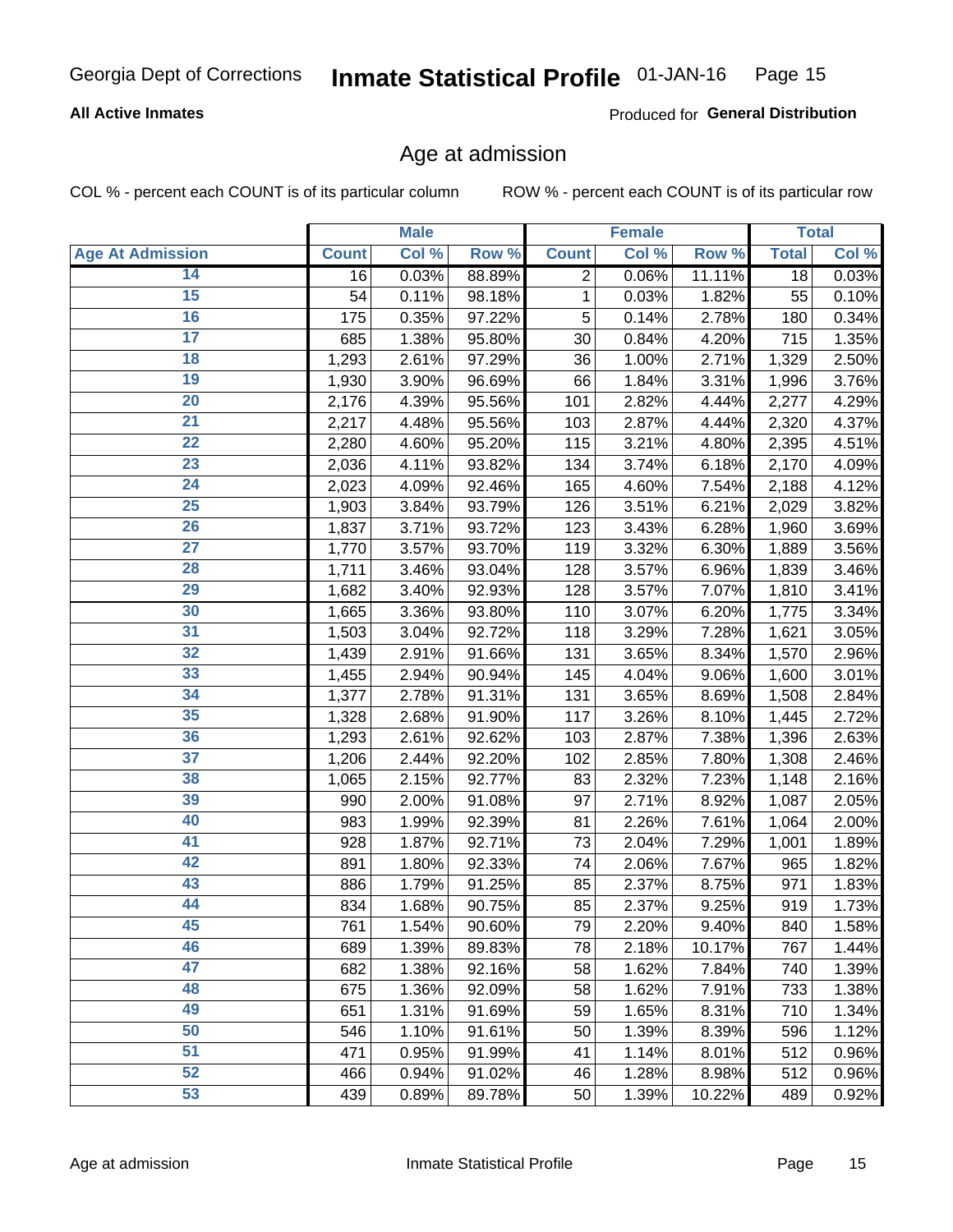### **All Active Inmates**

Produced for General Distribution

### Age at admission

COL % - percent each COUNT is of its particular column

|                         |                | <b>Male</b> |         |                         | <b>Female</b> |        |                | <b>Total</b> |
|-------------------------|----------------|-------------|---------|-------------------------|---------------|--------|----------------|--------------|
| <b>Age At Admission</b> | <b>Count</b>   | Col %       | Row %   | <b>Count</b>            | Col %         | Row %  | <b>Total</b>   | Col %        |
| 54                      | 410            | 0.83%       | 93.18%  | $\overline{30}$         | 0.84%         | 6.82%  | 440            | 0.83%        |
| 55                      | 345            | 0.70%       | 96.10%  | 14                      | 0.39%         | 3.90%  | 359            | 0.68%        |
| 56                      | 309            | 0.62%       | 93.92%  | 20                      | 0.56%         | 6.08%  | 329            | 0.62%        |
| $\overline{57}$         | 223            | 0.45%       | 93.31%  | 16                      | 0.45%         | 6.69%  | 239            | 0.45%        |
| 58                      | 202            | 0.41%       | 95.28%  | 10                      | 0.28%         | 4.72%  | 212            | 0.40%        |
| 59                      | 181            | 0.37%       | 90.95%  | 18                      | 0.50%         | 9.05%  | 199            | 0.37%        |
| 60                      | 141            | 0.28%       | 94.00%  | 9                       | 0.25%         | 6.00%  | 150            | 0.28%        |
| 61                      | 122            | 0.25%       | 96.83%  | $\overline{\mathbf{4}}$ | 0.11%         | 3.17%  | 126            | 0.24%        |
| 62                      | 115            | 0.23%       | 95.83%  | 5                       | 0.14%         | 4.17%  | 120            | 0.23%        |
| 63                      | 73             | 0.15%       | 94.81%  | 4                       | 0.11%         | 5.19%  | 77             | 0.15%        |
| 64                      | 84             | 0.17%       | 92.31%  | 7                       | 0.20%         | 7.69%  | 91             | 0.17%        |
| 65                      | 49             | 0.10%       | 94.23%  | 3                       | 0.08%         | 5.77%  | 52             | 0.10%        |
| 66                      | 43             | 0.09%       | 97.73%  | 1                       | 0.03%         | 2.27%  | 44             | 0.08%        |
| 67                      | 39             | 0.08%       | 97.50%  | 1                       | 0.03%         | 2.50%  | 40             | 0.08%        |
| 68                      | 33             | 0.07%       | 97.06%  | 1                       | 0.03%         | 2.94%  | 34             | 0.06%        |
| 69                      | 28             | 0.06%       | 100.00% |                         |               |        | 28             | 0.05%        |
| 70                      | 24             | 0.05%       | 92.31%  | $\overline{2}$          | 0.06%         | 7.69%  | 26             | 0.05%        |
| $\overline{71}$         | 11             | 0.02%       | 100.00% |                         |               |        | 11             | 0.02%        |
| $\overline{72}$         | 20             | 0.04%       | 95.24%  | 1                       | 0.03%         | 4.76%  | 21             | 0.04%        |
| 73                      | $\,6$          | 0.01%       | 100.00% |                         |               |        | 6              | 0.01%        |
| 74                      | $\overline{7}$ | 0.01%       | 77.78%  | $\overline{2}$          | 0.06%         | 22.22% | 9              | 0.02%        |
| 75                      | 9              | 0.02%       | 100.00% |                         |               |        | 9              | 0.02%        |
| 76                      | 10             | 0.02%       | 100.00% |                         |               |        | 10             | 0.02%        |
| $\overline{77}$         | 4              | 0.01%       | 100.00% |                         |               |        | 4              | 0.01%        |
| 78                      | $\mathbf{3}$   | 0.01%       | 75.00%  | 1                       | 0.03%         | 25.00% | 4              | 0.01%        |
| 79                      | $\overline{2}$ | 0.01%       | 100.00% |                         |               |        | $\overline{2}$ | 0.01%        |
| 80                      | $\mathbf{1}$   | 0.01%       | 100.00% |                         |               |        | $\mathbf{1}$   | 0.01%        |
| 81                      | 3              | 0.01%       | 100.00% |                         |               |        | 3              | 0.01%        |
| $\overline{82}$         | $\overline{3}$ | 0.01%       | 100.00% |                         |               |        | 3              | 0.01%        |
| 83                      | 1              | 0.01%       | 100.00% |                         |               |        | 1              | 0.01%        |
| 84                      | $\overline{2}$ | 0.01%       | 100.00% |                         |               |        | $\overline{2}$ | 0.01%        |
| <b>Total Reported</b>   | 49,514         | 100%        | 93.25%  | 3,585                   | 100%          | 6.75%  | 53,099         | 100%         |

| <b>Not Reported</b> |        |       |           |
|---------------------|--------|-------|-----------|
| <b>Total</b>        | 49.51F | 3.586 | ,102<br>^ |

| <b>Mean</b><br>(average)       | つつ つフ<br>34.JI | 34.21 | 32.50    |
|--------------------------------|----------------|-------|----------|
| Median (middle)                | 30             | აა    | 30       |
| <b>Mode</b><br>(most frequent) | ∸∸             | 24    | n,<br>LL |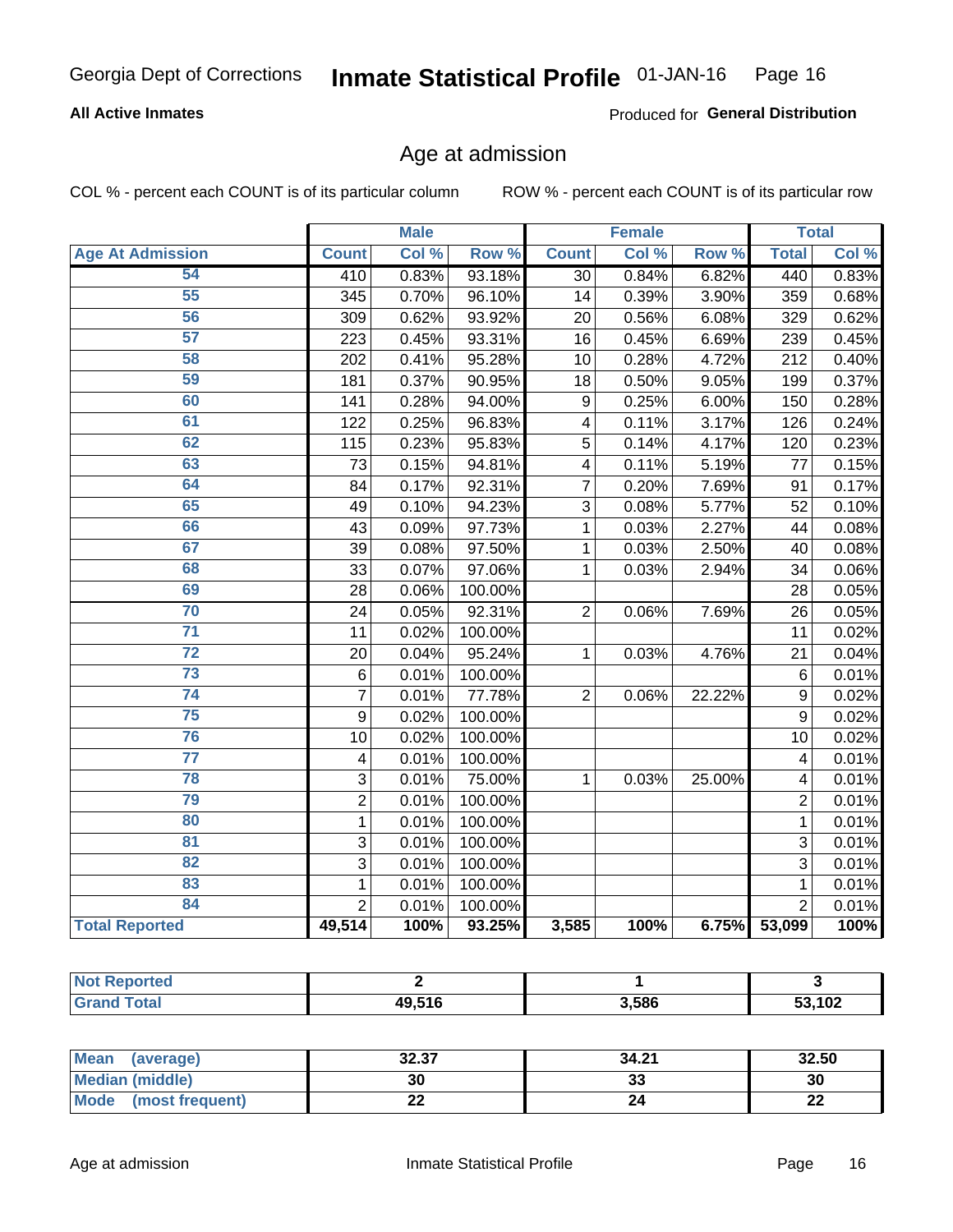### **All Active Inmates**

### Produced for General Distribution

### Height, measured at entry to prison

COL % - percent each COUNT is of its particular column

|                         |                | <b>Male</b> |         |                | <b>Female</b> |         |                           | <b>Total</b> |
|-------------------------|----------------|-------------|---------|----------------|---------------|---------|---------------------------|--------------|
| <b>Height</b>           | <b>Count</b>   | Col %       | Row %   | <b>Count</b>   | Col %         | Row %   | <b>Total</b>              | Col %        |
| $\overline{\mathbf{0}}$ | 536            | 1.08%       | 98.71%  | $\overline{7}$ | 0.20%         | 1.29%   | 543                       | 1.02%        |
| 4'00"                   | 3              | 0.01%       | 100.00% |                |               |         | $\ensuremath{\mathsf{3}}$ | 0.01%        |
| 4'02''                  | 1              | 0.01%       | 100.00% |                |               |         | 1                         | 0.01%        |
| 4'03''                  | $\overline{c}$ | 0.01%       | 100.00% |                |               |         | $\overline{c}$            | 0.01%        |
| 4'04"                   | $\mathbf{1}$   | 0.01%       | 100.00% |                |               |         | 1                         | 0.01%        |
| 4'05"                   |                |             |         | 1              | 0.03%         | 100.00% | $\mathbf{1}$              | 0.01%        |
| 4'06"                   | 1              | 0.01%       | 33.33%  | $\overline{2}$ | 0.06%         | 66.67%  | $\ensuremath{\mathsf{3}}$ | 0.01%        |
| 4'07"                   | 1              | 0.01%       | 100.00% |                |               |         | 1                         | 0.01%        |
| 4'08"                   | 5              | 0.01%       | 83.33%  | 1              | 0.03%         | 16.67%  | $\,6$                     | 0.01%        |
| 4'09"                   | 1              | 0.01%       | 11.11%  | 8              | 0.22%         | 88.89%  | $\boldsymbol{9}$          | 0.02%        |
| 4'10''                  | 5              | 0.01%       | 25.00%  | 15             | 0.42%         | 75.00%  | 20                        | 0.04%        |
| 4'11''                  | 10             | 0.02%       | 14.93%  | 57             | 1.59%         | 85.07%  | 67                        | 0.13%        |
| 5'00''                  | 88             | 0.18%       | 38.94%  | 138            | 3.85%         | 61.06%  | 226                       | 0.43%        |
| 5'01"                   | 90             | 0.18%       | 32.97%  | 183            | 5.10%         | 67.03%  | 273                       | 0.51%        |
| 5'02"                   | 247            | 0.50%       | 38.71%  | 391            | 10.90%        | 61.29%  | 638                       | 1.20%        |
| 5'03''                  | 382            | 0.77%       | 49.61%  | 388            | 10.82%        | 50.39%  | 770                       | 1.45%        |
| 5'04"                   | 965            | 1.95%       | 62.54%  | 578            | 16.12%        | 37.46%  | 1,543                     | 2.91%        |
| 5'05"                   | 1,653          | 3.34%       | 80.48%  | 401            | 11.18%        | 19.52%  | 2,054                     | 3.87%        |
| 5'06''                  | 3,328          | 6.72%       | 87.30%  | 484            | 13.50%        | 12.70%  | 3,812                     | 7.18%        |
| 5'07''                  | 3,973          | 8.02%       | 90.87%  | 399            | 11.13%        | 9.13%   | 4,372                     | 8.23%        |
| 5'08''                  | 4,937          | 9.97%       | 96.31%  | 189            | 5.27%         | 3.69%   | 5,126                     | 9.65%        |
| 5'09''                  | 6,264          | 12.65%      | 97.22%  | 179            | 4.99%         | 2.78%   | 6,443                     | 12.13%       |
| 5'10''                  | 5,454          | 11.01%      | 98.64%  | 75             | 2.09%         | 1.36%   | 5,529                     | 10.41%       |
| 5'11"                   | 5,904          | 11.92%      | 99.11%  | 53             | 1.48%         | 0.89%   | 5,957                     | 11.22%       |
| 6'00''                  | 5,515          | 11.14%      | 99.69%  | 17             | 0.47%         | 0.31%   | 5,532                     | 10.42%       |
| 6'01''                  | 4,050          | 8.18%       | 99.63%  | 15             | 0.42%         | 0.37%   | 4,065                     | 7.66%        |
| 6'02"                   | 2,982          | 6.02%       | 99.97%  | 1              | 0.03%         | 0.03%   | 2,983                     | 5.62%        |
| 6'03''                  | 1,588          | 3.21%       | 99.81%  | 3              | 0.08%         | 0.19%   | 1,591                     | 3.00%        |
| 6'04"                   | 857            | 1.73%       | 99.88%  | $\mathbf{1}$   | 0.03%         | 0.12%   | 858                       | 1.62%        |
| 6'05"                   | 383            | 0.77%       | 100.00% |                |               |         | 383                       | 0.72%        |
| 6'06''                  | 162            | 0.33%       | 100.00% |                |               |         | 162                       | 0.31%        |
| 6'07''                  | 46             | $0.09\%$    | 100.00% |                |               |         | 46                        | 0.09%        |
| 6'08"                   | 34             | 0.07%       | 100.00% |                |               |         | 34                        | 0.06%        |
| 6'09''                  | 31             | 0.06%       | 100.00% |                |               |         | 31                        | 0.06%        |
| 6'10''                  | 7              | 0.01%       | 100.00% |                |               |         | 7                         | 0.01%        |
| 6'11''                  | 7              | 0.01%       | 100.00% |                |               |         | 7                         | 0.01%        |
| 7'00"                   | $\overline{2}$ | 0.01%       | 100.00% |                |               |         | $\overline{2}$            | 0.01%        |
| 7'03''                  | $\mathbf{1}$   | 0.01%       | 100.00% |                |               |         | 1                         | 0.01%        |
| <b>Total Reported</b>   | 49,516         | 100%        | 93.25%  | 3,586          | 100%          | 6.75%   | 53,102                    | 100%         |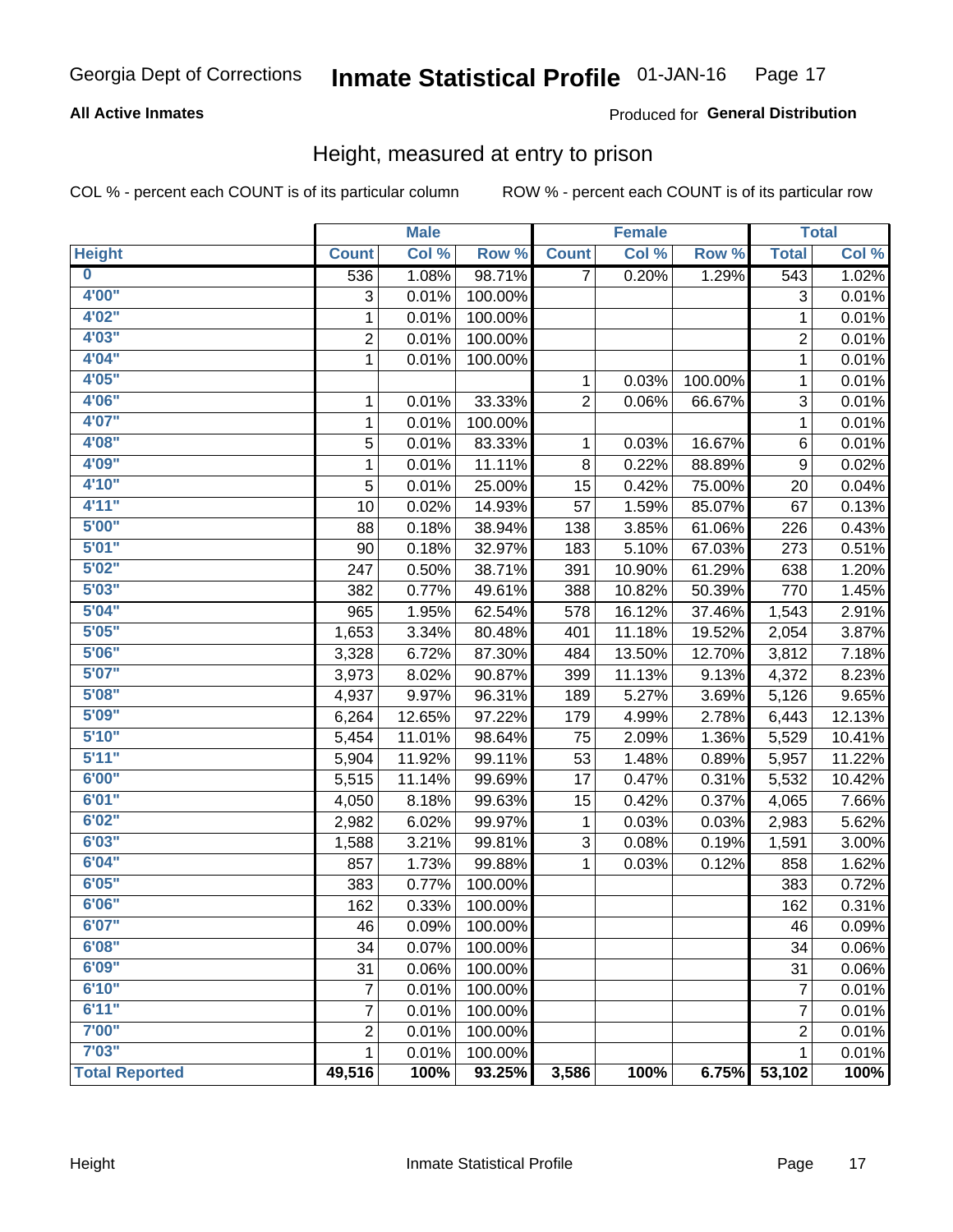### **All Active Inmates**

Produced for General Distribution

### Height, measured at entry to prison

COL % - percent each COUNT is of its particular column

|                     | <b>Male</b> | Female | Total  |
|---------------------|-------------|--------|--------|
| <b>Not Reported</b> |             |        |        |
| <b>Grand Total</b>  | 49,516      | 3,586  | 53,102 |

| <b>Mean</b> | erage) | 5'10" | 5'05" | <b>CIA AIL</b><br>. . |
|-------------|--------|-------|-------|-----------------------|
|             |        |       |       |                       |
| <b>Mode</b> |        | 5'09" | 5'04" | 5'09"                 |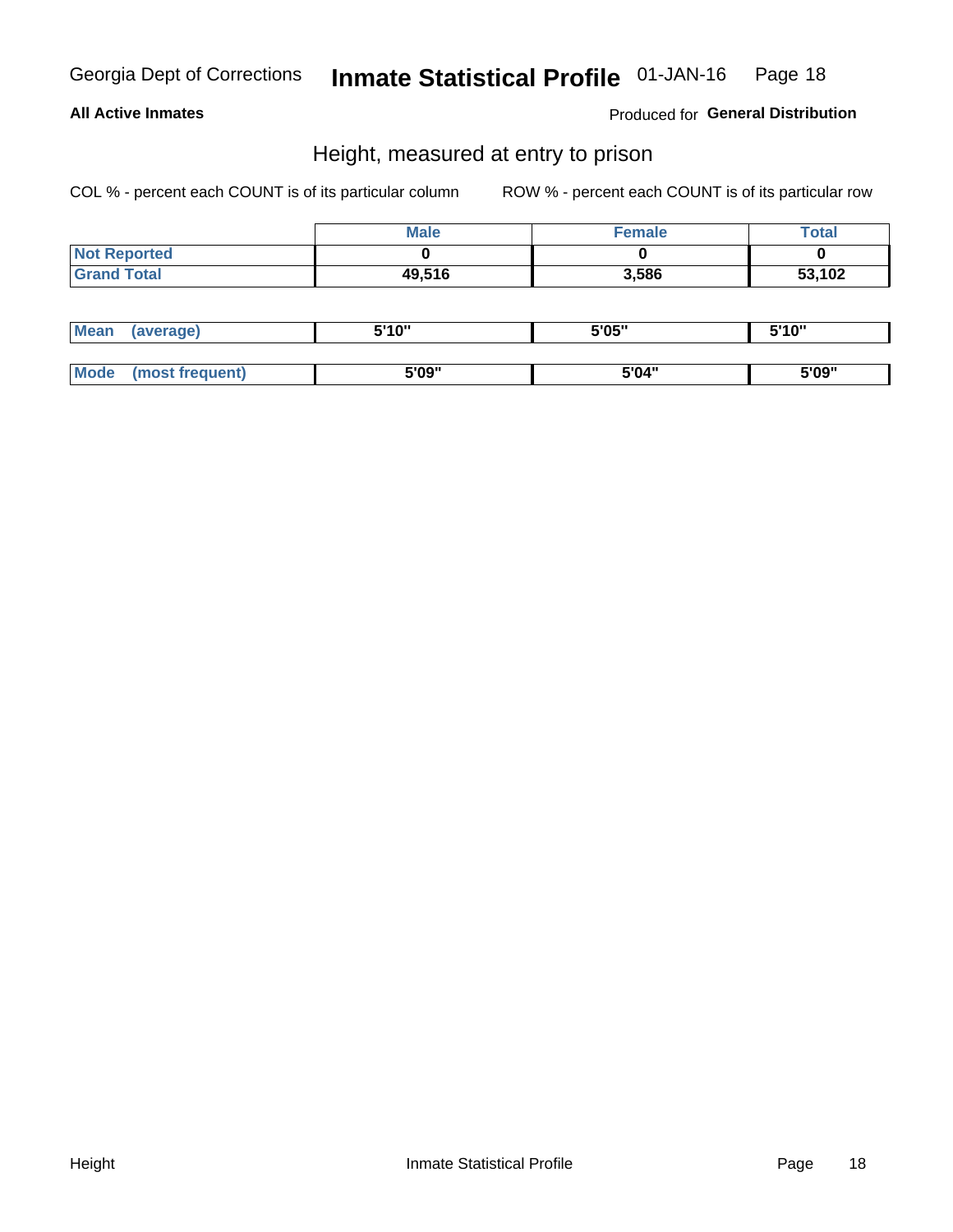**All Active Inmates** 

Produced for General Distribution

## Weight, measured at entry to prison

COL % - percent each COUNT is of its particular column

|                          |                 | <b>Male</b> |         |                | <b>Female</b> |        |                 | <b>Total</b>        |
|--------------------------|-----------------|-------------|---------|----------------|---------------|--------|-----------------|---------------------|
| <b>Weight</b>            | <b>Count</b>    | Col %       | Row %   | <b>Count</b>   | Col %         | Row %  | <b>Total</b>    | Col %               |
| <b>Under 80 pounds</b>   | 10              | 0.02%       | 83.33%  | $\overline{2}$ | 0.06%         | 16.67% | $\overline{12}$ | 0.02%               |
| 80 - 89 pounds           | $\overline{c}$  | 0.01%       | 100.00% |                |               |        | $\overline{2}$  | 0.01%               |
| 90 - 99 pounds           | $\overline{5}$  | 0.01%       | 41.67%  | 7              | 0.20%         | 58.33% | 12              | 0.02%               |
| 100 - 109 pounds         | 29              | 0.06%       | 50.00%  | 29             | 0.81%         | 50.00% | 58              | 0.11%               |
| 110 - 119 pounds         | 112             | 0.23%       | 54.37%  | 94             | 2.63%         | 45.63% | 206             | 0.39%               |
| 120 - 129 pounds         | 483             | 0.99%       | 71.88%  | 189            | 5.29%         | 28.13% | 672             | 1.28%               |
| 130 - 139 pounds         | 1,570           | 3.21%       | 82.03%  | 344            | 9.62%         | 17.97% | 1,914           | 3.64%               |
| 140 - 149 pounds         | 3,273           | 6.68%       | 89.52%  | 383            | 10.71%        | 10.48% | 3,656           | 6.96%               |
| 150 - 159 pounds         | 5,043           | 10.30%      | 92.33%  | 419            | 11.72%        | 7.67%  | 5,462           | 10.39%              |
| 160 - 169 pounds         | 6,547           | 13.37%      | 93.84%  | 430            | 12.02%        | 6.16%  | 6,977           | 13.28%              |
| 170 - 179 pounds         | 6,122           | 12.50%      | 94.33%  | 368            | 10.29%        | 5.67%  | 6,490           | 12.35%              |
| 180 - 189 pounds         | 6,514           | 13.30%      | 95.07%  | 338            | 9.45%         | 4.93%  | 6,852           | 13.04%              |
| 190 - 199 pounds         | 4,455           | 9.10%       | 95.50%  | 210            | 5.87%         | 4.50%  | 4,665           | 8.88%               |
| 200 - 209 pounds         | 3,926           | 8.02%       | 95.31%  | 193            | 5.40%         | 4.69%  | 4,119           | 7.84%               |
| 210 - 219 pounds         | 2,956           | 6.04%       | 96.22%  | 116            | 3.24%         | 3.78%  | 3,072           | 5.85%               |
| 220 - 229 pounds         | 2,335           | 4.77%       | 95.89%  | 100            | 2.80%         | 4.11%  | 2,435           | 4.63%               |
| 230 - 239 pounds         | 1,576           | 3.22%       | 94.31%  | 95             | 2.66%         | 5.69%  | 1,671           | 3.18%               |
| 240 - 249 pounds         | 1,194           | 2.44%       | 94.91%  | 64             | 1.79%         | 5.09%  | 1,258           | 2.39%               |
| 250 - 259 pounds         | 879             | 1.79%       | 94.11%  | 55             | 1.54%         | 5.89%  | 934             | 1.78%               |
| 260 - 269 pounds         | 572             | 1.17%       | 93.01%  | 43             | 1.20%         | 6.99%  | 615             | 1.17%               |
| 270 - 279 pounds         | 416             | 0.85%       | 96.30%  | 16             | 0.45%         | 3.70%  | 432             | 0.82%               |
| 280 - 289 pounds         | 293             | 0.60%       | 90.99%  | 29             | 0.81%         | 9.01%  | 322             | 0.61%               |
| 290 - 299 pounds         | 168             | 0.34%       | 93.33%  | 12             | 0.34%         | 6.67%  | 180             | 0.34%               |
| 300 - 309 pounds         | 150             | 0.31%       | 87.72%  | 21             | 0.59%         | 12.28% | 171             | 0.33%               |
| 310 - 319 pounds         | 85              | 0.17%       | 92.39%  | $\overline{7}$ | 0.20%         | 7.61%  | 92              | 0.18%               |
| 320 - 329 pounds         | 80              | 0.16%       | 96.39%  | 3              | 0.08%         | 3.61%  | 83              | 0.16%               |
| 330 - 339 pounds         | 52              | 0.11%       | 100.00% |                |               |        | 52              | 0.10%               |
| 340 - 349 pounds         | 31              | 0.06%       | 93.94%  | $\overline{2}$ | 0.06%         | 6.06%  | 33              | 0.06%               |
| 350 - 359 pounds         | 37              | 0.08%       | 88.10%  | 5              | 0.14%         | 11.90% | 42              | 0.08%               |
| 360 - 369 pounds         | 14              | 0.03%       | 100.00% |                |               |        | 14              | 0.03%               |
| 370 - 379 pounds         | 13              | 0.03%       | 92.86%  | 1              | 0.03%         | 7.14%  | 14              | $\overline{0.03\%}$ |
| 380 - 389 pounds         | 10 <sup>1</sup> | 0.02%       | 100.00% |                |               |        | 10              | 0.02%               |
| 390 - 399 pounds         | 4               | 0.01%       | 80.00%  | 1              | 0.03%         | 20.00% | 5               | 0.01%               |
| 400 pounds and over      | 24              | 0.05%       | 100.00% |                |               |        | 24              | 0.05%               |
| <b>Total Reported</b>    | 48,980          | 100%        | 93.20%  | 3,576          | 100%          | 6.80%  | 52,556          | 100.0%              |
|                          |                 |             |         |                |               |        |                 |                     |
| <b>Not Reported</b>      |                 | 536         |         |                | 10            |        |                 | 546                 |
| <b>Grand Total</b>       |                 | 49,516      |         |                | 3,586         |        |                 | 53,102              |
|                          |                 |             |         |                |               |        |                 |                     |
| <b>Mean</b><br>(average) |                 | 185         |         |                | 172           |        |                 | 185                 |
| <b>Median (middle)</b>   |                 | 180         |         |                | 165           |        |                 | 180                 |
| Mode (most frequent)     |                 | 180         |         |                | 150           |        |                 | 180                 |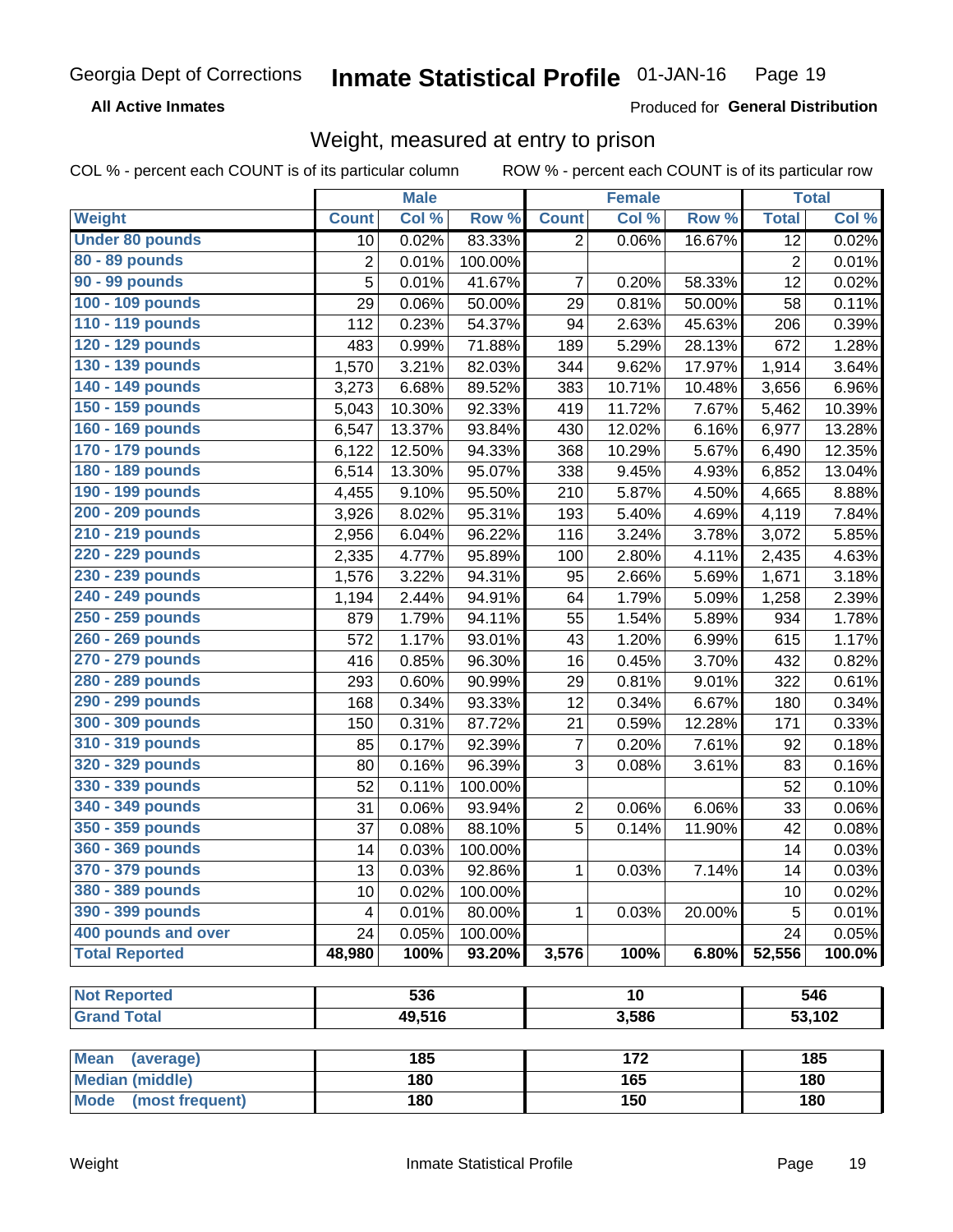#### Inmate Statistical Profile 01-JAN-16 Page 20

**All Active Inmates** 

### Produced for General Distribution

### Veterans validated by Veteran's Administration

COL % - percent each COUNT is of its particular column

|                             |              | <b>Male</b> |                    |    | <b>Female</b> |       |              | <b>Total</b> |  |
|-----------------------------|--------------|-------------|--------------------|----|---------------|-------|--------------|--------------|--|
| <b>Military service</b>     | <b>Count</b> | Col %       | <b>Row % Count</b> |    | Col %         | Row % | <b>Total</b> | Col %        |  |
| <b>Others</b><br>0          | 925          | 32.04%      | 97.37%             | 25 | 51.02%        | 2.63% | 950          | 32.36%       |  |
| <b>Air Force</b>            | 1,170        | 40.53%      | 98.48%             | 18 | 36.73%        | 1.52% | 1,188        | 40.46%       |  |
| <b>Army</b><br>$\mathbf{2}$ | 172          | $5.96\%$    | 97.73%             | 4  | 8.16%         | 2.27% | 176          | 5.99%        |  |
| <b>Navy</b><br>3            | 345          | 11.95%      | 99.71%             |    | 2.04%         | .29%  | 346          | 11.78%       |  |
| <b>Marines</b><br>4         | 14           | .48%        | 100.00%            |    |               |       | 14           | .48%         |  |
| <b>Coast Guard</b><br>5.    | 261          | 9.04%       | 99.62%             |    | 2.04%         | .38%  | 262          | 8.92%        |  |
| <b>Total Reported</b>       | 2,887        | 100%        | 98.33%             | 49 | 100%          | 1.67% | 2,936        | 100%         |  |

| ported<br><b>NOT</b> | 46,629 | 3,537 | 50,166 |
|----------------------|--------|-------|--------|
| `otal                | 49,516 | 3,586 | 53,102 |

| <b>Mode (most frequent)</b> | Force | )thers | orce |
|-----------------------------|-------|--------|------|
|                             |       |        |      |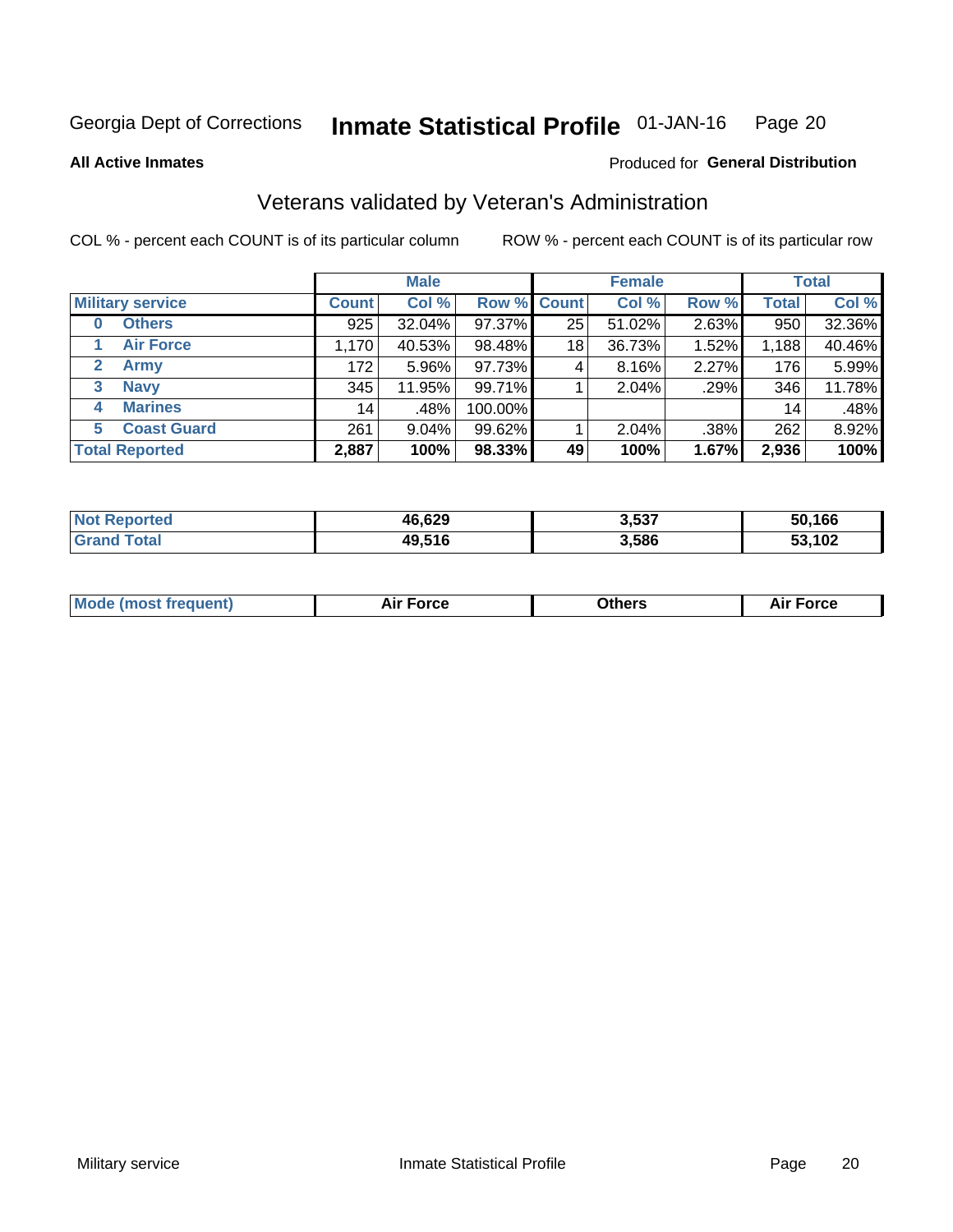#### Inmate Statistical Profile 01-JAN-16 Page 21

**All Active Inmates** 

### **Produced for General Distribution**

### Type of admission to prison

COL % - percent each COUNT is of its particular column

|    |                                  |              | <b>Male</b> |                    |     | <b>Female</b> |        |                | <b>Total</b> |
|----|----------------------------------|--------------|-------------|--------------------|-----|---------------|--------|----------------|--------------|
|    | <b>Type of Admission</b>         | <b>Count</b> | Col %       | <b>Row % Count</b> |     | Col %         | Row %  | <b>Total</b>   | Col %        |
| 16 | <b>Population Redistribution</b> | 8            | .02%        | 100.00%            |     |               |        | 8              | .02%         |
| 27 | <b>Boot Camp Plus</b>            |              | .01%        | 100.00%            |     |               |        |                | .01%         |
| 28 | <b>Initial Assignment</b>        | 15           | .03%        | 100.00%            |     |               |        | 15             | .03%         |
| 52 | <b>New Sentence</b>              | 40,488       | 82.18%      | 93.47% 2,828       |     | 79.13%        | 6.53%  | 43,316         | 81.97%       |
| 53 | <b>Probation Rev Partial</b>     | 1,860        | 3.78%       | 88.74%             | 236 | 6.60%         | 11.26% | 2,096          | 3.97%        |
| 54 | <b>Probation Rev Remainder</b>   | 2,627        | 5.33%       | 89.81%             | 298 | 8.34%         | 10.19% | 2,925          | 5.54%        |
| 55 | <b>Parole Rev New Sentence</b>   | 1,919        | 3.90%       | 94.95%             | 102 | 2.85%         | 5.05%  | 2,021          | 3.82%        |
| 56 | <b>Parole Rev No New</b>         | 2,278        | 4.62%       | 95.39%             | 110 | 3.08%         | 4.61%  | 2,388          | 4.52%        |
|    | <b>Sentence</b>                  |              |             |                    |     |               |        |                |              |
| 57 | <b>Released In Error</b>         | 9            | .02%        | 100.00%            |     |               |        | 9              | .02%         |
| 65 | <b>Return Appeal/Bond</b>        | 2            | .01%        | 100.00%            |     |               |        | 2              | .01%         |
| 66 | <b>Prob Viol/Total Rev</b>       |              | .01%        | 100.00%            |     |               |        |                | .01%         |
| 67 | <b>Admit Fm Other Cust</b>       | 7            | .01%        | 100.00%            |     |               |        |                | .01%         |
| 69 | <b>New Sent/Par Rev Pnd</b>      | 5            | .01%        | 100.00%            |     |               |        | 5              | .01%         |
| 70 | <b>Life W/O Parole</b>           | 14           | .03%        | 100.00%            |     |               |        | 14             | .03%         |
| 72 | <b>Par Rev/Rsn Unknown</b>       | 30           | .06%        | 100.00%            |     |               |        | 30             | .06%         |
| 74 | <b>Pb Parole Rescinded</b>       | 2            | .01%        | 100.00%            |     |               |        | $\overline{2}$ | .01%         |
| 76 | <b>Par Rev/Revoc Center</b>      |              | .01%        | 100.00%            |     |               |        |                | .01%         |
|    | <b>Total Reported</b>            | 49,267       | 100%        | 93.24% 3,574       |     | 100%          | 6.76%  | 52,841         | 100%         |

| <b>Not</b> | 249    | . .   | 20   |
|------------|--------|-------|------|
| 'ted       | $\sim$ |       | ZO I |
|            | 49.516 | 3,586 | .102 |

| <b>Mode (most frequent)</b> | New Sentence | <b>New Sentence</b> | <b>New Sentence</b> |
|-----------------------------|--------------|---------------------|---------------------|
|                             |              |                     |                     |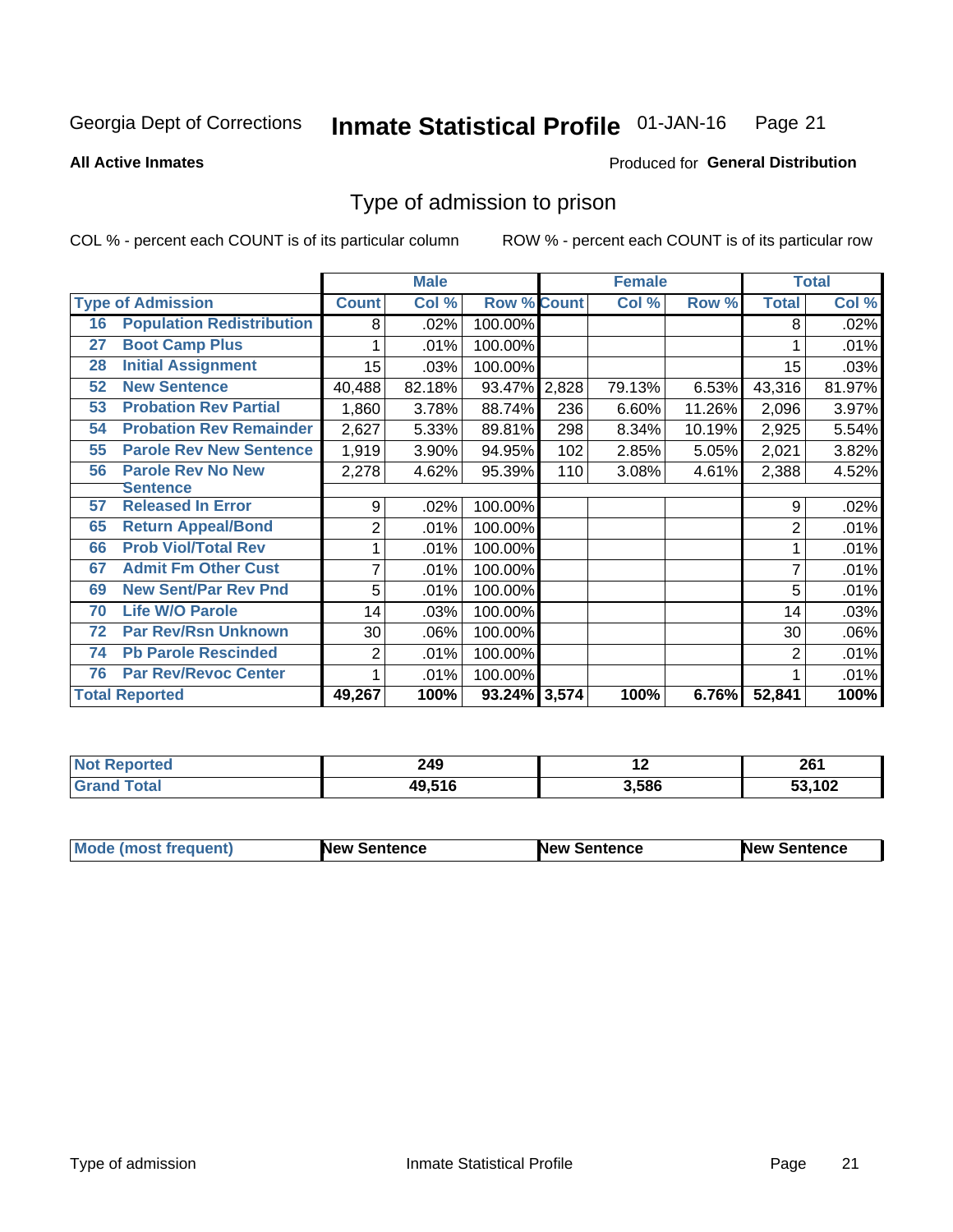#### Inmate Statistical Profile 01-JAN-16 Page 22

### **All Active Inmates**

### Produced for General Distribution

### Current / last supervision level

COL % - percent each COUNT is of its particular column

|                        | <b>Male</b>  |          | <b>Female</b> |                    |        | <b>Total</b> |        |        |
|------------------------|--------------|----------|---------------|--------------------|--------|--------------|--------|--------|
| <b>Security Status</b> | <b>Count</b> | Col %    |               | <b>Row % Count</b> | Col %  | Row %        | Total  | Col %  |
| 3 Minimum              | 3,523        | $7.12\%$ | 72.06%        | 1,366              | 38.10% | 27.94%       | 4,889  | 9.21%  |
| 4 Medium               | 37,086       | 74.92%   | 94.88%        | 2,002              | 55.84% | $5.12\%$     | 39,088 | 73.63% |
| 5 Close                | 8,894        | 17.97%   | $97.62\%$     | 217                | 6.05%  | $2.38\%$     | 9,111  | 17.16% |
| <b>Total Reported</b>  | 49,503       | 100%     | $93.25\%$     | 3,585              | 100%   | 6.75%        | 53,088 | 100%   |

| <b>Still being diagnosed</b> |        |       |        |
|------------------------------|--------|-------|--------|
| <b>Not Reported</b>          |        |       | 14     |
| <b>Grand Total</b>           | 49,516 | 3,586 | 53,102 |

| M | м | м | - - - -<br>м |
|---|---|---|--------------|
|   |   |   |              |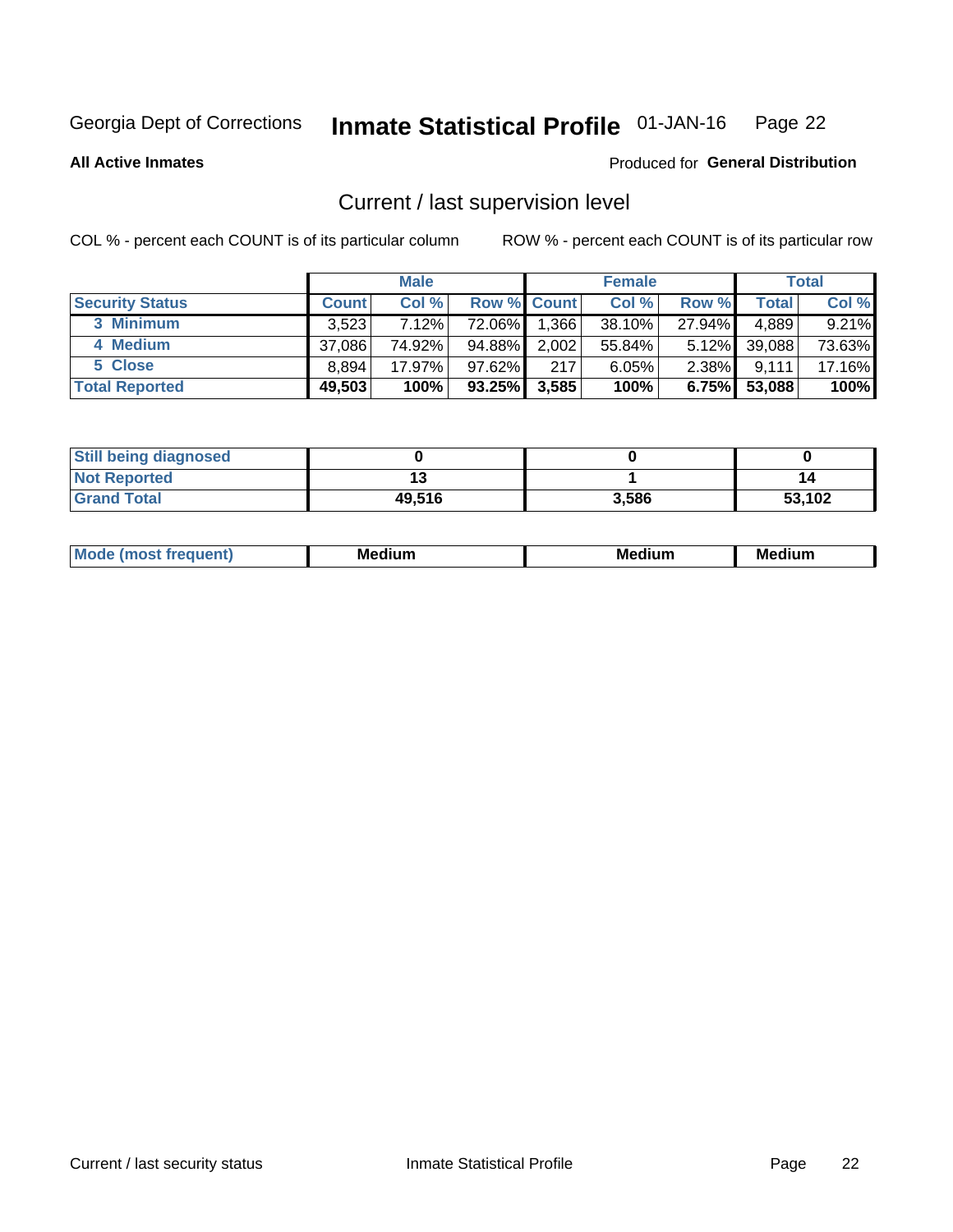#### Inmate Statistical Profile 01-JAN-16 Page 23

**All Active Inmates** 

### Produced for General Distribution

### Current / last type of institution

COL % - percent each COUNT is of its particular column

|                            |                | <b>Male</b> |             |       | <b>Female</b> |        |              | <b>Total</b> |
|----------------------------|----------------|-------------|-------------|-------|---------------|--------|--------------|--------------|
| <b>Type of Institution</b> | <b>Count</b>   | Col %       | Row % Count |       | Col %         | Row %  | <b>Total</b> | Col %        |
| <b>County Ci</b>           | 5,036          | 10.22%      | 99.98%      |       | $.03\%$       | .02%   | 5,037        | 9.53%        |
| <b>State Prison</b>        | 34,076         | 69.13%      | 91.03%      | 3,356 | 93.59%        | 8.97%  | 37,432       | 70.79%       |
| <b>Transitional Center</b> | 2,084          | 4.23%       | 90.18%      | 227   | 6.33%         | 9.82%  | 2,311        | 4.37%        |
| <b>Private Prison</b>      | 8,081          | 16.39%      | 100.00%     |       |               |        | 8,081        | 15.28%       |
| <b>County Jail</b>         | 11             | .02%        | 91.67%      |       | .03%          | 8.33%  | 12           | .02%         |
| <b>Rsat - Center</b>       |                | $.01\%$     | 100.00%     |       |               |        |              | .01%         |
| <b>State Hospital</b>      | 3 <sup>1</sup> | $.01\%$     | 75.00%      |       | .03%          | 25.00% | 4            | .01%         |
| <b>Total Reported</b>      | 49,292         | 100%        | 93.22%      | 3,586 | 100%          | 6.78%  | 52,878       | 100%         |

| oorted<br>NOT |                  |       |        |
|---------------|------------------|-------|--------|
| <b>otal</b>   | 10.292<br>49,ZJZ | 3,586 | 52.878 |

| <b>Mode (most frequent)</b> | <b>State Prison</b> | <b>State Prison</b> | <b>State Prison</b> |
|-----------------------------|---------------------|---------------------|---------------------|
|                             |                     |                     |                     |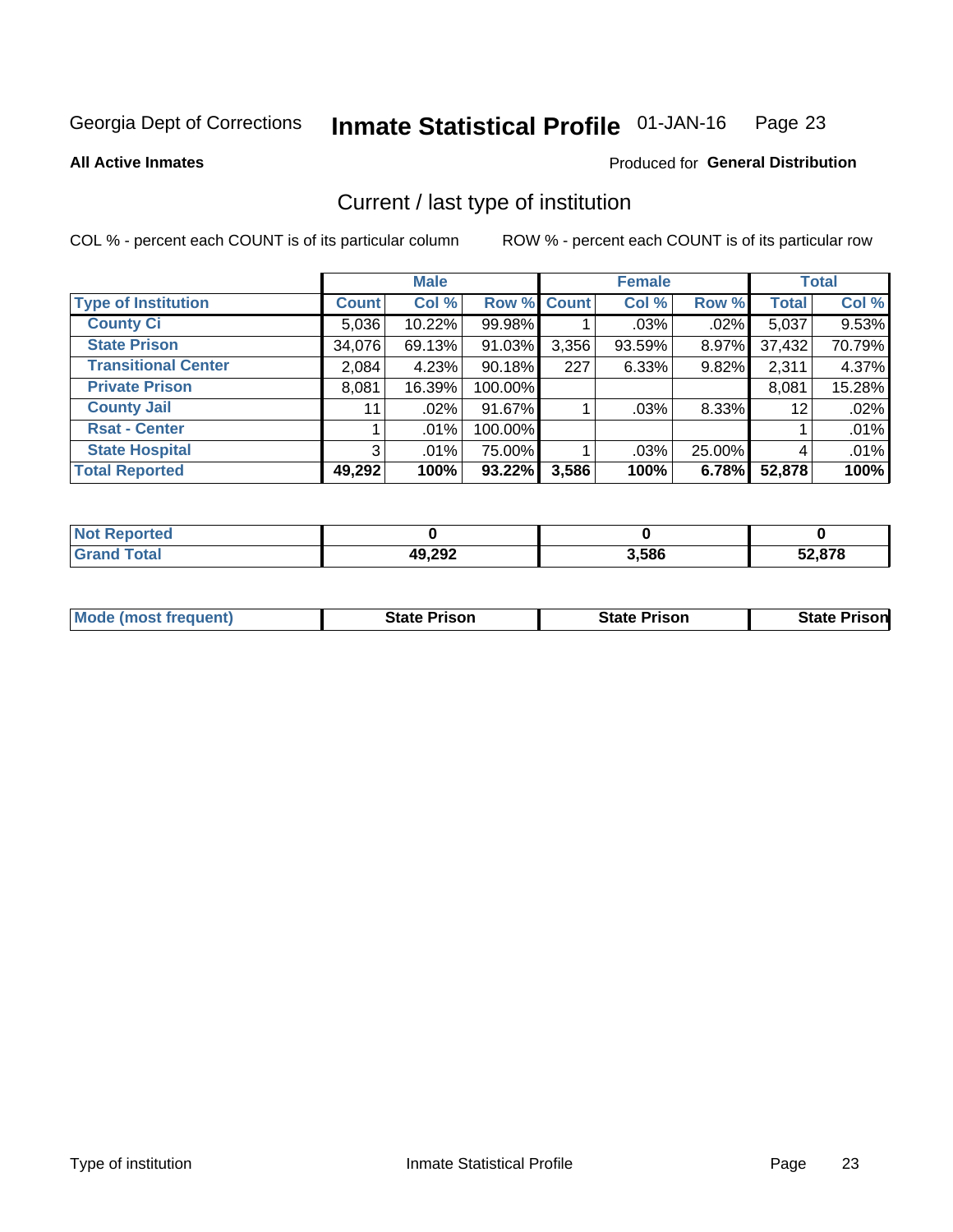#### Inmate Statistical Profile 01-JAN-16 Page 24

**All Active Inmates** 

### Produced for General Distribution

### Institution type - transitional centers

COL % - percent each COUNT is of its particular column

|                                          |              | <b>Male</b> |         |              | <b>Female</b> |         |              | <b>Total</b> |
|------------------------------------------|--------------|-------------|---------|--------------|---------------|---------|--------------|--------------|
| <b>Institution Type - Trans. Centers</b> | <b>Count</b> | Col %       | Row %   | <b>Count</b> | Col %         | Row %   | <b>Total</b> | Col %        |
| <b>Albany Tc</b>                         | 150          | 6.59%       | 100.00% |              |               |         | 150          | 5.76%        |
| <b>Arrendale State Prison</b>            |              |             |         | 102          | 31.00%        | 100.00% | 102          | 3.91%        |
| <b>Atlanta Tc</b>                        | 270          | 11.86%      | 100.00% |              |               |         | 270          | 10.36%       |
| <b>Augusta Tc</b>                        | 218          | 9.57%       | 100.00% |              |               |         | 218          | 8.37%        |
| <b>Charles D. Hudson Tc</b>              | 154          | 6.76%       | 100.00% |              |               |         | 154          | 5.91%        |
| <b>Clayton Tc</b>                        | 373          | 16.38%      | 100.00% |              |               |         | 373          | 14.31%       |
| <b>Coastal Tc</b>                        | 262          | 11.51%      | 100.00% |              |               |         | 262          | 10.05%       |
| <b>Columbus Tc</b>                       | 140          | 6.15%       | 100.00% |              |               |         | 140          | 5.37%        |
| <b>Macon Tc</b>                          | 156          | 6.85%       | 100.00% |              |               |         | 156          | 5.99%        |
| <b>Macon Womens Tc</b>                   |              |             |         | 2            | .61%          | 100.00% | 2            | .08%         |
| <b>Metro Tc</b>                          |              |             |         | 225          | 68.39%        | 100.00% | 225          | 8.63%        |
| <b>Phillips State Prison</b>             | 193          | 8.48%       | 100.00% |              |               |         | 193          | 7.41%        |
| <b>Savannah Mens Tc</b>                  |              | .04%        | 100.00% |              |               |         |              | .04%         |
| <b>Smith Tc</b>                          | 204          | 8.96%       | 100.00% |              |               |         | 204          | 7.83%        |
| <b>Valdosta Tc</b>                       | 156          | 6.85%       | 100.00% |              |               |         | 156          | 5.99%        |
| <b>Total Reported</b>                    | 2,277        | 100%        | 87.38%  | 329          | 100%          | 12.62%  | 2,606        | 100%         |

| τeα         |                    |           |      |
|-------------|--------------------|-----------|------|
| $\sim$ 0000 | 0.077<br>، ، ، ، ، | 220<br>ᇰᄼ | .606 |

| Mode (most frequent) | <b>Clayton Tc</b> | <b>Metro Tc</b> | <b>Clayton Tc</b> |
|----------------------|-------------------|-----------------|-------------------|
|                      |                   |                 |                   |
|                      |                   |                 |                   |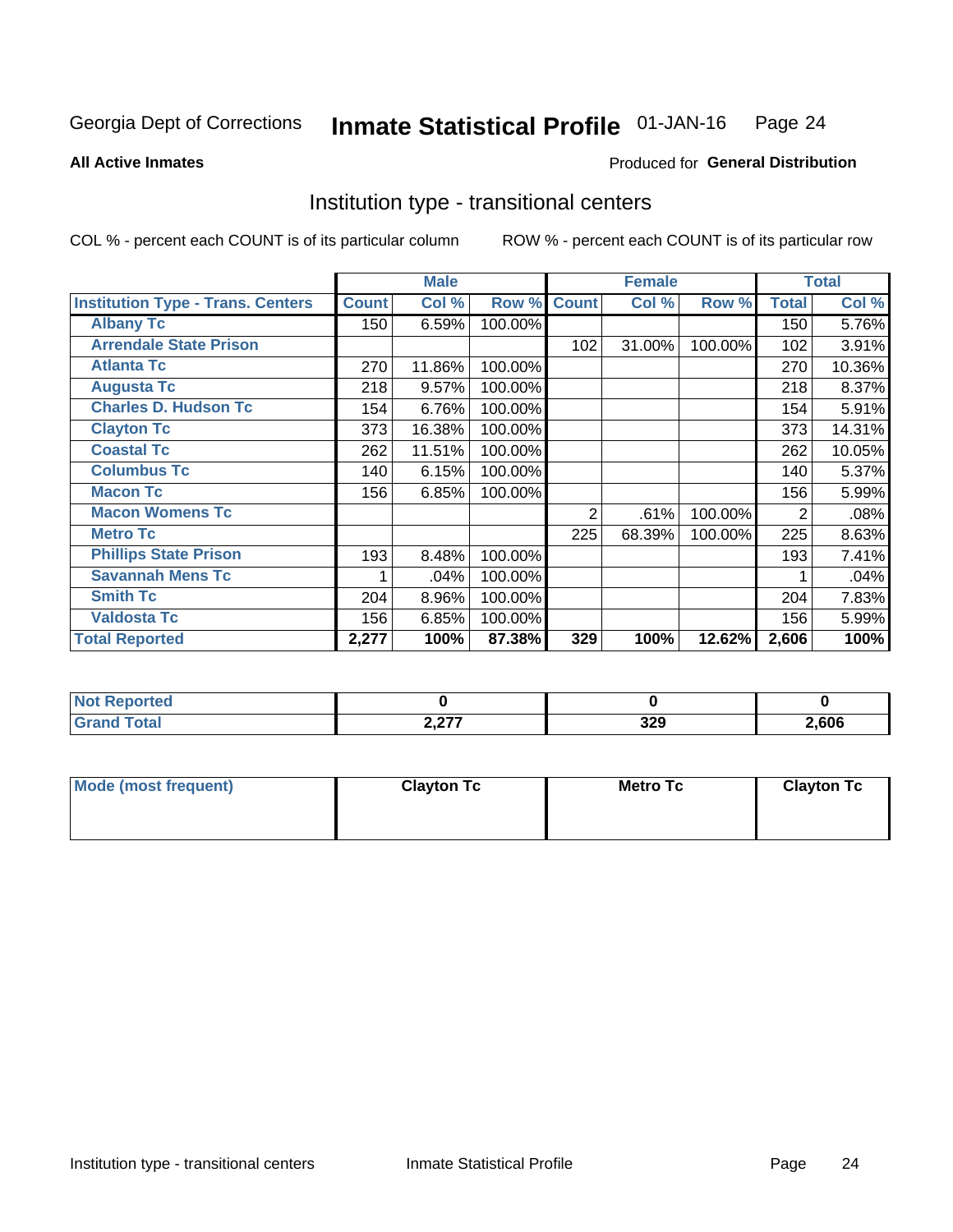#### Inmate Statistical Profile 01-JAN-16 Page 25

### **All Active Inmates**

### Produced for General Distribution

### Institution type - county prisons

COL % - percent each COUNT is of its particular column

|                                          |                         | <b>Male</b> |         |              | <b>Female</b> |       |                | <b>Total</b> |
|------------------------------------------|-------------------------|-------------|---------|--------------|---------------|-------|----------------|--------------|
| <b>Institution Type - County Prisons</b> | <b>Count</b>            | Col %       | Row %   | <b>Count</b> | Col %         | Row % | <b>Total</b>   | Col %        |
| <b>Baldwin County Ci</b>                 | $\mathbf{1}$            | .02%        | 100.00% |              |               |       | $\mathbf 1$    | .02%         |
| <b>Bulloch County Ci</b>                 | 151                     | 3.00%       | 100.00% |              |               |       | 151            | 3.00%        |
| <b>Carroll County Ci</b>                 | 244                     | 4.85%       | 100.00% |              |               |       | 244            | 4.84%        |
| <b>Clarke County Ci</b>                  | 107                     | 2.12%       | 100.00% |              |               |       | 107            | 2.12%        |
| <b>Clayton County Ci</b>                 | 226                     | 4.49%       | 100.00% |              |               |       | 226            | 4.49%        |
| <b>Colquitt County Ci</b>                | 184                     | 3.65%       | 100.00% |              |               |       | 184            | 3.65%        |
| <b>Coweta County Ci</b>                  | 206                     | 4.09%       | 100.00% |              |               |       | 206            | 4.09%        |
| <b>Decatur County Ci</b>                 | 127                     | 2.52%       | 100.00% |              |               |       | 127            | 2.52%        |
| <b>Dougherty County Ci</b>               | 1                       | .02%        | 100.00% |              |               |       | 1              | .02%         |
| <b>Effingham County Ci</b>               | 189                     | 3.75%       | 100.00% |              |               |       | 189            | 3.75%        |
| <b>Floyd County Ci</b>                   | 426                     | 8.46%       | 100.00% |              |               |       | 426            | 8.46%        |
| <b>Fulton County Ci</b>                  | 9                       | .18%        | 100.00% |              |               |       | 9              | .18%         |
| <b>Gilmer County Ci</b>                  | $\overline{\mathbf{4}}$ | .08%        | 100.00% |              |               |       | 4              | .08%         |
| <b>Grady County Ci</b>                   | $\overline{c}$          | .04%        | 100.00% |              |               |       | $\overline{2}$ | .04%         |
| <b>Gwinnett County Ci</b>                | 150                     | 2.98%       | 100.00% |              |               |       | 150            | 2.98%        |
| <b>Hall County Ci</b>                    | 214                     | 4.25%       | 100.00% |              |               |       | 214            | 4.25%        |
| <b>Hancock County Ci</b>                 | 1                       | .02%        | 100.00% |              |               |       | 1              | .02%         |
| <b>Harris County Ci</b>                  | 141                     | 2.80%       | 100.00% |              |               |       | 141            | 2.80%        |
| <b>Hart County Ci</b>                    | 5                       | .10%        | 100.00% |              |               |       | 5              | .10%         |
| <b>Jackson County Ci</b>                 | 146                     | 2.90%       | 100.00% |              |               |       | 146            | 2.90%        |
| <b>Jefferson County Ci</b>               | 133                     | 2.64%       | 100.00% |              |               |       | 133            | 2.64%        |
| <b>Meriwether County Ci</b>              | 3                       | .06%        | 100.00% |              |               |       | 3              | .06%         |
| <b>Miller County Ci</b>                  | $\overline{2}$          | .04%        | 100.00% |              |               |       | $\overline{2}$ | .04%         |
| <b>Mitchell County Ci</b>                | 131                     | 2.60%       | 100.00% |              |               |       | 131            | 2.60%        |
| <b>Morgan County Ci</b>                  | 1                       | .02%        | 100.00% |              |               |       | 1              | .02%         |
| <b>Muscogee County Ci</b>                | 528                     | 10.48%      | 100.00% |              |               |       | 528            | 10.48%       |
| <b>Richmond County Ci</b>                | 233                     | 4.63%       | 100.00% |              |               |       | 233            | 4.63%        |
| <b>Screven County Ci</b>                 | 143                     | 2.84%       | 100.00% |              |               |       | 143            | 2.84%        |
| <b>Spalding County Ci</b>                | 382                     | 7.59%       | 100.00% |              |               |       | 382            | 7.58%        |
| <b>Stewart County Ci</b>                 | $\overline{2}$          | .04%        | 100.00% |              |               |       | $\overline{2}$ | .04%         |
| <b>Sumter County Ci</b>                  | 350                     | 6.95%       | 100.00% |              |               |       | 350            | 6.95%        |
| <b>Terrell County Ci</b>                 | 141                     | 2.80%       | 100.00% |              |               |       | 141            | 2.80%        |
| <b>Thomas County Ci</b>                  | 178                     | 3.53%       | 100.00% |              |               |       | 178            | 3.53%        |
| <b>Tift County Ci</b>                    | $\overline{2}$          | .04%        | 100.00% |              |               |       | $\overline{2}$ | .04%         |
| <b>Troup County Ci</b>                   | 263                     | 5.22%       | 100.00% |              |               |       | 263            | 5.22%        |
| <b>Upson County Ci</b>                   | 1                       | .02%        | 100.00% |              |               |       | 1              | .02%         |
| <b>Walker County Ci</b>                  | $\overline{4}$          | .08%        | 100.00% |              |               |       | 4              | .08%         |
| <b>Walton County Ci</b>                  | 3                       | .06%        | 100.00% |              |               |       | $\mathfrak{S}$ | .06%         |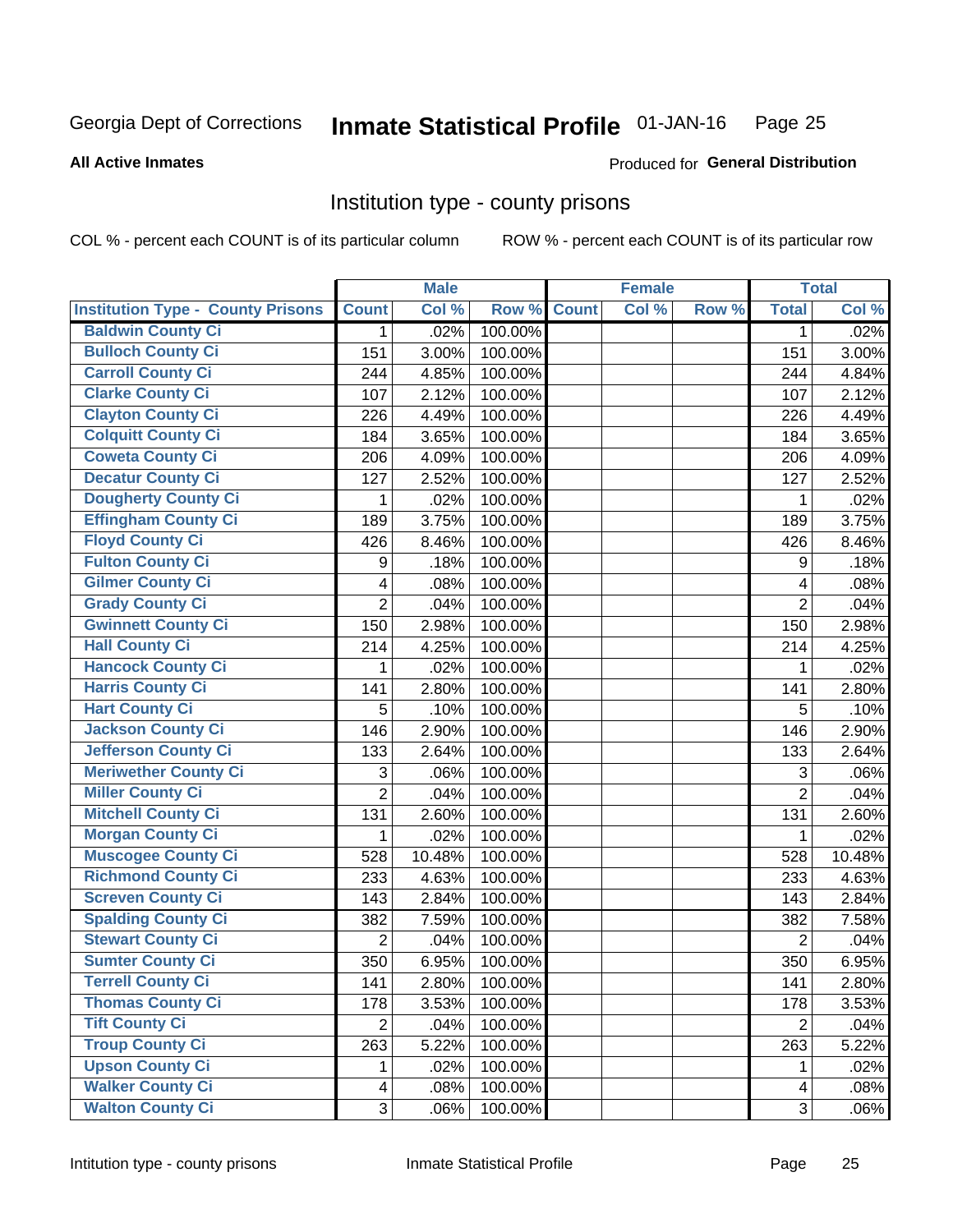#### Inmate Statistical Profile 01-JAN-16 Page 26

**All Active Inmates** 

### Produced for General Distribution

### Institution type - county prisons

COL % - percent each COUNT is of its particular column

|                                          | <b>Male</b>  |         |             | <b>Female</b> |         | <b>Total</b> |       |
|------------------------------------------|--------------|---------|-------------|---------------|---------|--------------|-------|
| <b>Institution Type - County Prisons</b> | <b>Count</b> | Col%    | Row % Count | Col%          | Row %   | Total        | Col % |
| <b>Wilkes County Ci</b>                  |              | $.02\%$ | 100.00%     |               |         |              | .02%  |
| <b>Womens Ci</b>                         |              |         |             | 100.00%       | 100.00% |              | .02%  |
| <b>Worth County Ci</b>                   |              | $.02\%$ | 100.00%     |               |         |              | .02%  |
| <b>Total Reported</b>                    | 5,036        | $100\%$ | 99.98%      | 100%          | $.02\%$ | 5,037        | 100%  |

| τeα    |       |       |
|--------|-------|-------|
| ______ | 5,036 | 5.037 |

| Mode (most frequent) | <b>Muscogee County Ci</b> | <b>Womens Cil Muscogee County</b> |
|----------------------|---------------------------|-----------------------------------|
|                      |                           |                                   |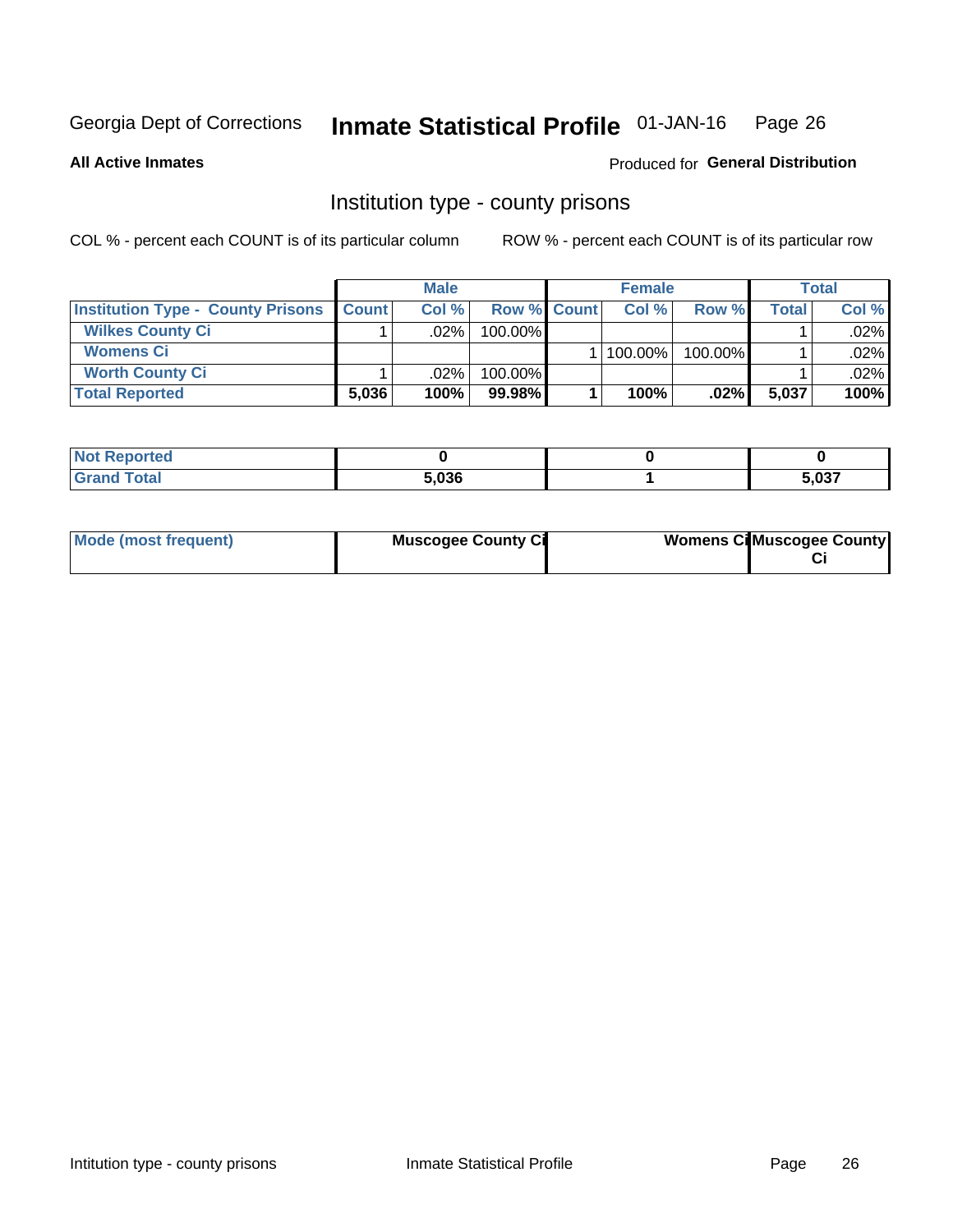#### Inmate Statistical Profile 01-JAN-16 Page 27

### **All Active Inmates**

### **Produced for General Distribution**

### Institution type - state prisons

COL % - percent each COUNT is of its particular column

|                                         |                | <b>Male</b> |         |              | <b>Female</b> |         | <b>Total</b>   |       |
|-----------------------------------------|----------------|-------------|---------|--------------|---------------|---------|----------------|-------|
| <b>Institution Type - State Prisons</b> | <b>Count</b>   | Col %       | Row %   | <b>Count</b> | Col %         | Row %   | <b>Total</b>   | Col % |
| <b>Arrendale State Prison</b>           |                |             |         | 1,412        | 42.07%        | 100.00% | 1,412          | 3.77% |
| <b>Augusta State Med. Prison</b>        | 1,230          | 3.61%       | 99.92%  | 1            | .03%          | .08%    | 1,231          | 3.29% |
| <b>Autry State Prison</b>               | 1,678          | 4.92%       | 100.00% |              |               |         | 1,678          | 4.48% |
| <b>Baldwin State Prison</b>             | 939            | 2.76%       | 100.00% |              |               |         | 939            | 2.51% |
| <b>Burruss Correctional Training</b>    | 676            | 1.98%       | 100.00% |              |               |         | 676            | 1.81% |
| <b>Ctr</b>                              |                |             |         |              |               |         |                |       |
| <b>Calhoun State Prison</b>             | 1,614          | 4.74%       | 100.00% |              |               |         | 1,614          | 4.31% |
| <b>Central State Prison</b>             | 1,103          | 3.24%       | 100.00% |              |               |         | 1,103          | 2.95% |
| <b>Chatham State Prison</b>             | 6              | .02%        | 100.00% |              |               |         | 6              | .02%  |
| <b>Coastal State Prison</b>             | 1,082          | 3.18%       | 100.00% |              |               |         | 1,082          | 2.89% |
| <b>Dodge State Prison</b>               | 1,235          | 3.62%       | 100.00% |              |               |         | 1,235          | 3.30% |
| <b>Dooly State Prison</b>               | 1,679          | 4.93%       | 100.00% |              |               |         | 1,679          | 4.49% |
| <b>Emanuel - Swainsboro</b>             |                |             |         | 340          | 10.13%        | 100.00% | 340            | .91%  |
| <b>Ga Diag Class Prison</b>             | 2,921          | 8.57%       | 99.97%  | $\mathbf 1$  | .03%          | .03%    | 2,922          | 7.81% |
| <b>Ga State Prison</b>                  | 1,479          | 4.34%       | 100.00% |              |               |         | 1,479          | 3.95% |
| <b>Hancock State Prison</b>             | 1,144          | 3.36%       | 100.00% |              |               |         | 1,144          | 3.06% |
| <b>Hays State Prison</b>                | 1,062          | 3.12%       | 100.00% |              |               |         | 1,062          | 2.84% |
| <b>Helms Facility</b>                   | 15             | .04%        | 46.88%  | 17           | .51%          | 53.13%  | 32             | .09%  |
| <b>Johnson State Prison</b>             | 1,534          | 4.50%       | 100.00% |              |               |         | 1,534          | 4.10% |
| <b>Lee State Prison</b>                 | 690            | 2.02%       | 100.00% |              |               |         | 690            | 1.84% |
| Long                                    | 201            | .59%        | 100.00% |              |               |         | 201            | .54%  |
| <b>Lowndes Unit</b>                     | 6              | .02%        | 100.00% |              |               |         | 6              | .02%  |
| <b>Macon State Prison</b>               | 1,703          | 5.00%       | 100.00% |              |               |         | 1,703          | 4.55% |
| <b>Metro State Prison (W)</b>           |                |             |         | 1            | .03%          | 100.00% | 1              | .01%  |
| <b>Montgomery State Prison</b>          | 399            | 1.17%       | 100.00% |              |               |         | 399            | 1.07% |
| <b>Phillips State Prison</b>            | 1,021          | 3.00%       | 100.00% |              |               |         | 1,021          | 2.73% |
| <b>Pulaski State Prison</b>             |                |             |         | 1,153        | 34.36%        | 100.00% | 1,153          | 3.08% |
| <b>Putnam State Prison</b>              | $\overline{2}$ | .01%        | 100.00% |              |               |         | 2              | .01%  |
| <b>Rivers State Prison</b>              | 1              | .01%        | 100.00% |              |               |         | 1              | .01%  |
| <b>Rogers State Prison</b>              | 1,375          | 4.04%       | 100.00% |              |               |         | 1,375          | 3.67% |
| <b>Rutledge State Prison</b>            | 604            | 1.77%       | 100.00% |              |               |         | 604            | 1.61% |
| <b>Smith State Prison</b>               | 1,527          | 4.48%       | 100.00% |              |               |         | 1,527          | 4.08% |
| <b>Telfair State Prison</b>             | 1,355          | 3.98%       | 100.00% |              |               |         | 1,355          | 3.62% |
| <b>Valdosta State Prison</b>            | 967            | 2.84%       | 100.00% |              |               |         | 967            | 2.58% |
| <b>Walker State Prison</b>              | 409            | 1.20%       | 100.00% |              |               |         | 409            | 1.09% |
| <b>Ware State Prison</b>                | 1,389          | 4.08%       | 100.00% |              |               |         | 1,389          | 3.71% |
| <b>Washington State Prison</b>          | 1,300          | 3.82%       | 100.00% |              |               |         | 1,300          | 3.47% |
| <b>Wayne State Prison</b>               | $\overline{2}$ | .01%        | 100.00% |              |               |         | $\overline{2}$ | .01%  |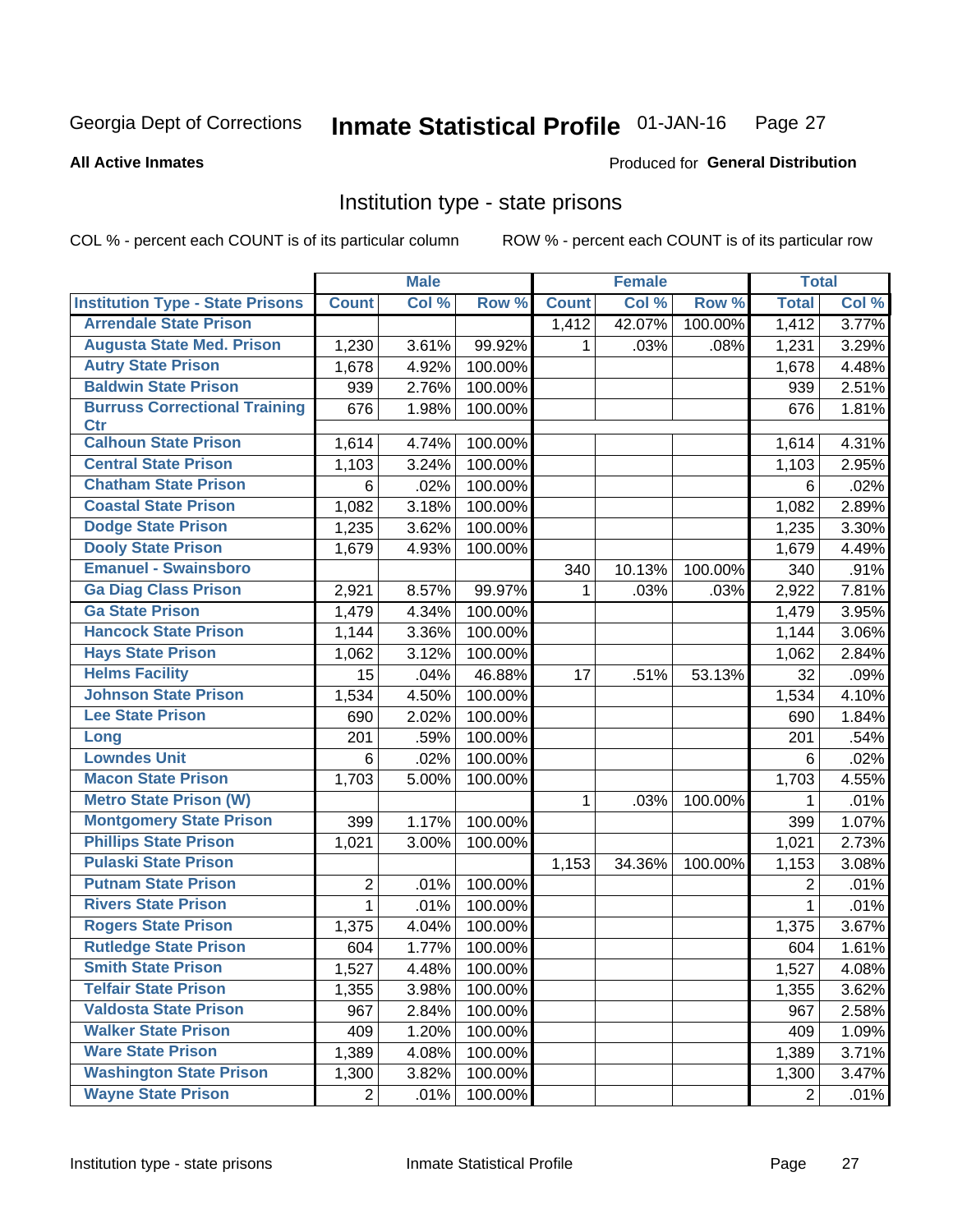#### Inmate Statistical Profile 01-JAN-16 Page 28

### **All Active Inmates**

### Produced for General Distribution

### Institution type - state prisons

COL % - percent each COUNT is of its particular column

|                                         | <b>Male</b>                 |        |           |                               | <b>Female</b> |         |                                | <b>Total</b> |  |
|-----------------------------------------|-----------------------------|--------|-----------|-------------------------------|---------------|---------|--------------------------------|--------------|--|
| <b>Institution Type - State Prisons</b> | <b>Count</b>                | Col %  | Row %     | <b>Count</b>                  | Col %         | Row %   | <b>Total</b>                   | Col %        |  |
| <b>Whitworth Facility</b>               |                             |        |           | 431                           | 12.84%        | 100.00% | 431                            | 1.15%        |  |
| <b>Wilcox State Prison</b>              | 1,728                       | 5.07%  | 100.00%   |                               |               |         | 1.728                          | 4.62%        |  |
| <b>Total Reported</b>                   | 34,076                      | 100%   | $91.03\%$ | 3,356                         | 100%          | 8.97%   | 37,432                         | 100%         |  |
|                                         |                             |        |           |                               |               |         |                                |              |  |
| <b>Not Reported</b>                     |                             | 0      |           |                               | 0             |         | 0                              |              |  |
| <b>Grand Total</b>                      |                             | 34,076 |           |                               | 3,356         |         |                                | 37,432       |  |
| <b>Mode (most frequent)</b>             | <b>Ga Diag Class Prison</b> |        |           | <b>Arrendale State Prison</b> |               |         | <b>Ga Diag Class</b><br>Prison |              |  |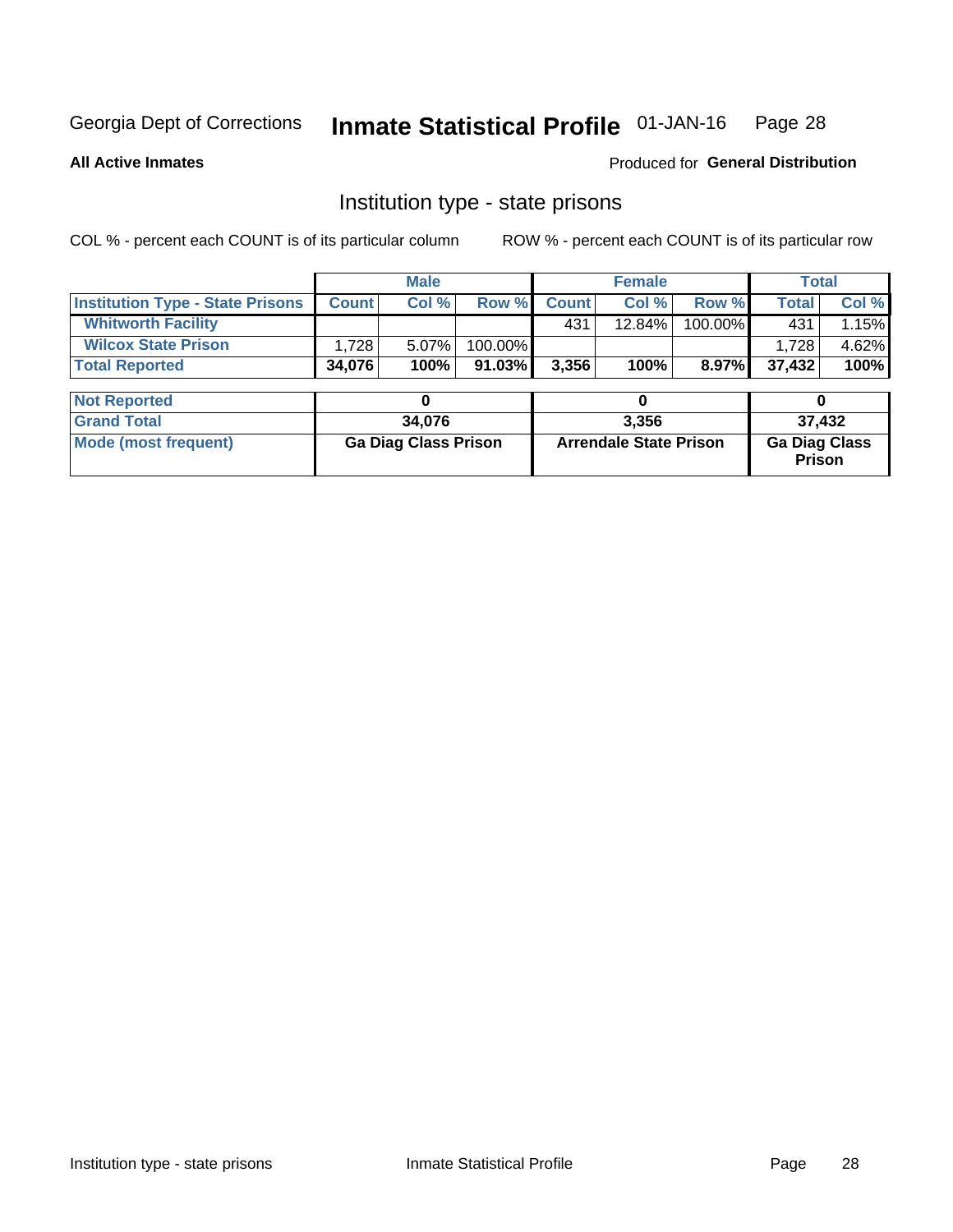#### Inmate Statistical Profile 01-JAN-16 Page 29

**All Active Inmates** 

### Produced for General Distribution

### Institution type - private prisons

COL % - percent each COUNT is of its particular column

|                                           | <b>Male</b>  |        |                    | <b>Female</b> |       |       | <b>Total</b> |        |
|-------------------------------------------|--------------|--------|--------------------|---------------|-------|-------|--------------|--------|
| <b>Institution Type - Private Prisons</b> | <b>Count</b> | Col %  | <b>Row % Count</b> |               | Col % | Row % | Total        | Col %  |
| <b>Coffee Corr Facility</b>               | 2.677        | 33.13% | 100.00%            |               |       |       | 2,677        | 33.13% |
| <b>Jenkins Corr Facility</b>              | ⊺160.،       | 14.35% | $100.00\%$         |               |       |       | 1,160        | 14.35% |
| <b>Riverbend Corr Facility</b>            | 1.504        | 18.61% | 100.00%            |               |       |       | 1,504        | 18.61% |
| <b>Wheeler Corr Facility</b>              | 2.740        | 33.91% | 100.00%            |               |       |       | 2,740        | 33.91% |
| <b>Total Reported</b>                     | 8,081        | 100%   | 100%               |               |       | %     | 8,081        | 100%   |

| <b>Not Reported</b> |       |       |
|---------------------|-------|-------|
| <b>Total</b>        | 8,081 | 8,081 |

| <b>Mode (most frequent)</b> | <b>Wheeler Corr Facility</b> | <b>Null</b> | <b>Wheeler Corr</b><br><b>Facility</b> |
|-----------------------------|------------------------------|-------------|----------------------------------------|
|-----------------------------|------------------------------|-------------|----------------------------------------|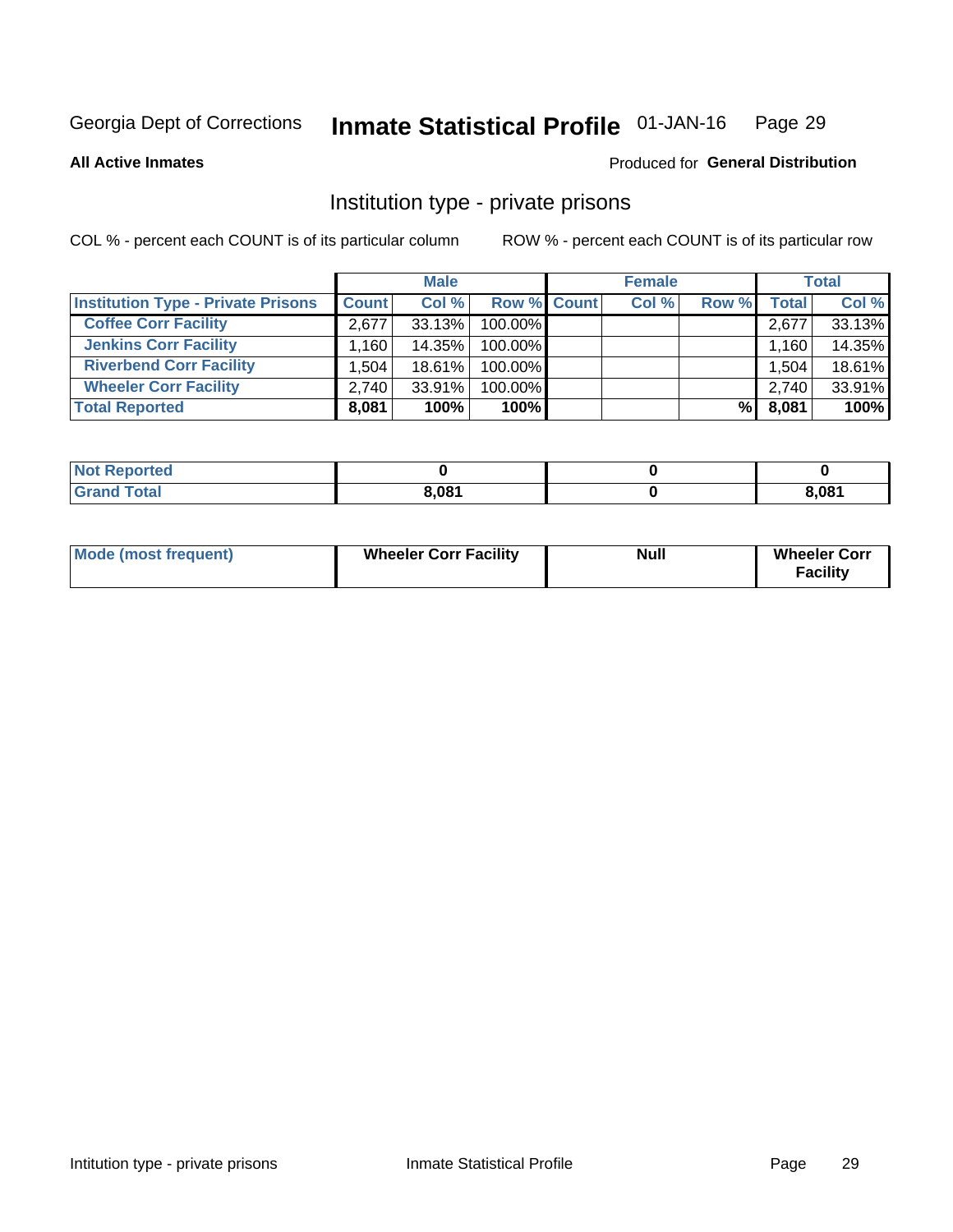#### Inmate Statistical Profile 01-JAN-16 Page 30

**All Active Inmates** 

### Produced for General Distribution

### Institution type - inmate boot camp

COL % - percent each COUNT is of its particular column

|                                      |                  | <b>Male</b> |              |              | <b>Female</b> |             | <b>Total</b> |
|--------------------------------------|------------------|-------------|--------------|--------------|---------------|-------------|--------------|
| <b>Institution Type - Boot Camps</b> | <b>I</b> Count I | Col %       | <b>Row %</b> | <b>Count</b> | Col %         | Row % Total | Col %        |
| <b>Total Rported</b>                 |                  |             |              |              |               |             |              |

| <b>Not Reported</b>            |  |  |
|--------------------------------|--|--|
| <b>Total</b><br>C <sub>r</sub> |  |  |

| Mod<br>uamo | Nul.<br>$- - - - - -$ | <b>Null</b> | . .<br>uu.<br>------ |
|-------------|-----------------------|-------------|----------------------|
|             |                       |             |                      |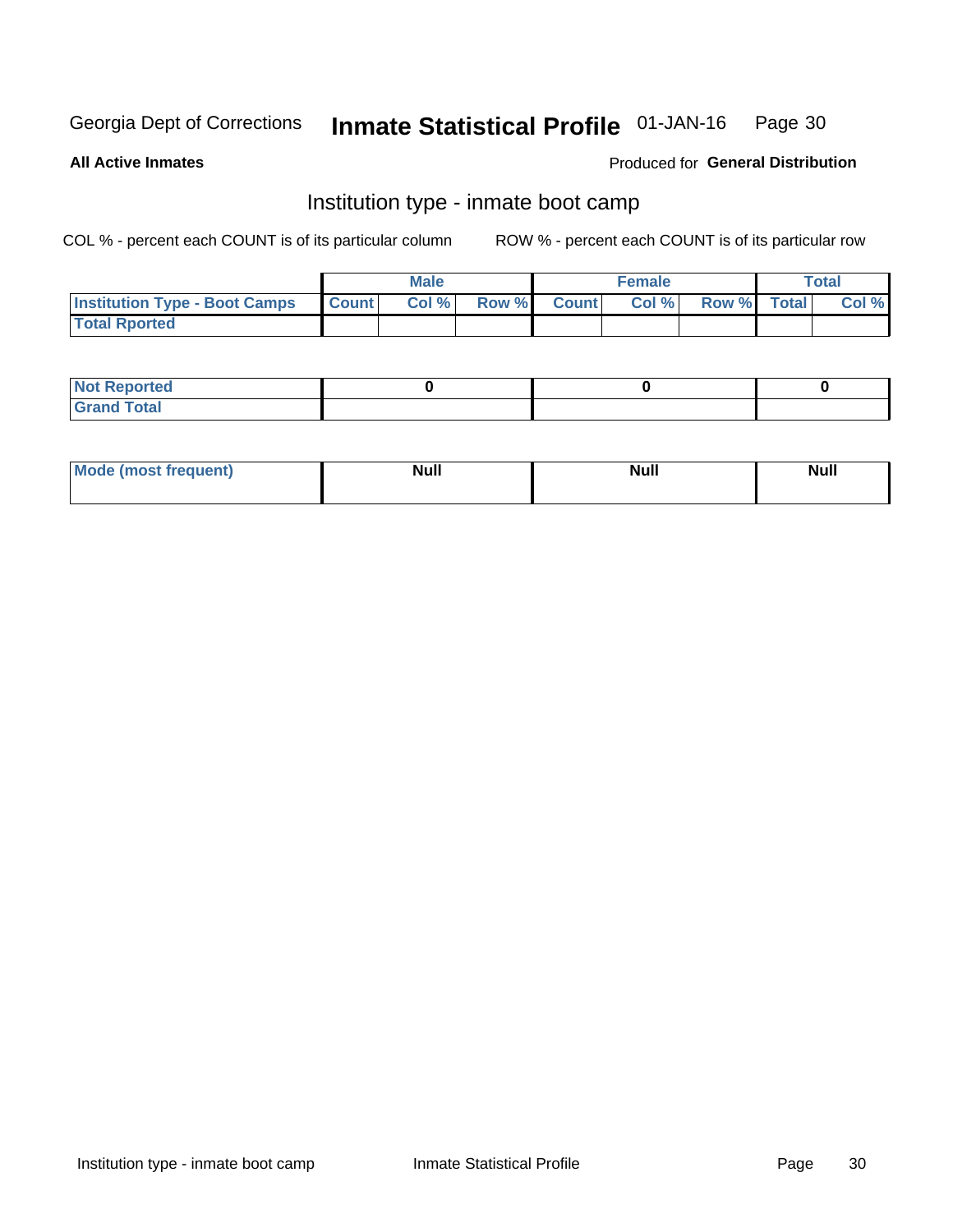#### Inmate Statistical Profile 01-JAN-16 Page 31

### **All Active Inmates**

### Produced for General Distribution

### Number of disciplinary reports

COL % - percent each COUNT is of its particular column

|                                       |              | <b>Male</b> |             | <b>Female</b> |        |       | <b>Total</b> |        |
|---------------------------------------|--------------|-------------|-------------|---------------|--------|-------|--------------|--------|
| <b>Number of Disciplinary Reports</b> | <b>Count</b> | Col %       | Row % Count |               | Col %  | Row % | Total        | Col %  |
|                                       | 19,724       | 39.83%      | $90.60\%$   | 2,046         | 57.06% | 9.40% | 21,770       | 41.00% |
|                                       | 6,542        | 13.21%      | $93.07\%$   | 487           | 13.58% | 6.93% | 7,029        | 13.24% |
|                                       | 4,182        | 8.45%       | 94.40%      | 248           | 6.92%  | 5.60% | 4,430        | 8.34%  |
| 3                                     | 2,913        | 5.88%       | 95.13%      | 149           | 4.16%  | 4.87% | 3,062        | 5.77%  |
|                                       | 2,127        | 4.30%       | 95.60%      | 98            | 2.73%  | 4.40% | 2,225        | 4.19%  |
| 5                                     | 1,729        | 3.49%       | 95.37%      | 84            | 2.34%  | 4.63% | 1,813        | 3.41%  |
| <b>More Than 5</b>                    | 12,299       | 24.84%      | 96.29%      | 474           | 13.22% | 3.71% | 12,773       | 24.05% |
| <b>Total Reported</b>                 | 49,516       | 100%        | 93.25%      | 3,586         | 100.0% | 6.75% | 53,102       | 100%   |

| Reported<br>Not <b>F</b> |        |       |        |
|--------------------------|--------|-------|--------|
| <b>Total</b>             | 19.516 | 3,586 | 53,102 |

| Mean (average)         | 5.57 | 3.04 | 5.40 |
|------------------------|------|------|------|
| <b>Median (middle)</b> |      |      |      |
| Mode (most frequent)   |      |      |      |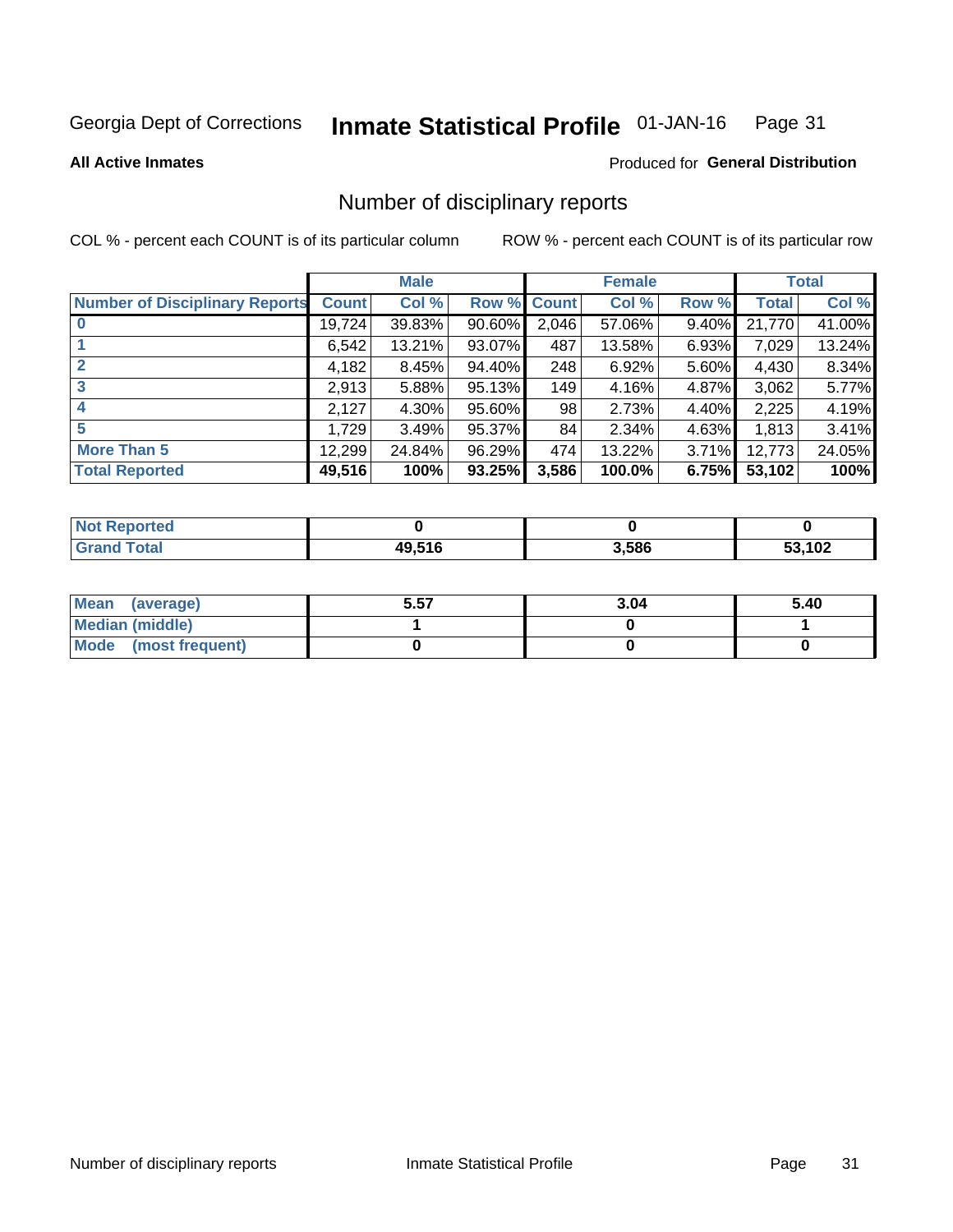#### Inmate Statistical Profile 01-JAN-16 Page 32

**All Active Inmates** 

### Produced for General Distribution

### Number of transfers

COL % - percent each COUNT is of its particular column

|                            | <b>Male</b> |        | <b>Female</b> |       |        | <b>Total</b> |              |        |
|----------------------------|-------------|--------|---------------|-------|--------|--------------|--------------|--------|
| <b>Number of Transfers</b> | Count l     | Col %  | Row % Count   |       | Col %  | Row %        | <b>Total</b> | Col %  |
|                            | 3,656       | 7.38%  | 82.68%        | 766   | 21.36% | 17.32%       | 4,422        | 8.33%  |
|                            | 14,847      | 29.98% | 91.23%        | 1,427 | 39.79% | $8.77\%$     | 16,274       | 30.65% |
| $\mathbf{2}$               | 8,460       | 17.09% | 92.47%        | 689   | 19.21% | 7.53%        | 9,149        | 17.23% |
| 3                          | 4,888       | 9.87%  | 95.08%        | 253   | 7.06%  | $4.92\%$     | 5,141        | 9.68%  |
| 4                          | 3,346       | 6.76%  | 96.04%        | 138   | 3.85%  | 3.96%        | 3.484        | 6.56%  |
| 5                          | 2,430       | 4.91%  | 96.20%        | 96    | 2.68%  | 3.80%        | 2,526        | 4.76%  |
| <b>More Than 5</b>         | 11,889      | 24.01% | 98.21%        | 217   | 6.05%  | $1.79\%$     | 12,106       | 22.80% |
| <b>Total Reported</b>      | 49,516      | 100%   | 93.25%        | 3,586 | 100%   | 6.75%        | 53,102       | 100.0% |

| orted<br>Not <b>I</b> |        |       |      |
|-----------------------|--------|-------|------|
| <b>Total</b>          | 49,516 | 3,586 | ,102 |

| Mean (average)         | . പ<br>4.ZI | 81.، |  |
|------------------------|-------------|------|--|
| <b>Median (middle)</b> |             |      |  |
| Mode (most frequent)   |             |      |  |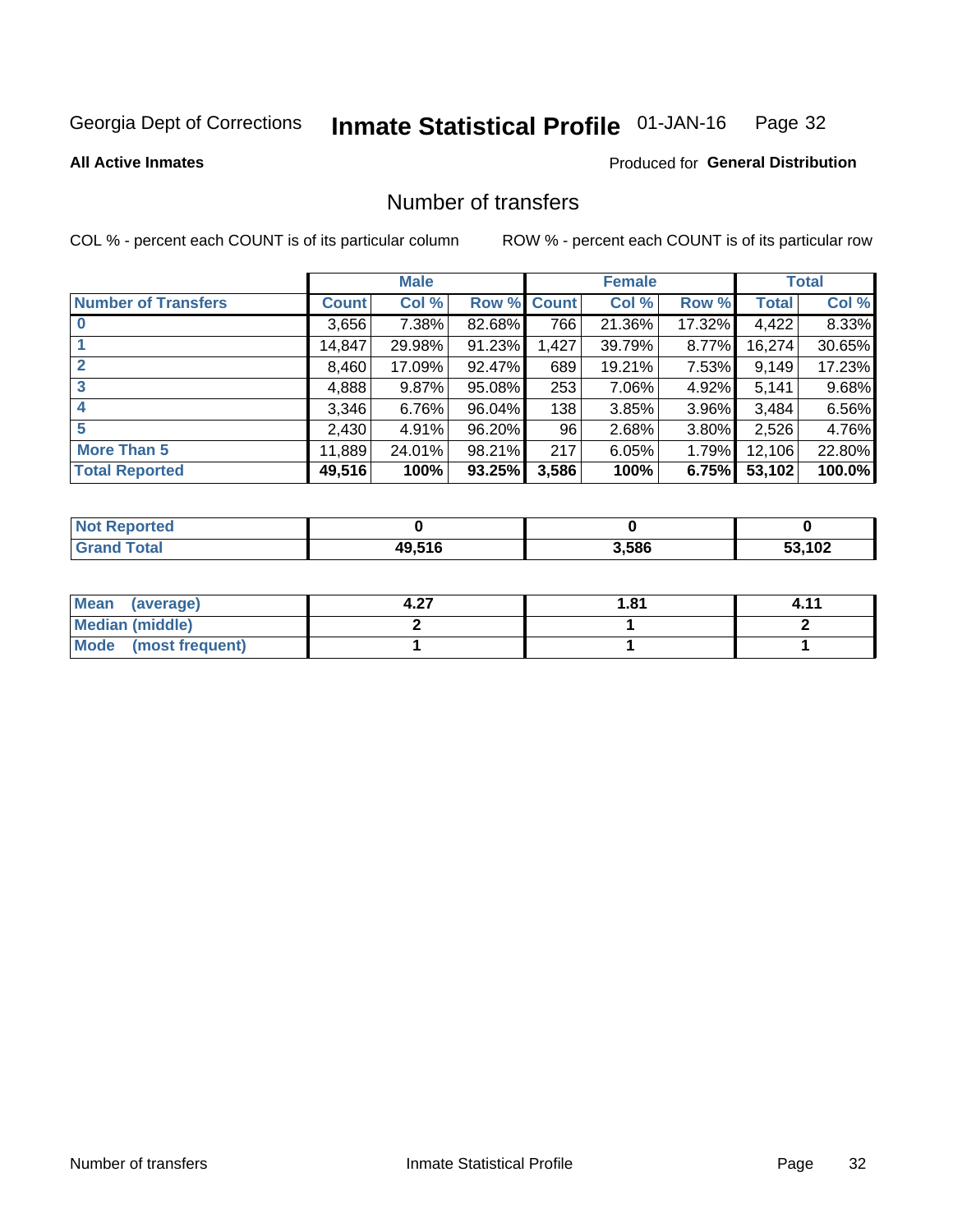#### Inmate Statistical Profile 01-JAN-16 Page 33

**All Active Inmates** 

Produced for General Distribution

### Number of escapes

COL % - percent each COUNT is of its particular column

|                          | <b>Male</b>  |        | <b>Female</b>      |       |        | <b>Total</b> |        |        |
|--------------------------|--------------|--------|--------------------|-------|--------|--------------|--------|--------|
| <b>Number of Escapes</b> | <b>Count</b> | Col %  | <b>Row % Count</b> |       | Col %  | Row %        | Total  | Col %  |
|                          | 48,963       | 98.88% | 93.19%             | 3,577 | 99.75% | $6.81\%$     | 52,540 | 98.94% |
|                          | 515          | 1.04%  | 98.28%             | 9     | 0.25%  | 1.72%        | 524    | 0.99%  |
|                          | 31           | 0.06%  | 100.00%            |       |        |              | 31     | 0.06%  |
|                          | 6.           | 0.01%  | $100.00\%$         |       |        |              | 6      | 0.01%  |
|                          |              | 0.01%  | 100.00%            |       |        |              |        | 0.01%  |
| <b>Total Reported</b>    | 49,516       | 100%   | 93.25%             | 3,586 | 100%   | 6.75%        | 53,102 | 100.0% |

| <b>Not Reported</b> |        |       |        |
|---------------------|--------|-------|--------|
| <b>Grand Total</b>  | 49,516 | 3,586 | 53,102 |

| Mean (average)       |  |  |
|----------------------|--|--|
| Median (middle)      |  |  |
| Mode (most frequent) |  |  |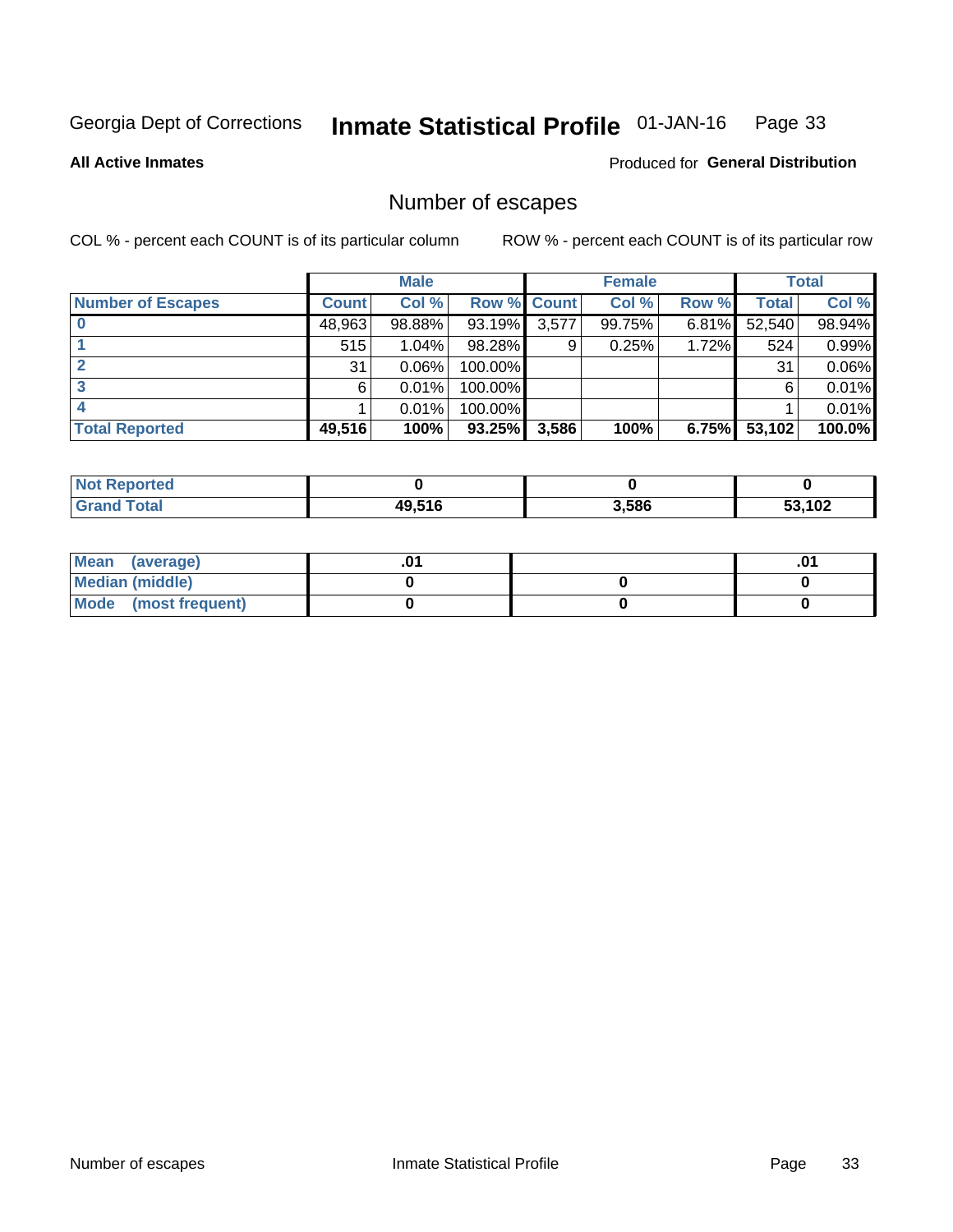#### Inmate Statistical Profile 01-JAN-16 Page 34

**All Active Inmates** 

### Produced for General Distribution

### Split sentences - Probation to follow

COL % - percent each COUNT is of its particular column

|                            | <b>Male</b>  |        |                    | <b>Female</b> |        |       | <b>Total</b>    |        |
|----------------------------|--------------|--------|--------------------|---------------|--------|-------|-----------------|--------|
| <b>Probation to follow</b> | <b>Count</b> | Col%   | <b>Row % Count</b> |               | Col %  | Row % | <b>Total</b>    | Col %  |
| <b>Yes</b>                 | 36.099       | 72.90% | $92.85\%$ 2.780    |               | 77.52% |       | 7.15% 38,879    | 73.22% |
| <b>No</b>                  | 13.417       | 27.10% | 94.33%1            | 806           | 22.48% |       | $5.67\%$ 14,223 | 26.78% |
| <b>Total Reported</b>      | 49,516       | 100%   | $93.25\%$ 3,586    |               | 100%   |       | $6.75\%$ 53,102 | 100%   |

| ______ | IN E4C | 3.586 | $\overline{a}$<br>ືບ≛<br>$\sim$ $\sim$ |
|--------|--------|-------|----------------------------------------|
|        |        |       |                                        |

| $Moo$<br>requent<br>′es<br>Yes<br><b>YAC</b><br>. |
|---------------------------------------------------|
|---------------------------------------------------|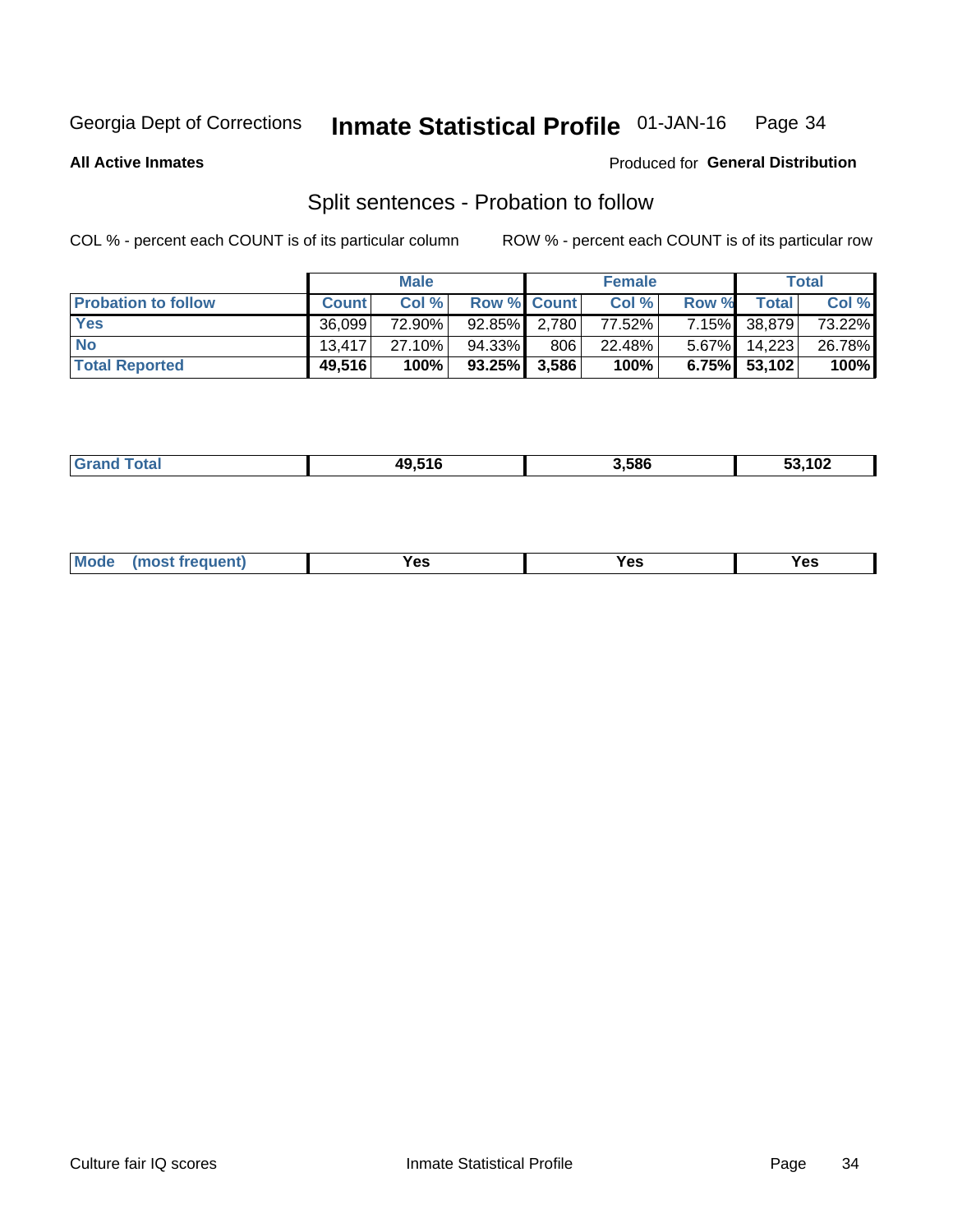#### Inmate Statistical Profile 01-JAN-16 Page 35

**All Active Inmates** 

### Produced for General Distribution

### Probable future release type of still active inmates

COL % - percent each COUNT is of its particular column

|                                         |              | <b>Male</b> |                    |     | <b>Female</b> |          | <b>Total</b> |        |
|-----------------------------------------|--------------|-------------|--------------------|-----|---------------|----------|--------------|--------|
| <b>Probable Future Release Type</b>     | <b>Count</b> | Col %       | <b>Row % Count</b> |     | Col %         | Row %    | <b>Total</b> | Col %  |
| <b>Paroled with probation to follow</b> | 21,503       | 44.93%      | 91.76% 1,932       |     | 54.70%        | 8.24%    | 23,435       | 45.60% |
| Paroled w/o probation to follow         | 6,734        | 14.07%      | 92.58%             | 540 | 15.29%        | 7.42%    | 7,274        | 14.15% |
| <b>Maxout with probation to follow</b>  | 12,218       | 25.53%      | 94.01%             | 779 | 22.06%        | 5.99%    | 12,997       | 25.29% |
| <b>Maxout w/o probation to follow</b>   | 2,563        | $5.36\%$    | 96.17%             | 102 | 2.89%         | 3.83%    | 2,665        | 5.19%  |
| Life, LWOP or death sentence            | 4,841        | 10.12%      | 96.43%             | 179 | 5.07%         | $3.57\%$ | 5,020        | 9.77%  |
| <b>Total Reported</b>                   | 47,859       | 100%        | $93.13\%$ 3,532    |     | 100%          | 6.87%    | 51,391       | 100%   |

| eleased |        |                |       |
|---------|--------|----------------|-------|
| 'otal   | 47,859 | ההה ו<br>J.JJZ | 1,391 |

| Mode (most frequent) | <b>PAR with PROB follow</b> | <b>PAR with PROB follow</b> | <b>PAR with PROB</b><br>follow |
|----------------------|-----------------------------|-----------------------------|--------------------------------|
|                      |                             |                             |                                |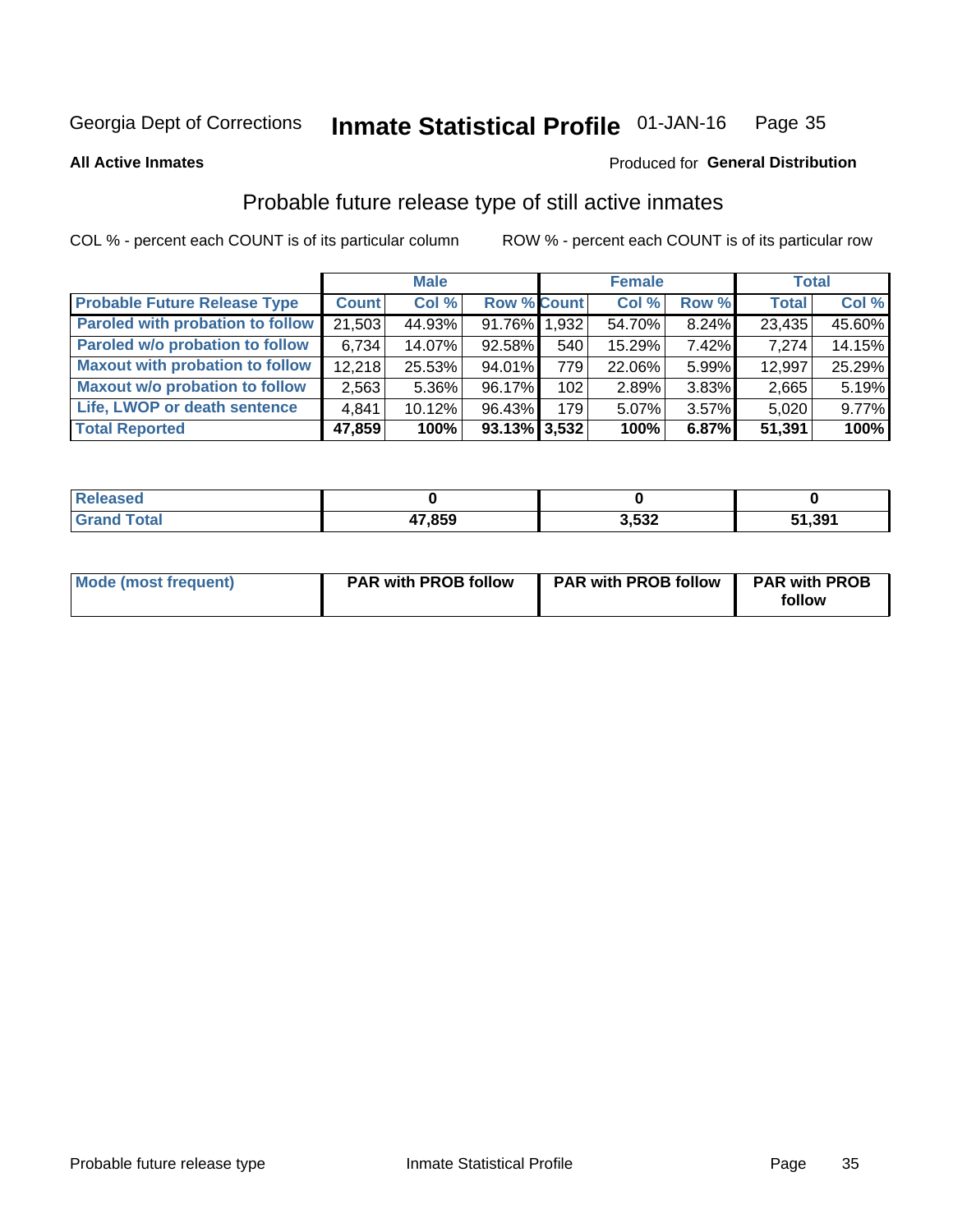### **All Active Inmates**

### Produced for General Distribution

### Time served in current (or last) institution

COL % - percent each COUNT is of its particular column

|                            |              | <b>Male</b> |        |              | <b>Female</b> |        |              | <b>Total</b> |
|----------------------------|--------------|-------------|--------|--------------|---------------|--------|--------------|--------------|
| <b>Time In Institution</b> | <b>Count</b> | Col %       | Row %  | <b>Count</b> | Col %         | Row %  | <b>Total</b> | Col %        |
| 0 to 3 months              | 12,282       | 24.80%      | 92.83% | 948          | 26.44%        | 7.17%  | 13,230       | 24.91%       |
| 3.01 to 6 months           | 7,080        | 14.30%      | 92.18% | 601          | 16.76%        | 7.82%  | 7,681        | 14.46%       |
| 6.01 to 9 months           | 5,593        | 11.30%      | 93.34% | 399          | 11.13%        | 6.66%  | 5,992        | 11.28%       |
| 9.01 to 12 months          | 4,078        | 8.24%       | 93.34% | 291          | 8.11%         | 6.66%  | 4,369        | 8.23%        |
| 12.01 to 18 months         | 6,230        | 12.58%      | 94.90% | 335          | 9.34%         | 5.10%  | 6,565        | 12.36%       |
| <b>18.01 to 24 months</b>  | 3,463        | 6.99%       | 94.46% | 203          | 5.66%         | 5.54%  | 3,666        | 6.90%        |
| $2.01$ to 3 years          | 4,007        | 8.09%       | 93.40% | 283          | 7.89%         | 6.60%  | 4,290        | 8.08%        |
| 3.01 to 4 years            | 2,348        | 4.74%       | 94.75% | 130          | 3.63%         | 5.25%  | 2,478        | 4.67%        |
| $4.01$ to 5 years          | 1,432        | 2.89%       | 89.67% | 165          | 4.60%         | 10.33% | 1,597        | 3.01%        |
| 5.01 to 6 years            | 930          | 1.88%       | 93.09% | 69           | 1.92%         | 6.91%  | 999          | 1.88%        |
| 6.01 to 7 years            | 563          | 1.14%       | 92.60% | 45           | 1.25%         | 7.40%  | 608          | 1.14%        |
| 7.01 to 8 years            | 409          | 0.83%       | 92.95% | 31           | 0.86%         | 7.05%  | 440          | 0.83%        |
| $8.01$ to 9 years          | 181          | 0.37%       | 93.30% | 13           | 0.36%         | 6.70%  | 194          | 0.37%        |
| 9.01 to 10 years           | 126          | 0.25%       | 90.65% | 13           | 0.36%         | 9.35%  | 139          | 0.26%        |
| Over 10 years              | 794          | 1.60%       | 92.97% | 60           | 1.67%         | 7.03%  | 854          | 1.61%        |
| <b>Total Reported</b>      | 49,516       | 100%        | 93.25% | 3,586        | 100%          | 6.75%  | 53,102       | 100%         |

| <b>Not</b><br>Reported |        |      |        |
|------------------------|--------|------|--------|
| <b>otal</b>            | 49,516 | .586 | 53,102 |

| <b>Mean</b><br>(average) | 22 months | 19 months | 22 months |
|--------------------------|-----------|-----------|-----------|
| Median (middle)          | 9 months  | 7 months  | 9 months  |
| Mode<br>(most frequent)  | 0 months  | months    | ∖ months  |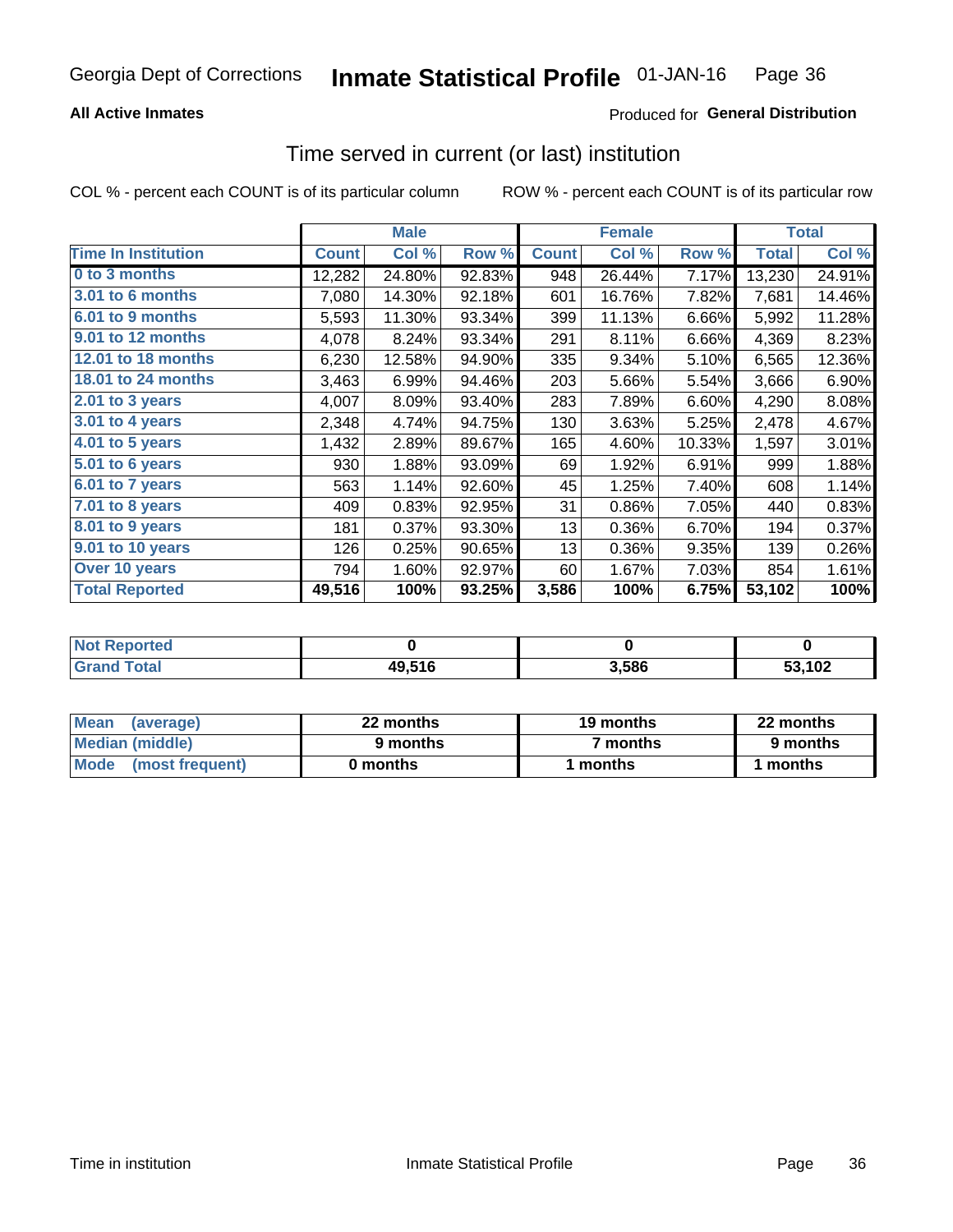### **All Active Inmates**

### Produced for General Distribution

## Highest grade level attained

COL % - percent each COUNT is of its particular column

|                              |                 | <b>Male</b> |         |                | <b>Female</b> |        |                 | <b>Total</b> |
|------------------------------|-----------------|-------------|---------|----------------|---------------|--------|-----------------|--------------|
| <b>Grade Level</b>           | <b>Count</b>    | Col %       | Row %   | <b>Count</b>   | Col%          | Row %  | <b>Total</b>    | Col %        |
| No school at all             | $\overline{16}$ | 0.04%       | 100.00% |                |               |        | $\overline{16}$ | 0.04%        |
| <b>Grade 1</b>               | 17              | 0.04%       | 100.00% |                |               |        | 17              | 0.04%        |
| <b>Grade 2</b>               | 37              | 0.09%       | 92.50%  | 3              | 0.11%         | 7.50%  | 40              | 0.09%        |
| Grade 3                      | 90              | 0.23%       | 100.00% |                |               |        | 90              | 0.21%        |
| <b>Grade 4</b>               | 92              | 0.23%       | 95.83%  | 4              | 0.15%         | 4.17%  | 96              | 0.23%        |
| <b>Grade 5</b>               | 116             | 0.29%       | 95.87%  | $\overline{5}$ | 0.19%         | 4.13%  | 121             | 0.28%        |
| Grade 6                      | 415             | 1.04%       | 95.18%  | 21             | 0.79%         | 4.82%  | 436             | 1.03%        |
| Grade 7                      | 770             | 1.93%       | 94.83%  | 42             | 1.57%         | 5.17%  | 812             | 1.91%        |
| Grade 8                      | 2,778           | 6.98%       | 94.11%  | 174            | 6.51%         | 5.89%  | 2,952           | 6.95%        |
| Grade 9                      | 5,225           | 13.12%      | 95.40%  | 252            | 9.42%         | 4.60%  | 5,477           | 12.89%       |
| Grade 10                     | 7,151           | 17.96%      | 95.79%  | 314            | 11.74%        | 4.21%  | 7,465           | 17.57%       |
| Grade 11                     | 6,976           | 17.52%      | 94.92%  | 373            | 13.95%        | 5.08%  | 7,349           | 17.29%       |
| <b>Grade 12 or GED</b>       | 12,231          | 30.71%      | 92.98%  | 923            | 34.52%        | 7.02%  | 13,154          | 30.95%       |
| Some tech school             | 300             | 0.75%       | 81.74%  | 67             | 2.51%         | 18.26% | 367             | 0.86%        |
| <b>Completed tech school</b> | 331             | 0.83%       | 85.31%  | 57             | 2.13%         | 14.69% | 388             | 0.91%        |
| College, 1 year              | 1,044           | 2.62%       | 89.15%  | 127            | 4.75%         | 10.85% | 1,171           | 2.76%        |
| College, 2 year              | 1,313           | 3.30%       | 88.18%  | 176            | 6.58%         | 11.82% | 1,489           | 3.50%        |
| College, 3 year              | 347             | 0.87%       | 88.52%  | 45             | 1.68%         | 11.48% | 392             | 0.92%        |
| <b>Bachelor's degree</b>     | 455             | 1.14%       | 85.69%  | 76             | 2.84%         | 14.31% | 531             | 1.25%        |
| <b>Master's degree</b>       | 81              | 0.20%       | 88.04%  | 11             | 0.41%         | 11.96% | 92              | 0.22%        |
| Ph.D. degree                 | 16              | 0.04%       | 94.12%  | 1              | 0.04%         | 5.88%  | 17              | 0.04%        |
| Law degree                   | 13              | 0.03%       | 81.25%  | 3              | 0.11%         | 18.75% | 16              | 0.04%        |
| <b>Some medical school</b>   | 1               | 0.01%       | 100.00% |                |               |        | 1               | 0.01%        |
| <b>Medical degree</b>        | 9               | 0.02%       | 100.00% |                |               |        | 9               | 0.02%        |
|                              | 1               | 0.01%       | 100.00% |                |               |        | $\mathbf{1}$    | 0.01%        |
| <b>Total Reported</b>        | 39,825          | 100%        | 93.71%  | 2,674          | 100%          | 6.29%  | 42,499          | 100.0%       |

| 9.691           | <b>012</b><br>$\mathbf{v}$ is an $\mathbf{v}$ | 10,603        |
|-----------------|-----------------------------------------------|---------------|
| 49.516<br>73.J. | 3,586                                         | 50.400<br>⊾טי |

| <b>Mean</b><br>(average) | 10.76           | 11.37           | 10.80           |
|--------------------------|-----------------|-----------------|-----------------|
| Median (middle)          | Grade 11        | Grade 12 or GED | Grade 11        |
| Mode<br>(most frequent)  | Grade 12 or GED | Grade 12 or GED | Grade 12 or GED |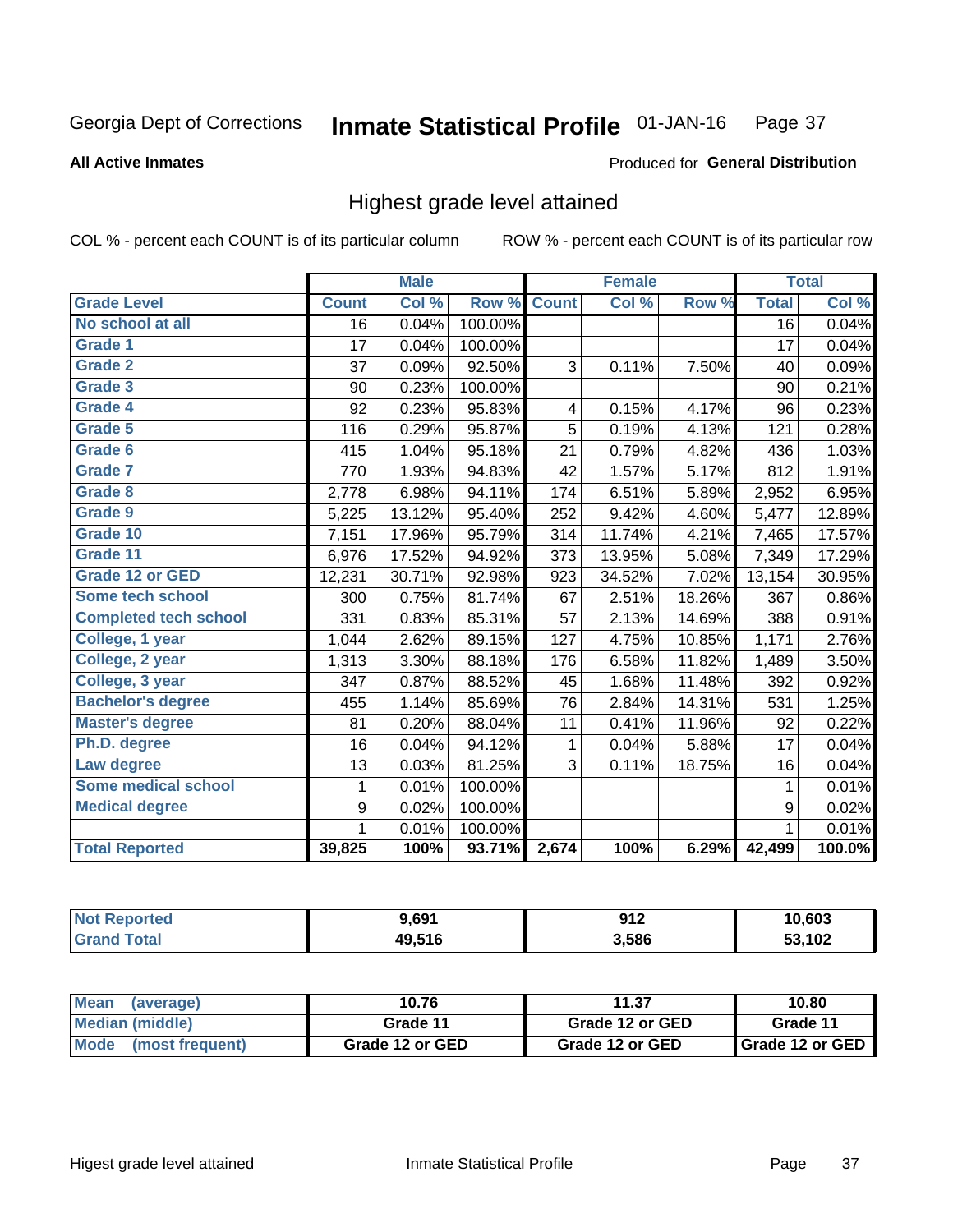#### Inmate Statistical Profile 01-JAN-16 Page 38

**All Active Inmates** 

### **Produced for General Distribution**

## Culture fair IQ scores

COL % - percent each COUNT is of its particular column

|                       |              | <b>Male</b> |             |       | <b>Female</b> |        |              | <b>Total</b> |
|-----------------------|--------------|-------------|-------------|-------|---------------|--------|--------------|--------------|
| <b>IQ Scores</b>      | <b>Count</b> | Col %       | Row % Count |       | Col %         | Row %  | <b>Total</b> | Col %        |
| $60 - 69$             | 977          | 2.24%       | 93.58%      | 67    | 2.18%         | 6.42%  | 1,044        | 2.24%        |
| $70 - 79$             | 2,986        | 6.86%       | 93.17%      | 219   | 7.13%         | 6.83%  | 3,205        | 6.88%        |
| $80 - 89$             | 6,375        | 14.64%      | 89.89%      | 717   | 23.35%        | 10.11% | 7,092        | 15.21%       |
| $90 - 99$             | 12,087       | 27.76%      | 91.61%      | 1,107 | 36.05%        | 8.39%  | 13,194       | 28.30%       |
| $100 - 109$           | 12,087       | 27.76%      | 95.87%      | 521   | 16.97%        | 4.13%  | 12,608       | 27.05%       |
| $110 - 119$           | 7,550        | 17.34%      | 97.09%      | 226   | 7.36%         | 2.91%  | 7,776        | 16.68%       |
| $120 - 129$           | 1,420        | 3.26%       | 91.55%      | 131   | 4.27%         | 8.45%  | 1,551        | 3.33%        |
| $130 - 139$           | 54           | 0.12%       | 49.54%      | 55    | 1.79%         | 50.46% | 109          | 0.23%        |
| 140 & Up              | 9            | 0.02%       | 24.32%      | 28    | 0.91%         | 75.68% | 37           | 0.08%        |
| <b>Total Reported</b> | 43,545       | 100%        | 93.41%      | 3,071 | 100.0%        | 6.59%  | 46,616       | 100%         |

| <b>Not Reported</b>         | 5,108  | 387   | 5,495  |
|-----------------------------|--------|-------|--------|
| <b>Not Valid (under 60)</b> | 863    | 128   | 991    |
| <b>Grand Total</b>          | 49,516 | 3,586 | 53,102 |

| Mean<br>(average)              | 98  | 96 | 98 |
|--------------------------------|-----|----|----|
| Median (middle)                | 99  | 96 | 99 |
| <b>Mode</b><br>(most frequent) | 101 | 96 | 99 |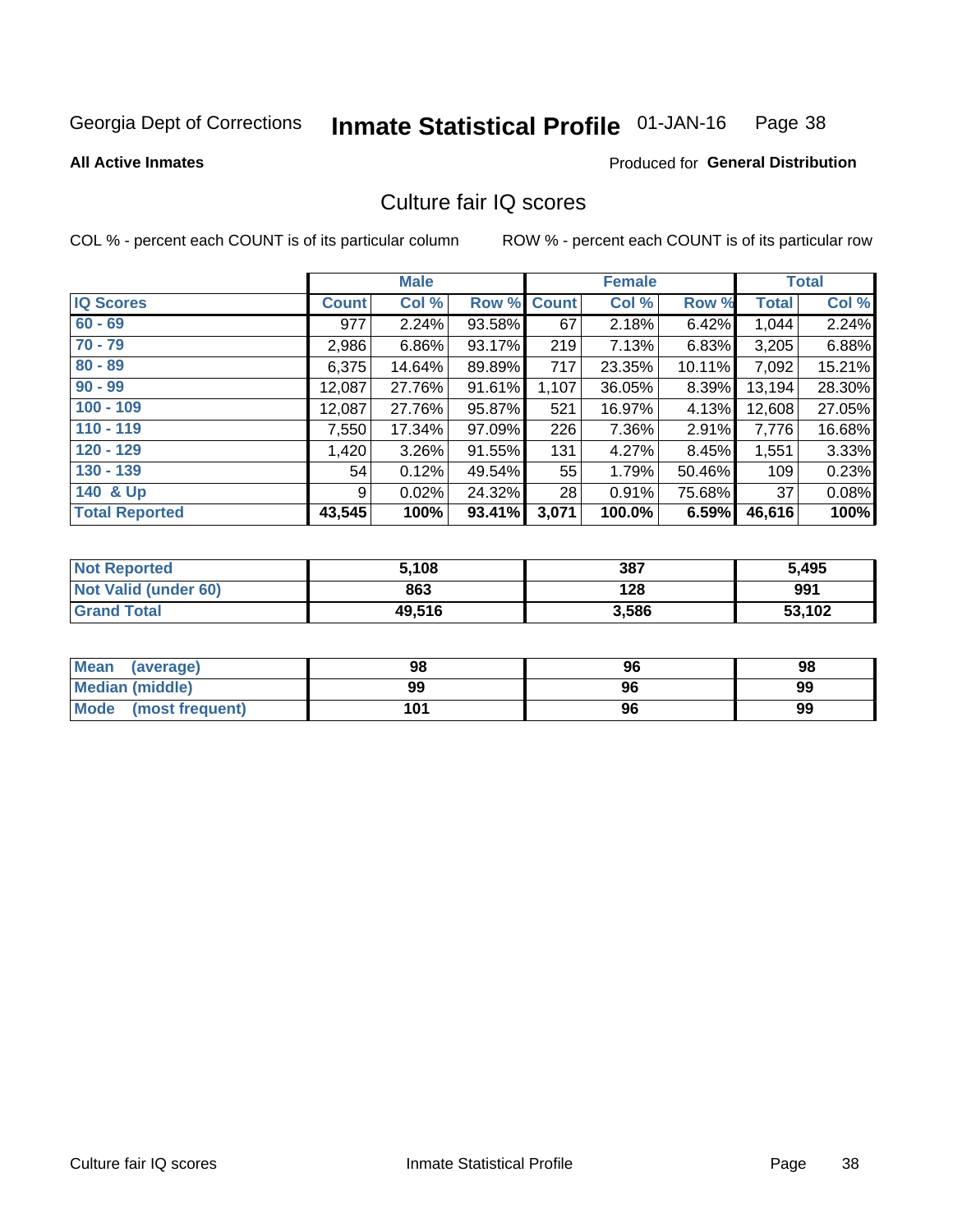#### Inmate Statistical Profile 01-JAN-16 Page 39

Produced for General Distribution

### **All Active Inmates**

# Wide Range Achievement Test (WRAT) reading score

COL % - percent each COUNT is of its particular column

|                           |              | <b>Male</b> |        |              | <b>Female</b> |        |              | <b>Total</b> |
|---------------------------|--------------|-------------|--------|--------------|---------------|--------|--------------|--------------|
| <b>WRAT Reading Score</b> | <b>Count</b> | Col %       | Row %  | <b>Count</b> | Col %         | Row %  | <b>Total</b> | Col %        |
| $0.1$ to $0.9$            | 957          | 2.14%       | 99.38% | 6            | 0.19%         | 0.62%  | 963          | 2.01%        |
| 1.0 to 1.9                | 880          | 1.97%       | 98.21% | 16           | 0.50%         | 1.79%  | 896          | 1.87%        |
| 2.0 to 2.9                | 1,588        | 3.56%       | 96.59% | 56           | 1.75%         | 3.41%  | 1,644        | 3.44%        |
| 3.0 to 3.9                | 3,605        | 8.08%       | 96.57% | 128          | 3.99%         | 3.43%  | 3,733        | 7.80%        |
| 4.0 to 4.9                | 4,194        | 9.40%       | 94.74% | 233          | 7.27%         | 5.26%  | 4,427        | 9.25%        |
| 5.0 to 5.9                | 3,636        | 8.15%       | 94.71% | 203          | 6.33%         | 5.29%  | 3,839        | 8.02%        |
| 6.0 to 6.9                | 4,148        | 9.29%       | 93.80% | 274          | 8.55%         | 6.20%  | 4,422        | 9.24%        |
| 7.0 to 7.9                | 1,631        | 3.65%       | 93.09% | 121          | 3.77%         | 6.91%  | 1,752        | 3.66%        |
| 8.0 to 8.9                | 3,188        | 7.14%       | 92.35% | 264          | 8.23%         | 7.65%  | 3,452        | 7.21%        |
| 9.0 to 9.9                | 2,048        | 4.59%       | 93.01% | 154          | 4.80%         | 6.99%  | 2,202        | 4.60%        |
| 10.0 to 10.9              | 2,778        | 6.22%       | 90.93% | 277          | 8.64%         | 9.07%  | 3,055        | 6.39%        |
| 11.0 to 11.9              | 4,074        | 9.13%       | 89.93% | 456          | 14.22%        | 10.07% | 4,530        | 9.47%        |
| 12.0 to 12.9              | 11,128       | 24.93%      | 92.36% | 920          | 28.70%        | 7.64%  | 12,048       | 25.18%       |
| 13                        | 785          | 1.76%       | 88.90% | 98           | 3.06%         | 11.10% | 883          | 1.85%        |
| <b>Total Reported</b>     | 44,640       | 100%        | 93.30% | 3,206        | 100%          | 6.70%  | 47,846       | 100%         |

| orted<br><b>NO</b> | .876   | 380   | 5,256  |
|--------------------|--------|-------|--------|
| otal               | 49.516 | 3,586 | 53,102 |

| <b>Mean</b><br>(average) | 8.29 | 9.44 | 8.37 |
|--------------------------|------|------|------|
| <b>Median (middle)</b>   | 8.5  | 10.5 | 8.9  |
| Mode<br>(most frequent)  | 12.9 | 12.9 | 12.9 |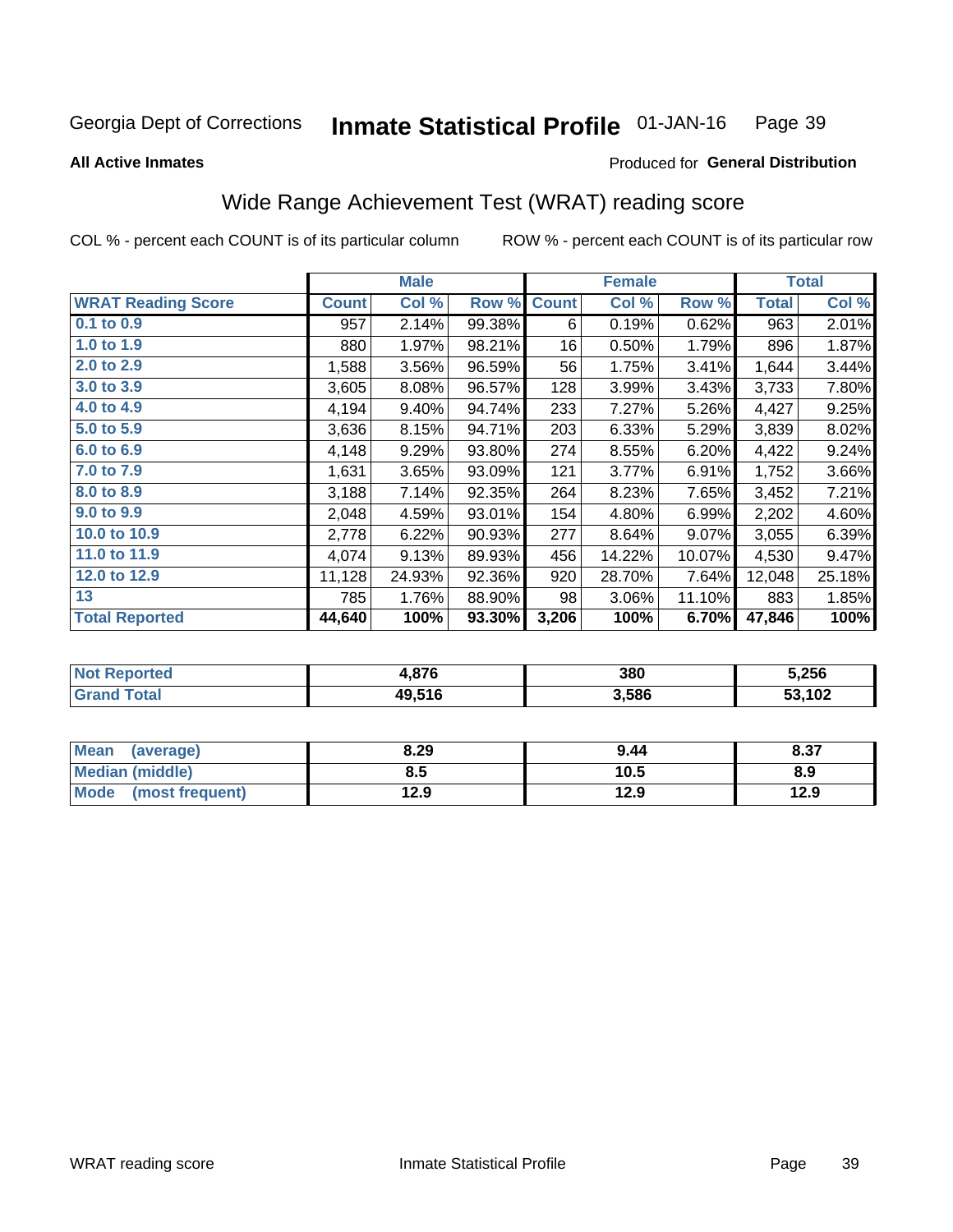**All Active Inmates** 

#### **Inmate Statistical Profile 01-JAN-16** Page 40

Produced for General Distribution

# Wide Range Achievement Test (WRAT) math score

COL % - percent each COUNT is of its particular column

|                              |              | <b>Male</b> |        |              | <b>Female</b> |        |              | <b>Total</b> |
|------------------------------|--------------|-------------|--------|--------------|---------------|--------|--------------|--------------|
| <b>WRAT Mathematic Score</b> | <b>Count</b> | Col %       | Row %  | <b>Count</b> | Col %         | Row %  | <b>Total</b> | Col %        |
| 0.1 to 0.9                   | 92           | 0.21%       | 98.92% | 1            | 0.03%         | 1.08%  | 93           | 0.19%        |
| 1.0 to 1.9                   | 304          | 0.68%       | 97.44% | 8            | 0.25%         | 2.56%  | 312          | 0.65%        |
| 2.0 to 2.9                   | 905          | 2.03%       | 96.17% | 36           | 1.12%         | 3.83%  | 941          | 1.97%        |
| 3.0 to 3.9                   | 2,140        | 4.79%       | 95.79% | 94           | 2.93%         | 4.21%  | 2,234        | 4.67%        |
| 4.0 to 4.9                   | 5,435        | 12.17%      | 94.87% | 294          | 9.17%         | 5.13%  | 5,729        | 11.97%       |
| 5.0 to 5.9                   | 6,975        | 15.62%      | 94.27% | 424          | 13.22%        | 5.73%  | 7,399        | 15.46%       |
| 6.0 to 6.9                   | 9,315        | 20.86%      | 93.81% | 615          | 19.18%        | 6.19%  | 9,930        | 20.75%       |
| 7.0 to 7.9                   | 3,779        | 8.46%       | 93.91% | 245          | 7.64%         | 6.09%  | 4,024        | 8.41%        |
| 8.0 to 8.9                   | 4,738        | 10.61%      | 91.98% | 413          | 12.88%        | 8.02%  | 5,151        | 10.76%       |
| 9.0 to 9.9                   | 2,576        | 5.77%       | 92.56% | 207          | 6.45%         | 7.44%  | 2,783        | 5.81%        |
| 10.0 to 10.9                 | 569          | 1.27%       | 97.10% | 17           | 0.53%         | 2.90%  | 586          | 1.22%        |
| 11.0 to 11.9                 | 1,812        | 4.06%       | 91.33% | 172          | 5.36%         | 8.67%  | 1,984        | 4.15%        |
| 12.0 to 12.9                 | 5,915        | 13.25%      | 89.95% | 661          | 20.61%        | 10.05% | 6,576        | 13.74%       |
| 13                           | 98           | 0.22%       | 83.05% | 20           | 0.62%         | 16.95% | 118          | 0.25%        |
| <b>Total Reported</b>        | 44,653       | 100%        | 93.30% | 3,207        | 100%          | 6.70%  | 47,860       | 100%         |

| rted<br>NOT | .863   | 379   | 5,242  |
|-------------|--------|-------|--------|
| $\sim$      | 49,516 | 3,586 | 53,102 |

| <b>Mean</b><br>(average) | 7.38 | 8.16 | 7.43 |
|--------------------------|------|------|------|
| Median (middle)          | 6.9  | ۰.,  | 6.9  |
| Mode<br>(most frequent)  | 12.9 | 12.9 | 12.9 |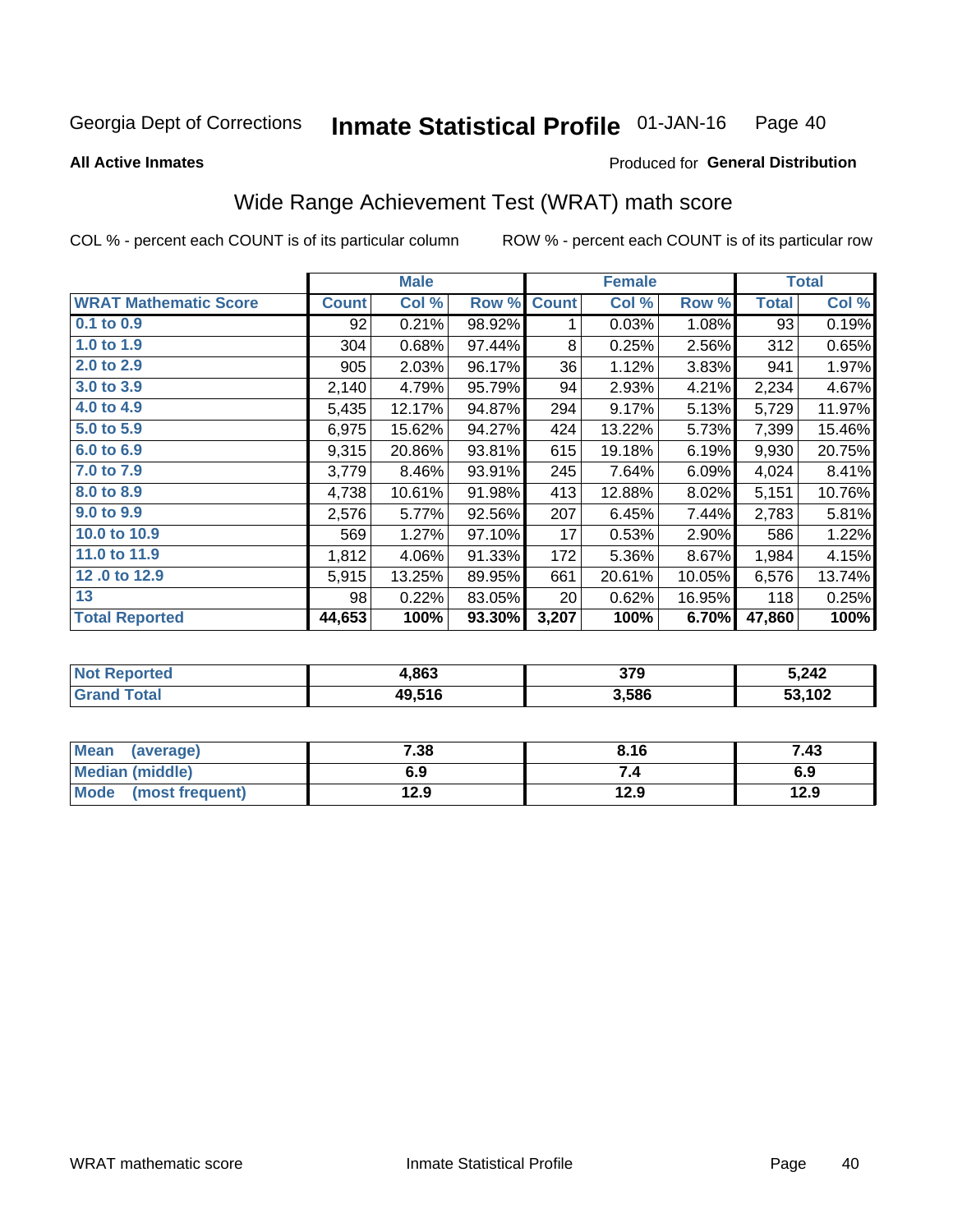#### **Inmate Statistical Profile 01-JAN-16** Page 41

#### **All Active Inmates**

## **Produced for General Distribution**

# Wide Range Achievement Test (WRAT) spelling score

COL % - percent each COUNT is of its particular column

|                            |              | <b>Male</b> |        |              | <b>Female</b> |        |              | <b>Total</b> |
|----------------------------|--------------|-------------|--------|--------------|---------------|--------|--------------|--------------|
| <b>WRAT Spelling Score</b> | <b>Count</b> | Col %       | Row %  | <b>Count</b> | Col %         | Row %  | <b>Total</b> | Col %        |
| $0.1$ to $0.9$             | 956          | 2.14%       | 99.58% | 4            | 0.12%         | 0.42%  | 960          | 2.01%        |
| 1.0 to 1.9                 | 1,194        | 2.67%       | 99.00% | 12           | 0.37%         | 1.00%  | 1,206        | 2.52%        |
| 2.0 to 2.9                 | 2,172        | 4.86%       | 97.79% | 49           | 1.53%         | 2.21%  | 2,221        | 4.64%        |
| 3.0 to 3.9                 | 3,205        | 7.18%       | 97.45% | 84           | 2.62%         | 2.55%  | 3,289        | 6.87%        |
| 4.0 to 4.9                 | 3,131        | 7.01%       | 96.43% | 116          | 3.62%         | 3.57%  | 3,247        | 6.78%        |
| 5.0 to 5.9                 | 5,162        | 11.56%      | 96.38% | 194          | 6.05%         | 3.62%  | 5,356        | 11.19%       |
| 6.0 to 6.9                 | 4,374        | 9.79%       | 95.50% | 206          | 6.42%         | 4.50%  | 4,580        | 9.57%        |
| 7.0 to 7.9                 | 3,937        | 8.82%       | 93.96% | 253          | 7.89%         | 6.04%  | 4,190        | 8.75%        |
| 8.0 to 8.9                 | 3,711        | 8.31%       | 93.83% | 244          | 7.61%         | 6.17%  | 3,955        | 8.26%        |
| 9.0 to 9.9                 | 2,272        | 5.09%       | 93.85% | 149          | 4.65%         | 6.15%  | 2,421        | 5.06%        |
| 10.0 to 10.9               | 2,119        | 4.74%       | 93.84% | 139          | 4.33%         | 6.16%  | 2,258        | 4.72%        |
| 11.0 to 11.9               | 3,206        | 7.18%       | 92.07% | 276          | 8.61%         | 7.93%  | 3,482        | 7.27%        |
| 12.0 to 12.9               | 8,851        | 19.82%      | 86.14% | 1,424        | 44.40%        | 13.86% | 10,275       | 21.47%       |
| 13                         | 371          | 0.83%       | 86.68% | 57           | 1.78%         | 13.32% | 428          | 0.89%        |
| <b>Total Reported</b>      | 44,661       | 100%        | 93.30% | 3,207        | 100%          | 6.70%  | 47,868       | 100%         |

| NO | 4,855  | <b>270</b><br>J I J | 5,234  |
|----|--------|---------------------|--------|
|    | 49,516 | 3,586               | 53,102 |

| <b>Mean</b><br>(average) | 7.80 | 10.07 | 7.95 |
|--------------------------|------|-------|------|
| Median (middle)          | .    | 11.6  | .    |
| Mode (most frequent)     | 12.9 | 12.9  | 12.9 |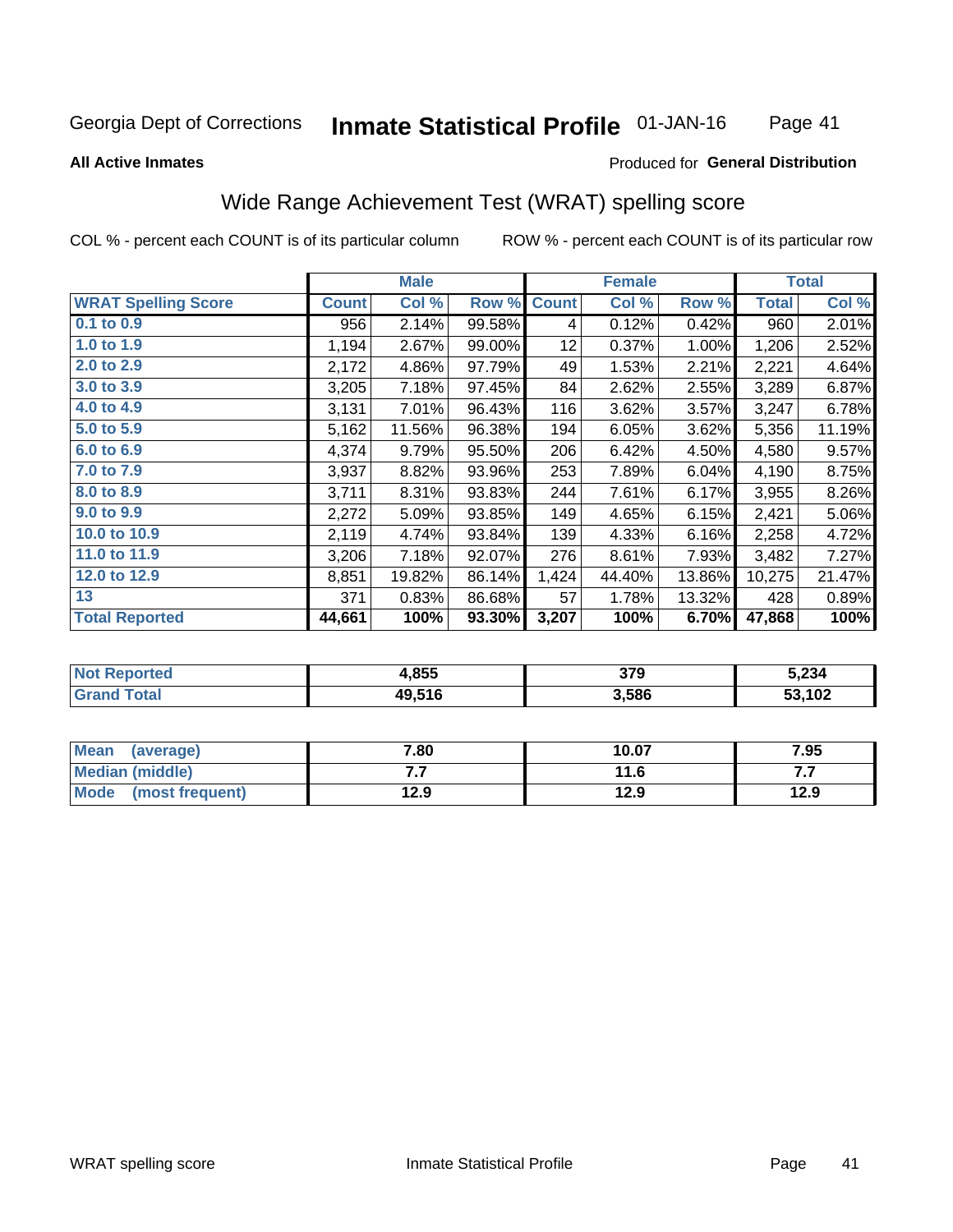#### Inmate Statistical Profile 01-JAN-16 Page 42

**All Active Inmates** 

## **Produced for General Distribution**

# Current / last mental health treatment level

COL % - percent each COUNT is of its particular column

|                                    |              | <b>Male</b> |         |              | <b>Female</b> |        |              | <b>Total</b> |
|------------------------------------|--------------|-------------|---------|--------------|---------------|--------|--------------|--------------|
| <b>Mental Health Treatment Lev</b> | <b>Count</b> | Col %       | Row %   | <b>Count</b> | Col %         | Row %  | <b>Total</b> | Col %        |
| 1 No problem at current time       | 8,314        | 53.03%      | 92.62%  | 662          | 25.97%        | 7.38%  | 8,976        | 49.24%       |
| 2 Receiving outpatient             | 5,536        | 35.31%      | 75.20%  | 1,826        | 71.64%        | 24.80% | 7,362        | 40.39%       |
| <b>Treatment</b>                   |              |             |         |              |               |        |              |              |
| 3 Inpatient, moderate              | 1,480        | 9.44%       | 96.80%  | 49           | 1.92%         | 3.20%  | 1,529        | 8.39%        |
| <b>Treatment</b>                   |              |             |         |              |               |        |              |              |
| 4 Inpatient, intensive             | 333          | 2.12%       | 96.52%  | 12           | 0.47%         | 3.48%  | 345          | 1.89%        |
| Treatment                          |              |             |         |              |               |        |              |              |
| <b>5 Undergoing crisis</b>         | 15           | 0.10%       | 100.00% |              |               |        | 15           | 0.08%        |
| <b>stabilization</b>               |              |             |         |              |               |        |              |              |
| <b>6 Hospital for criminally</b>   |              | 0.01%       | 100.00% |              |               |        |              | 0.01%        |
| <b>Tinsane</b>                     |              |             |         |              |               |        |              |              |
| <b>Total Evaluated</b>             | 15,679       | 100%        | 86.02%  | 2,549        | 100%          | 13.98% | 18,228       | 100%         |

| <b>Never had MH evaluation</b> | 33,837 | ,037  | 34,874 |
|--------------------------------|--------|-------|--------|
| Total                          | 49,516 | 3,586 | 53.102 |

| Median (middle) | No problem at current time | <b>Receiving outpatient</b><br>treatment | <b>Receiving</b><br>outpatient<br>treatment |  |  |
|-----------------|----------------------------|------------------------------------------|---------------------------------------------|--|--|
| <b>Mode</b>     | No problem at current time | <b>Receiving outpatient</b>              | No problem at                               |  |  |
| (most frequent) |                            | treatment                                | current time                                |  |  |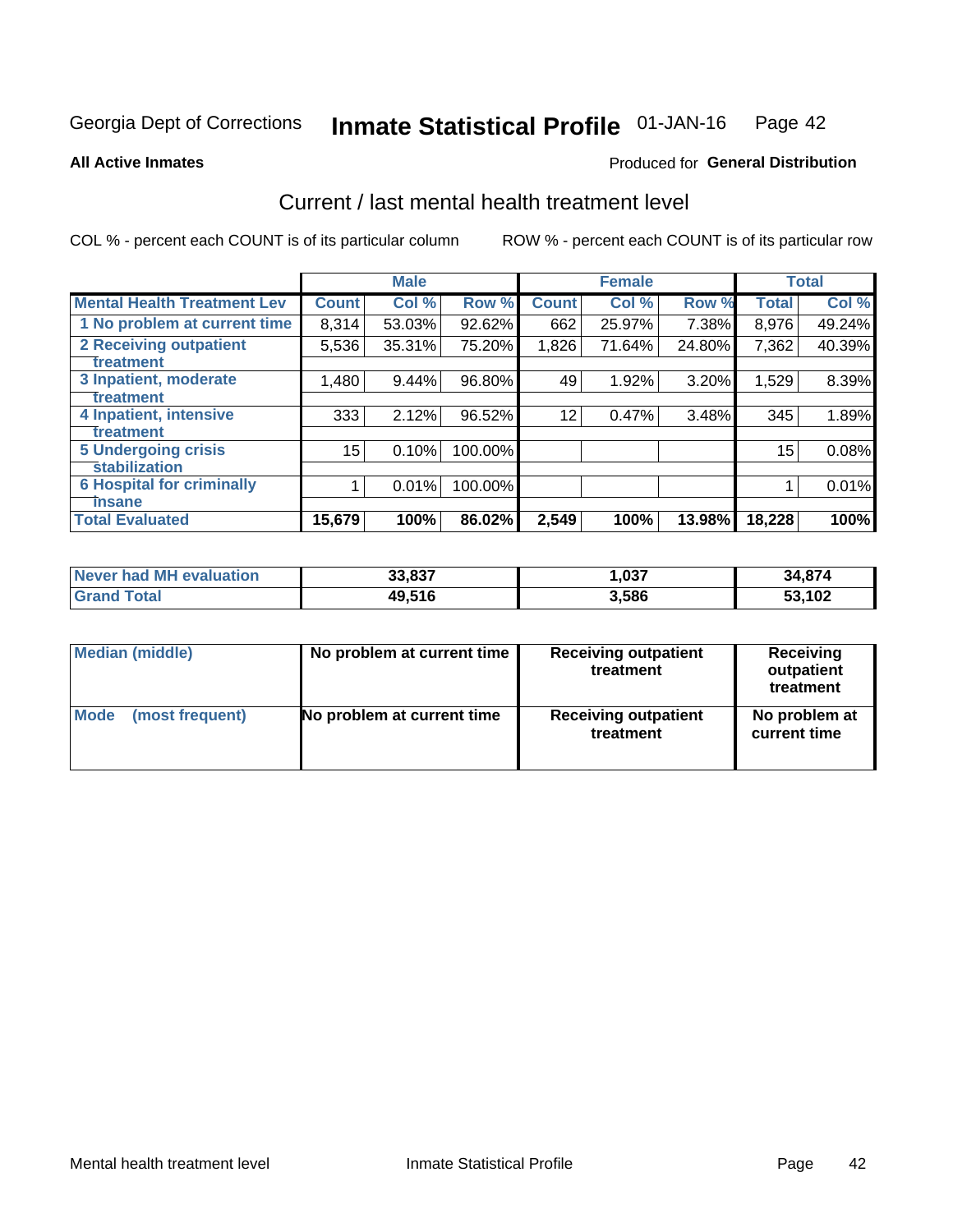## **All Active Inmates**

## Produced for General Distribution

# PULHESDWIT medical scale - 'P' overall condition ('P'hysical)

COL % - percent each COUNT is of its particular column

|                                  |              | <b>Male</b> |         |              | <b>Female</b> |         |              | <b>Total</b> |
|----------------------------------|--------------|-------------|---------|--------------|---------------|---------|--------------|--------------|
| 'P' Overall Condition            | <b>Count</b> | Col %       | Row %   | <b>Count</b> | Col %         | Row %   | <b>Total</b> | Col %        |
| 1 No medical illness             | 33,858       | 74.46%      | 94.15%  | 2,105        | 62.61%        | 5.85%   | 35,963       | 73.64%       |
| 2 Well-controlled chronic        | 10,728       | 23.59%      | 90.55%  | 1,119        | 33.28%        | 9.45%   | 11,847       | 24.26%       |
| <b>illness</b>                   |              |             |         |              |               |         |              |              |
| 3 Poorly-controlled chronic      | 814          | 1.79%       | 92.08%  | 70           | 2.08%         | 7.92%   | 884          | 1.81%        |
| <b>illness</b>                   |              |             |         |              |               |         |              |              |
| 4 Significant problems requiring | 69           | 0.15%       | 80.23%  | 17           | 0.51%         | 19.77%  | 86           | 0.18%        |
| special housing                  |              |             |         |              |               |         |              |              |
| 5 Terminal illness, < 6 months   | 5            | 0.01%       | 100.00% |              |               |         | 5            | 0.01%        |
| to live                          |              |             |         |              |               |         |              |              |
| 6 Inmate is pregnant             |              |             |         | 51           | 1.52%         | 100.00% | 51           | 0.10%        |
| <b>Total Reported</b>            | 45,474       | 100%        | 93.12%  | 3,362        | 100%          | 6.88%   | 48,836       | 100%         |

| тео | 4,042  | າາ 4<br>∸∸ | ,266       |
|-----|--------|------------|------------|
|     | 49.516 | .586       | ,102<br>-^ |

| Mode | (most frequent) | 1 No medical illness | 1 No medical illness | 1 No medical<br>illness |
|------|-----------------|----------------------|----------------------|-------------------------|
|------|-----------------|----------------------|----------------------|-------------------------|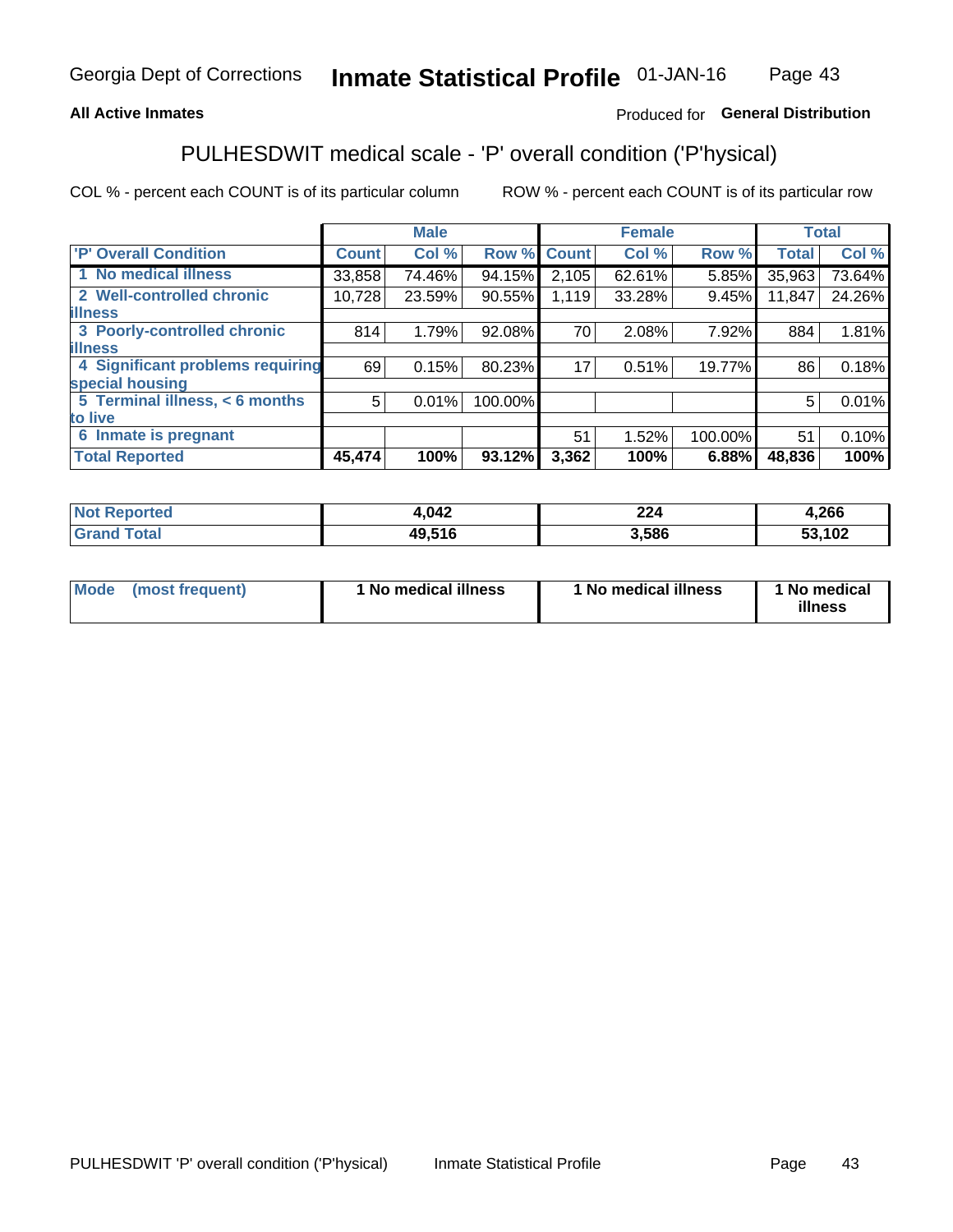### **All Active Inmates**

## Produced for General Distribution

# PULHESDWIT medical scale - 'U' upper body

COL % - percent each COUNT is of its particular column

|                              |              | <b>Male</b> |        |              | <b>Female</b> |        |              | <b>Total</b> |
|------------------------------|--------------|-------------|--------|--------------|---------------|--------|--------------|--------------|
| <b>U' Upper Body</b>         | <b>Count</b> | Col %       | Row %  | <b>Count</b> | Col %         | Row %  | <b>Total</b> | Col %        |
| 1 Upper bones, joints,       | 43,396       | 95.63%      | 93.20% | 3,164        | 94.17%        | 6.80%  | 46,560       | 95.53%       |
| muscles all OK               |              |             |        |              |               |        |              |              |
| 2 One or both arms minimally | 1,702        | 3.75%       | 91.31% | 162          | 4.82%         | 8.69%  | 1,864        | 3.82%        |
| <b>limited</b>               |              |             |        |              |               |        |              |              |
| 3 One or both arms           | 238          | 0.52%       | 89.47% | 28           | 0.83%         | 10.53% | 266          | 0.55%        |
| <b>moderately limited</b>    |              |             |        |              |               |        |              |              |
| 4 One arm disabled,          | 42           | 0.09%       | 89.36% | 5            | 0.15%         | 10.64% | 47           | 0.10%        |
| paralyzed, or amputated      |              |             |        |              |               |        |              |              |
| 5 Both arms disabled,        | 3            | 0.01%       | 75.00% |              | 0.03%         | 25.00% | 4            | 0.01%        |
| paralyzed, or amputated      |              |             |        |              |               |        |              |              |
| <b>Total Reported</b>        | 45,381       | 100%        | 93.11% | 3,360        | 100%          | 6.89%  | 48,741       | 100.0%       |

| <b>Not Reported</b> | 4,135  | 226   | 4,361  |
|---------------------|--------|-------|--------|
| <b>Grand Total</b>  | 49,516 | 3,586 | 53,102 |

| Mode (most frequent) | 1 Upper bones, joints,<br>muscles all OK | 1 Upper bones, joints,<br>muscles all OK | 1 Upper bones,<br>joints, muscles all<br>ΟK |
|----------------------|------------------------------------------|------------------------------------------|---------------------------------------------|
|----------------------|------------------------------------------|------------------------------------------|---------------------------------------------|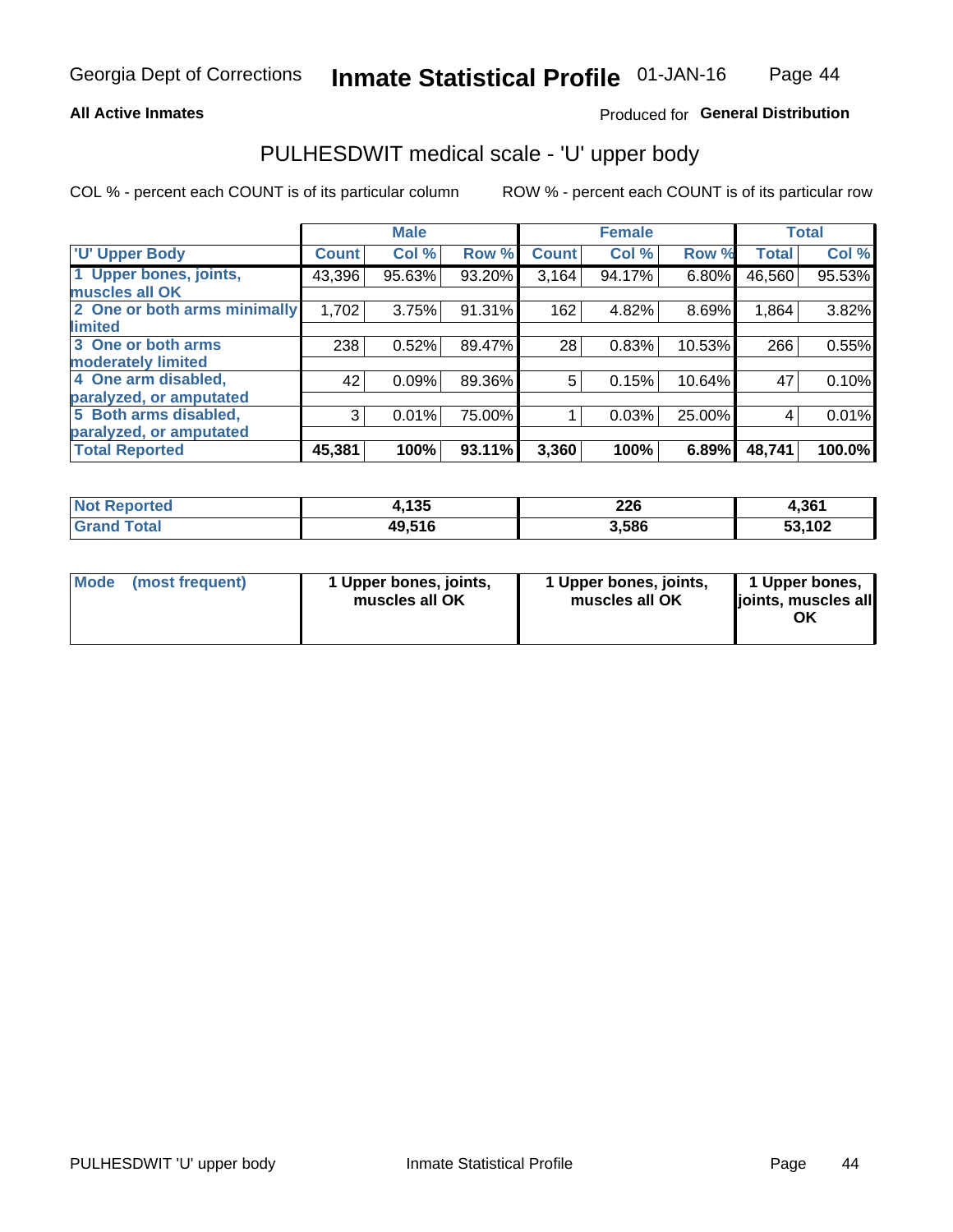### **All Active Inmates**

## Produced for General Distribution

## PULHESDWIT medical scale - 'L' lower body

COL % - percent each COUNT is of its particular column

|                                |              | <b>Male</b> |         |              | <b>Female</b> |       |                 | <b>Total</b> |
|--------------------------------|--------------|-------------|---------|--------------|---------------|-------|-----------------|--------------|
| 'L' Lower Body                 | <b>Count</b> | Col %       | Row %   | <b>Count</b> | Col %         | Row % | <b>Total</b>    | Col %        |
| 1 Lower bones, joints,         | 40,796       | 89.92%      | 93.00%  | 3,069        | 91.37%        | 7.00% | 43,865          | 90.02%       |
| muscles all OK                 |              |             |         |              |               |       |                 |              |
| 2 One or both legs minimally   | 3,897        | 8.59%       | 94.08%  | 245          | 7.29%         | 5.92% | 4,142           | 8.50%        |
| limited                        |              |             |         |              |               |       |                 |              |
| 3 One or both legs             | 566          | 1.25%       | 93.71%  | 38           | 1.13%         | 6.29% | 604             | 1.24%        |
| moderately limited             |              |             |         |              |               |       |                 |              |
| 4 One leg disabled, paralyzed, | 99           | 0.22%       | 93.40%  | 7            | 0.21%         | 6.60% | 106             | 0.22%        |
| or amputated                   |              |             |         |              |               |       |                 |              |
| 5 Both legs disabled,          | 13           | 0.03%       | 100.00% |              |               |       | 13 <sub>1</sub> | 0.03%        |
| paralyzed, or amputated        |              |             |         |              |               |       |                 |              |
| <b>Total Reported</b>          | 45,371       | 100%        | 93.11%  | 3,359        | 100%          | 6.89% | 48,730          | 100.0%       |

| <b>Not Reported</b> | .145   | າາ<br>44 I | ຳ7າ<br>4.J I Z |
|---------------------|--------|------------|----------------|
| <b>Grand Total</b>  | 49,516 | 3,586      | 53,102         |

|  | Mode (most frequent) | 1 Lower bones, joints,<br>muscles all OK | 1 Lower bones, joints,<br>muscles all OK | 1 Lower bones,<br>joints, muscles all<br>ΟK |
|--|----------------------|------------------------------------------|------------------------------------------|---------------------------------------------|
|--|----------------------|------------------------------------------|------------------------------------------|---------------------------------------------|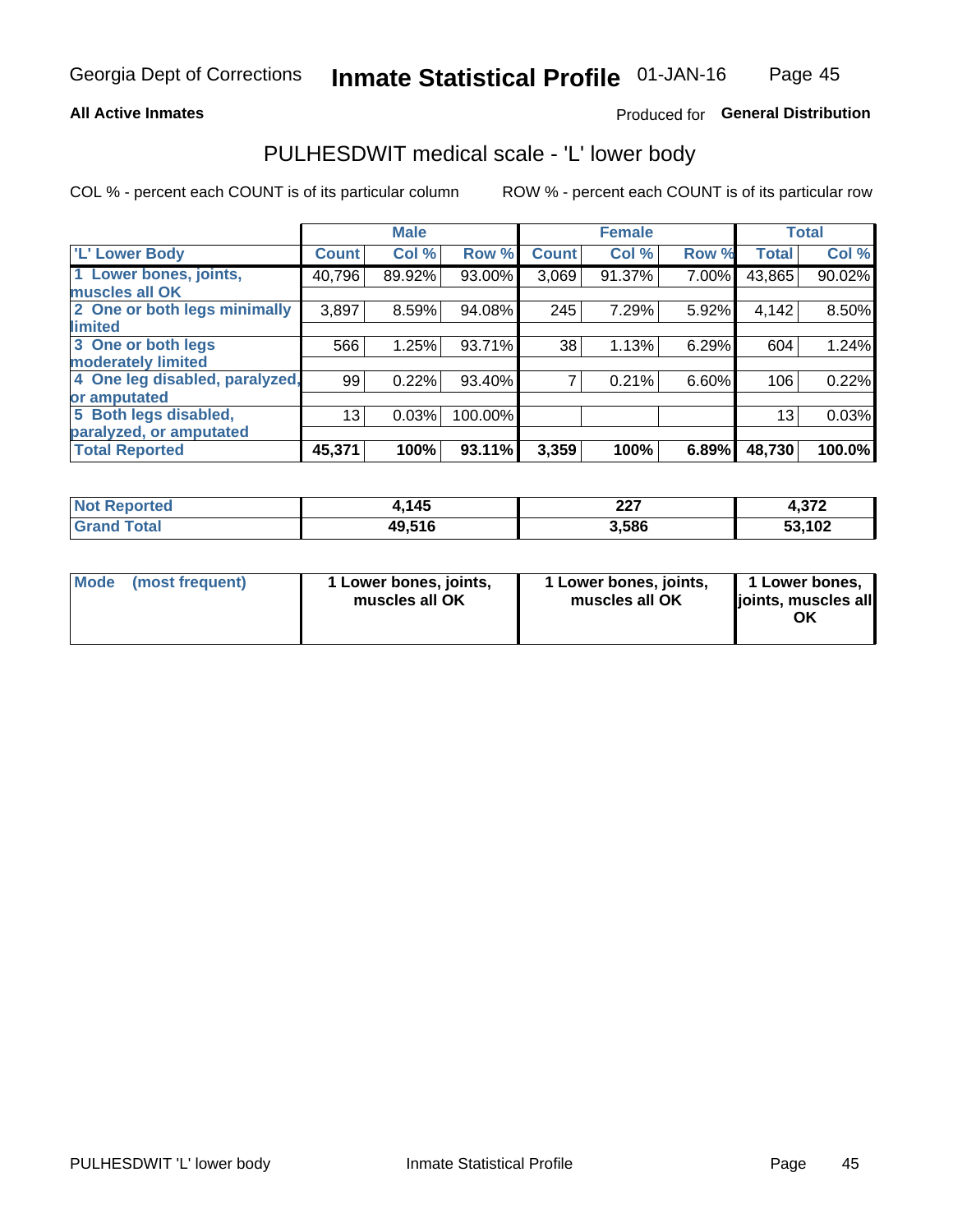### **All Active Inmates**

## Produced for General Distribution

## PULHESDWIT medical scale - 'H' hearing

COL % - percent each COUNT is of its particular column

|                                |                 | <b>Male</b> |             |       | <b>Female</b> |       | <b>Total</b> |        |
|--------------------------------|-----------------|-------------|-------------|-------|---------------|-------|--------------|--------|
| <b>'H' Hearing</b>             | <b>Count</b>    | Col %       | Row % Count |       | Col %         | Row % | <b>Total</b> | Col %  |
| 1 Normal hearing both ears     | 44,847          | 98.87%      | 93.10%      | 3,325 | 99.11%        | 6.90% | 48,172       | 98.89% |
| 2 Some loss in one ear with    | 393             | 0.87%       | 94.02%      | 25    | 0.75%         | 5.98% | 418          | 0.86%  |
| other OK, or mild loss in both |                 |             |             |       |               |       |              |        |
| 3 Total loss in one ear with   | 83              | 0.18%       | 96.51%      | 3     | 0.09%         | 3.49% | 86           | 0.18%  |
| mild loss in other             |                 |             |             |       |               |       |              |        |
| 4 Severe loss in both ears     | 24              | 0.05%       | 96.00%      |       | 0.03%         | 4.00% | 25           | 0.05%  |
| 5 Total loss in both ears,     | 13 <sub>1</sub> | 0.03%       | 92.86%      |       | 0.03%         | 7.14% | 14           | 0.03%  |
| requiring special housing      |                 |             |             |       |               |       |              |        |
| <b>Total Reported</b>          | 45,360          | 100%        | 93.11%      | 3,355 | 100%          | 6.89% | 48,715       | 100.0% |

| <b>Not</b><br><b>orted</b> | ,156   | י מה<br>Lυ | .,387  |
|----------------------------|--------|------------|--------|
| <b>Total</b>               | 49,516 | 3,586      | 53,102 |

| Mode (most frequent) | 1 Normal hearing both ears 11 Normal hearing both ears 1 Normal hearing | both ears |
|----------------------|-------------------------------------------------------------------------|-----------|
|                      |                                                                         |           |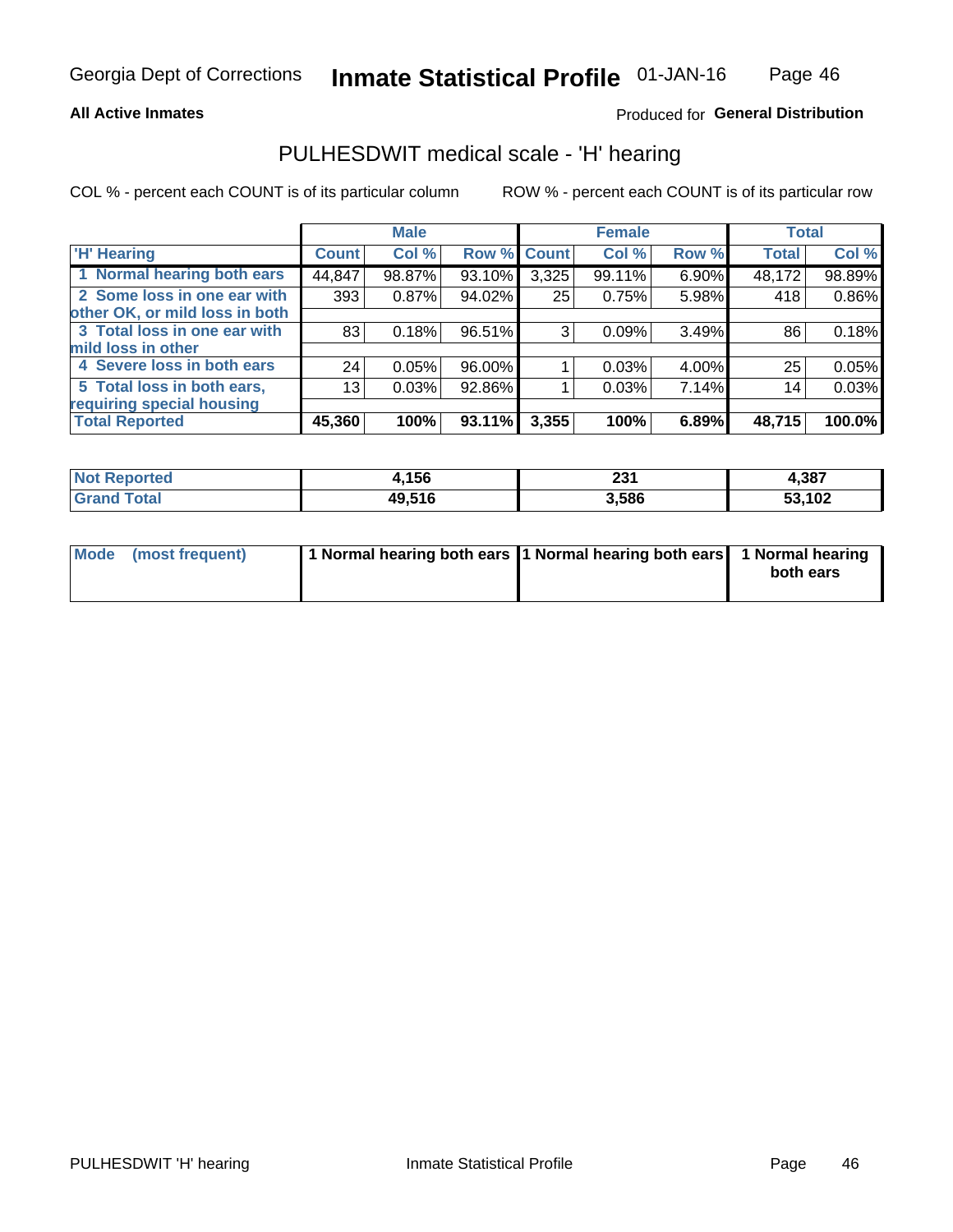### **All Active Inmates**

## Produced for General Distribution

## PULHESDWIT medical scale - 'E' vision

COL % - percent each COUNT is of its particular column

|                                 |              | <b>Male</b> |        |              | <b>Female</b> |        |              | <b>Total</b> |
|---------------------------------|--------------|-------------|--------|--------------|---------------|--------|--------------|--------------|
| <b>E' Vision</b>                | <b>Count</b> | Col %       | Row %  | <b>Count</b> | Col %         | Row %  | <b>Total</b> | Col %        |
| 1 Correctable to 20/40 in both  | 35,159       | 78.36%      | 95.41% | .692         | 51.35%        | 4.59%  | 36,851       | 76.52%       |
| eyes                            |              |             |        |              |               |        |              |              |
| 2 Correctable to 20/70 in one   | 8,796        | 19.61%      | 86.49% | 1,374        | 41.70%        | 13.51% | 10,170       | 21.12%       |
| eye, may be blind in other      |              |             |        |              |               |        |              |              |
| 3 Correctable to 20/200 in one  | 754          | 1.68%       | 80.73% | 180          | 5.46%         | 19.27% | 934          | 1.94%        |
| eye, may be blind in other      |              |             |        |              |               |        |              |              |
| 4 One eye not correctable to    | 141          | 0.31%       | 76.22% | 44           | 1.34%         | 23.78% | 185          | 0.38%        |
| 20/200, other may be blind      |              |             |        |              |               |        |              |              |
| 5 Blind in both eyes, requiring | 16           | 0.04%       | 76.19% | 5            | 0.15%         | 23.81% | 21           | 0.04%        |
| special housing                 |              |             |        |              |               |        |              |              |
| <b>Total Reported</b>           | 44,866       | 100%        | 93.16% | 3,295        | 100%          | 6.84%  | 48,161       | 100%         |

| <b>Not Reported</b> | 1,650  | 291   | 4,941  |
|---------------------|--------|-------|--------|
| <b>Total</b>        | 49,516 | 3,586 | 53,102 |

| Mode (most frequent) | 1 Correctable to 20/40 in both<br>eves | 1 Correctable to 20/40 in   1 Correctable to  <br>both eves | 20/40 in both eyes |
|----------------------|----------------------------------------|-------------------------------------------------------------|--------------------|
|                      |                                        |                                                             |                    |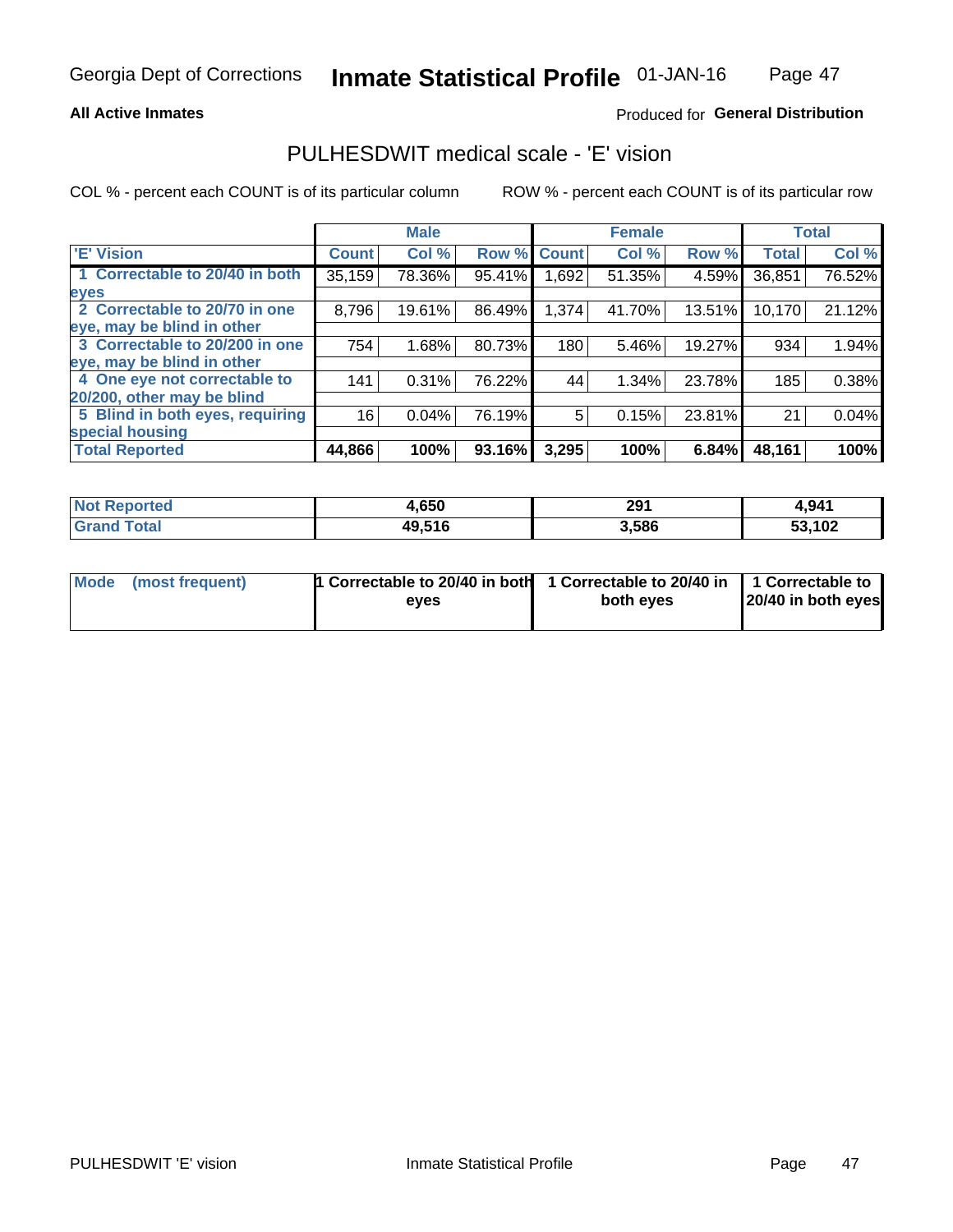### **All Active Inmates**

## Produced for General Distribution

# PULHESDWIT medical scale - 'S' pSychiatric

COL % - percent each COUNT is of its particular column

|                                        |              | <b>Male</b> |         |              | <b>Female</b> |        |              | <b>Total</b> |
|----------------------------------------|--------------|-------------|---------|--------------|---------------|--------|--------------|--------------|
| 'S' pSychiatric                        | <b>Count</b> | Col %       | Row %   | <b>Count</b> | Col %         | Row %  | <b>Total</b> | Col %        |
| 1 No impairment or disorders           | 39,108       | 87.41%      | 96.49%  | 1,421        | 46.94%        | 3.51%  | 40,529       | 84.84%       |
| 2 Stable, or in remission, or          | 4,438        | 9.92%       | 73.72%  | .582         | 52.26%        | 26.28% | 6,020        | 12.60%       |
| mild impairment or retardation         |              |             |         |              |               |        |              |              |
| 3 Requires moderate inpatient          | 980          | 2.19%       | 98.00%  | 20           | 0.66%         | 2.00%  | 1,000        | 2.09%        |
| treatment                              |              |             |         |              |               |        |              |              |
| 4 Requires intensive inpatient         | 207          | 0.46%       | 98.10%  |              | 0.13%         | 1.90%  | 211          | 0.44%        |
| treatment                              |              |             |         |              |               |        |              |              |
| <b>5 Requires Crisis Stabilization</b> | 9            | 0.02%       | 100.00% |              |               |        | 9            | 0.02%        |
| Unit (CSU) inpatient care              |              |             |         |              |               |        |              |              |
| <b>Total Reported</b>                  | 44,742       | 100%        | 93.66%  | 3,027        | 100%          | 6.34%  | 47,769       | 100%         |

| <b>Not Reported</b>          | ---    | 559   | 5,333  |
|------------------------------|--------|-------|--------|
| <b>Total</b><br><b>Grand</b> | 49,516 | 3,586 | 53,102 |

| Mode (most frequent) | <b>1 No impairment or disorders 2 Stable, or in remission, 1 No impairment or</b> |                       |           |
|----------------------|-----------------------------------------------------------------------------------|-----------------------|-----------|
|                      |                                                                                   | or mild impairment or | disorders |
|                      |                                                                                   | retardation           |           |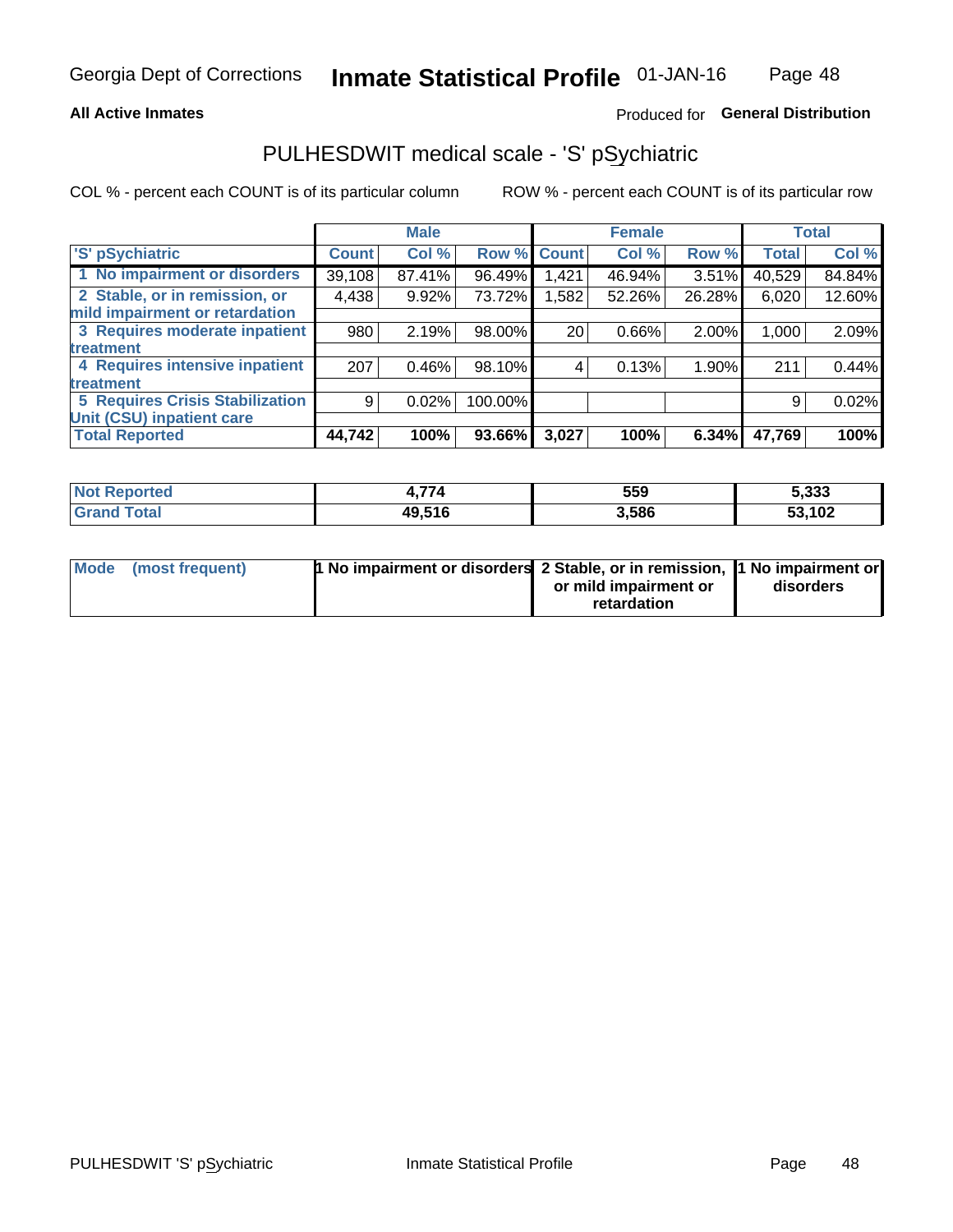### **All Active Inmates**

## Produced for General Distribution

# PULHESDWIT medical scale - 'D' dental

COL % - percent each COUNT is of its particular column

|                                 |              | <b>Male</b> |        |              | <b>Female</b> |          |              | <b>Total</b> |
|---------------------------------|--------------|-------------|--------|--------------|---------------|----------|--------------|--------------|
| <b>D'</b> Dental                | <b>Count</b> | Col %       | Row %  | <b>Count</b> | Col %         | Row %    | <b>Total</b> | Col %        |
| 1 Minimal routine dental health | 25,469       | 59.52%      | 92.71% | 2,003        | 63.77%        | 7.29%    | 27,472       | 59.81%       |
| <b>needs</b>                    |              |             |        |              |               |          |              |              |
| 2 Moderate cavities and/or gum  | 14,197       | 33.18%      | 94.16% | 880          | 28.02%        | 5.84%    | 15,077       | 32.83%       |
| disease                         |              |             |        |              |               |          |              |              |
| 3 Extensive gum disease         | 3,095        | 7.23%       | 92.36% | 256          | 8.15%         | 7.64%    | 3,351        | 7.30%        |
| and/or widespread decay         |              |             |        |              |               |          |              |              |
| 4 Urgent need for dental        | 28           | $0.07\%$    | 93.33% |              | 0.06%         | $6.67\%$ | 30           | 0.07%        |
| <b>services</b>                 |              |             |        |              |               |          |              |              |
| <b>Total Reported</b>           | 42,789       | 100%        | 93.16% | 3,141        | 100%          | 6.84%    | 45,930       | 100.0%       |

| Reported<br>NO. | <b>C 707</b><br>-- | 445   | 170    |
|-----------------|--------------------|-------|--------|
| `otal<br>Grand  | 49,516             | 3,586 | 53,102 |

| <b>Mode</b> | (most frequent) | <b>Minimal routine dental</b><br>health needs | 1 Minimal routine dental   1 Minimal routine  <br>health needs | dental health<br>needs |
|-------------|-----------------|-----------------------------------------------|----------------------------------------------------------------|------------------------|
|-------------|-----------------|-----------------------------------------------|----------------------------------------------------------------|------------------------|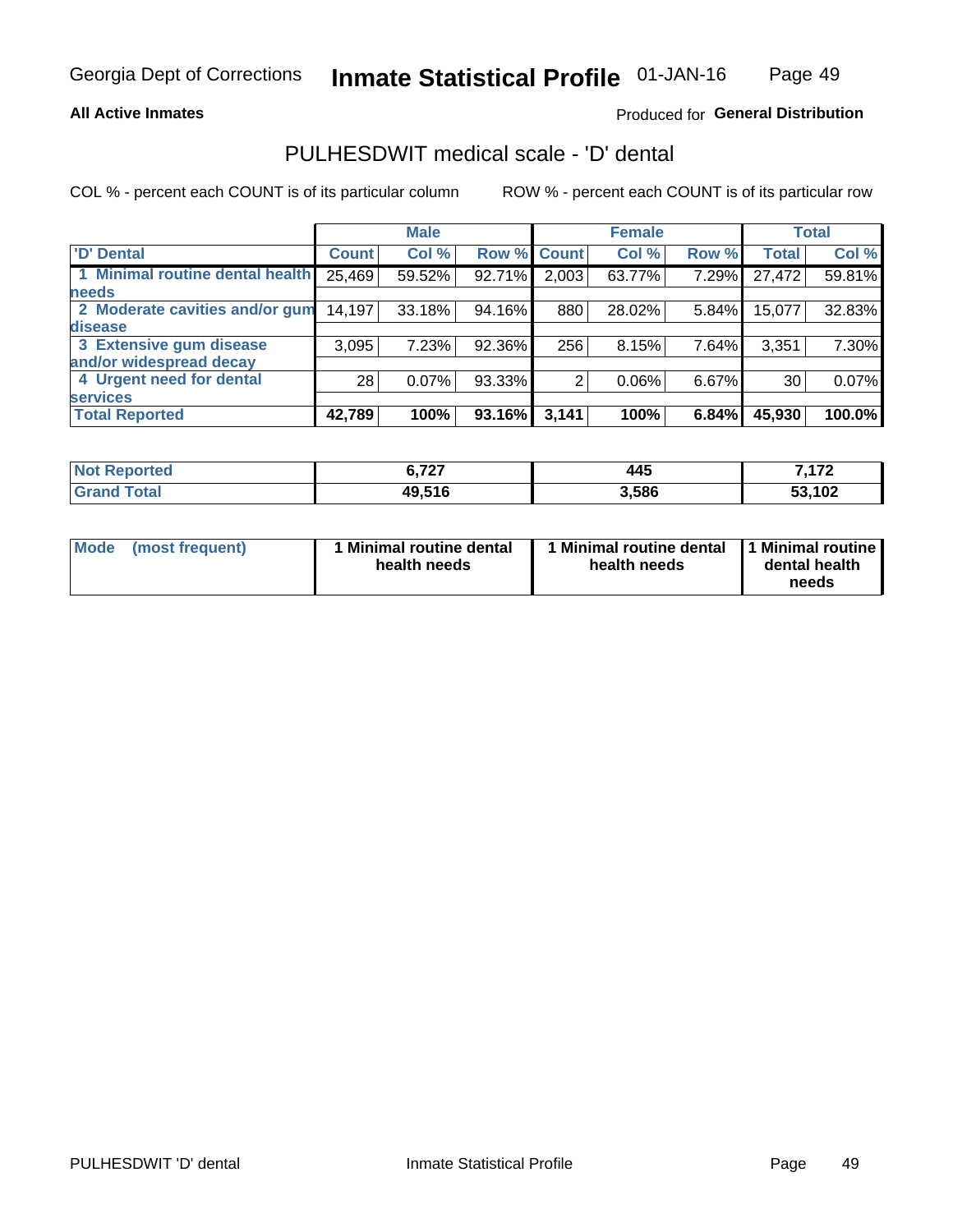### **All Active Inmates**

## Produced for General Distribution

## PULHESDWIT medical scale - 'W' work ability

COL % - percent each COUNT is of its particular column

|                                 |              | <b>Male</b> |        |             | <b>Female</b> |        |              | <b>Total</b> |
|---------------------------------|--------------|-------------|--------|-------------|---------------|--------|--------------|--------------|
| <b>W' work ability</b>          | <b>Count</b> | Col %       |        | Row % Count | Col %         | Row %  | <b>Total</b> | Col %        |
| 1 Unrestricted work or activity | 38,436       | 84.70%      | 93.35% | 2,739       | 81.52%        | 6.65%  | 41,175       | 84.48%       |
| 2 Minor restrictions on type of | 5,476        | 12.07%      | 92.02% | 475         | 14.14%        | 7.98%  | 5,951        | 12.21%       |
| <b>work</b>                     |              |             |        |             |               |        |              |              |
| 3 Moderate restrictions on type | 982          | 2.16%       | 94.61% | 56          | 1.67%         | 5.39%  | 1,038        | 2.13%        |
| lof work                        |              |             |        |             |               |        |              |              |
| 4 Major restrictions on type of | 340          | 0.75%       | 90.19% | 37          | 1.10%         | 9.81%  | 377          | 0.77%        |
| <b>work</b>                     |              |             |        |             |               |        |              |              |
| 5 Cannot work under any         | 143          | 0.32%       | 72.96% | 53          | 1.58%         | 27.04% | 196          | 0.40%        |
| <b>circumstances</b>            |              |             |        |             |               |        |              |              |
| <b>Total Reported</b>           | 45,377       | 100%        | 93.11% | 3,360       | 100%          | 6.89%  | 48,737       | 100%         |

| NotR<br><b>Enorted</b> | 139    | <b>COC</b><br>ZZU<br>__ | 4,365  |
|------------------------|--------|-------------------------|--------|
| Гоtal                  | 49,516 | 3,586                   | 53,102 |

| Mode            | 1 Unrestricted work or | 1 Unrestricted work or | 1 Unrestricted   |
|-----------------|------------------------|------------------------|------------------|
| (most frequent) | activity               | activity               | work or activity |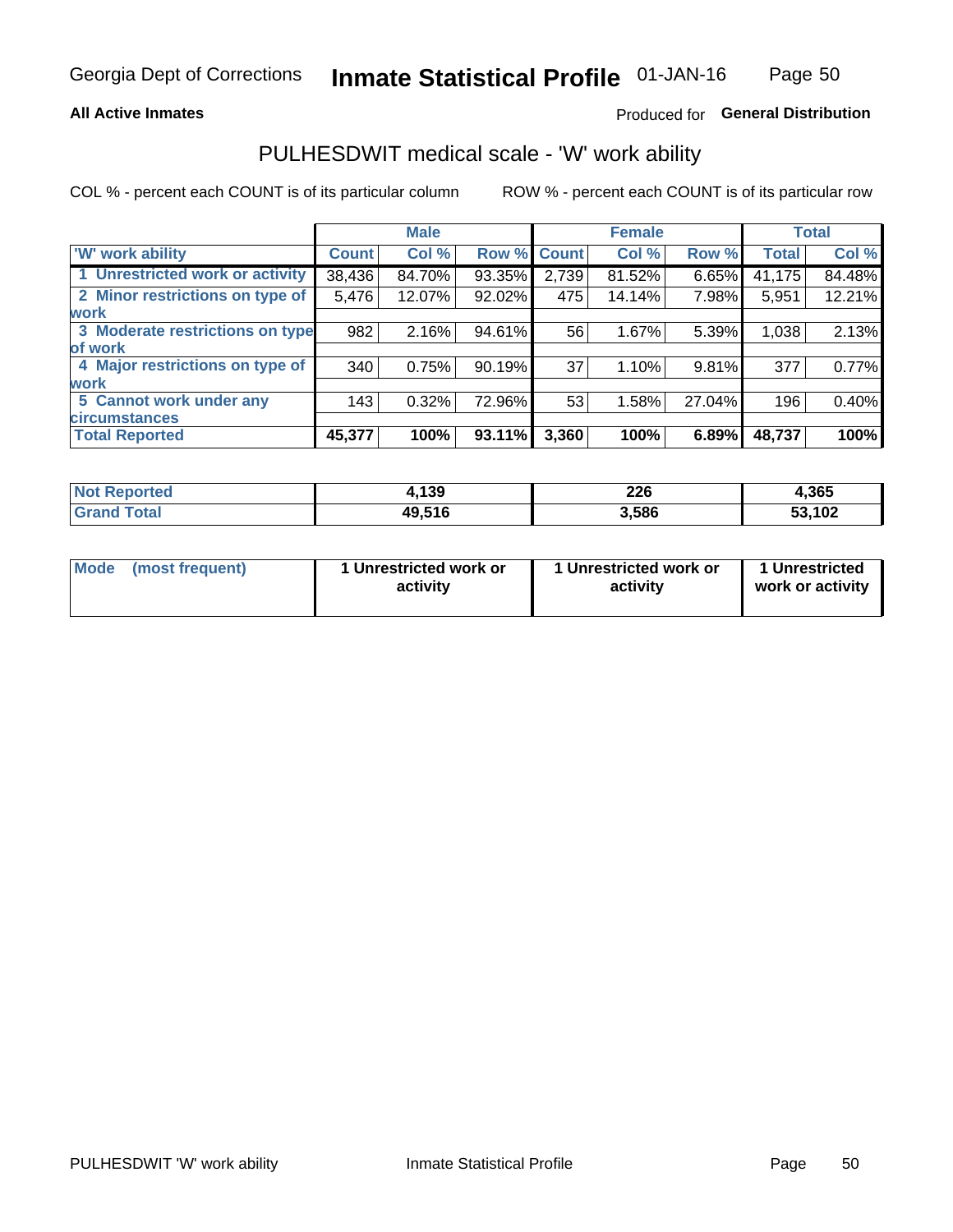### **All Active Inmates**

### Produced for General Distribution

# PULHESDWIT medical scale - 'I' impairment

COL % - percent each COUNT is of its particular column ROW % - percent each COUNT is of its particular row

|                                   |              | <b>Male</b> |             |       | <b>Female</b> |        |              | <b>Total</b> |
|-----------------------------------|--------------|-------------|-------------|-------|---------------|--------|--------------|--------------|
| 'l' Impairment                    | <b>Count</b> | Col %       | Row % Count |       | Col %         | Row %  | <b>Total</b> | Col %        |
| 1 No impairments or               | 45,049       | 99.29%      | 93.11%      | 3,333 | 99.20%        | 6.89%  | 48,382       | 99.28%       |
| disabilities                      |              |             |             |       |               |        |              |              |
| 2 Wheelchair-bound but            | 219          | 0.48%       | 91.63%      | 20    | 0.60%         | 8.37%  | 239          | 0.49%        |
| otherwise OK                      |              |             |             |       |               |        |              |              |
| <b>3 Needs low-level Assisted</b> | 36           | 0.08%       | 87.80%      | 5     | 0.15%         | 12.20% | 41           | 0.08%        |
| Living (level I)                  |              |             |             |       |               |        |              |              |
| 4 Needs moderate Assisted         | 13           | 0.03%       | 92.86%      |       | 0.03%         | 7.14%  | 14           | 0.03%        |
| Living (level II)                 |              |             |             |       |               |        |              |              |
| <b>5 Needs maximal Assisted</b>   | 54           | 0.12%       | 98.18%      |       | 0.03%         | 1.82%  | 55           | 0.11%        |
| <b>Living (level III)</b>         |              |             |             |       |               |        |              |              |
| <b>Total Reported</b>             | 45,371       | 100%        | 93.11%      | 3,360 | 100%          | 6.89%  | 48,731       | 100%         |

| <b>Not Reported</b> | 145    | 226<br>__ | つつイ<br>4,91.  |
|---------------------|--------|-----------|---------------|
| <b>Total</b>        | 49,516 | 3,586     | 53,102<br>ວວ. |

| Mode | (most frequent) | 1 No impairments or<br>disabilities | 1 No impairments or<br>disabilities | 1 No impairments<br>or disabilities |
|------|-----------------|-------------------------------------|-------------------------------------|-------------------------------------|
|------|-----------------|-------------------------------------|-------------------------------------|-------------------------------------|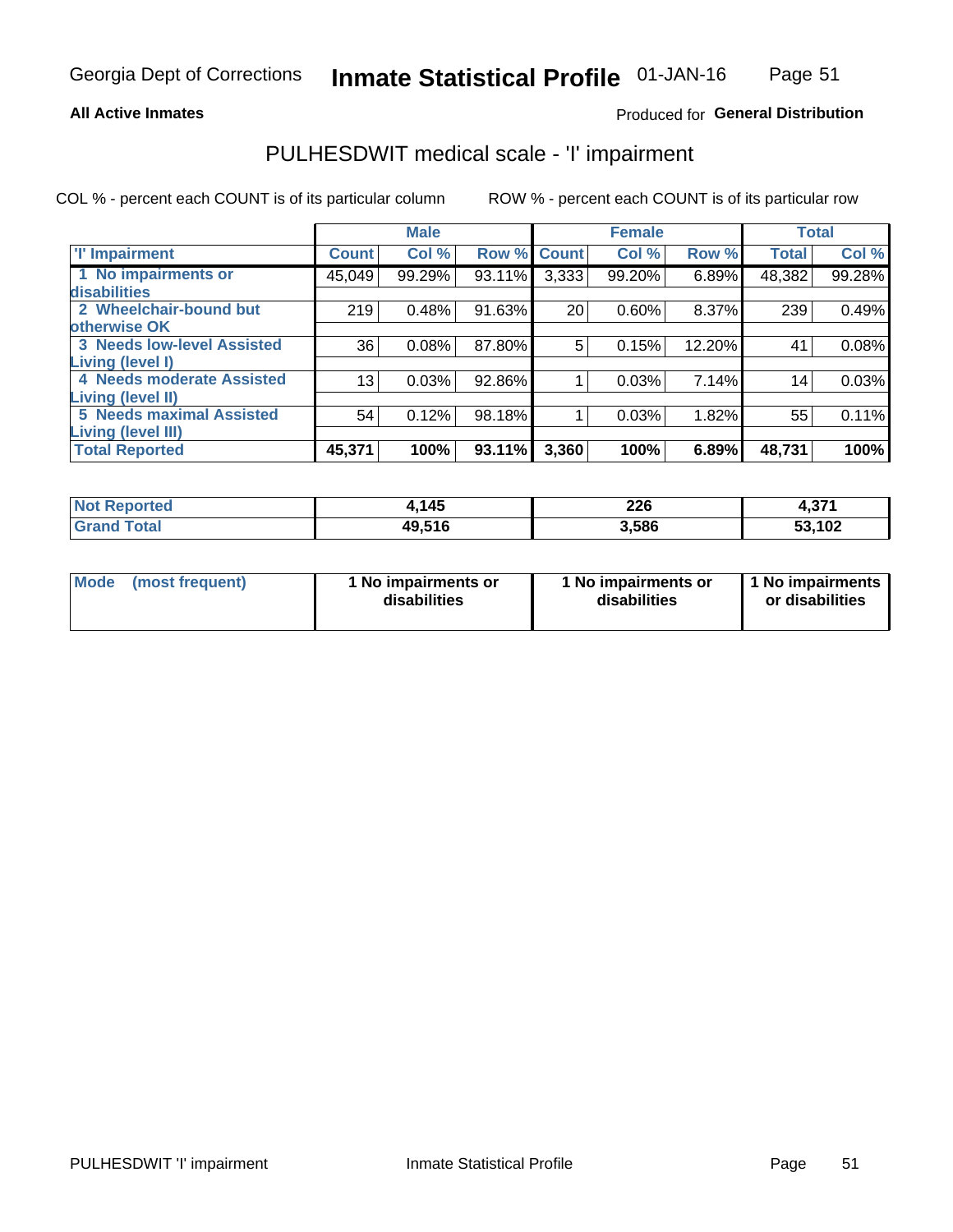### **All Active Inmates**

## Produced fo General Distribution

## PULHESDWIT medical scale - 'T' transportability

COL % - percent each COUNT is of its particular column

|                              |                    | <b>Male</b> |         |              | <b>Female</b> |        |              | <b>Total</b> |
|------------------------------|--------------------|-------------|---------|--------------|---------------|--------|--------------|--------------|
| <b>T' Transportability</b>   | Count <sup>!</sup> | Col %       | Row %   | <b>Count</b> | Col %         | Row %  | <b>Total</b> | Col %        |
| 1 Can be transported in any  | 45,166             | 99.51%      | 93.13%  | 3,331        | 99.58%        | 6.87%  | 48,497       | 99.52%       |
| ordinary approved vehicle    |                    |             |         |              |               |        |              |              |
| 2 Wheelchair-bound, not      | 45                 | 0.10%       | 91.84%  | 4            | 0.12%         | 8.16%  | 49           | 0.10%        |
| needing special vehicle      |                    |             |         |              |               |        |              |              |
| 3 Wheelchair-bound, requires | 8                  | 0.02%       | 100.00% |              |               |        | 8            | 0.02%        |
| special vehicle              |                    |             |         |              |               |        |              |              |
| 4 Needs specially-equipped   | 5                  | 0.01%       | 83.33%  |              | 0.03%         | 16.67% | 6            | 0.01%        |
| medical vehicle              |                    |             |         |              |               |        |              |              |
| <b>5 Requires ambulance</b>  | 164                | 0.36%       | 94.80%  | 9            | 0.27%         | 5.20%  | 173          | 0.35%        |
| transport                    |                    |             |         |              |               |        |              |              |
| <b>Total Reported</b>        | 45,388             | 100%        | 93.14%  | 3,345        | 100%          | 6.86%  | 48,733       | 100%         |

| <b>Not</b><br>Reported | l,128  | 241   | 4,369  |
|------------------------|--------|-------|--------|
| Total                  | 49.516 | 3,586 | 53,102 |

|  | Mode (most frequent) | 1 Can be transported in any 1 Can be transported in any<br>ordinary approved vehicle   ordinary approved vehicle   transported in any |  | 1 Can be<br>  ordinary approved  <br>vehicle |
|--|----------------------|---------------------------------------------------------------------------------------------------------------------------------------|--|----------------------------------------------|
|--|----------------------|---------------------------------------------------------------------------------------------------------------------------------------|--|----------------------------------------------|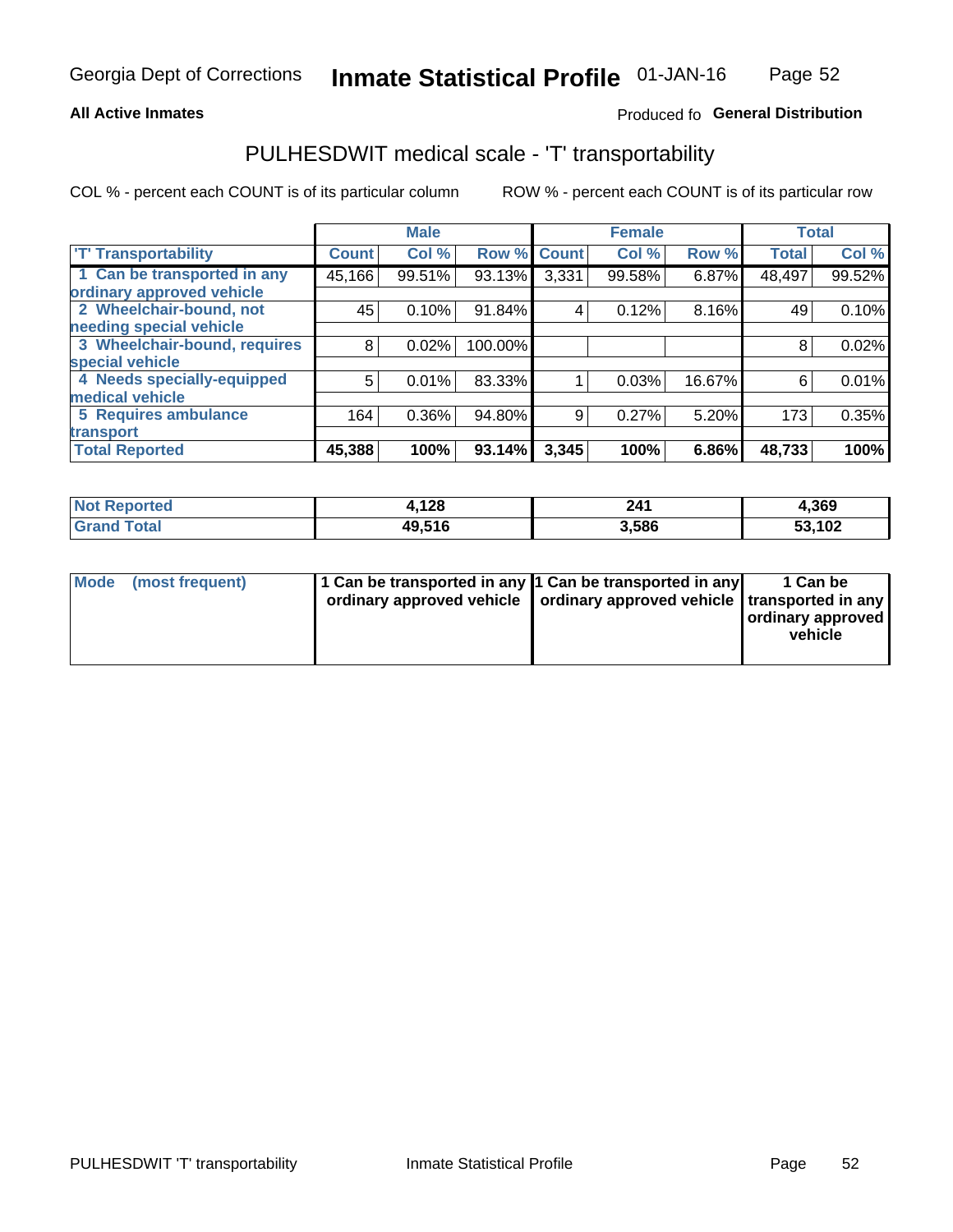#### Inmate Statistical Profile 01-JAN-16 Page 53

**All Active Inmates** 

### **Produced for General Distribution**

## Number of prior Georgia incarcerations

COL % - percent each COUNT is of its particular column

|                                       |              | <b>Male</b> |                    |       | <b>Female</b> |       |        | <b>Total</b> |
|---------------------------------------|--------------|-------------|--------------------|-------|---------------|-------|--------|--------------|
| <b>Num of Prior GA Incarcerations</b> | <b>Count</b> | Col %       | <b>Row % Count</b> |       | Col %         | Row % | Total  | Col %        |
| $\bf{0}$                              | 27,718       | 55.98%      | 91.61%             | 2,539 | 70.80%        | 8.39% | 30,257 | 56.98%       |
|                                       | 9,210        | 18.60%      | 94.62%             | 524   | 14.61%        | 5.38% | 9,734  | 18.33%       |
| $\mathbf{2}$                          | 5,209        | 10.52%      | 96.27%             | 202   | 5.63%         | 3.73% | 5,411  | 10.19%       |
| 3                                     | 3,054        | 6.17%       | 95.83%             | 133   | 3.71%         | 4.17% | 3,187  | 6.00%        |
| 4                                     | 1,754        | 3.54%       | 96.16%             | 70    | 1.95%         | 3.84% | 1,824  | 3.43%        |
| 5                                     | 1,091        | 2.20%       | 95.70%             | 49    | 1.37%         | 4.30% | 1,140  | 2.15%        |
| <b>More Than 5</b>                    | 1,480        | 2.99%       | 95.55%             | 69    | 1.92%         | 4.45% | 1,549  | 2.92%        |
| <b>Total Reported</b>                 | 49,516       | 100%        | 93.25%             | 3,586 | 100%          | 6.75% | 53,102 | 100%         |

| orted<br>NO.  |                      |       |        |
|---------------|----------------------|-------|--------|
| `otal<br>. Gr | 49 51 F<br>— J.J I - | 3,586 | 53,102 |

| Mean (average)       | .05 | .bb | 1.02 |
|----------------------|-----|-----|------|
| Median (middle)      |     |     |      |
| Mode (most frequent) |     |     |      |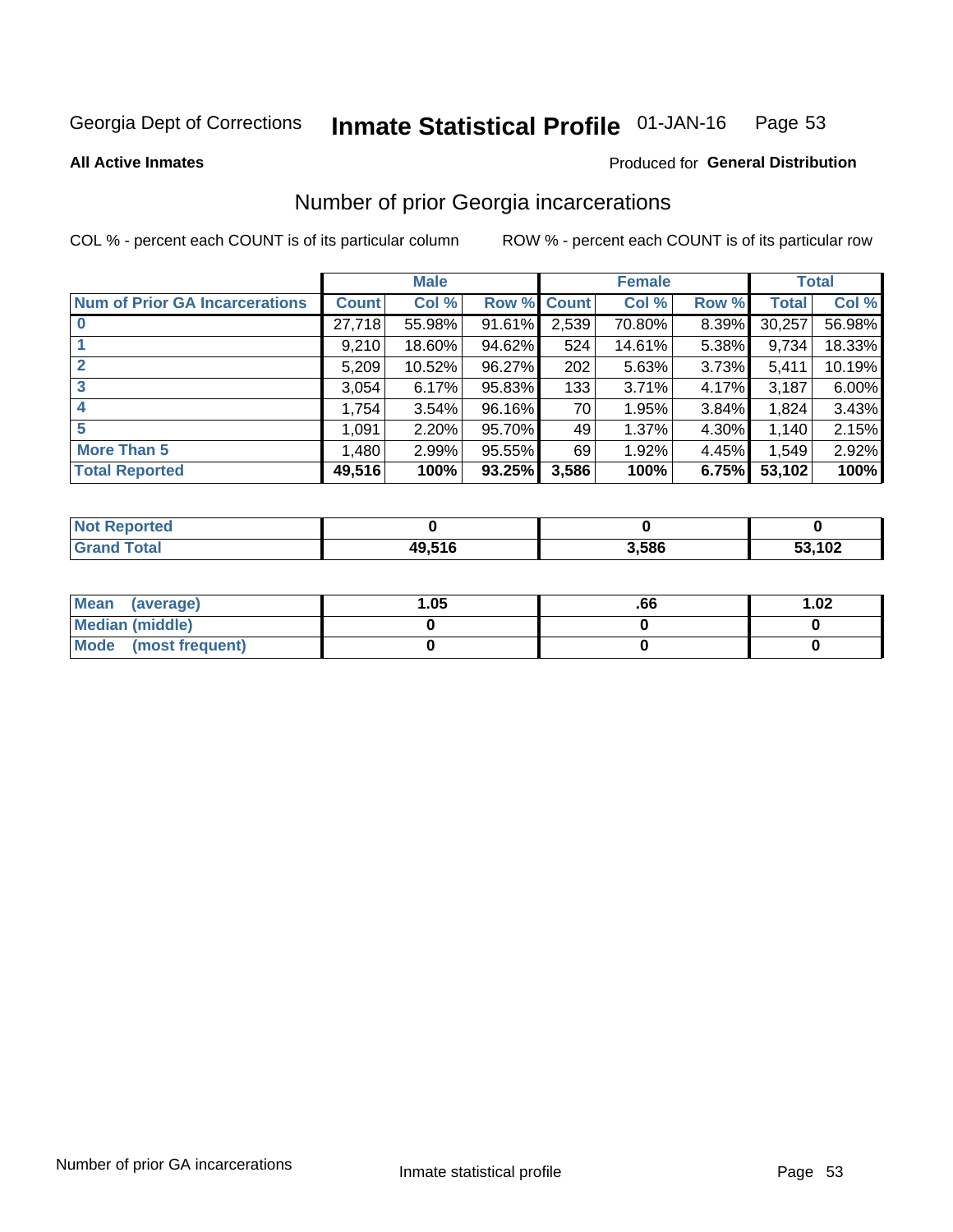#### Inmate Statistical Profile 01-JAN-16 Page 54

#### **All Active Inmates**

### Produced for General Distribution

## Prison sentence in years

COL % - percent each COUNT is of its particular column

ROW % - percent each COUNT is of its particular row

|                                 |              | <b>Male</b> |         |              | <b>Female</b> |        |              | <b>Total</b> |
|---------------------------------|--------------|-------------|---------|--------------|---------------|--------|--------------|--------------|
| <b>Prison Sentence In Years</b> | <b>Count</b> | Col %       | Row %   | <b>Count</b> | Col %         | Row %  | <b>Total</b> | Col %        |
| $0 - 1$                         | 397          | 0.80%       | 94.30%  | 24           | 0.67%         | 5.70%  | 421          | 0.79%        |
| $1.1 - 2$                       | 618          | 1.25%       | 91.15%  | 60           | 1.67%         | 8.85%  | 678          | 1.28%        |
| $2.1 - 3$                       | 969          | 1.96%       | 90.90%  | 97           | 2.70%         | 9.10%  | 1,066        | 2.01%        |
| $3.1 - 4$                       | 874          | 1.77%       | 90.95%  | 87           | 2.43%         | 9.05%  | 961          | 1.81%        |
| $4.1 - 5$                       | 1,886        | 3.81%       | 90.89%  | 189          | 5.27%         | 9.11%  | 2,075        | 3.91%        |
| $5.1 - 6$                       | 1,077        | 2.18%       | 89.97%  | 120          | 3.35%         | 10.03% | 1,197        | 2.25%        |
| $6.1 - 7$                       | 1,123        | 2.27%       | 92.35%  | 93           | 2.59%         | 7.65%  | 1,216        | 2.29%        |
| $7.1 - 8$                       | 1,196        | 2.42%       | 92.36%  | 99           | 2.76%         | 7.64%  | 1,295        | 2.44%        |
| $8.1 - 9$                       | 1,206        | 2.44%       | 92.91%  | 92           | 2.57%         | 7.09%  | 1,298        | 2.44%        |
| $9.1 - 10$                      | 4,479        | 9.05%       | 90.28%  | 482          | 13.44%        | 9.72%  | 4,961        | 9.34%        |
| $10.1 - 12$                     | 2,581        | 5.21%       | 91.59%  | 237          | 6.61%         | 8.41%  | 2,818        | 5.31%        |
| $12.1 - 15$                     | 5,171        | 10.44%      | 91.85%  | 459          | 12.80%        | 8.15%  | 5,630        | 10.60%       |
| $15.1 - 20$                     | 9,493        | 19.17%      | 93.75%  | 633          | 17.65%        | 6.25%  | 10,126       | 19.07%       |
| 20.1 - Over                     | 9,996        | 20.19%      | 95.17%  | 507          | 14.14%        | 4.83%  | 10,503       | 19.78%       |
| Life                            | 7,090        | 14.32%      | 95.09%  | 366          | 10.21%        | 4.91%  | 7,456        | 14.04%       |
| <b>Life Without Parole</b>      | 1,128        | 2.28%       | 96.91%  | 36           | 1.00%         | 3.09%  | 1,164        | 2.19%        |
| <b>Death</b>                    | 154          | 0.31%       | 100.00% |              |               |        | 154          | 0.29%        |
| <b>Youthful Offenders</b>       | 78           | 0.16%       | 93.98%  | 5            | 0.14%         | 6.02%  | 83           | 0.16%        |
| <b>Total Reported</b>           | 49,516       | 100%        | 93.25%  | 3,586        | 100%          | 6.75%  | 53,102       | 100%         |

| <b>Not Reported</b>  |              |       |        |
|----------------------|--------------|-------|--------|
| <b>otal</b><br>. Grs | 10 E1C<br>ΔU | 3,586 | 53,102 |

#### **Determinate (numeric) sentences only**

| <b>Mear</b> | 0 מ<br>.<br>- 1.30<br>__ | $\sim$<br>ıУ<br>. . | .<br>-94<br>- 1.99 |
|-------------|--------------------------|---------------------|--------------------|
|             |                          |                     |                    |

All sentences (including determinate), with life, life without parole, and death sentences figured at 45 years

| 1 ዕደ<br>Me <sub>i</sub><br><u>т.</u><br>−•<br>. .<br><b>14</b><br>1 เ<br>1119811 |  |  |  |
|----------------------------------------------------------------------------------|--|--|--|
|                                                                                  |  |  |  |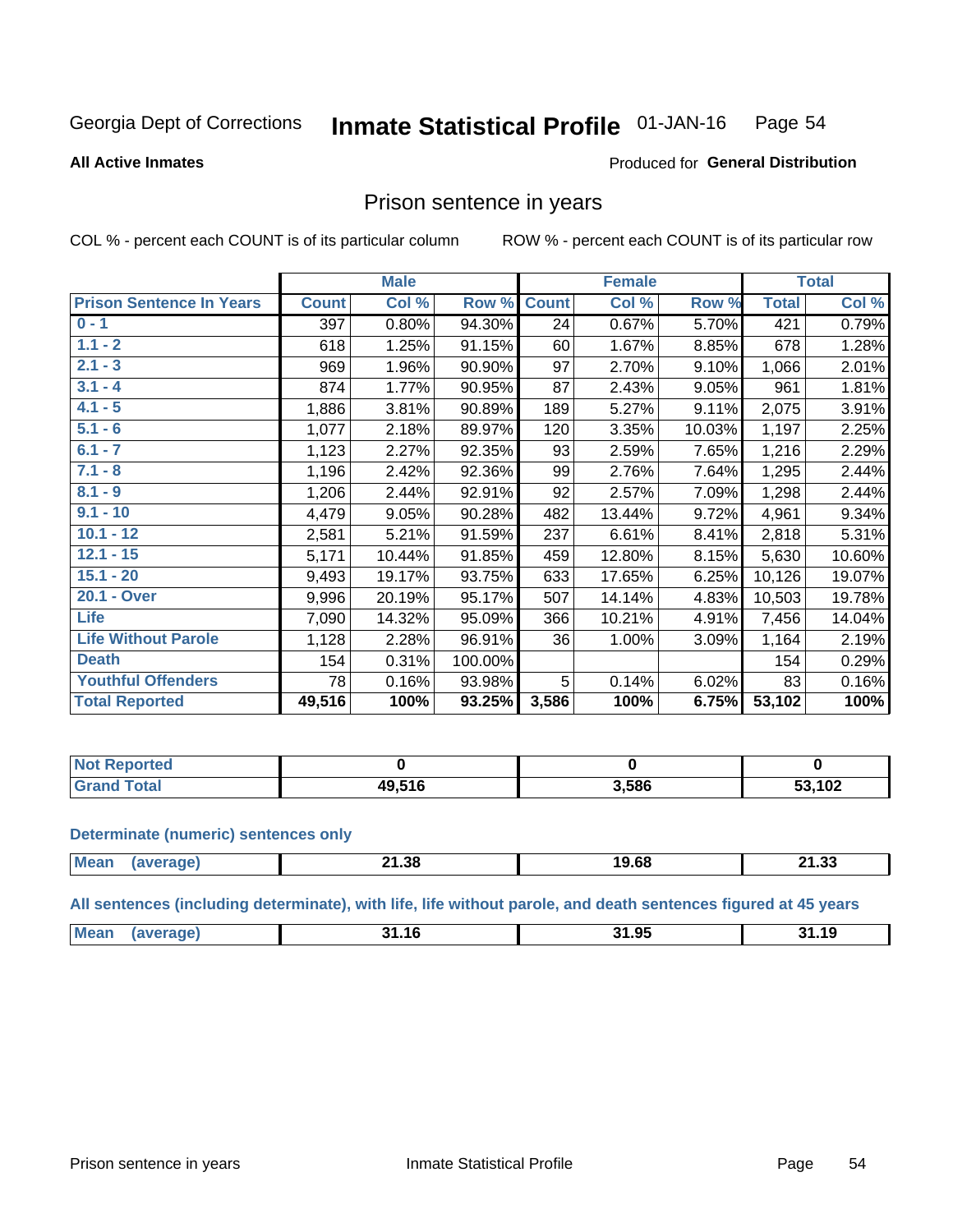#### Inmate Statistical Profile 01-JAN-16 Page 55

### **All Active Inmates**

### **Produced for General Distribution**

## Primary offense, broken out into felonies vs misdemeanors

COL % - percent each COUNT is of its particular column

|                                  |              | <b>Male</b> |           |                    | <b>Female</b> |       | Total  |        |
|----------------------------------|--------------|-------------|-----------|--------------------|---------------|-------|--------|--------|
| <b>Felonies and Misdemeanors</b> | <b>Count</b> | Col%        |           | <b>Row % Count</b> | Col%          | Row % | Total, | Col %  |
| <b>Felonies</b>                  | 49,308       | 99.81%      | 93.24%    | 3.576              | 99.89%        | 6.76% | 52,884 | 99.82% |
| <b>Misdemeanors</b>              | 93           | 19%         | 95.88%    |                    | $.11\%$       | 4.12% | 97     | 18%    |
| <b>Total Reported</b>            | 49,401       | 100%        | $93.24\%$ | 3,580              | 100%          | 6.76% | 52,981 | 100%   |

| <b>Not</b><br>Reported | .        |        | I 4 I  |
|------------------------|----------|--------|--------|
| ™otaï<br><b>Gran</b>   | $AO$ 516 | 49,407 | 53,102 |

| Mod<br>freauent)<br>''''' | onies | nies | elonies |
|---------------------------|-------|------|---------|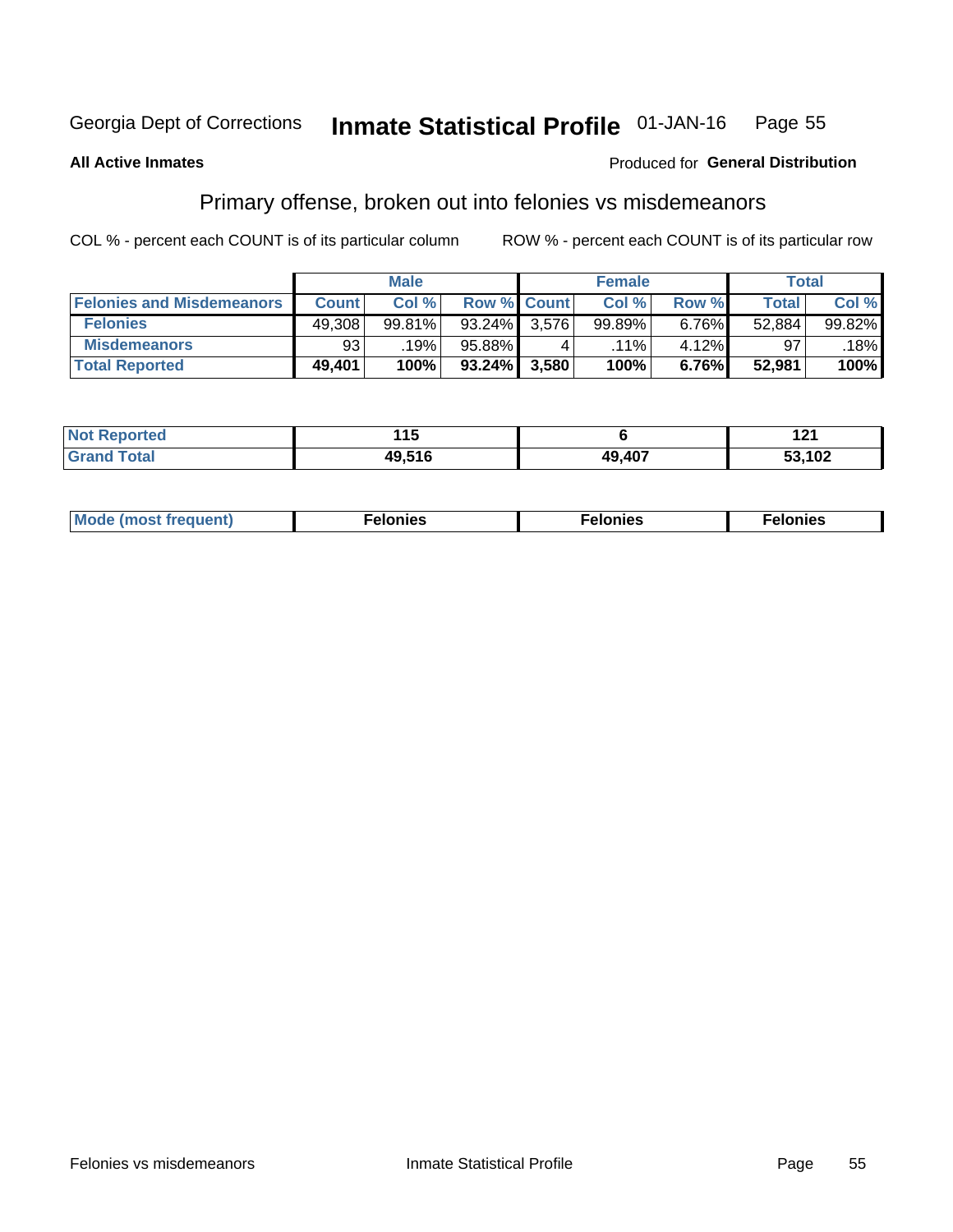#### Inmate Statistical Profile 01-JAN-16 Page 56

#### **All Active Inmates**

### Produced for General Distribution

## Primary offense, broken out into six broad crime categories

COL % - percent each COUNT is of its particular column

|                                 |              | <b>Male</b> |           |             | <b>Female</b> |        |              | <b>Total</b> |
|---------------------------------|--------------|-------------|-----------|-------------|---------------|--------|--------------|--------------|
| <b>Crime Categories</b>         | <b>Count</b> | Col %       |           | Row % Count | Col %         | Row %  | <b>Total</b> | Col %        |
| <b>Violent</b>                  | 25,246       | 51.06%      | 94.11%    | 1,579       | 44.03%        | 5.89%  | 26,825       | 50.59%       |
| <b>Sex Crime</b><br>2           | 8,175        | 16.53%      | 98.40%    | 133         | 3.71%         | 1.60%  | 8,308        | 15.67%       |
| $\mathbf{3}$<br><b>Property</b> | 8,430        | 17.05%      | 89.32%    | 1,008       | 28.11%        | 10.68% | 9,438        | 17.80%       |
| <b>Drug</b><br>4                | 5,445        | 11.01%      | 88.75%    | 690         | 19.24%        | 11.25% | 6,135        | 11.57%       |
| <b>Habit/DUI</b><br>5           | 92           | .19%        | 86.79%    | 14          | .39%          | 13.21% | 106          | .20%         |
| <b>Other</b><br>6               | 2,054        | 4.15%       | 92.69%    | 162         | 4.52%         | 7.31%  | 2,216        | 4.18%        |
| <b>Total Reported</b>           | 49,442       | 100%        | $93.24\%$ | 3,586       | 100%          | 6.76%  | 53,028       | 100%         |

| <b>orteg</b><br><b>NOT</b> |        |       |        |
|----------------------------|--------|-------|--------|
| $F$ ntal                   | 49,516 | 1,586 | 53,102 |

| Mo<br>uent)<br>nos | .<br>/iolent | <br>Violent | - --<br><b>Tiolent</b> |
|--------------------|--------------|-------------|------------------------|
|                    |              |             |                        |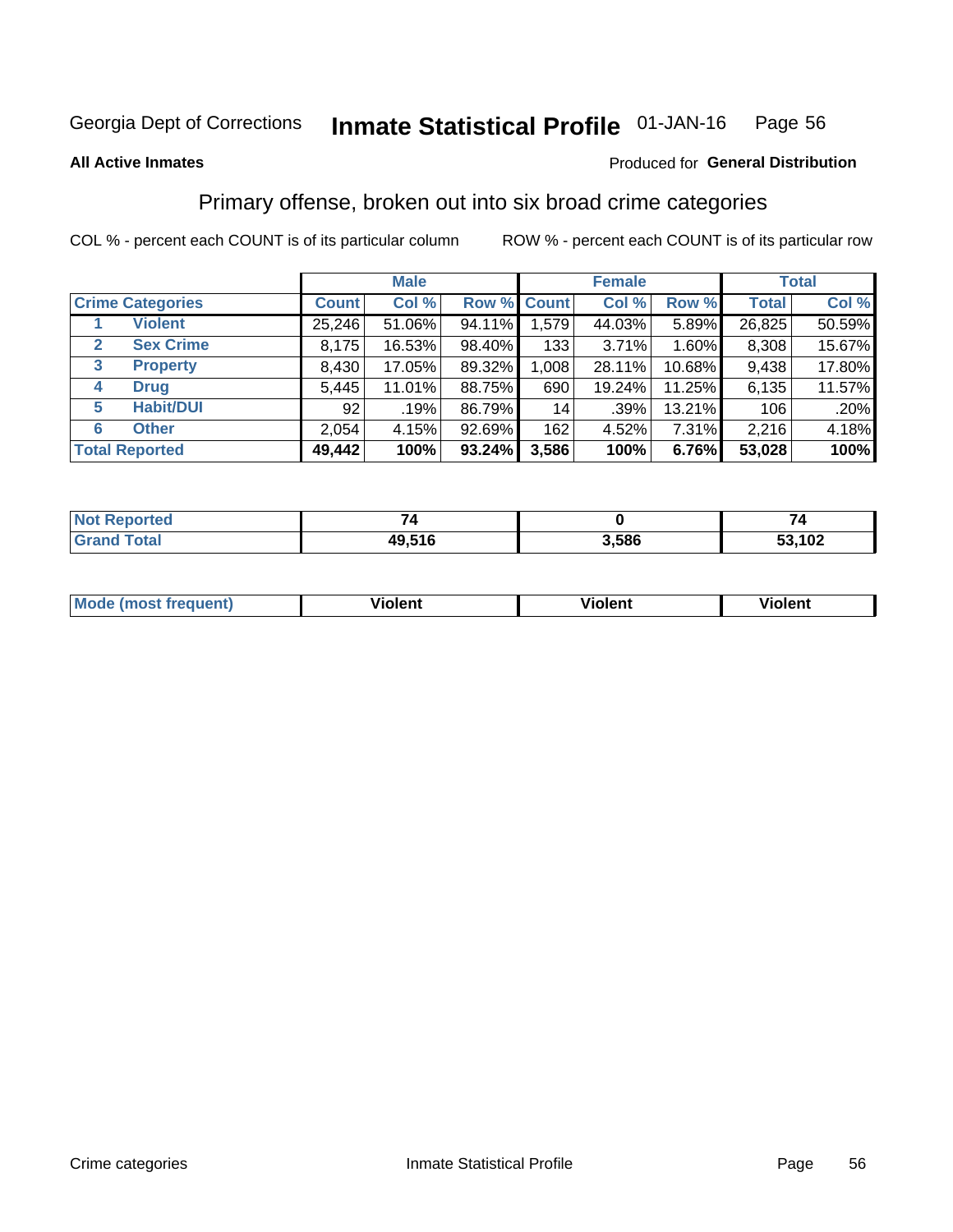#### Inmate Statistical Profile 01-JAN-16 Page 57

#### **All Active Inmates**

## **Produced for General Distribution**

# Primary offense, detailed offense code

COL % - percent each COUNT is of its particular column

|                                            |                | <b>Male</b> |         |                | <b>Female</b> |        |                | <b>Total</b> |
|--------------------------------------------|----------------|-------------|---------|----------------|---------------|--------|----------------|--------------|
| <b>Primary Offense</b>                     | <b>Count</b>   | Col %       | Row %   | <b>Count</b>   | Col %         | Row %  | <b>Total</b>   | Col %        |
| <b>Abuse, Neglect Elder/Disab (2812)</b>   | 27             | .05%        | 60.00%  | 18             | .50%          | 40.00% | 45             | .08%         |
| Agg Aslt W Intnt To Rape (2095)            | 64             | .13%        | 100.00% |                |               |        | 64             | .12%         |
| <b>Agg Sex Battery Atmpt (2099)</b>        | 1              | .01%        | 100.00% |                |               |        | 1              | .01%         |
| <b>Aggrav Assault (1302)</b>               | 4,887          | 9.88%       | 94.40%  | 290            | 8.09%         | 5.60%  | 5,177          | 9.76%        |
| <b>Aggrav Assault Peace Ofcr</b><br>(1314) | 287            | .58%        | 95.67%  | 13             | .36%          | 4.33%  | 300            | .57%         |
| <b>Aggrav Battery (1305)</b>               | 1,179          | 2.38%       | 94.02%  | 75             | 2.09%         | 5.98%  | 1,254          | 2.36%        |
| <b>Aggrav Battery Peace Ofcr</b><br>(1315) | 26             | .05%        | 100.00% |                |               |        | 26             | .05%         |
| <b>Aggrav Ch Molest, Atmpt (2096)</b>      | 1              | .01%        | 100.00% |                |               |        | 1              | .01%         |
| <b>Aggrav Child Molestation (2021)</b>     | 1,248          | 2.52%       | 98.42%  | 20             | .56%          | 1.58%  | 1,268          | 2.39%        |
| <b>Aggrav Cruelty To Animals</b><br>(2972) | 9              | .02%        | 100.00% |                |               |        | 9              | .02%         |
| <b>Aggrav Sexual Battery (2009)</b>        | 197            | .40%        | 99.49%  | 1              | .03%          | .51%   | 198            | .37%         |
| <b>Aggrav Sodomy (2003)</b>                | 203            | .41%        | 98.54%  | $\overline{3}$ | .08%          | 1.46%  | 206            | .39%         |
| <b>Aggrav Stalking (1321)</b>              | 279            | .56%        | 97.55%  | 7              | .20%          | 2.45%  | 286            | .54%         |
| <b>Aggravated Assault On 65+</b><br>(1304) | 5              | .01%        | 83.33%  | 1              | .03%          | 16.67% | 6              | .01%         |
| <b>Alter Id (1506)</b>                     | $\overline{2}$ | .01%        | 100.00% |                |               |        | $\overline{2}$ | .01%         |
| <b>Armed Robbery (1902)</b>                | 5,732          | 11.59%      | 96.53%  | 206            | 5.74%         | 3.47%  | 5,938          | 11.20%       |
| Arson 1st Degree (1401)                    | 60             | .12%        | 85.71%  | 10             | .28%          | 14.29% | 70             | .13%         |
| <b>Arson 2nd Degree (1402)</b>             | 11             | .02%        | 91.67%  | 1              | .03%          | 8.33%  | 12             | .02%         |
| <b>Arson 3rd Degree (1403)</b>             | 5              | .01%        | 83.33%  | 1              | .03%          | 16.67% | $\,6$          | .01%         |
| <b>Arson Misc (1400)</b>                   | 1              | .01%        | 100.00% |                |               |        | 1              | .01%         |
| <b>Ass W/ Int Transmit Hiv (1313)</b>      | 1              | .01%        | 50.00%  | 1              | .03%          | 50.00% | $\overline{2}$ | .01%         |
| <b>Atmpt Aggrav Assault (1303)</b>         | 8              | .02%        | 88.89%  | 1              | .03%          | 11.11% | $\mathsf g$    | .02%         |
| <b>Atmpt Aggrav Sodomy (2093)</b>          | 3              | .01%        | 100.00% |                |               |        | $\overline{3}$ | .01%         |
| <b>Atmpt Armed Robbery (1992)</b>          | 99             | .20%        | 95.19%  | 5              | .14%          | 4.81%  | 104            | .20%         |
| <b>Atmpt Burglary (1690)</b>               | 29             | .06%        | 96.67%  | 1              | .03%          | 3.33%  | 30             | .06%         |
| <b>Atmpt Child Molestation (2094)</b>      | 22             | .04%        | 100.00% |                |               |        | 22             | .04%         |
| <b>Atmpt Escape (2590)</b>                 | 1              | .01%        | 100.00% |                |               |        | 1              | .01%         |
| <b>Atmpt Kidnap (1390)</b>                 | 4              | .01%        | 100.00% |                |               |        | 4              | .01%         |
| Atmpt Murder (1190)                        | 79             | .16%        | 91.86%  | 7              | .20%          | 8.14%  | 86             | .16%         |
| Atmpt Rape (2091)                          | 42             | .08%        | 97.67%  | 1              | .03%          | 2.33%  | 43             | .08%         |
| <b>Atmpt Robbery (1991)</b>                | 46             | .09%        | 93.88%  | 3              | .08%          | 6.12%  | 49             | .09%         |
| <b>Atmpt Sodomy (2092)</b>                 | 4              | .01%        | 100.00% |                |               |        | 4              | .01%         |
| <b>Atmpt Theft By Taking (1812)</b>        | 5              | .01%        | 100.00% |                |               |        | 5              | .01%         |
| <b>Atmpt Viol Substance Act (4090)</b>     | 25             | .05%        | 83.33%  | 5              | .14%          | 16.67% | 30             | .06%         |
| <b>Att/Consprcy Commt C/S/Of</b><br>(4134) | 37             | .07%        | 90.24%  | 4              | .11%          | 9.76%  | 41             | .08%         |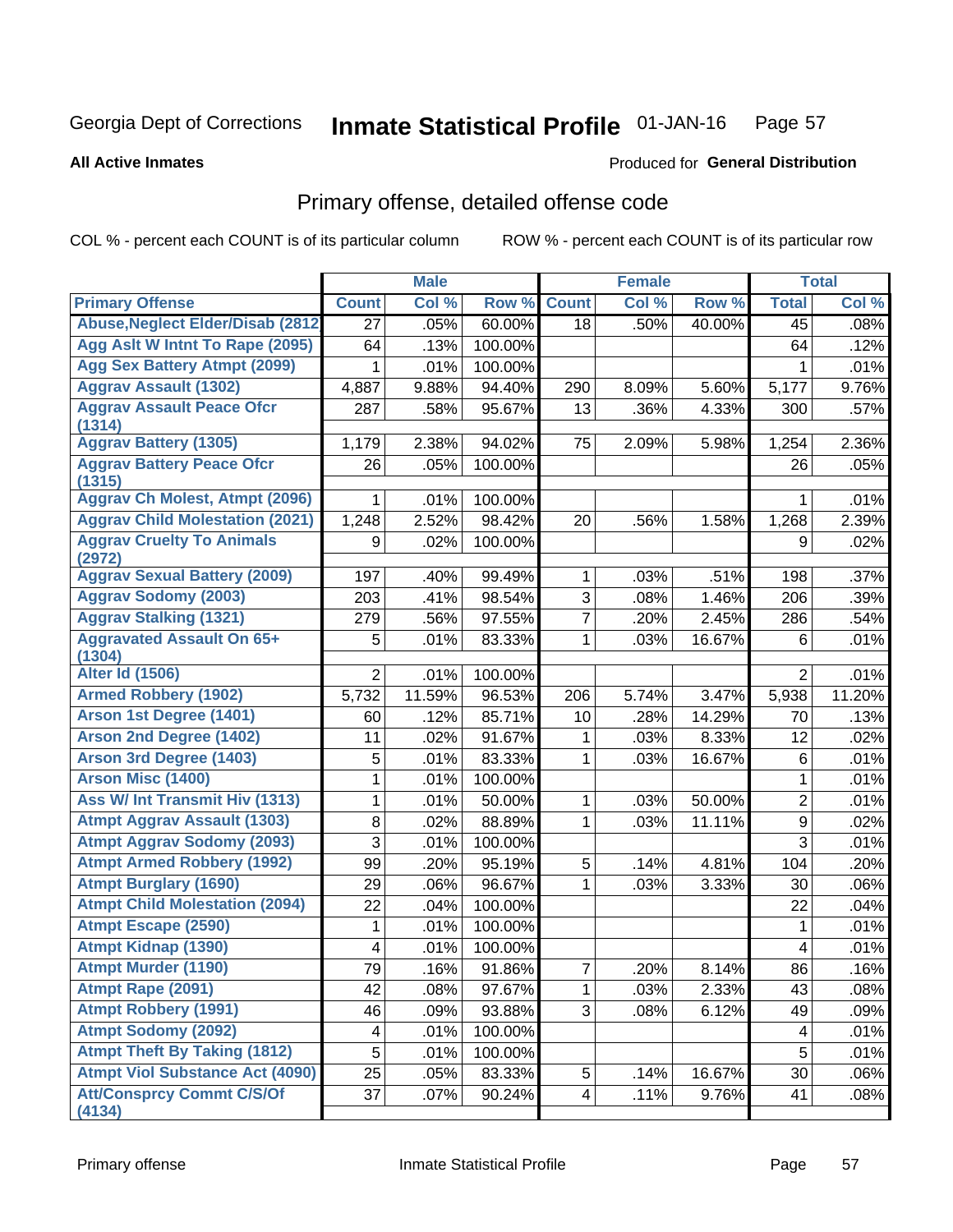#### Inmate Statistical Profile 01-JAN-16 Page 58

#### **All Active Inmates**

### **Produced for General Distribution**

# Primary offense, detailed offense code

COL % - percent each COUNT is of its particular column

|                                            |                | <b>Male</b> |         |                | <b>Female</b> |        |                | <b>Total</b> |
|--------------------------------------------|----------------|-------------|---------|----------------|---------------|--------|----------------|--------------|
| <b>Primary Offense</b>                     | <b>Count</b>   | Col %       | Row %   | <b>Count</b>   | Col %         | Row %  | <b>Total</b>   | Col %        |
| <b>Bad Checks (1704)</b>                   | $\overline{2}$ | .01%        | 66.67%  | 1              | .03%          | 33.33% | 3              | .01%         |
| <b>Bail Jumping (2511)</b>                 | 1              | .01%        | 50.00%  | 1              | .03%          | 50.00% | $\overline{2}$ | .01%         |
| <b>Bestiality (2004)</b>                   | 1              | .01%        | 100.00% |                |               |        | 1              | .01%         |
| <b>Bigamy (2007)</b>                       | 1              | .01%        | 100.00% |                |               |        | 1              | .01%         |
| <b>Bribery Govt Officer (2301)</b>         | 1              | .01%        | 50.00%  | 1              | .03%          | 50.00% | $\overline{2}$ | .01%         |
| Burg 1st Aft 6/30/12 (1611)                | 1,430          | 2.89%       | 93.40%  | 101            | 2.82%         | 6.60%  | 1,531          | 2.89%        |
| Burg 2nd Aft 6/30/12 (1612)                | 496            | 1.00%       | 95.57%  | 23             | .64%          | 4.43%  | 519            | .98%         |
| <b>Burg Bef 7/1/12 (1601)</b>              | 3,549          | 7.18%       | 96.81%  | 117            | 3.26%         | 3.19%  | 3,666          | 6.91%        |
| <b>Carry Concealed Weapon (2901)</b>       | 3              | .01%        | 100.00% |                |               |        | 3              | .01%         |
| <b>Carry Weapon At School (2915)</b>       | 3              | .01%        | 75.00%  | 1              | .03%          | 25.00% | 4              | .01%         |
| <b>Child Molestation (2019)</b>            | 2,566          | 5.19%       | 97.90%  | 55             | 1.53%         | 2.10%  | 2,621          | 4.94%        |
| <b>Chop Shop Violation (5003)</b>          | 1              | .01%        | 100.00% |                |               |        | 1              | .01%         |
| <b>Cnspire Traffic Cntrl Sub (4130)</b>    | 12             | .02%        | 92.31%  | 1              | .03%          | 7.69%  | 13             | .02%         |
| <b>Computer Pornography (1760)</b>         | 57             | .12%        | 100.00% |                |               |        | 57             | .11%         |
| <b>Computer Theft (1761)</b>               | 6              | .01%        | 42.86%  | 8              | .22%          | 57.14% | 14             | .03%         |
| <b>Computer Trespass (1762)</b>            | 1              | .01%        | 100.00% |                |               |        | 1              | .01%         |
| <b>Conceal Death Of Another (1125)</b>     | 13             | .03%        | 68.42%  | 6              | .17%          | 31.58% | 19             | .04%         |
| <b>Conspiracy (9901)</b>                   | 35             | .07%        | 83.33%  | $\overline{7}$ | .20%          | 16.67% | 42             | .08%         |
| <b>Convsn Paymnts Real Propy</b><br>(1811) | 1              | .01%        | 100.00% |                |               |        | 1              | .01%         |
| Crmnl Atmpt (9905)                         | 1              | .01%        | 100.00% |                |               |        | 1              | .01%         |
| <b>Crmnl Damage 1st Degree (1501)</b>      | 33             | .07%        | 94.29%  | $\overline{2}$ | .06%          | 5.71%  | 35             | .07%         |
| <b>Crmnl Damage 2nd Degree</b><br>(1502)   | 67             | .14%        | 95.71%  | 3              | .08%          | 4.29%  | 70             | .13%         |
| <b>Crmnl Interfere Govt Prop (2613)</b>    | 14             | .03%        | 93.33%  | $\mathbf{1}$   | .03%          | 6.67%  | 15             | .03%         |
| <b>Crmnl Solicitation (9910)</b>           | 1              | .01%        | 50.00%  | $\mathbf{1}$   | .03%          | 50.00% | $\overline{2}$ | .01%         |
| <b>Cruelty To Animals (2971)</b>           | 1              | .01%        | 100.00% |                |               |        | $\mathbf 1$    | .01%         |
| <b>Cruelty To Children (2801)</b>          | 294            | .59%        | 76.56%  | 90             | 2.51%         | 23.44% | 384            | .72%         |
| <b>Cruelty To Elder Person (2811)</b>      | 12             | .02%        | 60.00%  | 8              | .22%          | 40.00% | 20             | .04%         |
| <b>Damage, Destroy Secr Prop</b><br>(1504) | $\overline{2}$ | .01%        | 66.67%  | $\mathbf{1}$   | .03%          | 33.33% | 3              | .01%         |
| <b>Defrauding State (2307)</b>             | 1              | .01%        | 100.00% |                |               |        | 1              | .01%         |
| <b>Distributing Obscene Mat (2101)</b>     | $\overline{2}$ | .01%        | 100.00% |                |               |        | $\overline{c}$ | .01%         |
| <b>Drvng Habtl Violator (5004)</b>         | $\overline{7}$ | .01%        | 87.50%  | 1              | .03%          | 12.50% | 8              | .02%         |
| Eavesdrop & Surveillance (3001)            | $\overline{2}$ | .01%        | 100.00% |                |               |        | $\overline{2}$ | .01%         |
| <b>Entering Vehicle (1880)</b>             | 97             | .20%        | 97.98%  | $\overline{2}$ | .06%          | 2.02%  | 99             | .19%         |
| <b>Entice Child, Attempted (2090)</b>      | 8              | .02%        | 100.00% |                |               |        | 8              | .02%         |
| <b>Enticing Child-Indec Purp (2020)</b>    | 79             | .16%        | 94.05%  | 5              | .14%          | 5.95%  | 84             | .16%         |
| <b>Escape (2501)</b>                       | 26             | .05%        | 89.66%  | 3 <sup>1</sup> | .08%          | 10.34% | 29             | .05%         |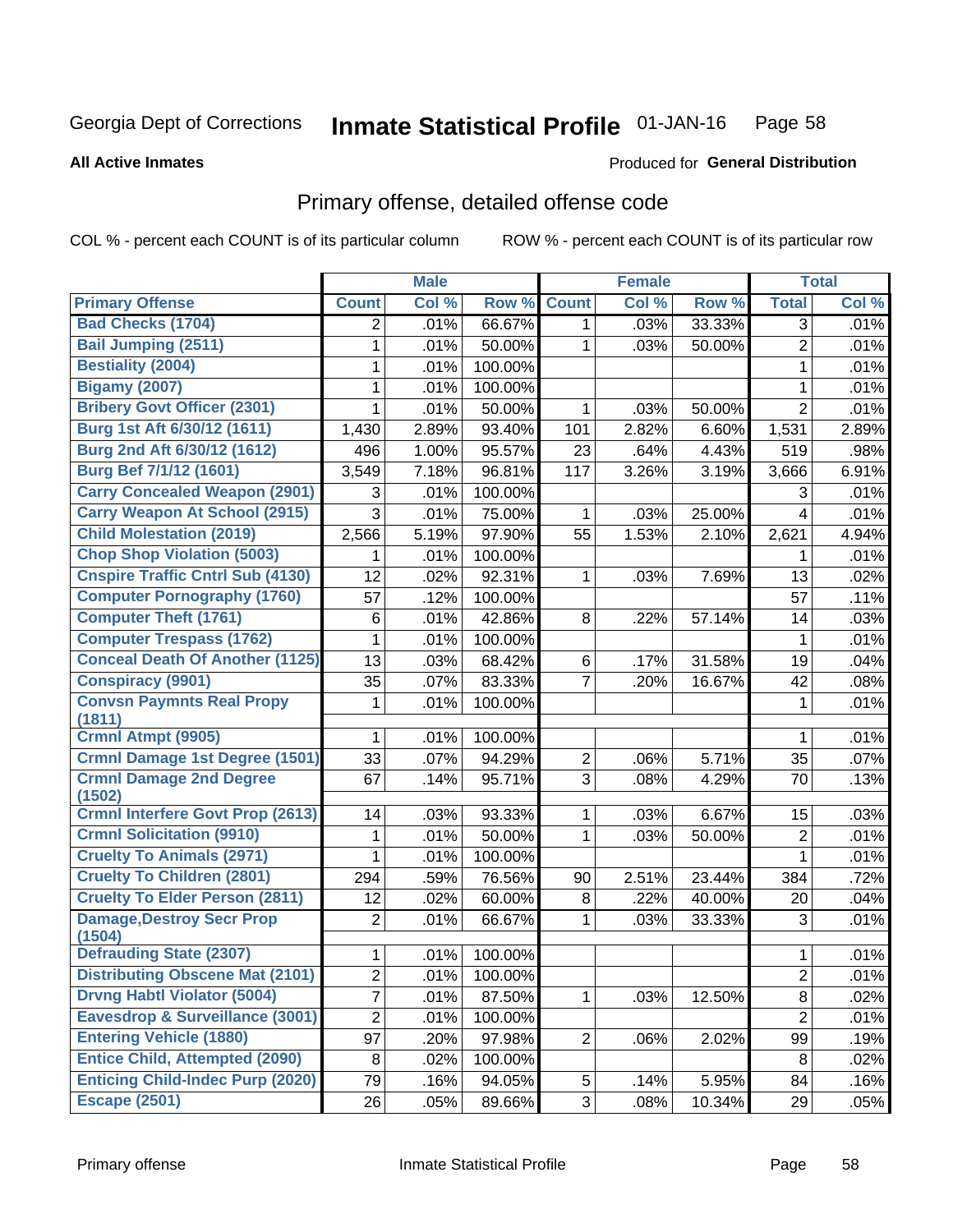#### **Inmate Statistical Profile 01-JAN-16** Page 59

#### **All Active Inmates**

## Produced for General Distribution

# Primary offense, detailed offense code

COL % - percent each COUNT is of its particular column

|                                            |                | <b>Male</b> |         |                | <b>Female</b> |         |                         | <b>Total</b> |
|--------------------------------------------|----------------|-------------|---------|----------------|---------------|---------|-------------------------|--------------|
| <b>Primary Offense</b>                     | <b>Count</b>   | Col %       | Row %   | <b>Count</b>   | Col %         | Row %   | <b>Total</b>            | Col%         |
| <b>False Certificates (2311)</b>           |                |             |         | 1              | .03%          | 100.00% | 1                       | .01%         |
| <b>False Imprisonment (1308)</b>           | 179            | .36%        | 95.72%  | 8              | .22%          | 4.28%   | 187                     | .35%         |
| <b>False Public Alarm (2609)</b>           | 1              | .01%        | 100.00% |                |               |         | 1                       | .01%         |
| <b>False Statements Govt (2408)</b>        | 23             | .05%        | 82.14%  | 5              | .14%          | 17.86%  | 28                      | .05%         |
| <b>False Swearing (2402)</b>               | $\overline{2}$ | .01%        | 100.00% |                |               |         | $\overline{2}$          | .01%         |
| <b>False Swearng Writtn Stmt</b>           | 3              | .01%        | 75.00%  | 1              | .03%          | 25.00%  | $\overline{4}$          | .01%         |
| (2205)                                     |                |             |         |                |               |         |                         |              |
| <b>Family Violence Battery (1301)</b>      | 139            | .28%        | 96.53%  | 5              | .14%          | 3.47%   | 144                     | .27%         |
| Feticide (1121)                            | 1              | .01%        | 100.00% |                |               |         | 1                       | .01%         |
| <b>Feticide By Vehicle (1118)</b>          | 3              | .01%        | 60.00%  | 2              | .06%          | 40.00%  | 5                       | .01%         |
| <b>Financial Identity Fraud (1756)</b>     | 43             | .09%        | 52.44%  | 39             | 1.09%         | 47.56%  | 82                      | .15%         |
| <b>Fleeing/Eluding Police (2316)</b>       | 293            | .59%        | 94.82%  | 16             | .45%          | 5.18%   | 309                     | .58%         |
| Forg 1st Aft 6/30/12 (1711)                | 69             | .14%        | 66.35%  | 35             | .98%          | 33.65%  | 104                     | .20%         |
| Forg 1st Bef 7/1/12 (1701)                 | 425            | .86%        | 72.40%  | 162            | 4.52%         | 27.60%  | 587                     | 1.11%        |
| Forg 2nd Aft 6/30/12 (1712)                | 27             | .05%        | 84.38%  | 5              | .14%          | 15.63%  | 32                      | .06%         |
| Forg 2nd Bef 7/1/12 (1702)                 | 13             | .03%        | 92.86%  | 1              | .03%          | 7.14%   | 14                      | .03%         |
| Forg 3rd Aft 6/30/12 (1713)                | 30             | .06%        | 69.77%  | 13             | .36%          | 30.23%  | 43                      | .08%         |
| Forg 4th Aft 6/30/12 (1714)                | 4              | .01%        | 36.36%  | 7              | .20%          | 63.64%  | 11                      | .02%         |
| <b>Forgery Credit Card (1752)</b>          | 1              | .01%        | 100.00% |                |               |         | $\mathbf 1$             | .01%         |
| <b>Fraudulent Access Compute</b><br>(1796) | 4              | .01%        | 57.14%  | 3              | .08%          | 42.86%  | $\overline{7}$          | .01%         |
| <b>Fraudulent Checks (1750)</b>            | 1              | .01%        | 100.00% |                |               |         | 1                       | .01%         |
| <b>Fraudulent Credit Card (1753)</b>       | 47             | .10%        | 61.04%  | 30             | .84%          | 38.96%  | 77                      | .15%         |
| <b>Gang Participation (9914)</b>           | 28             | .06%        | 100.00% |                |               |         | 28                      | .05%         |
| <b>Guard Line W/Weapon/Drugs</b>           | 16             | .03%        | 80.00%  | 4              | .11%          | 20.00%  | 20                      | .04%         |
| (2963)                                     |                |             |         |                |               |         |                         |              |
| <b>Habit Traf Viol/Impaired (5005)</b>     | 12             | .02%        | 100.00% |                |               |         | 12                      | .02%         |
| <b>Habit Traf Viol/Other (5006)</b>        | $\overline{7}$ | .01%        | 77.78%  | 2              | .06%          | 22.22%  | 9                       | .02%         |
| <b>Hijacking Motor Vehicle (1911)</b>      | 34             | .07%        | 97.14%  | 1              | .03%          | 2.86%   | 35                      | .07%         |
| <b>Hindering Appreh Or Pun (2503)</b>      | $\overline{2}$ | .01%        | 100.00% |                |               |         | $\overline{2}$          | .01%         |
| Hit-Run W/Injury/Fatality (5007)           | 19             | .04%        | 73.08%  | 7              | .20%          | 26.92%  | 26                      | .05%         |
| <b>Homicide By Vessel (1124)</b>           | 38             | .08%        | 88.37%  | 5              | .14%          | 11.63%  | 43                      | .08%         |
| Illegal Attm To Obt Drugs (4011)           | 1              | .01%        | 25.00%  | 3              | .08%          | 75.00%  | $\overline{\mathbf{4}}$ | .01%         |
| <b>Illegal Use-Credit Card (1705)</b>      | 1              | .01%        | 100.00% |                |               |         | 1                       | .01%         |
| <b>Impersonating Officer (2405)</b>        | 1              | .01%        | 50.00%  | 1              | .03%          | 50.00%  | $\overline{2}$          | .01%         |
| <b>Impersonation (2404)</b>                | 3              | .01%        | 100.00% |                |               |         | $\overline{3}$          | .01%         |
| <b>Incest (2006)</b>                       | 195            | .39%        | 98.98%  | $\overline{2}$ | .06%          | 1.02%   | 197                     | .37%         |
| Incest, Atmpt (2098)                       | 1.             | .01%        | 100.00% |                |               |         | 1                       | .01%         |
| <b>Inciting To Insurrection (2203)</b>     | 3              | .01%        | 75.00%  | 1              | .03%          | 25.00%  | $\overline{4}$          | .01%         |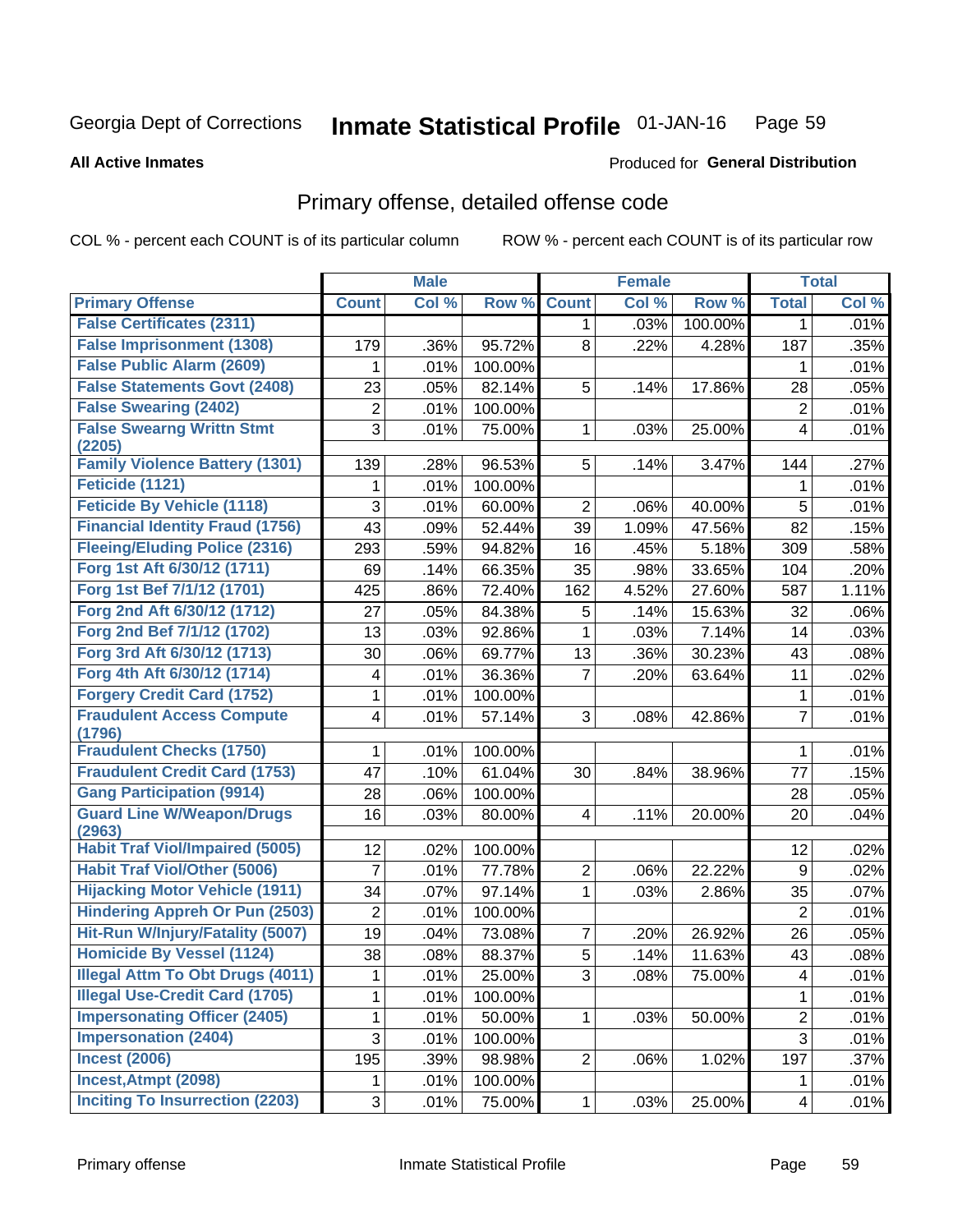#### Inmate Statistical Profile 01-JAN-16 Page 60

#### **All Active Inmates**

### **Produced for General Distribution**

# Primary offense, detailed offense code

COL % - percent each COUNT is of its particular column

|                                            |                         | <b>Male</b> |         |                         | <b>Female</b> |         |                  | <b>Total</b> |
|--------------------------------------------|-------------------------|-------------|---------|-------------------------|---------------|---------|------------------|--------------|
| <b>Primary Offense</b>                     | <b>Count</b>            | Col %       | Row %   | <b>Count</b>            | Col %         | Row %   | <b>Total</b>     | Col %        |
| <b>Influencing Witness (2313)</b>          | 4                       | .01%        | 80.00%  | $\mathbf{1}$            | .03%          | 20.00%  | $\overline{5}$   | .01%         |
| <b>Injury By Vehicle (1318)</b>            | 82                      | .17%        | 85.42%  | 14                      | .39%          | 14.58%  | 96               | .18%         |
| <b>Insurrection (2202)</b>                 | 1                       | .01%        | 100.00% |                         |               |         | 1                | .01%         |
| <b>Interference With Custody (1312)</b>    | 6                       | .01%        | 100.00% |                         |               |         | 6                | .01%         |
| <b>Involuntary Manslaughter (1103)</b>     | 157                     | .32%        | 86.26%  | 25                      | .70%          | 13.74%  | 182              | .34%         |
| Kidnapping (1311)                          | 1,498                   | 3.03%       | 97.59%  | 37                      | 1.03%         | 2.41%   | 1,535            | 2.89%        |
| <b>Livestock Theft (1817)</b>              | 3                       | .01%        | 100.00% |                         |               |         | 3                | .01%         |
| <b>Lottery Violation (2730)</b>            | 1                       | .01%        | 100.00% |                         |               |         | 1                | .01%         |
| <b>Malicious Conf Sane Pers (1310)</b>     |                         |             |         | 1                       | .03%          | 100.00% | 1                | .01%         |
| Manf Methamph 200-399 Gm<br>(4144)         | 9                       | .02%        | 90.00%  | $\mathbf{1}$            | .03%          | 10.00%  | 10               | .02%         |
| Manf Methamph 28-199 Gm                    | 17                      | .03%        | 80.95%  | $\overline{\mathbf{4}}$ | .11%          | 19.05%  | 21               | .04%         |
| (4143)<br>Manf Methamph 400+ Gm (4145)     |                         |             | 100.00% |                         |               |         |                  |              |
| <b>Manf Methamph Unspec Amt</b>            | 1<br>133                | .01%        |         |                         |               |         | 1                | .01%         |
| (4147)                                     |                         | .27%        | 93.01%  | 10                      | .28%          | 6.99%   | 143              | .27%         |
| <b>Manufact Meth Near Child (2803)</b>     | 12                      | .02%        | 80.00%  | 3                       | .08%          | 20.00%  | 15               | .03%         |
| <b>Misc Assault/Battery (1300)</b>         | 9                       | .02%        | 100.00% |                         |               |         | $\boldsymbol{9}$ | .02%         |
| <b>Misc Correctionl Inst Off (6200)</b>    | 3                       | .01%        | 60.00%  | $\overline{2}$          | .06%          | 40.00%  | 5                | .01%         |
| <b>Misc Drugs Trafficking (4100)</b>       | $\overline{5}$          | .01%        | 100.00% |                         |               |         | 5                | .01%         |
| <b>Misc Family Violence (1306)</b>         | $\overline{2}$          | .01%        | 100.00% |                         |               |         | $\overline{2}$   | .01%         |
| <b>Misc Forgery (1700)</b>                 | 3                       | .01%        | 75.00%  | 1                       | .03%          | 25.00%  | $\overline{4}$   | .01%         |
| <b>Misc Fraud (1799)</b>                   | 6                       | .01%        | 54.55%  | 5                       | .14%          | 45.45%  | 11               | .02%         |
| <b>Misc Homicide Offense (1100)</b>        | 7                       | .01%        | 87.50%  | 1                       | .03%          | 12.50%  | 8                | .02%         |
| <b>Misc Invasion Of Privacy (3000)</b>     | 5                       | .01%        | 100.00% |                         |               |         | 5                | .01%         |
| <b>Misc Mrals/Pblic H/Safty (6000)</b>     | 1                       | .01%        | 100.00% |                         |               |         | 1                | .01%         |
| <b>Misc Sexual Offense (2000)</b>          | 18                      | .04%        | 81.82%  | 4                       | .11%          | 18.18%  | 22               | .04%         |
| <b>Misc Weapon/Explosive Off</b><br>(2900) | 3                       | .01%        | 100.00% |                         |               |         | 3                | .01%         |
| <b>Murder (1101)</b>                       | 5,738                   | 11.61%      | 93.88%  | 374                     | 10.43%        | 6.12%   | 6,112            | 11.53%       |
| <b>Murder, Conspire To Commit</b>          | 9                       | .02%        | 100.00% |                         |               |         | 9                | .02%         |
| (1191)                                     |                         |             |         |                         |               |         |                  |              |
| <b>Mutiny In Penal Inst (2507)</b>         | $\overline{7}$          | $.01\%$     | 100.00% |                         |               |         | $\overline{7}$   | .01%         |
| <b>Obstr Of Law Enf Officer (2314)</b>     | 394                     | .80%        | 92.06%  | 34                      | .95%          | 7.94%   | 428              | .81%         |
| <b>Pandering By Compulsion (2017)</b>      | 4                       | .01%        | 100.00% |                         |               |         | 4                | .01%         |
| Peeping Tom (3002)                         | 18                      | .04%        | 100.00% |                         |               |         | 18               | .03%         |
| Perjury (2401)                             | $\overline{\mathbf{4}}$ | .01%        | 100.00% |                         |               |         | 4                | .01%         |
| <b>Pimping A Minor Under 18 (2016)</b>     | 11                      | .02%        | 84.62%  | $\overline{2}$          | .06%          | 15.38%  | 13               | .02%         |
| <b>Poss Contraband Articles (5171)</b>     | $\overline{\mathbf{4}}$ | .01%        | 100.00% |                         |               |         | 4                | .01%         |
| <b>Poss Dep Stim Cntrf Drugs</b>           | 71                      | .14%        | 73.20%  | 26                      | .73%          | 26.80%  | 97               | .18%         |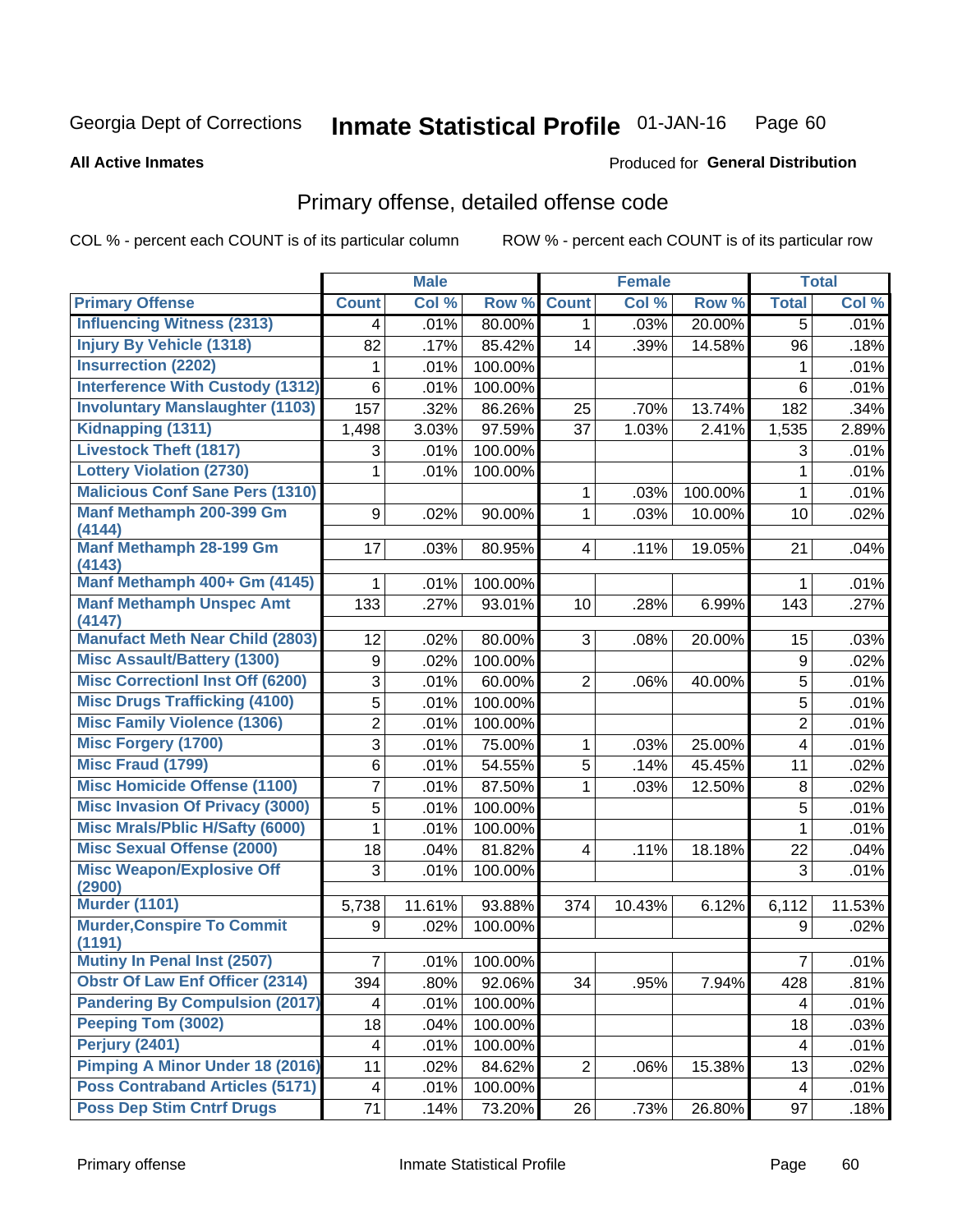#### Inmate Statistical Profile 01-JAN-16 Page 61

### **All Active Inmates**

## **Produced for General Distribution**

# Primary offense, detailed offense code

COL % - percent each COUNT is of its particular column

|                                            |                | <b>Male</b> |         |                | <b>Female</b> |        |                | <b>Total</b> |
|--------------------------------------------|----------------|-------------|---------|----------------|---------------|--------|----------------|--------------|
| <b>Primary Offense</b>                     | <b>Count</b>   | Col %       | Row %   | <b>Count</b>   | Col %         | Row %  | <b>Total</b>   | Col %        |
| (4007)                                     |                |             |         |                |               |        |                |              |
| <b>Poss Drug Related Matrl (4016)</b>      | 19             | .04%        | 79.17%  | 5              | .14%          | 20.83% | 24             | .05%         |
| Poss Ephedrine (4030)                      | 5              | .01%        | 83.33%  | $\mathbf{1}$   | .03%          | 16.67% | 6              | .01%         |
| Poss Firearm 1st Offender (2913)           | 83             | .17%        | 95.40%  | 4              | .11%          | 4.60%  | 87             | .16%         |
| <b>Poss Firearm Convct Felon</b>           | 905            | 1.83%       | 96.38%  | 34             | .95%          | 3.62%  | 939            | 1.77%        |
| (2914)                                     |                |             |         |                |               |        |                |              |
| Poss Knife During Crime (2911)             | 3              | .01%        | 100.00% |                |               |        | $\sqrt{3}$     | .01%         |
| Poss Mda/Extsy (4033)                      | $\overline{2}$ | .01%        | 100.00% |                |               |        | $\overline{2}$ | .01%         |
| Poss Methamphetamine (4031)                | 430            | .87%        | 78.32%  | 119            | 3.32%         | 21.68% | 549            | 1.04%        |
| <b>Poss Narcotics Opiates (4006)</b>       | 72             | .15%        | 78.26%  | 20             | .56%          | 21.74% | 92             | .17%         |
| <b>Poss Of Certain Weapons (2912)</b>      | 26             | .05%        | 92.86%  | $\overline{2}$ | .06%          | 7.14%  | 28             | .05%         |
| Poss Of Cocaine (4022)                     | 516            | 1.04%       | 89.12%  | 63             | 1.76%         | 10.88% | 579            | 1.09%        |
| <b>Poss Of Firearm Dur Crime</b><br>(2910) | 575            | 1.16%       | 96.15%  | 23             | .64%          | 3.85%  | 598            | 1.13%        |
| <b>Poss Of Lsd (4008)</b>                  | 1              | .01%        | 100.00% |                |               |        | 1              | .01%         |
| Poss Of Marijuana (4009)                   | 65             | .13%        | 97.01%  | $\overline{2}$ | .06%          | 2.99%  | 67             | .13%         |
| Poss Tools Commit Crime (1602)             | 27             | .05%        | 96.43%  | $\mathbf{1}$   | .03%          | 3.57%  | 28             | .05%         |
| Poss W Int Dis Other Drug (4053)           | 118            | .24%        | 86.76%  | 18             | .50%          | 13.24% | 136            | .26%         |
| Poss W Int Dist Cocaine (4050)             | 370            | .75%        | 95.85%  | 16             | .45%          | 4.15%  | 386            | .73%         |
| Poss W Int Dist Marijuana (4051)           | 659            | 1.33%       | 95.92%  | 28             | .78%          | 4.08%  | 687            | 1.30%        |
| Poss W Int Dist Meth (4052)                | 381            | .77%        | 79.21%  | 100            | 2.79%         | 20.79% | 481            | .91%         |
| <b>Poss Wpn, Drugs By Prisnr</b>           | 45             | .09%        | 84.91%  | 8              | .22%          | 15.09% | 53             | .10%         |
| (2965)                                     |                |             |         |                |               |        |                |              |
| <b>Prov Sex Mater To Minors (2110)</b>     | 1              | .01%        | 100.00% |                |               |        | 1              | .01%         |
| <b>Racketeering (3404)</b>                 | 83             | .17%        | 69.17%  | 37             | 1.03%         | 30.83% | 120            | .23%         |
| Rape (2001)                                | 1,767          | 3.57%       | 99.49%  | 9              | .25%          | .51%   | 1,776          | 3.35%        |
| <b>Reck Cond Infected Person</b><br>(1317) | 9              | .02%        | 81.82%  | $\overline{2}$ | .06%          | 18.18% | 11             | .02%         |
| <b>Reckless Abandonment (1120)</b>         | 1              | .01%        | 100.00% |                |               |        | 1              | .01%         |
| <b>Recv Gds, Srvs Fraud Obtnd</b>          | 1              | .01%        | 100.00% |                |               |        | $\mathbf{1}$   | .01%         |
| (1755)                                     |                |             |         |                |               |        |                |              |
| Robbery (1901)                             | 1,424          | 2.88%       | 93.19%  | 104            | 2.90%         | 6.81%  | 1,528          | 2.88%        |
| <b>Robbery By Force (1903)</b>             | 230            | .47%        | 93.88%  | 15             | .42%          | 6.12%  | 245            | .46%         |
| <b>Robbery By Intimidation (1904)</b>      | 245            | .50%        | 91.42%  | 23             | .64%          | 8.58%  | 268            | .51%         |
| <b>Robbery By Sudden Snatch</b><br>(1905)  | 135            | .27%        | 94.41%  | 8 <sup>1</sup> | .22%          | 5.59%  | 143            | .27%         |
| S/D Cocaine (4021)                         | 550            | 1.11%       | 94.83%  | 30             | .84%          | 5.17%  | 580            | 1.09%        |
| S/D Cont Sub Public (4017)                 | 44             | .09%        | 95.65%  | $\overline{c}$ | .06%          | 4.35%  | 46             | .09%         |
| S/D Cont Sub School (4018)                 | 35             | .07%        | 97.22%  | $\mathbf{1}$   | .03%          | 2.78%  | 36             | .07%         |
| S/D Dep Stim Cntrf Drugs (4002)            | 52             | .11%        | 81.25%  | 12             | .33%          | 18.75% | 64             | .12%         |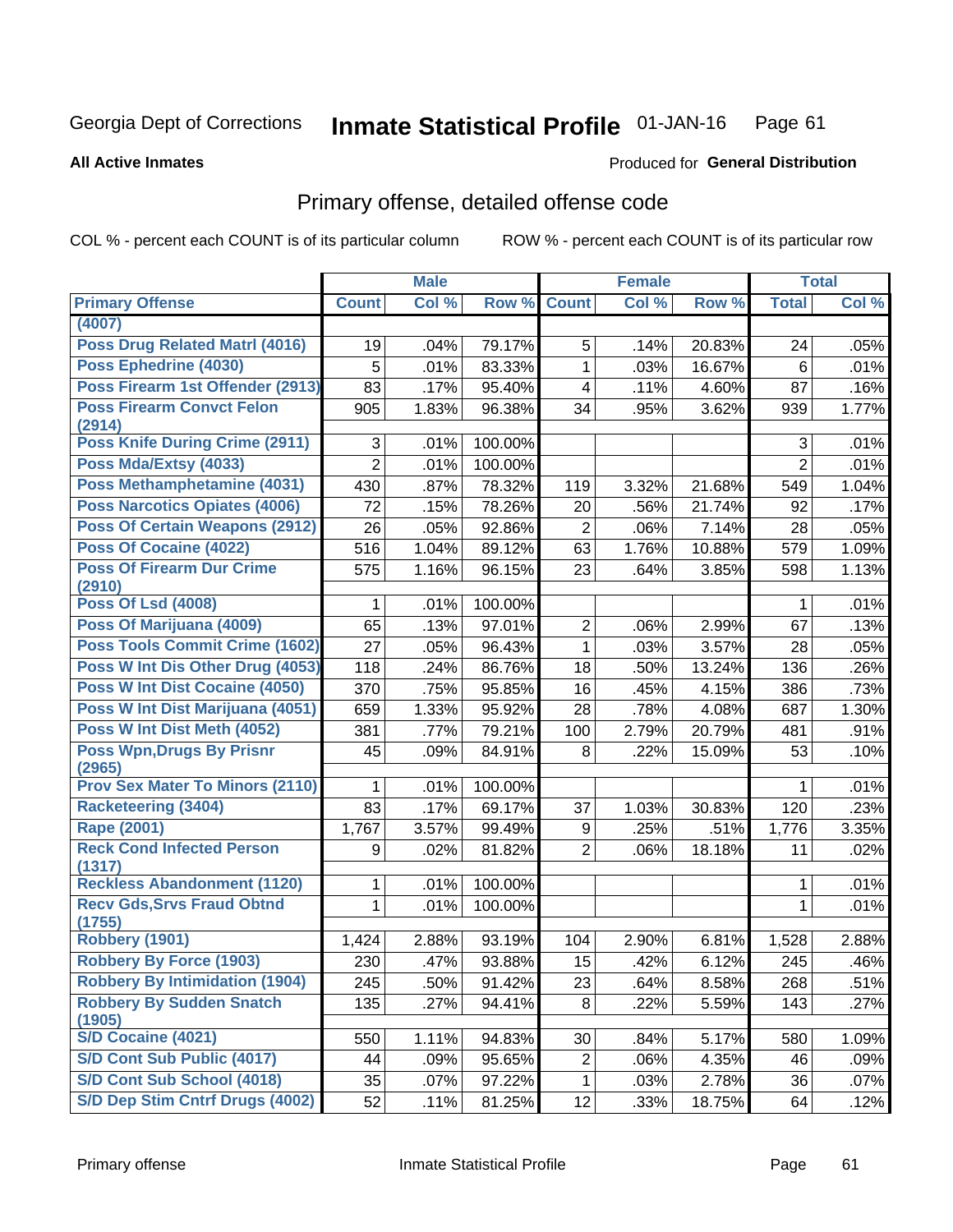#### Inmate Statistical Profile 01-JAN-16 Page 62

### **All Active Inmates**

## **Produced for General Distribution**

# Primary offense, detailed offense code

COL % - percent each COUNT is of its particular column

|                                            |                 | <b>Male</b> |         |                | <b>Female</b> |         |                  | <b>Total</b> |
|--------------------------------------------|-----------------|-------------|---------|----------------|---------------|---------|------------------|--------------|
| <b>Primary Offense</b>                     | <b>Count</b>    | Col %       | Row %   | <b>Count</b>   | Col %         | Row %   | <b>Total</b>     | Col %        |
| <b>S/D Narcotics Opiates (4001)</b>        | 12              | .02%        | 80.00%  | 3              | .08%          | 20.00%  | $\overline{15}$  | .03%         |
| S/D Of Marijuana (4004)                    | 262             | .53%        | 96.68%  | 9              | .25%          | 3.32%   | 271              | .51%         |
| Sale Mda/Extsy (4034)                      | 1               | .01%        | 100.00% |                |               |         | 1                | .01%         |
| Sale Methamphetamine (4032)                | 193             | .39%        | 78.78%  | 52             | 1.45%         | 21.22%  | 245              | .46%         |
| <b>Sex Exploitation Child (2843)</b>       | 188             | .38%        | 98.95%  | $\overline{2}$ | .06%          | 1.05%   | 190              | .36%         |
| <b>Sex Offender Fail Registr (2026)</b>    | 489             | .99%        | 98.99%  | 5              | .14%          | 1.01%   | 494              | .93%         |
| <b>Sex Offender Fail To Move (2028)</b>    | 4               | .01%        | 100.00% |                |               |         | 4                | .01%         |
| Sexl/Asslt/Agn/Pers/Cstdy (2023)           | 14              | .03%        | 93.33%  | 1              | .03%          | 6.67%   | 15               | .03%         |
| <b>Sexual Aslt By Therapist (2024)</b>     |                 |             |         | 1              | .03%          | 100.00% | 1                | .01%         |
| <b>Sexual Battery (2011)</b>               | 180             | .36%        | 98.90%  | 2              | .06%          | 1.10%   | 182              | .34%         |
| <b>Simple Battery (1316)</b>               | 16              | .03%        | 94.12%  | 1              | .03%          | 5.88%   | 17               | .03%         |
| <b>Sodomy (2002)</b>                       | 13              | .03%        | 92.86%  | 1              | .03%          | 7.14%   | 14               | .03%         |
| <b>Solicit Sodomy From Minor</b><br>(2025) | 5               | .01%        | 100.00% |                |               |         | 5                | .01%         |
| <b>Solicit/Accepting Bribe (2712)</b>      | 1               | .01%        | 100.00% |                |               |         | 1                | .01%         |
| Stalking (1320)                            | 5               | .01%        | 100.00% |                |               |         | 5                | .01%         |
| <b>Statutory Rape (2018)</b>               | 765             | 1.55%       | 97.70%  | 18             | .50%          | 2.30%   | 783              | 1.48%        |
| <b>Statutory Rape, Atmpt (2097)</b>        | 1               | .01%        | 100.00% |                |               |         | 1                | .01%         |
| <b>Tampering With Evidence (2315)</b>      | $6\phantom{1}6$ | .01%        | 60.00%  | 4              | .11%          | 40.00%  | 10               | .02%         |
| <b>Terrorist Threats &amp; Acts (1307)</b> | 362             | .73%        | 95.26%  | 18             | .50%          | 4.74%   | 380              | .72%         |
| <b>Theft Bring Prop In State (1815)</b>    | 9               | .02%        | 90.00%  | 1              | .03%          | 10.00%  | 10               | .02%         |
| <b>Theft By Conversion (1808)</b>          | 17              | .03%        | 68.00%  | 8              | .22%          | 32.00%  | 25               | .05%         |
| <b>Theft By Deception (1803)</b>           | 32              | .06%        | 88.89%  | 4              | .11%          | 11.11%  | 36               | .07%         |
| <b>Theft By Extortion (1804)</b>           | $\overline{2}$  | .01%        | 100.00% |                |               |         | $\overline{2}$   | .01%         |
| Theft By Rec Stolen Prop (1806)            | 545             | 1.10%       | 90.53%  | 57             | 1.59%         | 9.47%   | 602              | 1.14%        |
| <b>Theft By Shoplifting (1821)</b>         | 362             | .73%        | 66.91%  | 179            | 4.99%         | 33.09%  | 541              | 1.02%        |
| <b>Theft By Taking (1802)</b>              | 767             | 1.55%       | 84.75%  | 138            | 3.85%         | 15.25%  | 905              | 1.71%        |
| <b>Theft Credit Card (1751)</b>            | 13              | .03%        | 76.47%  | 4              | .11%          | 23.53%  | 17               | .03%         |
| <b>Theft Motorveh Or Part (1813)</b>       | 47              | .10%        | 95.92%  | $\overline{2}$ | .06%          | 4.08%   | 49               | .09%         |
| <b>Theft Of Lost Property (1805)</b>       | 1               | .01%        | 50.00%  | 1              | .03%          | 50.00%  | $\boldsymbol{2}$ | .01%         |
| <b>Theft Of Services (1807)</b>            | $\overline{2}$  | .01%        | 100.00% |                |               |         | $\overline{c}$   | .01%         |
| <b>Theft Recv Prop Out State (1816)</b>    | $\overline{2}$  | .01%        | 100.00% |                |               |         | $\overline{2}$   | .01%         |
| <b>Traf Amphtmine 200-399 Gm</b>           | $\overline{2}$  | .01%        | 100.00% |                |               |         | $\overline{2}$   | .01%         |
| (4127)<br><b>Traf Amphtmine 28-199 Gm</b>  | $\overline{2}$  | .01%        | 100.00% |                |               |         | $\overline{2}$   | .01%         |
| (4126)                                     |                 |             |         |                |               |         |                  |              |
| Traf Amphtmine 400+ Gm (4128)              | 6               | .01%        | 100.00% |                |               |         | 6                | .01%         |
| <b>Traf Cocaine 201-400 Gm (4102)</b>      | 127             | .26%        | 98.45%  | $\overline{2}$ | .06%          | 1.55%   | 129              | .24%         |
| <b>Traf Cocaine 401+ Gm (4103)</b>         | 108             | .22%        | 94.74%  | 6              | .17%          | 5.26%   | 114              | .21%         |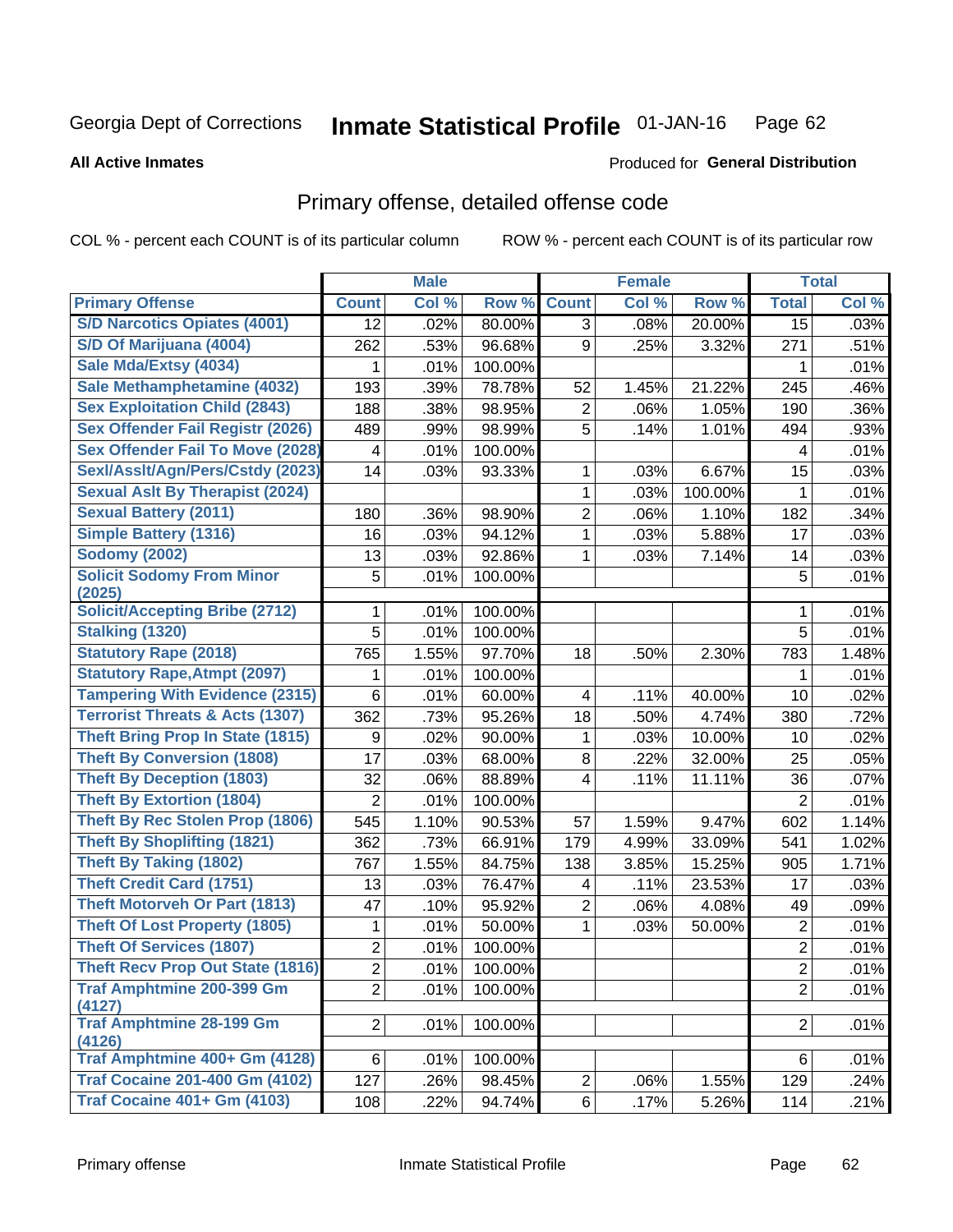#### Inmate Statistical Profile 01-JAN-16 Page 63

#### **All Active Inmates**

## **Produced for General Distribution**

# Primary offense, detailed offense code

COL % - percent each COUNT is of its particular column

|                                          |                 | <b>Male</b> |         |                | <b>Female</b> |        |                 | <b>Total</b> |
|------------------------------------------|-----------------|-------------|---------|----------------|---------------|--------|-----------------|--------------|
| <b>Primary Offense</b>                   | <b>Count</b>    | Col %       | Row %   | <b>Count</b>   | Col %         | Row %  | <b>Total</b>    | Col %        |
| Traf Cocaine Less 200 Gm (4101)          | 282             | .57%        | 96.25%  | 11             | .31%          | 3.75%  | 293             | .55%         |
| <b>Traf Marijna 10-2000 Lb (4121)</b>    | 69              | .14%        | 89.61%  | 8              | .22%          | 10.39% | 77              | .15%         |
| <b>Traf Marijna 10001+ Lb (4123)</b>     | 1               | .01%        | 100.00% |                |               |        | 1               | .01%         |
| Traf Mda/Extsy 200-399gm                 | $\overline{2}$  | .01%        | 100.00% |                |               |        | $\overline{2}$  | .01%         |
| (4151)                                   |                 |             |         |                |               |        |                 |              |
| <b>Traf Mda/Extsy 28-199gm (4150)</b>    | 13              | .03%        | 86.67%  | $\overline{2}$ | .06%          | 13.33% | 15              | .03%         |
| Traf Mda/Extsy 400+Gm (4152)             | 1               | .01%        | 100.00% |                |               |        | 1               | .01%         |
| Traf Methamph 200-399 Gm                 | 79              | .16%        | 88.76%  | 10             | .28%          | 11.24% | 89              | .17%         |
| (4141)<br><b>Traf Methamph 28-199 Gm</b> | 233             | .47%        | 83.21%  | 47             | 1.31%         | 16.79% | 280             | .53%         |
| (4140)                                   |                 |             |         |                |               |        |                 |              |
| Traf Methamph 400+ Gm (4142)             | 54              | .11%        | 88.52%  | $\overline{7}$ | .20%          | 11.48% | 61              | .12%         |
| <b>Traf Methamph Unspec Amt</b>          | 78              | .16%        | 80.41%  | 19             | .53%          | 19.59% | 97              | .18%         |
| (4146)                                   |                 |             |         |                |               |        |                 |              |
| <b>Traf Methaqualone&lt; 400 Gm</b>      | $\overline{2}$  | .01%        | 100.00% |                |               |        | $\overline{2}$  | .01%         |
| (4124)                                   |                 |             |         |                |               |        |                 |              |
| <b>Traf Narcotic 15-28 Gm (4112)</b>     | 14              | .03%        | 93.33%  | 1.             | .03%          | 6.67%  | 15              | .03%         |
| Traf Narcotic 29+ Gm (4113)              | 16              | .03%        | 100.00% |                |               |        | 16              | .03%         |
| <b>Traf Narcotic Less 14 Gm (4111)</b>   | 19              | .04%        | 95.00%  | $\mathbf{1}$   | .03%          | 5.00%  | 20              | .04%         |
| <b>Traffick Sexual Servitude (1331)</b>  | 1               | .01%        | 100.00% |                |               |        | 1               | .01%         |
| <b>Unauth Dist Contrild Sub (4135)</b>   | 1               | .01%        | 100.00% |                |               |        | 1               | .01%         |
| <b>Unauth Dist Recrd Devices</b>         | 1               | .01%        | 100.00% |                |               |        | 1               | .01%         |
| (9907)<br><b>Unknown Offense (9999)</b>  | 19              | .04%        | 90.48%  | $\overline{2}$ | .06%          | 9.52%  | 21              | .04%         |
| Uniwfl Mfg/Del/Dist N-C S (4014)         | 13              | .03%        | 92.86%  | $\mathbf{1}$   | .03%          | 7.14%  | 14              | .03%         |
| <b>Use Comm Facity Vio C Sub</b>         | 7               | .01%        | 77.78%  | $\overline{2}$ | .06%          | 22.22% | $9\,$           | .02%         |
| (4133)                                   |                 |             |         |                |               |        |                 |              |
| <b>Vehicular Homicide (1123)</b>         | 272             | .55%        | 81.93%  | 60             | 1.67%         | 18.07% | 332             | .63%         |
| <b>Viol Dngrous Drgs Act (4013)</b>      | 184             | .37%        | 85.19%  | 32             | .89%          | 14.81% | 216             | .41%         |
| Viol Ga Cntrl Sbst Act (4012)            | 21              | .04%        | 87.50%  | 3              | .08%          | 12.50% | 24              | .05%         |
| <b>Viol Ga Securities Act (1800)</b>     | 1               | .01%        | 100.00% |                |               |        | 1               | .01%         |
| <b>Viol Motor Vehicle Laws (5001)</b>    | 39              | .08%        | 90.70%  | $\overline{4}$ | .11%          | 9.30%  | 43              | .08%         |
| <b>Viol Oath Public Offer (2302)</b>     | 3               | .01%        | 100.00% |                |               |        | 3               | .01%         |
| <b>Violatn Othr States Law (8001)</b>    | $\overline{25}$ | .05%        | 71.43%  | $10\,$         | .28%          | 28.57% | $\overline{35}$ | .07%         |
| <b>Vol Manslaughter Of Fetus</b>         | 3               | .01%        | 100.00% |                |               |        | 3               | .01%         |
| (1119)                                   |                 |             |         |                |               |        |                 |              |
| <b>Voluntary Manslaughter (1102)</b>     | 1,085           | 2.19%       | 88.64%  | 139            | 3.88%         | 11.36% | 1,224           | 2.31%        |
| <b>Abandonment Of Dep Child (11)</b>     | 4               | .01%        | 100.00% |                |               |        | 4               | .01%         |
| <b>Agg Assault With Knife (26)</b>       | 1.              | .01%        | 100.00% |                |               |        | 1               | .01%         |
| <b>Assault &amp; Battery (21)</b>        | 6               | .01%        | 100.00% |                |               |        | 6               | .01%         |
| <b>Bad Checks (52)</b>                   | $\overline{2}$  | .01%        | 66.67%  | $\mathbf{1}$   | .03%          | 33.33% | 3               | .01%         |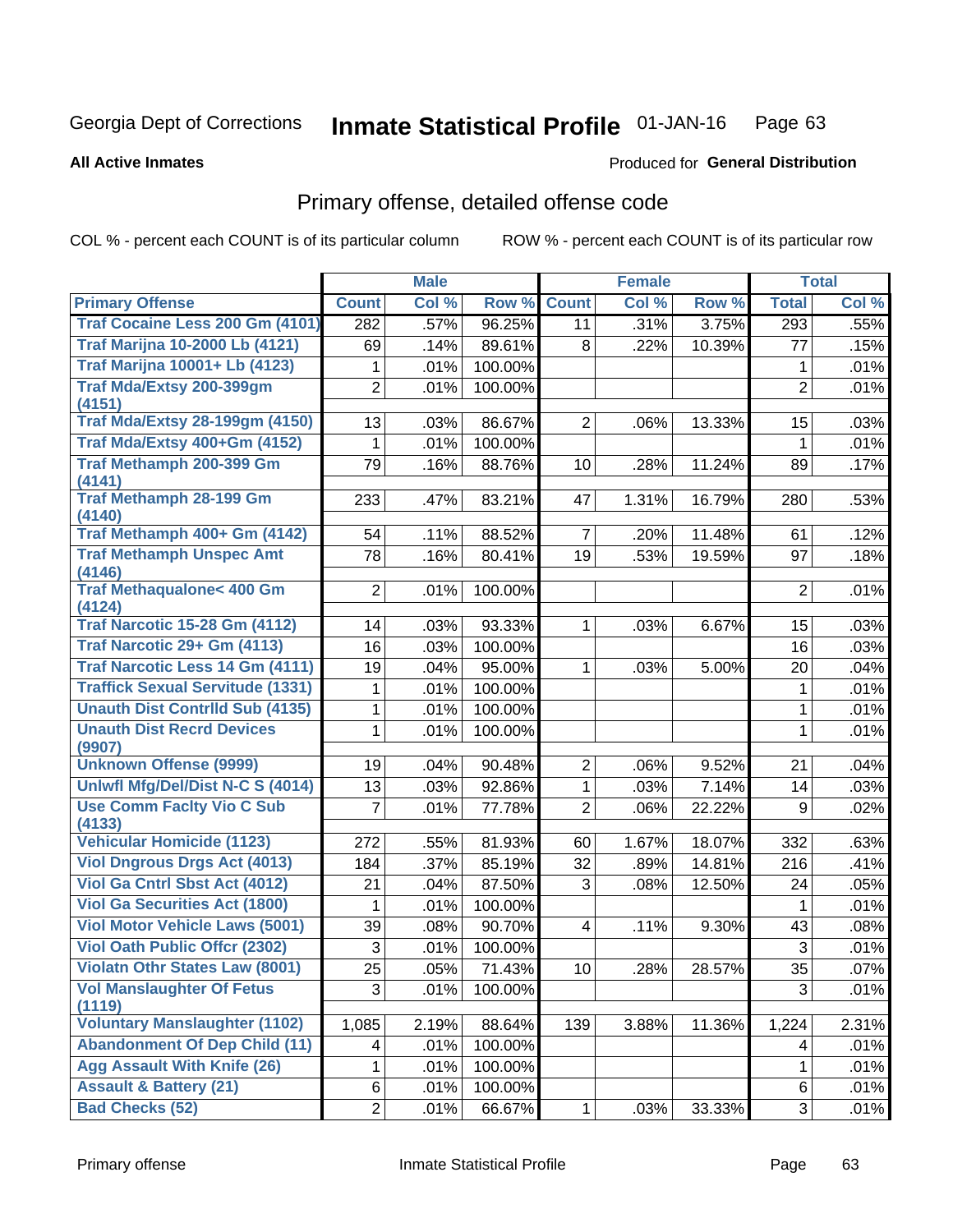#### Inmate Statistical Profile 01-JAN-16 Page 64

### **All Active Inmates**

# **Produced for General Distribution**

# Primary offense, detailed offense code

COL % - percent each COUNT is of its particular column

|                                         |                | <b>Male</b> |         | <b>Female</b> |       |         | <b>Total</b>   |       |
|-----------------------------------------|----------------|-------------|---------|---------------|-------|---------|----------------|-------|
| <b>Primary Offense</b>                  | <b>Count</b>   | Col %       | Row %   | <b>Count</b>  | Col % | Row %   | <b>Total</b>   | Col % |
| <b>Burglary (45)</b>                    | 5              | .01%        | 100.00% |               |       |         | 5              | .01%  |
| <b>Cheating &amp; Swindling (51)</b>    | 1              | .01%        | 100.00% |               |       |         | 1              | .01%  |
| <b>Cpwl &amp; Concealed Weapon (93)</b> | 5              | .01%        | 100.00% |               |       |         | 5              | .01%  |
| <b>Crmnl Attempt (98)</b>               | $\overline{2}$ | .01%        | 100.00% |               |       |         | $\overline{2}$ | .01%  |
| <b>Dui (72)</b>                         | 8              | .02%        | 100.00% |               |       |         | 8              | .02%  |
| <b>Entrng Mot Veh Crim Intnt (149)</b>  | 1              | .01%        | 50.00%  | 1             | .03%  | 50.00%  | $\overline{2}$ | .01%  |
| Escape (92)                             | 3              | .01%        | 100.00% |               |       |         | 3              | .01%  |
| Forgery (55)                            | 3              | .01%        | 100.00% |               |       |         | 3              | .01%  |
| <b>Misc Misdemeanor (500)</b>           | 3              | .01%        | 100.00% |               |       |         | 3              | .01%  |
| <b>Obstr Of Law Enf Officer (73)</b>    | 1              | .01%        | 100.00% |               |       |         | 1              | .01%  |
| <b>Obtn/Attmpt Drugs Illegly (165)</b>  | 1              | .01%        | 100.00% |               |       |         | 1              | .01%  |
| <b>Other Misdemeanor (99)</b>           | 9              | .02%        | 100.00% |               |       |         | 9              | .02%  |
| <b>Pointing Gun At Another (96)</b>     | 1              | .01%        | 100.00% |               |       |         | 1              | .01%  |
| <b>Poss Ntp Whiskey (64)</b>            | 1              | .01%        | 100.00% |               |       |         | 1              | .01%  |
| <b>Prostitution (81)</b>                |                |             |         | 1             | .03%  | 100.00% | 1              | .01%  |
| <b>Public Drunkenness (61)</b>          | 3              | .01%        | 100.00% |               |       |         | 3              | .01%  |
| <b>Public Indecency (83)</b>            | 3              | .01%        | 100.00% |               |       |         | 3              | .01%  |
| <b>Shoplifting (94)</b>                 |                |             |         |               | .03%  | 100.00% | 1              | .01%  |
| Simple Assault (24)                     | 1              | .01%        | 100.00% |               |       |         | 1              | .01%  |
| <b>Simple Battery (25)</b>              | 1              | .01%        | 100.00% |               |       |         | 1              | .01%  |
| <b>Theft By Taking (43)</b>             | 1              | .01%        | 100.00% |               |       |         | 1              | .01%  |
| <b>Theft By Taking - Larceny (41)</b>   | 23             | .05%        | 100.00% |               |       |         | 23             | .04%  |
| <b>Viol Motor Veh Law (71)</b>          | $\overline{2}$ | .01%        | 100.00% |               |       |         | $\overline{2}$ | .01%  |
| <b>Wife Beating (28)</b>                | $\overline{2}$ | .01%        | 100.00% |               |       |         | $\overline{2}$ | .01%  |
| <b>Worthless Checks (56)</b>            | 1              | .01%        | 100.00% |               |       |         | 1              | .01%  |
| <b>Total Rported</b>                    | 49,442         | 101%        | 93.24%  | 3,586         | 100%  | 6.76%   | 53,028         | 101%  |

| N<br>reu<br>. | $\rightarrow$ |       | 74                       |
|---------------|---------------|-------|--------------------------|
|               | 4951F         | 3,586 | $\overline{100}$<br>I VZ |

| Mode (most frequent) | 1101 Murder | 1101 Murder | 1101 Murder |
|----------------------|-------------|-------------|-------------|
|                      |             |             |             |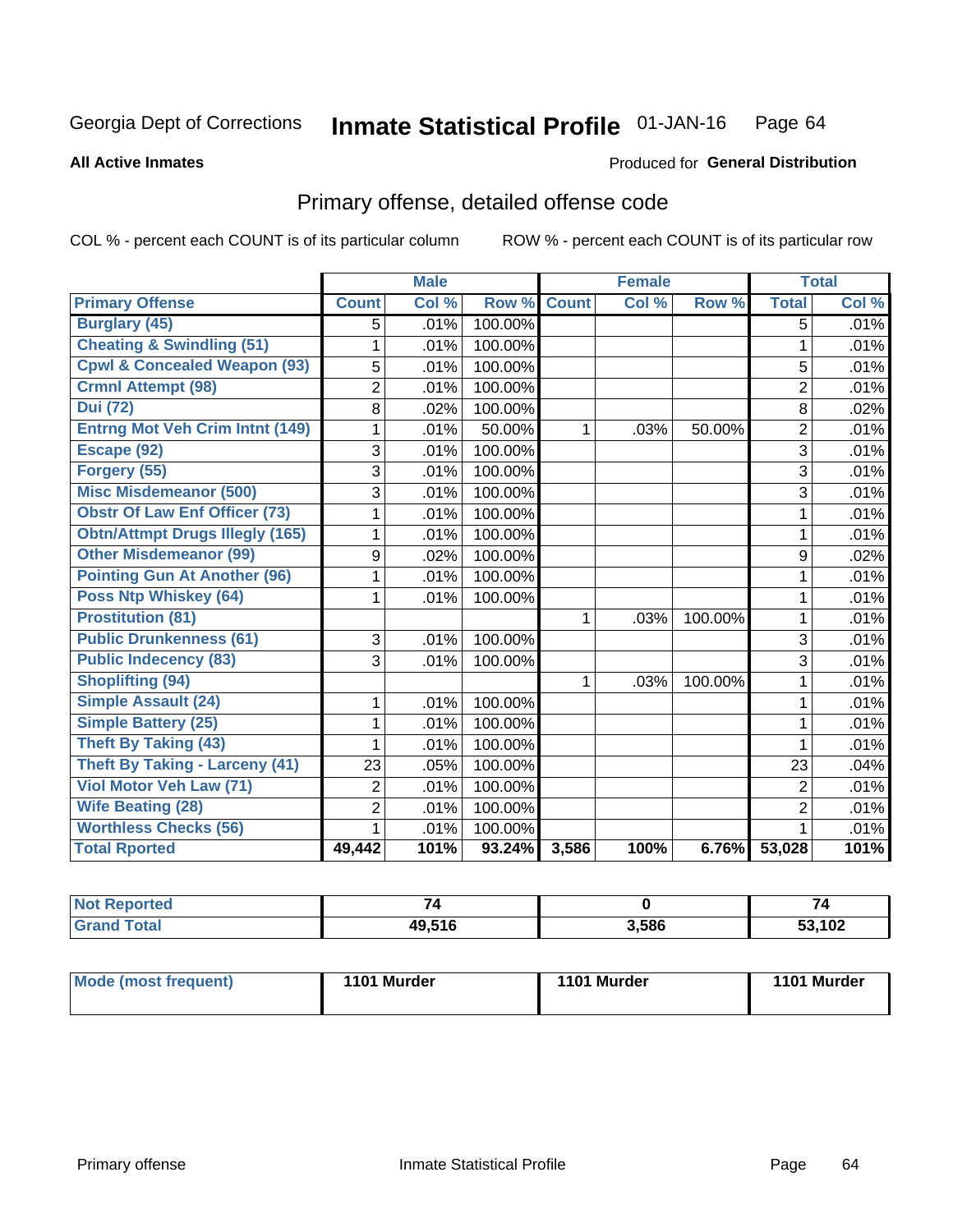#### Inmate Statistical Profile 01-JAN-16 Page 65

**All Active Inmates** 

### Produced for General Distribution

# County of conviction of primary offense

COL % - percent each COUNT is of its particular column

|     |                             |              | <b>Male</b> |         |                          | <b>Female</b> |        |              | <b>Total</b> |
|-----|-----------------------------|--------------|-------------|---------|--------------------------|---------------|--------|--------------|--------------|
|     | <b>County of Conviction</b> | <b>Count</b> | Col %       | Row %   | <b>Count</b>             | Col %         | Row %  | <b>Total</b> | Col %        |
| 000 | <b>Unknown</b>              | 161          | .33%        | 94.71%  | 9                        | .25%          | 5.29%  | 170          | .32%         |
| 001 | <b>Appling County</b>       | 87           | .18%        | 93.55%  | 6                        | .17%          | 6.45%  | 93           | .18%         |
| 002 | <b>Atkinson County</b>      | 47           | .09%        | 90.38%  | 5                        | .14%          | 9.62%  | 52           | .10%         |
| 003 | <b>Bacon County</b>         | 76           | .15%        | 92.68%  | 6                        | .17%          | 7.32%  | 82           | .15%         |
| 004 | <b>Baker County</b>         | 9            | .02%        | 81.82%  | $\overline{2}$           | .06%          | 18.18% | 11           | .02%         |
| 005 | <b>Baldwin County</b>       | 283          | .57%        | 93.09%  | 21                       | .59%          | 6.91%  | 304          | .57%         |
| 006 | <b>Banks County</b>         | 56           | .11%        | 91.80%  | 5                        | .14%          | 8.20%  | 61           | .11%         |
| 007 | <b>Barrow County</b>        | 260          | .53%        | 91.87%  | 23                       | .64%          | 8.13%  | 283          | .53%         |
| 008 | <b>Bartow County</b>        | 617          | 1.25%       | 88.27%  | 82                       | 2.29%         | 11.73% | 699          | 1.32%        |
| 009 | <b>Ben Hill County</b>      | 236          | .48%        | 91.47%  | 22                       | .61%          | 8.53%  | 258          | .49%         |
| 010 | <b>Berrien County</b>       | 89           | .18%        | 96.74%  | 3                        | .08%          | 3.26%  | 92           | .17%         |
| 011 | <b>Bibb County</b>          | 1,115        | 2.25%       | 94.57%  | 64                       | 1.78%         | 5.43%  | 1,179        | 2.22%        |
| 012 | <b>Bleckley County</b>      | 55           | .11%        | 91.67%  | 5                        | .14%          | 8.33%  | 60           | .11%         |
| 013 | <b>Brantley County</b>      | 56           | .11%        | 91.80%  | 5                        | .14%          | 8.20%  | 61           | .11%         |
| 014 | <b>Brooks County</b>        | 70           | .14%        | 95.89%  | $\overline{3}$           | .08%          | 4.11%  | 73           | .14%         |
| 015 | <b>Bryan County</b>         | 84           | .17%        | 98.82%  | $\mathbf 1$              | .03%          | 1.18%  | 85           | .16%         |
| 016 | <b>Bulloch County</b>       | 540          | 1.09%       | 93.43%  | 38                       | 1.06%         | 6.57%  | 578          | 1.09%        |
| 017 | <b>Burke County</b>         | 203          | .41%        | 96.21%  | 8                        | .22%          | 3.79%  | 211          | .40%         |
| 018 | <b>Butts County</b>         | 112          | .23%        | 94.92%  | 6                        | .17%          | 5.08%  | 118          | .22%         |
| 019 | <b>Calhoun County</b>       | 29           | .06%        | 96.67%  | $\mathbf{1}$             | .03%          | 3.33%  | 30           | .06%         |
| 020 | <b>Camden County</b>        | 187          | .38%        | 96.39%  | $\overline{7}$           | .20%          | 3.61%  | 194          | .37%         |
| 021 | <b>Candler County</b>       | 115          | .23%        | 92.74%  | 9                        | .25%          | 7.26%  | 124          | .23%         |
| 022 | <b>Carroll County</b>       | 543          | 1.10%       | 91.57%  | 50                       | 1.39%         | 8.43%  | 593          | 1.12%        |
| 023 | <b>Catoosa County</b>       | 337          | .68%        | 89.87%  | 38                       | 1.06%         | 10.13% | 375          | .71%         |
| 024 | <b>Charlton County</b>      | 53           | .11%        | 92.98%  | 4                        | .11%          | 7.02%  | 57           | .11%         |
| 025 | <b>Chatham County</b>       | 2,002        | 4.04%       | 96.25%  | 78                       | 2.18%         | 3.75%  | 2,080        | 3.92%        |
| 026 | <b>Chattahoochee County</b> | 28           | .06%        | 100.00% |                          |               |        | 28           | .05%         |
| 027 | <b>Chattooga County</b>     | 257          | .52%        | 89.24%  | 31                       | .86%          | 10.76% | 288          | .54%         |
| 028 | <b>Cherokee County</b>      | 538          | 1.09%       | 89.82%  | 61                       | 1.70%         | 10.18% | 599          | 1.13%        |
| 029 | <b>Clarke County</b>        | 458          | .92%        | 93.66%  | 31                       | .86%          | 6.34%  | 489          | .92%         |
| 030 | <b>Clay County</b>          | 25           | .05%        | 86.21%  | $\overline{\mathcal{A}}$ | .11%          | 13.79% | 29           | .05%         |
| 031 | <b>Clayton County</b>       | 1,482        | 2.99%       | 93.32%  | 106                      | 2.96%         | 6.68%  | 1,588        | 2.99%        |
| 032 | <b>Clinch County</b>        | 44           | .09%        | 93.62%  | 3                        | .08%          | 6.38%  | 47           | .09%         |
| 033 | <b>Cobb County</b>          | 2,506        | 5.06%       | 91.56%  | 231                      | 6.44%         | 8.44%  | 2,737        | 5.15%        |
| 034 | <b>Coffee County</b>        | 255          | .51%        | 93.41%  | 18                       | .50%          | 6.59%  | 273          | .51%         |
| 035 | <b>Colquitt County</b>      | 220          | .44%        | 96.49%  | 8                        | .22%          | 3.51%  | 228          | .43%         |
| 036 | <b>Columbia County</b>      | 403          | .81%        | 89.56%  | 47                       | 1.31%         | 10.44% | 450          | .85%         |
| 037 | <b>Cook County</b>          | 131          | .26%        | 94.24%  | 8                        | .22%          | 5.76%  | 139          | .26%         |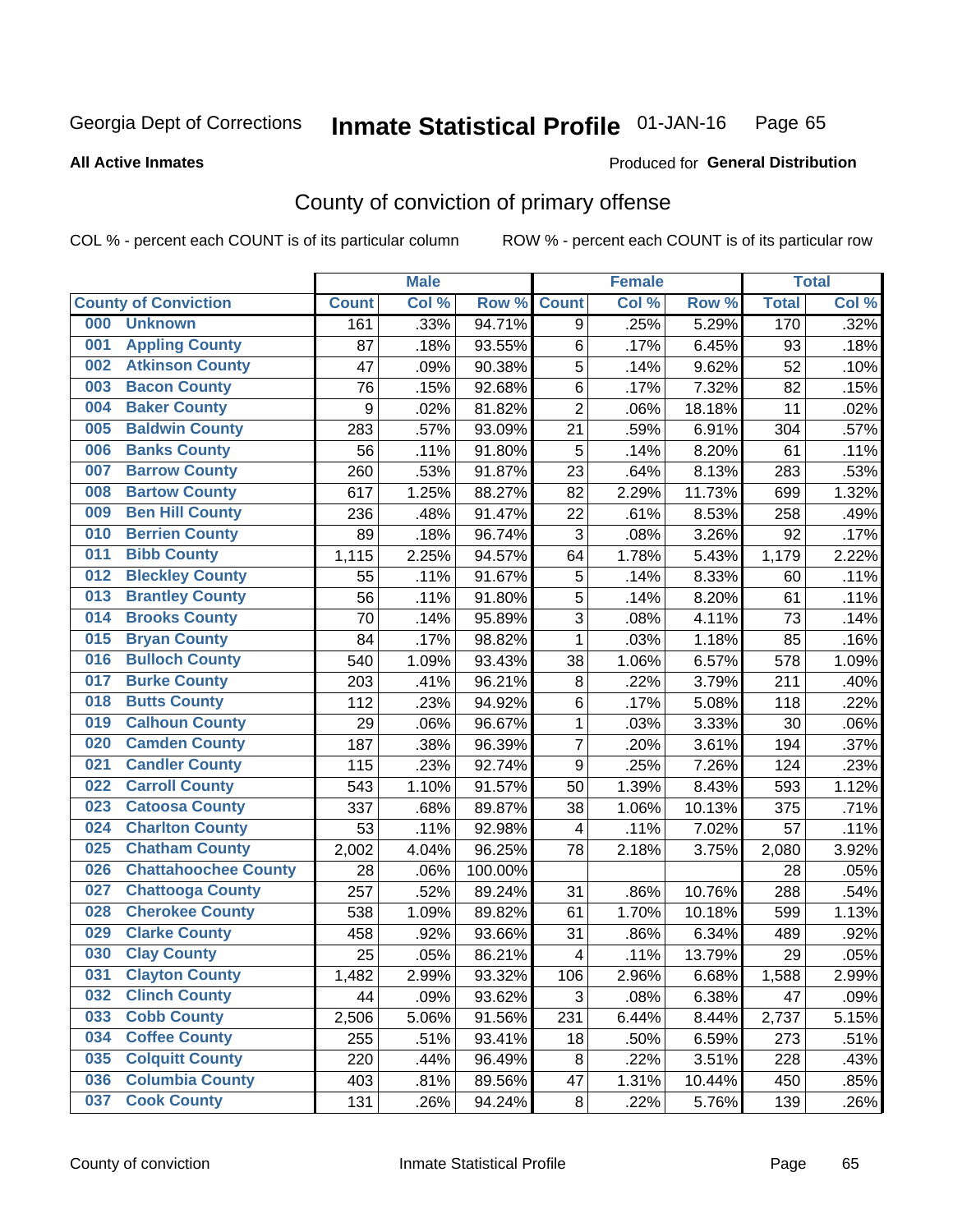#### Inmate Statistical Profile 01-JAN-16 Page 66

### **All Active Inmates**

# **Produced for General Distribution**

# County of conviction of primary offense

COL % - percent each COUNT is of its particular column

|     |                             |              | <b>Male</b> |         |                | <b>Female</b>             |        |                 | <b>Total</b> |
|-----|-----------------------------|--------------|-------------|---------|----------------|---------------------------|--------|-----------------|--------------|
|     | <b>County of Conviction</b> | <b>Count</b> | Col %       | Row %   | <b>Count</b>   | $\overline{\text{Col 9}}$ | Row %  | <b>Total</b>    | Col%         |
| 038 | <b>Coweta County</b>        | 564          | 1.14%       | 94.00%  | 36             | 1.00%                     | 6.00%  | 600             | 1.13%        |
| 039 | <b>Crawford County</b>      | 22           | .04%        | 100.00% |                |                           |        | 22              | .04%         |
| 040 | <b>Crisp County</b>         | 282          | .57%        | 94.31%  | 17             | .47%                      | 5.69%  | 299             | .56%         |
| 041 | <b>Dade County</b>          | 87           | .18%        | 92.55%  | $\overline{7}$ | .20%                      | 7.45%  | 94              | .18%         |
| 042 | <b>Dawson County</b>        | 86           | .17%        | 88.66%  | 11             | .31%                      | 11.34% | 97              | .18%         |
| 043 | <b>Decatur County</b>       | 261          | .53%        | 96.31%  | 10             | .28%                      | 3.69%  | 271             | .51%         |
| 044 | <b>Dekalb County</b>        | 3,103        | 6.27%       | 94.83%  | 169            | 4.71%                     | 5.17%  | 3,272           | 6.16%        |
| 045 | <b>Dodge County</b>         | 159          | .32%        | 94.08%  | 10             | .28%                      | 5.92%  | 169             | .32%         |
| 046 | <b>Dooly County</b>         | 89           | .18%        | 95.70%  | 4              | .11%                      | 4.30%  | 93              | .18%         |
| 047 | <b>Dougherty County</b>     | 962          | 1.94%       | 94.41%  | 57             | 1.59%                     | 5.59%  | 1,019           | 1.92%        |
| 048 | <b>Douglas County</b>       | 1,100        | 2.22%       | 90.02%  | 122            | 3.40%                     | 9.98%  | 1,222           | 2.30%        |
| 049 | <b>Early County</b>         | 94           | .19%        | 93.07%  | 7              | .20%                      | 6.93%  | 101             | .19%         |
| 050 | <b>Echols County</b>        | 9            | .02%        | 100.00% |                |                           |        | 9               | .02%         |
| 051 | <b>Effingham County</b>     | 192          | .39%        | 93.20%  | 14             | .39%                      | 6.80%  | 206             | .39%         |
| 052 | <b>Elbert County</b>        | 132          | .27%        | 91.03%  | 13             | .36%                      | 8.97%  | 145             | .27%         |
| 053 | <b>Emanuel County</b>       | 179          | .36%        | 94.71%  | 10             | .28%                      | 5.29%  | 189             | .36%         |
| 054 | <b>Evans County</b>         | 92           | .19%        | 93.88%  | $\,6\,$        | .17%                      | 6.12%  | 98              | .18%         |
| 055 | <b>Fannin County</b>        | 92           | .19%        | 88.46%  | 12             | .33%                      | 11.54% | 104             | .20%         |
| 056 | <b>Fayette County</b>       | 350          | .71%        | 88.16%  | 47             | 1.31%                     | 11.84% | 397             | .75%         |
| 057 | <b>Floyd County</b>         | 894          | 1.81%       | 89.76%  | 102            | 2.84%                     | 10.24% | 996             | 1.88%        |
| 058 | <b>Forsyth County</b>       | 376          | .76%        | 90.60%  | 39             | 1.09%                     | 9.40%  | 415             | .78%         |
| 059 | <b>Franklin County</b>      | 143          | .29%        | 94.08%  | 9              | .25%                      | 5.92%  | 152             | .29%         |
| 060 | <b>Fulton County</b>        | 4,907        | 9.91%       | 96.08%  | 200            | 5.58%                     | 3.92%  | 5,107           | 9.62%        |
| 061 | <b>Gilmer County</b>        | 94           | .19%        | 94.00%  | 6              | .17%                      | 6.00%  | 100             | .19%         |
| 062 | <b>Glascock County</b>      | 5            | .01%        | 83.33%  | 1              | .03%                      | 16.67% | $6\phantom{1}6$ | .01%         |
| 063 | <b>Glynn County</b>         | 514          | 1.04%       | 92.28%  | 43             | 1.20%                     | 7.72%  | 557             | 1.05%        |
| 064 | <b>Gordon County</b>        | 374          | .76%        | 86.37%  | 59             | 1.65%                     | 13.63% | 433             | .82%         |
| 065 | <b>Grady County</b>         | 169          | .34%        | 95.48%  | 8              | .22%                      | 4.52%  | 177             | .33%         |
| 066 | <b>Greene County</b>        | 117          | .24%        | 95.90%  | 5              | .14%                      | 4.10%  | 122             | .23%         |
| 067 | <b>Gwinnett County</b>      | 2,367        | 4.78%       | 93.01%  | 178            | 4.96%                     | 6.99%  | 2,545           | 4.79%        |
| 068 | <b>Habersham County</b>     | 104          | .21%        | 94.55%  | 6              | .17%                      | 5.45%  | 110             | .21%         |
| 069 | <b>Hall County</b>          | 706          | 1.43%       | 90.86%  | 71             | 1.98%                     | 9.14%  | 777             | 1.46%        |
| 070 | <b>Hancock County</b>       | 33           | .07%        | 94.29%  | $\overline{2}$ | .06%                      | 5.71%  | 35              | .07%         |
| 071 | <b>Haralson County</b>      | 150          | .30%        | 93.75%  | 10             | .28%                      | 6.25%  | 160             | .30%         |
| 072 | <b>Harris County</b>        | 98           | .20%        | 90.74%  | 10             | .28%                      | 9.26%  | 108             | .20%         |
| 073 | <b>Hart County</b>          | 160          | .32%        | 95.81%  | $\overline{7}$ | .20%                      | 4.19%  | 167             | .31%         |
| 074 | <b>Heard County</b>         | 50           | .10%        | 94.34%  | $\sqrt{3}$     | .08%                      | 5.66%  | 53              | .10%         |
| 075 | <b>Henry County</b>         | 507          | 1.02%       | 90.21%  | 55             | 1.53%                     | 9.79%  | 562             | 1.06%        |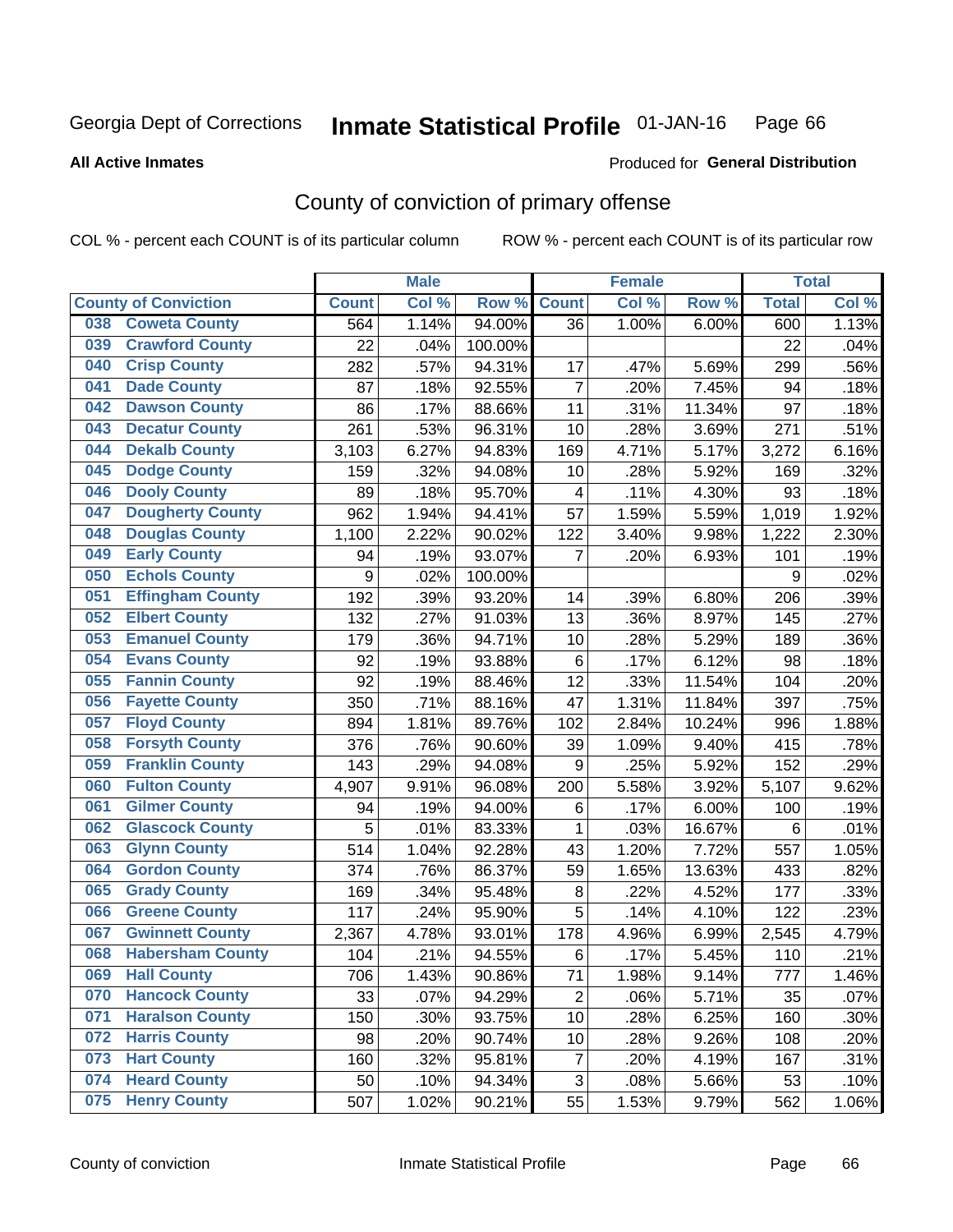#### Inmate Statistical Profile 01-JAN-16 Page 67

#### **All Active Inmates**

# Produced for General Distribution

# County of conviction of primary offense

COL % - percent each COUNT is of its particular column

|                                 |                  | <b>Male</b> |         |                           | <b>Female</b> |        |              | <b>Total</b> |
|---------------------------------|------------------|-------------|---------|---------------------------|---------------|--------|--------------|--------------|
| <b>County of Conviction</b>     | <b>Count</b>     | Col %       | Row %   | <b>Count</b>              | Col %         | Row %  | <b>Total</b> | Col%         |
| <b>Houston County</b><br>076    | $\overline{717}$ | 1.45%       | 93.97%  | 46                        | 1.28%         | 6.03%  | 763          | 1.44%        |
| <b>Irwin County</b><br>077      | 71               | .14%        | 98.61%  | 1                         | .03%          | 1.39%  | 72           | .14%         |
| <b>Jackson County</b><br>078    | 251              | .51%        | 94.01%  | 16                        | .45%          | 5.99%  | 267          | .50%         |
| <b>Jasper County</b><br>079     | 61               | .12%        | 96.83%  | $\overline{2}$            | .06%          | 3.17%  | 63           | .12%         |
| <b>Jeff Davis County</b><br>080 | 92               | .19%        | 95.83%  | 4                         | .11%          | 4.17%  | 96           | .18%         |
| 081<br><b>Jefferson County</b>  | 158              | .32%        | 97.53%  | 4                         | .11%          | 2.47%  | 162          | .31%         |
| <b>Jenkins County</b><br>082    | 87               | .18%        | 95.60%  | 4                         | .11%          | 4.40%  | 91           | .17%         |
| <b>Johnson County</b><br>083    | 46               | .09%        | 97.87%  | 1                         | .03%          | 2.13%  | 47           | .09%         |
| <b>Jones County</b><br>084      | 191              | .39%        | 90.09%  | 21                        | .59%          | 9.91%  | 212          | .40%         |
| <b>Lamar County</b><br>085      | 73               | .15%        | 91.25%  | $\overline{7}$            | .20%          | 8.75%  | 80           | .15%         |
| <b>Lanier County</b><br>086     | 50               | .10%        | 98.04%  | 1                         | .03%          | 1.96%  | 51           | .10%         |
| <b>Laurens County</b><br>087    | 272              | .55%        | 94.44%  | 16                        | .45%          | 5.56%  | 288          | .54%         |
| <b>Lee County</b><br>088        | 61               | .12%        | 91.04%  | 6                         | .17%          | 8.96%  | 67           | .13%         |
| <b>Liberty County</b><br>089    | 240              | .48%        | 92.31%  | 20                        | .56%          | 7.69%  | 260          | .49%         |
| <b>Lincoln County</b><br>090    | 29               | .06%        | 96.67%  | 1                         | .03%          | 3.33%  | 30           | .06%         |
| <b>Long County</b><br>091       | 78               | .16%        | 88.64%  | 10                        | .28%          | 11.36% | 88           | .17%         |
| <b>Lowndes County</b><br>092    | 521              | 1.05%       | 96.66%  | 18                        | .50%          | 3.34%  | 539          | 1.02%        |
| <b>Lumpkin County</b><br>093    | 87               | .18%        | 95.60%  | 4                         | .11%          | 4.40%  | 91           | .17%         |
| <b>Macon County</b><br>094      | 67               | .14%        | 100.00% |                           |               |        | 67           | .13%         |
| <b>Madison County</b><br>095    | 131              | .26%        | 92.91%  | 10                        | .28%          | 7.09%  | 141          | .27%         |
| <b>Marion County</b><br>096     | 23               | .05%        | 92.00%  | $\overline{2}$            | .06%          | 8.00%  | 25           | .05%         |
| <b>Mcduffie County</b><br>097   | 188              | .38%        | 94.47%  | 11                        | .31%          | 5.53%  | 199          | .37%         |
| <b>Mcintosh County</b><br>098   | 58               | .12%        | 100.00% |                           |               |        | 58           | .11%         |
| <b>Meriwether County</b><br>099 | 169              | .34%        | 92.86%  | 13                        | .36%          | 7.14%  | 182          | .34%         |
| <b>Miller County</b><br>100     | 33               | .07%        | 97.06%  | $\mathbf 1$               | .03%          | 2.94%  | 34           | .06%         |
| <b>Mitchell County</b><br>101   | 160              | .32%        | 91.43%  | 15                        | .42%          | 8.57%  | 175          | .33%         |
| <b>Monroe County</b><br>102     | 134              | .27%        | 86.45%  | 21                        | .59%          | 13.55% | 155          | .29%         |
| <b>Montgomery County</b><br>103 | 31               | .06%        | 91.18%  | $\ensuremath{\mathsf{3}}$ | .08%          | 8.82%  | 34           | .06%         |
| <b>Morgan County</b><br>104     | 158              | .32%        | 90.29%  | 17                        | .47%          | 9.71%  | 175          | .33%         |
| <b>Murray County</b><br>105     | 158              | .32%        | 92.94%  | 12                        | .33%          | 7.06%  | 170          | .32%         |
| <b>Muscogee County</b><br>106   | 1,245            | 2.51%       | 94.82%  | 68                        | 1.90%         | 5.18%  | 1,313        | 2.47%        |
| 107<br><b>Newton County</b>     | 704              | 1.42%       | 92.27%  | 59                        | 1.65%         | 7.73%  | 763          | 1.44%        |
| <b>Oconee County</b><br>108     | 53               | .11%        | 96.36%  | $\overline{2}$            | .06%          | 3.64%  | 55           | .10%         |
| <b>Oglethorpe County</b><br>109 | 60               | .12%        | 98.36%  | 1                         | .03%          | 1.64%  | 61           | .11%         |
| <b>Paulding County</b><br>110   | 231              | .47%        | 90.94%  | 23                        | .64%          | 9.06%  | 254          | .48%         |
| <b>Peach County</b><br>111      | 94               | .19%        | 96.91%  | 3                         | .08%          | 3.09%  | 97           | .18%         |
| <b>Pickens County</b><br>$112$  | 81               | .16%        | 89.01%  | 10                        | .28%          | 10.99% | 91           | .17%         |
| <b>Pierce County</b><br>$113$   | 93               | .19%        | 96.88%  | 3                         | .08%          | 3.13%  | 96           | .18%         |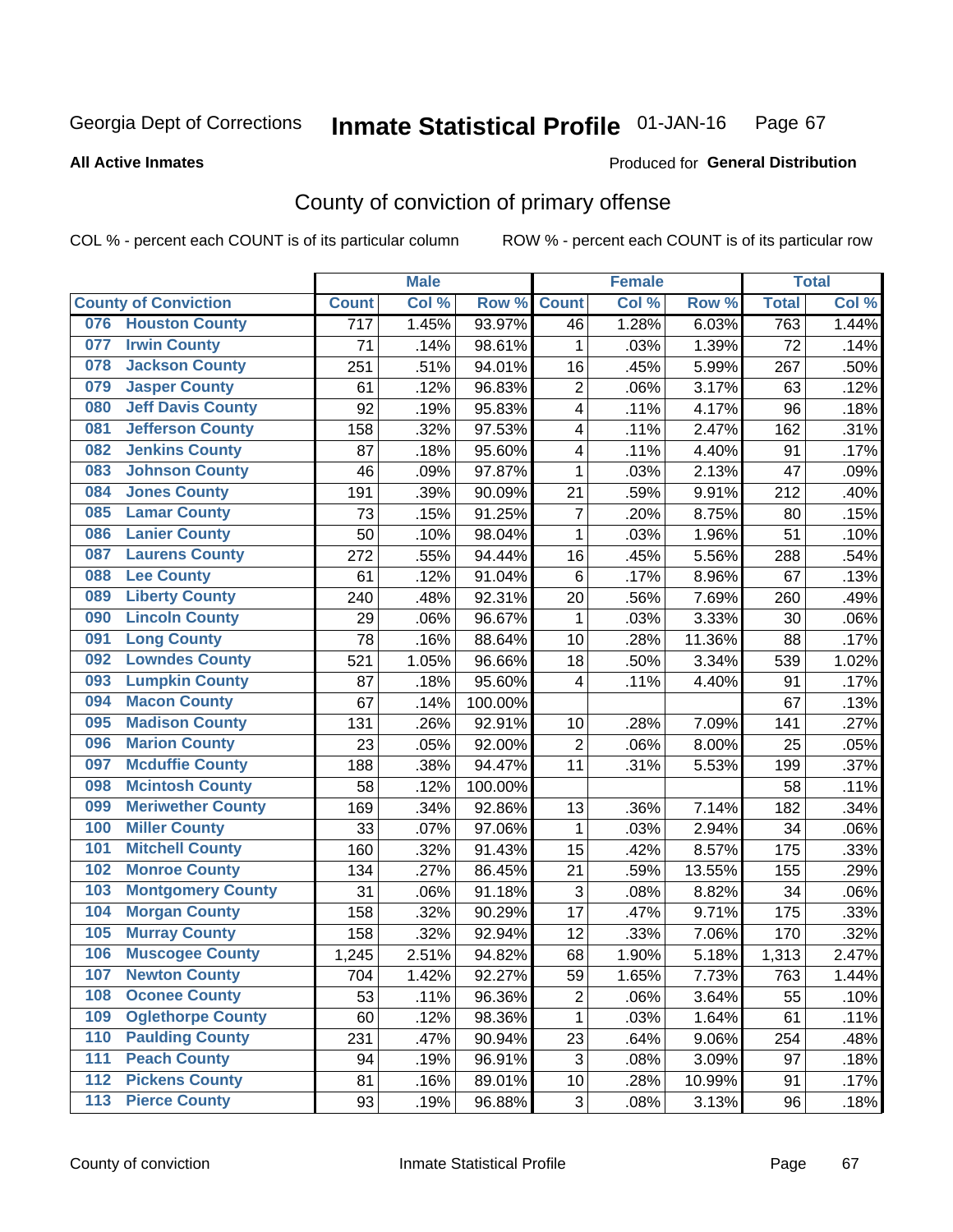#### Inmate Statistical Profile 01-JAN-16 Page 68

**All Active Inmates** 

### Produced for General Distribution

# County of conviction of primary offense

COL % - percent each COUNT is of its particular column

|                                          |              | <b>Male</b> |         |                          | <b>Female</b> |        |              | <b>Total</b> |
|------------------------------------------|--------------|-------------|---------|--------------------------|---------------|--------|--------------|--------------|
| <b>County of Conviction</b>              | <b>Count</b> | Col %       | Row %   | <b>Count</b>             | Col %         | Row %  | <b>Total</b> | Col %        |
| <b>Pike County</b><br>114                | 44           | .09%        | 89.80%  | 5                        | .14%          | 10.20% | 49           | .09%         |
| <b>Polk County</b><br>$\overline{115}$   | 178          | .36%        | 95.19%  | 9                        | .25%          | 4.81%  | 187          | .35%         |
| <b>Pulaski County</b><br>116             | 50           | .10%        | 94.34%  | 3                        | .08%          | 5.66%  | 53           | .10%         |
| <b>Putnam County</b><br>117              | 148          | .30%        | 95.48%  | $\overline{7}$           | .20%          | 4.52%  | 155          | .29%         |
| <b>Quitman County</b><br>118             | 14           | .03%        | 100.00% |                          |               |        | 14           | .03%         |
| <b>Rabun County</b><br>119               | 51           | .10%        | 87.93%  | $\overline{7}$           | .20%          | 12.07% | 58           | .11%         |
| <b>Randolph County</b><br>120            | 64           | .13%        | 96.97%  | $\overline{2}$           | .06%          | 3.03%  | 66           | .12%         |
| <b>Richmond County</b><br>121            | 1,907        | 3.85%       | 94.50%  | 111                      | 3.10%         | 5.50%  | 2,018        | 3.80%        |
| <b>Rockdale County</b><br>122            | 450          | .91%        | 91.46%  | 42                       | 1.17%         | 8.54%  | 492          | .93%         |
| <b>Schley County</b><br>123              | 15           | .03%        | 100.00% |                          |               |        | 15           | .03%         |
| <b>Screven County</b><br>124             | 127          | .26%        | 94.07%  | 8                        | .22%          | 5.93%  | 135          | .25%         |
| <b>Seminole County</b><br>125            | 70           | .14%        | 87.50%  | 10                       | .28%          | 12.50% | 80           | .15%         |
| <b>Spalding County</b><br>126            | 526          | 1.06%       | 92.12%  | 45                       | 1.25%         | 7.88%  | 571          | 1.08%        |
| <b>Stephens County</b><br>127            | 151          | .30%        | 92.07%  | 13                       | .36%          | 7.93%  | 164          | .31%         |
| <b>Stewart County</b><br>128             | 36           | .07%        | 97.30%  | 1                        | .03%          | 2.70%  | 37           | .07%         |
| <b>Sumter County</b><br>129              | 202          | .41%        | 93.95%  | 13                       | .36%          | 6.05%  | 215          | .40%         |
| <b>Talbot County</b><br>130              | 43           | .09%        | 95.56%  | $\overline{2}$           | .06%          | 4.44%  | 45           | .08%         |
| <b>Taliaferro County</b><br>131          | 17           | .03%        | 94.44%  | 1                        | .03%          | 5.56%  | 18           | .03%         |
| <b>Tattnall County</b><br>132            | 173          | .35%        | 91.05%  | 17                       | .47%          | 8.95%  | 190          | .36%         |
| <b>Taylor County</b><br>133              | 63           | .13%        | 95.45%  | 3                        | .08%          | 4.55%  | 66           | .12%         |
| <b>Telfair County</b><br>134             | 95           | .19%        | 93.14%  | $\overline{7}$           | .20%          | 6.86%  | 102          | .19%         |
| <b>Terrell County</b><br>135             | 90           | .18%        | 95.74%  | 4                        | .11%          | 4.26%  | 94           | .18%         |
| <b>Thomas County</b><br>136              | 232          | .47%        | 93.93%  | 15                       | .42%          | 6.07%  | 247          | .47%         |
| <b>Tift County</b><br>137                | 353          | .71%        | 95.41%  | 17                       | .47%          | 4.59%  | 370          | .70%         |
| <b>Toombs County</b><br>138              | 339          | .68%        | 93.13%  | 25                       | .70%          | 6.87%  | 364          | .69%         |
| <b>Towns County</b><br>139               | 38           | .08%        | 77.55%  | 11                       | .31%          | 22.45% | 49           | .09%         |
| <b>Treutlen County</b><br>140            | 85           | .17%        | 94.44%  | 5                        | .14%          | 5.56%  | 90           | .17%         |
| <b>Troup County</b><br>141               | 569          | 1.15%       | 91.92%  | 50                       | 1.39%         | 8.08%  | 619          | 1.17%        |
| <b>Turner County</b><br>142              | 73           | .15%        | 97.33%  | $\overline{2}$           | .06%          | 2.67%  | 75           | .14%         |
| <b>Twiggs County</b><br>$\overline{143}$ | 56           | .11%        | 93.33%  | $\overline{\mathcal{A}}$ | .11%          | 6.67%  | 60           | .11%         |
| <b>Union County</b><br>144               | 78           | .16%        | 86.67%  | 12                       | .33%          | 13.33% | 90           | .17%         |
| 145<br><b>Upson County</b>               | 165          | .33%        | 95.38%  | 8                        | .22%          | 4.62%  | 173          | .33%         |
| <b>Walker County</b><br>146              | 427          | .86%        | 90.66%  | 44                       | 1.23%         | 9.34%  | 471          | .89%         |
| <b>Walton County</b><br>147              | 521          | 1.05%       | 90.77%  | 53                       | 1.48%         | 9.23%  | 574          | 1.08%        |
| <b>Ware County</b><br>148                | 327          | .66%        | 92.11%  | 28                       | .78%          | 7.89%  | 355          | .67%         |
| <b>Warren County</b><br>149              | 37           | .07%        | 94.87%  | $\overline{2}$           | .06%          | 5.13%  | 39           | .07%         |
| <b>Washington County</b><br>150          | 183          | .37%        | 92.42%  | 15                       | .42%          | 7.58%  | 198          | .37%         |
| <b>Wayne County</b><br>151               | 160          | .32%        | 93.02%  | 12                       | .33%          | 6.98%  | 172          | .32%         |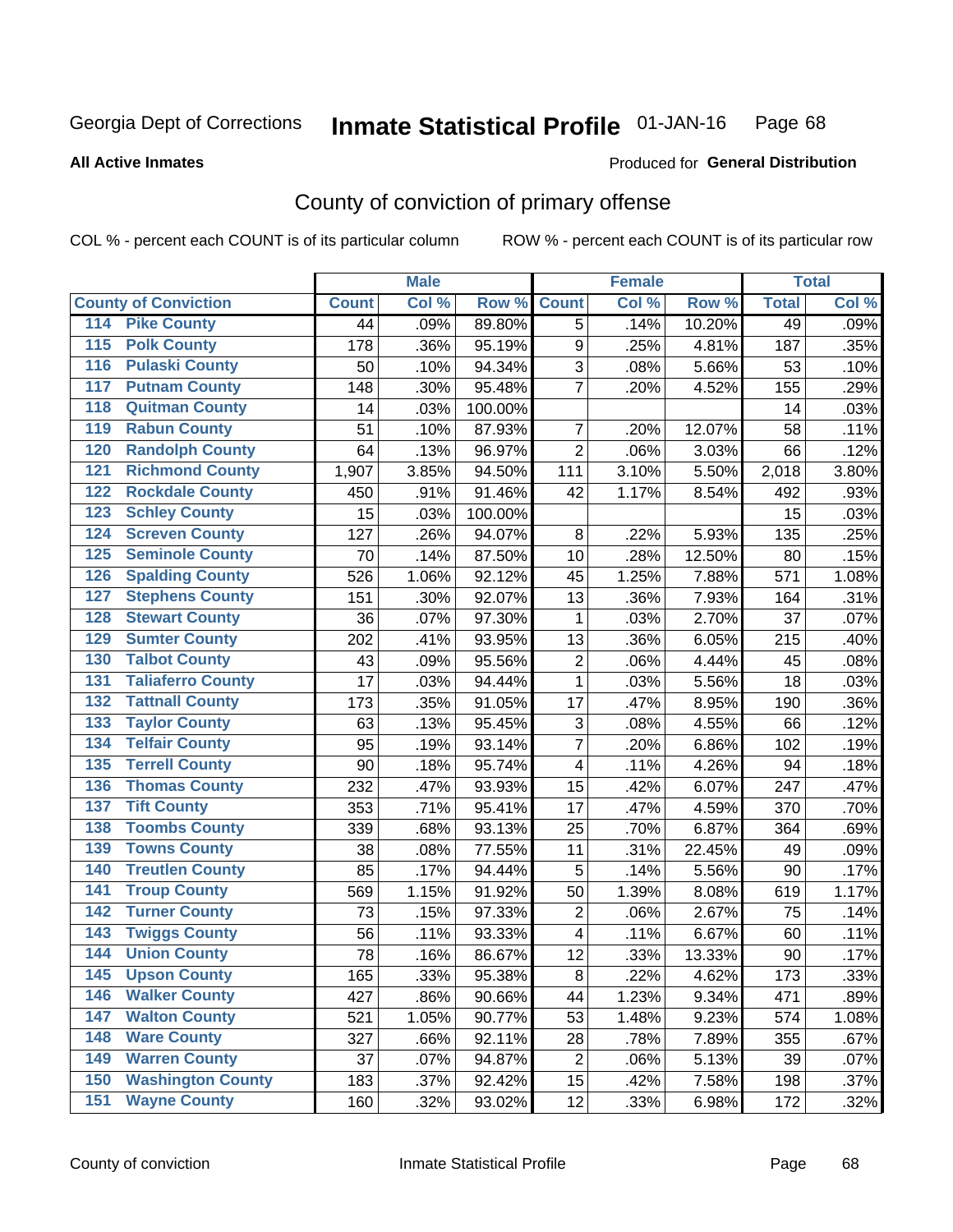#### Inmate Statistical Profile 01-JAN-16 Page 69

**All Active Inmates** 

## **Produced for General Distribution**

# County of conviction of primary offense

COL % - percent each COUNT is of its particular column

|                                |                    | <b>Male</b> |             |                | <b>Female</b> |        |              | <b>Total</b> |
|--------------------------------|--------------------|-------------|-------------|----------------|---------------|--------|--------------|--------------|
| <b>County of Conviction</b>    | Count <sup>1</sup> | Col %       | Row % Count |                | Col %         | Row %  | <b>Total</b> | Col %        |
| <b>Webster County</b><br>152   | 5                  | .01%        | 83.33%      |                | $.03\%$       | 16.67% | 6            | .01%         |
| <b>Wheeler County</b><br>153   | 21                 | .04%        | 95.45%      |                | .03%          | 4.55%  | 22           | .04%         |
| <b>White County</b><br>154     | 100                | .20%        | 85.47%      | 17             | .47%          | 14.53% | 117          | .22%         |
| <b>Whitfield County</b><br>155 | 586                | 1.18%       | 89.19%      | 71             | 1.98%         | 10.81% | 657          | 1.24%        |
| <b>Wilcox County</b><br>156    | 39                 | $.08\%$     | 97.50%      |                | $.03\%$       | 2.50%  | 40           | .08%         |
| <b>Wilkes County</b><br>157    | 79                 | .16%        | 100.00%     |                |               |        | 79           | .15%         |
| <b>Wilkinson County</b><br>158 | 50                 | .10%        | 96.15%      | $\overline{2}$ | .06%          | 3.85%  | 52           | .10%         |
| <b>Worth County</b><br>159     | 131                | .26%        | 93.57%      | 9              | .25%          | 6.43%  | 140          | .26%         |
| <b>Total Rported</b>           | 49,516             | 100%        | 93.25%      | 3,586          | 100%          | 6.75%  | 53,102       | 100%         |

| <b>Not Reported</b> |        |       |        |
|---------------------|--------|-------|--------|
| $\tau$ otar         | 49,516 | 3,586 | 53,102 |

| Mode (most frequent) | <b>Fulton County</b> | <b>Cobb County</b> | <b>Fulton County</b> |
|----------------------|----------------------|--------------------|----------------------|
|                      |                      |                    |                      |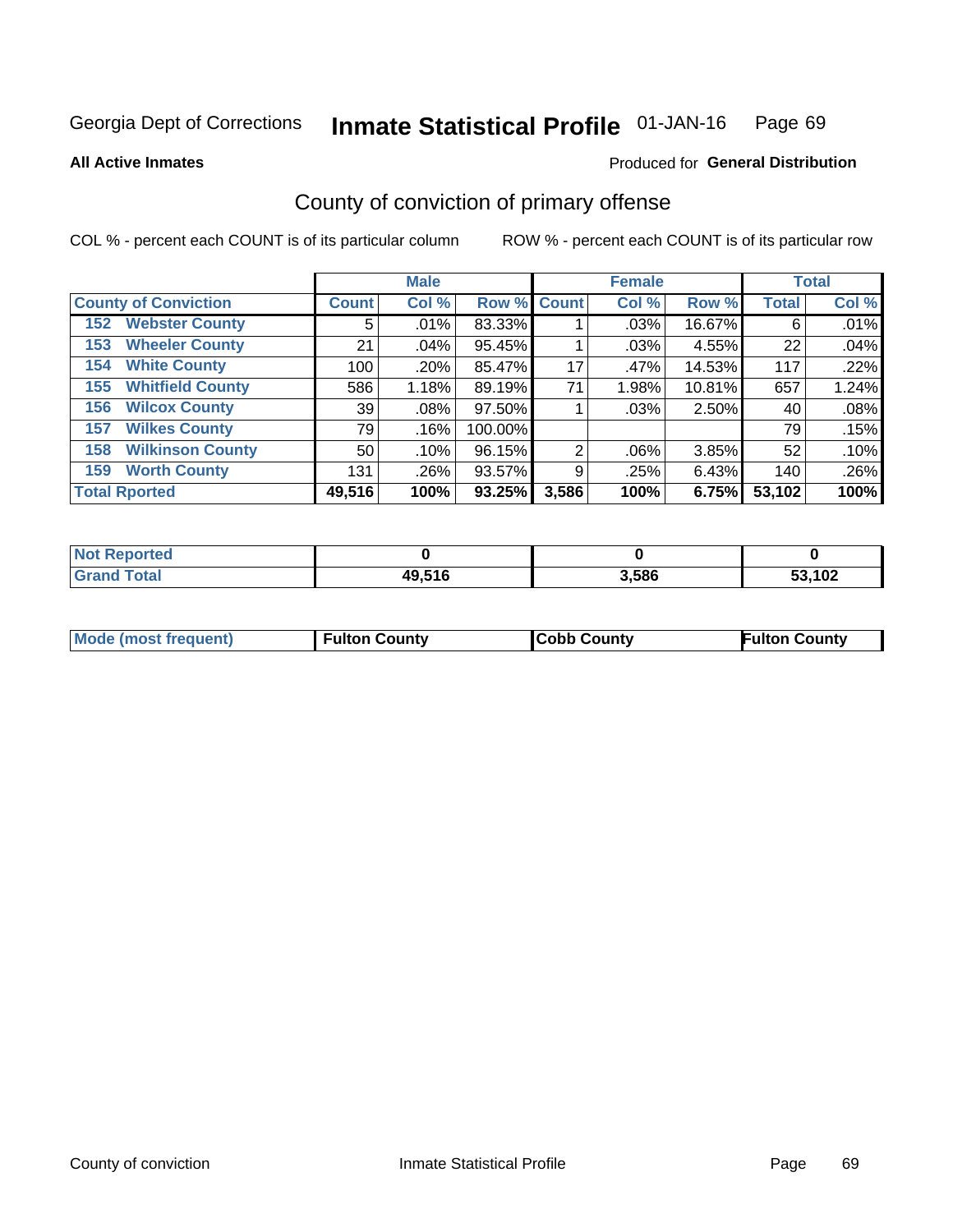## Georgia Dept of Corrections **All Active Inmates**

#### Inmate Statistical Profile 01-JAN-16 Page 70

Produced for General Distribution

# Circuit of conviction of primary offense

COL % - percent each COUNT is of its particular column ROW % - percent each COUNT is of its particular row

|                         |                                 |              | <b>Male</b> |        |              | <b>Female</b> |        |              | <b>Total</b> |
|-------------------------|---------------------------------|--------------|-------------|--------|--------------|---------------|--------|--------------|--------------|
|                         | <b>Circuit of Conviction</b>    | <b>Count</b> | Col %       | Row %  | <b>Count</b> | Col %         | Row %  | <b>Total</b> | Col %        |
| 1                       | <b>Alapaha Circuit</b>          | 361          | .73%        | 94.75% | 20           | .56%          | 5.25%  | 381          | .72%         |
| $\overline{2}$          | <b>Alcovy Circuit</b>           | 1,225        | 2.48%       | 91.62% | 112          | 3.13%         | 8.38%  | 1,337        | 2.53%        |
| $\overline{\mathbf{3}}$ | <b>Atlanta Circuit</b>          | 4,907        | 9.94%       | 96.08% | 200          | 5.59%         | 3.92%  | 5,107        | 9.65%        |
| 4                       | <b>Atlantic Circuit</b>         | 725          | 1.47%       | 93.07% | 54           | 1.51%         | 6.93%  | 779          | 1.47%        |
| 5                       | <b>Augusta Circuit</b>          | 2,513        | 5.09%       | 93.80% | 166          | 4.64%         | 6.20%  | 2,679        | 5.06%        |
| $\overline{\mathbf{6}}$ | <b>Blue Ridge Circuit</b>       | 538          | 1.09%       | 89.82% | 61           | 1.71%         | 10.18% | 599          | 1.13%        |
| $\overline{\mathbf{7}}$ | <b>Brunswick Circuit</b>        | 1,040        | 2.11%       | 93.53% | 72           | 2.01%         | 6.47%  | 1,112        | 2.10%        |
| 8                       | <b>Chattahoochee Circuit</b>    | 1,500        | 3.04%       | 94.64% | 85           | 2.38%         | 5.36%  | 1,585        | 2.99%        |
| $\overline{9}$          | <b>Cherokee Circuit</b>         | 991          | 2.01%       | 87.54% | 141          | 3.94%         | 12.46% | 1,132        | 2.14%        |
| 10                      | <b>Clayton Circuit</b>          | 1,482        | 3.00%       | 93.32% | 106          | 2.96%         | 6.68%  | 1,588        | 3.00%        |
| $\overline{11}$         | <b>Cobb Circuit</b>             | 2,506        | 5.08%       | 91.56% | 231          | 6.46%         | 8.44%  | 2,737        | 5.17%        |
| 12                      | <b>Conasauga Circuit</b>        | 744          | 1.51%       | 89.96% | 83           | 2.32%         | 10.04% | 827          | 1.56%        |
| $\overline{13}$         | <b>Cordele Circuit</b>          | 646          | 1.31%       | 93.62% | 44           | 1.23%         | 6.38%  | 690          | 1.30%        |
| $\overline{14}$         | <b>Coweta Circuit</b>           | 1,895        | 3.84%       | 92.57% | 152          | 4.25%         | 7.43%  | 2,047        | 3.87%        |
| $\overline{15}$         | <b>Dougherty Circuit</b>        | 962          | 1.95%       | 94.41% | 57           | 1.59%         | 5.59%  | 1,019        | 1.93%        |
| 16                      | <b>Dublin Circuit</b>           | 459          | .93%        | 94.64% | 26           | .73%          | 5.36%  | 485          | .92%         |
| $\overline{17}$         | <b>Eastern Circuit</b>          | 2,002        | 4.06%       | 96.25% | 78           | 2.18%         | 3.75%  | 2,080        | 3.93%        |
| 18                      | <b>Flint Circuit</b>            | 507          | 1.03%       | 90.21% | 55           | 1.54%         | 9.79%  | 562          | 1.06%        |
| 19                      | <b>Griffin Circuit</b>          | 1,085        | 2.20%       | 91.18% | 105          | 2.94%         | 8.82%  | 1,190        | 2.25%        |
| 20                      | <b>Gwinnett Circuit</b>         | 2,367        | 4.80%       | 93.01% | 178          | 4.98%         | 6.99%  | 2,545        | 4.81%        |
| $\overline{21}$         | <b>Houston Circuit</b>          | 717          | 1.45%       | 93.97% | 46           | 1.29%         | 6.03%  | 763          | 1.44%        |
| $\overline{22}$         | <b>Lookout Mountain Circuit</b> | 1,108        | 2.24%       | 90.23% | 120          | 3.35%         | 9.77%  | 1,228        | 2.32%        |
| 23                      | <b>Macon Circuit</b>            | 1,231        | 2.49%       | 94.84% | 67           | 1.87%         | 5.16%  | 1,298        | 2.45%        |
| 24                      | <b>Middle Circuit</b>           | 974          | 1.97%       | 93.92% | 63           | 1.76%         | 6.08%  | 1,037        | 1.96%        |
| $\overline{25}$         | <b>Mountain Circuit</b>         | 306          | .62%        | 92.17% | 26           | .73%          | 7.83%  | 332          | .63%         |
| 26                      | <b>Northeastern Circuit</b>     | 792          | 1.60%       | 90.62% | 82           | 2.29%         | 9.38%  | 874          | 1.65%        |
| $\overline{27}$         | <b>Northern Circuit</b>         | 626          | 1.27%       | 93.99% | 40           | 1.12%         | 6.01%  | 666          | 1.26%        |
| 28                      | <b>Ocmulgee Circuit</b>         | 1,041        | 2.11%       | 93.11% | 77           | 2.15%         | 6.89%  | 1,118        | 2.11%        |
| 29                      | <b>Oconee Circuit</b>           | 411          | .83%        | 93.41% | 29           | .81%          | 6.59%  | 440          | .83%         |
| 30                      | <b>Ogeechee Circuit</b>         | 946          | 1.92%       | 93.66% | 64           | 1.79%         | 6.34%  | 1,010        | 1.91%        |
| $\overline{31}$         | <b>Pataula Circuit</b>          | 390          | .79%        | 93.30% | 28           | .78%          | 6.70%  | 418          | .79%         |
| 32                      | <b>Piedmont Circuit</b>         | 567          | 1.15%       | 92.80% | 44           | 1.23%         | 7.20%  | 611          | 1.15%        |
| 33                      | <b>Rome Circuit</b>             | 894          | 1.81%       | 89.76% | 102          | 2.85%         | 10.24% | 996          | 1.88%        |
| 34                      | <b>South Georgia Circuit</b>    | 628          | 1.27%       | 94.58% | 36           | 1.01%         | 5.42%  | 664          | 1.25%        |
| 35                      | <b>Southern Circuit</b>         | 1,052        | 2.13%       | 95.99% | 44           | 1.23%         | 4.01%  | 1,096        | 2.07%        |
| 36                      | <b>Southwestern Circuit</b>     | 386          | .78%        | 94.84% | 21           | .59%          | 5.16%  | 407          | .77%         |
| 37                      | <b>Stone Mountain Circuit</b>   | 3,103        | 6.29%       | 94.83% | 169          | 4.72%         | 5.17%  | 3,272        | 6.18%        |
| 38                      | <b>Tallapoosa Circuit</b>       | 328          | .66%        | 94.52% | 19           | .53%          | 5.48%  | 347          | .66%         |
| 39                      | <b>Tifton Circuit</b>           | 628          | 1.27%       | 95.59% | 29           | .81%          | 4.41%  | 657          | 1.24%        |
| 40                      | <b>Toombs Circuit</b>           | 355          | .72%        | 95.69% | 16           | .45%          | 4.31%  | 371          | .70%         |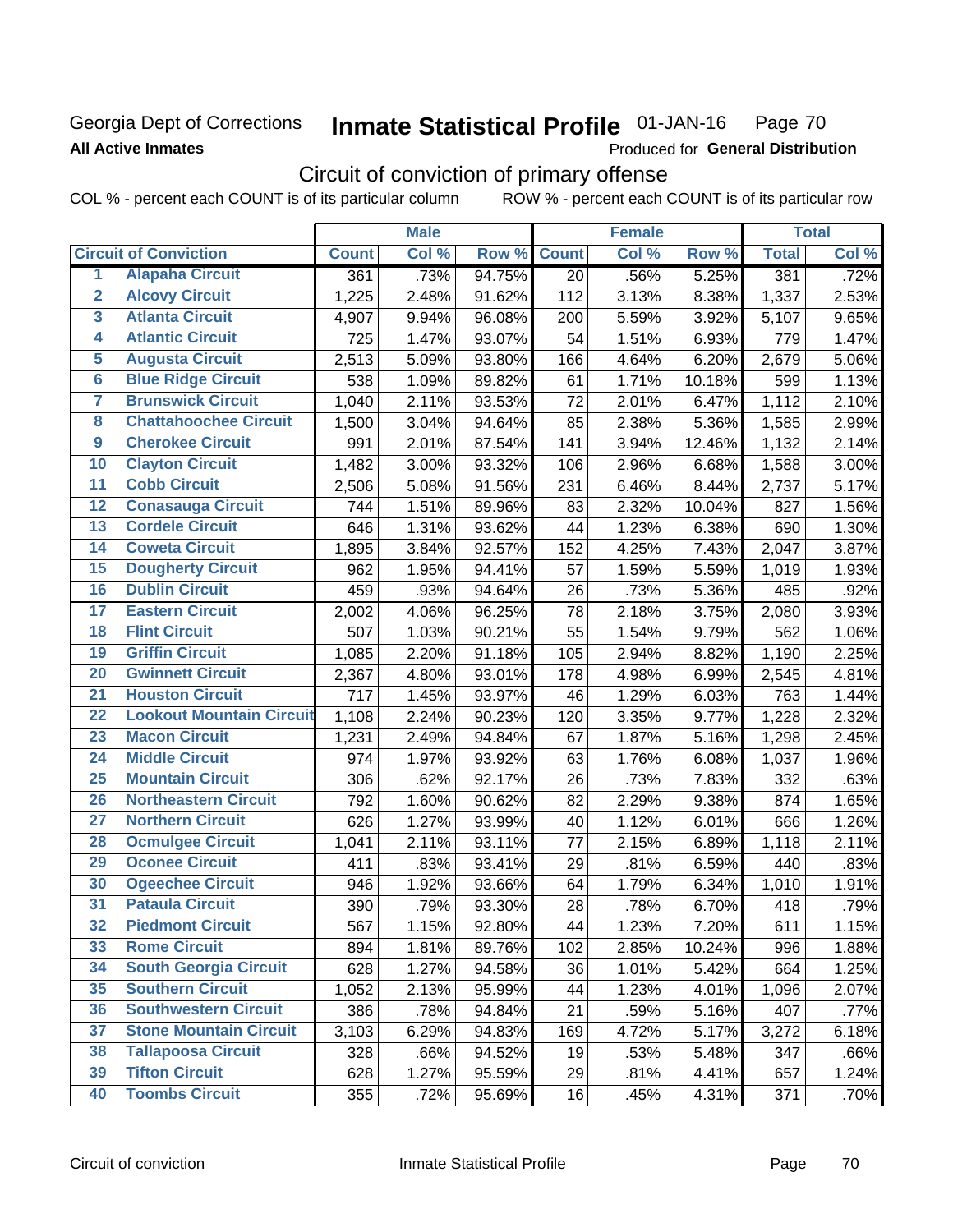## Georgia Dept of Corrections **All Active Inmates**

#### Inmate Statistical Profile 01-JAN-16 Page 71

Produced for General Distribution

# Circuit of conviction of primary offense

COL % - percent each COUNT is of its particular column ROW % - percent each COUNT is of its particular row

|    |                                  |              | <b>Male</b> |           |              | <b>Female</b> |          |              | <b>Total</b> |
|----|----------------------------------|--------------|-------------|-----------|--------------|---------------|----------|--------------|--------------|
|    | <b>Circuit of Conviction</b>     | <b>Count</b> | Col %       | Row %     | <b>Count</b> | Col %         | Row %    | <b>Total</b> | Col %        |
| 41 | <b>Waycross Circuit</b>          | 860          | 1.74%       | 93.07%    | 64           | 1.79%         | 6.93%    | 924          | 1.75%        |
| 42 | <b>Western Circuit</b>           | 511          | 1.04%       | 93.93%    | 33           | .92%          | 6.07%    | 544          | 1.03%        |
| 43 | <b>Rockdale Circuit</b>          | 450          | .91%        | 91.46%    | 42           | 1.17%         | 8.54%    | 492          | .93%         |
| 44 | <b>Douglas Circuit</b>           | 1,100        | 2.23%       | $90.02\%$ | 122          | 3.41%         | 9.98%    | 1,222        | 2.31%        |
| 45 | <b>Appalachian Circuit</b>       | 267          | .54%        | 90.51%    | 28           | .78%          | 9.49%    | 295          | .56%         |
| 46 | <b>Enotah Circuit</b>            | 303          | .61%        | 87.32%    | 44           | 1.23%         | 12.68%   | 347          | .66%         |
| 47 | <b>Bell-Forsyth J.C.</b>         | 376          | .76%        | $90.60\%$ | 39           | 1.09%         | 9.40%    | 415          | .78%         |
| 48 | <b>Towaliga Judicial Circuit</b> | 319          | .65%        | 90.37%    | 34           | .95%          | 9.63%    | 353          | .67%         |
| 49 | <b>Paulding Circuit</b>          | 231          | .47%        | 90.94%    | 23           | .64%          | $9.06\%$ | 254          | .48%         |
|    | <b>Total Rported</b>             | 49,355       | 100%        | 93.24%    | 3,577        | 100%          | 6.76%    | 52,932       | 100%         |
|    | <b>Not Reported</b>              |              | 161         |           |              | 9             |          |              | 170          |
|    | <b>Grand Total</b>               |              | 49,516      |           |              | 3,586         |          |              | 53,102       |

| 49.J I O | ง.วงง | JJ, IUZ |  |
|----------|-------|---------|--|
|          |       |         |  |
| Atlanta  | Cobb  | Atlanta |  |
|          |       |         |  |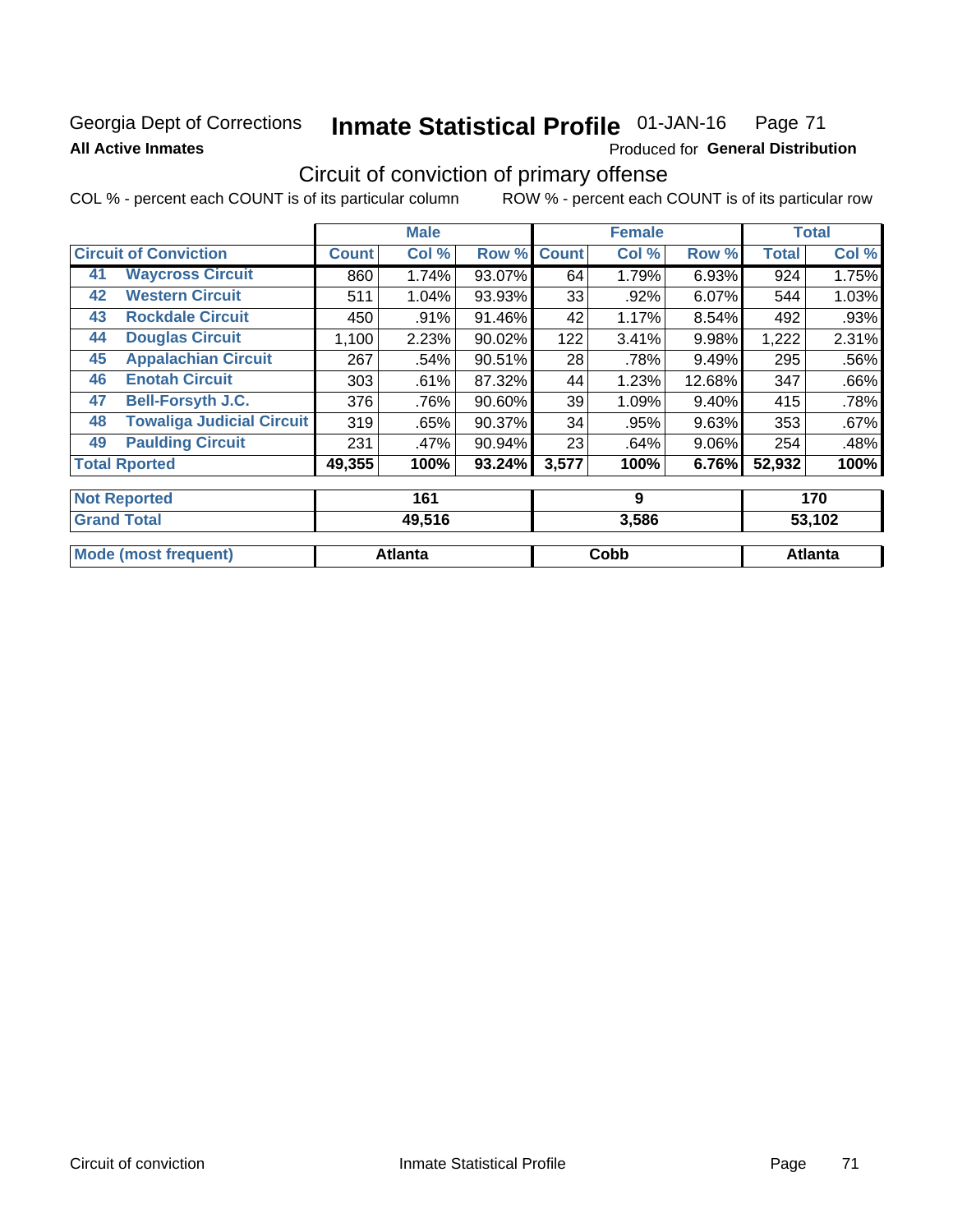# Georgia Dept of Corrections **Inmate Statistical Profile** 01-JAN-16 Page 72

### **All Active Inmates**

## Produced for **General Distribution**

## Years served (jail + prison) in this incarceration

COL % - percent each COUNT is of its particular column ROW % - percent each COUNT is of its particular row

|                        |              | <b>Male</b> |        |              | <b>Female</b> |       |              | <b>Total</b> |
|------------------------|--------------|-------------|--------|--------------|---------------|-------|--------------|--------------|
| <b>Years Served</b>    | <b>Count</b> | Col %       | Row %  | <b>Count</b> | Col %         | Row % | <b>Total</b> | Col %        |
| Less than one year     | 9,571        | 19.34%      | 90.78% | 972          | 27.11%        | 9.22% | 10,543       | 19.87%       |
| 1 to 1.99 years        | 7,247        | 14.65%      | 91.64% | 661          | 18.44%        | 8.36% | 7,908        | 14.90%       |
| 2 to 2.99 years        | 5,184        | 10.48%      | 92.03% | 449          | 12.52%        | 7.97% | 5,633        | 10.61%       |
| 3 to 3.99 years        | 4,236        | 8.56%       | 92.81% | 328          | 9.15%         | 7.19% | 4,564        | 8.60%        |
| 4 to 4.99 years        | 3,569        | 7.21%       | 92.82% | 276          | 7.70%         | 7.18% | 3,845        | 7.25%        |
| 5 to 5.99 years        | 2,512        | 5.08%       | 94.22% | 154          | 4.30%         | 5.78% | 2,666        | 5.02%        |
| 6 to 6.99 years        | 2,271        | 4.59%       | 95.02% | 119          | 3.32%         | 4.98% | 2,390        | 4.50%        |
| $7$ to $7.99$ years    | 1,826        | 3.69%       | 94.71% | 102          | 2.85%         | 5.29% | 1,928        | 3.63%        |
| <b>8 to 8.99 years</b> | 1,865        | 3.77%       | 95.40% | 90           | 2.51%         | 4.60% | 1,955        | 3.68%        |
| 9 to 9.99 years        | 1,534        | 3.10%       | 95.22% | 77           | 2.15%         | 4.78% | 1,611        | 3.04%        |
| 10 to 10.99 years      | 968          | 1.96%       | 94.90% | 52           | 1.45%         | 5.10% | 1,020        | 1.92%        |
| 11 to 11.99 years      | 831          | 1.68%       | 95.63% | 38           | 1.06%         | 4.37% | 869          | 1.64%        |
| 12 to 12.99 years      | 778          | 1.57%       | 95.34% | 38           | 1.06%         | 4.66% | 816          | 1.54%        |
| 13 to 13.99 years      | 711          | 1.44%       | 95.69% | 32           | 0.89%         | 4.31% | 743          | 1.40%        |
| 14 to 14.99 years      | 698          | 1.41%       | 97.08% | 21           | 0.59%         | 2.92% | 719          | 1.35%        |
| 15 to 15.99 years      | 562          | 1.14%       | 96.23% | 22           | 0.61%         | 3.77% | 584          | 1.10%        |
| 16 to 16.99 years      | 518          | 1.05%       | 94.87% | 28           | 0.78%         | 5.13% | 546          | 1.03%        |
| 17 to 17.99 years      | 509          | 1.03%       | 95.32% | 25           | 0.70%         | 4.68% | 534          | 1.01%        |
| 18 to 18.99 years      | 562          | 1.14%       | 97.91% | 12           | 0.33%         | 2.09% | 574          | 1.08%        |
| 19 to 19.99 years      | 505          | 1.02%       | 97.68% | 12           | 0.33%         | 2.32% | 517          | 0.97%        |
| 20 to 20.99 years      | 381          | 0.77%       | 95.97% | 16           | 0.45%         | 4.03% | 397          | 0.75%        |
| 21 to 21.99 years      | 348          | 0.70%       | 97.21% | 10           | 0.28%         | 2.79% | 358          | 0.67%        |
| 22 to 22.99 years      | 322          | 0.65%       | 96.70% | 11           | 0.31%         | 3.30% | 333          | 0.63%        |
| 23 to 23.99 years      | 240          | 0.49%       | 97.17% | 7            | 0.20%         | 2.83% | 247          | 0.47%        |
| 24 to 24.99 years      | 251          | 0.51%       | 96.54% | 9            | 0.25%         | 3.46% | 260          | 0.49%        |
| 25 to 25.99 years      | 180          | 0.36%       | 96.77% | 6            | 0.17%         | 3.23% | 186          | 0.35%        |
| 26 to 26.99 years      | 144          | 0.29%       | 97.96% | 3            | 0.08%         | 2.04% | 147          | 0.28%        |
| 27 to 27.99 years      | 155          | 0.31%       | 98.10% | 3            | 0.08%         | 1.90% | 158          | 0.30%        |
| 28 to 28.99 years      | 133          | 0.27%       | 99.25% | $\mathbf{1}$ | 0.03%         | 0.75% | 134          | 0.25%        |
| 29 to 29.99 years      | 97           | 0.20%       | 98.98% | $\mathbf{1}$ | 0.03%         | 1.02% | 98           | 0.18%        |
| Thirty + years         | 776          | 1.57%       | 98.73% | 10           | 0.28%         | 1.27% | 786          | 1.48%        |
| <b>Total Reported</b>  | 49,484       | 100%        | 93.24% | 3,585        | 100%          | 6.76% | 53,069       | 100%         |

| <b>Not Reported</b>     | 32                 |                 | 33            |  |
|-------------------------|--------------------|-----------------|---------------|--|
| <b>Grand Total</b>      | 49,516             | 3,586           | 53,102        |  |
|                         |                    |                 |               |  |
| Mean<br>(average)       | 6.43               | 4.08            | 6.27          |  |
| Median (middle)         | 3.64               | 2.35            | 3.53          |  |
| Mode<br>(most frequent) | Less than one year | 1 to 1.99 years | Less than one |  |

**year**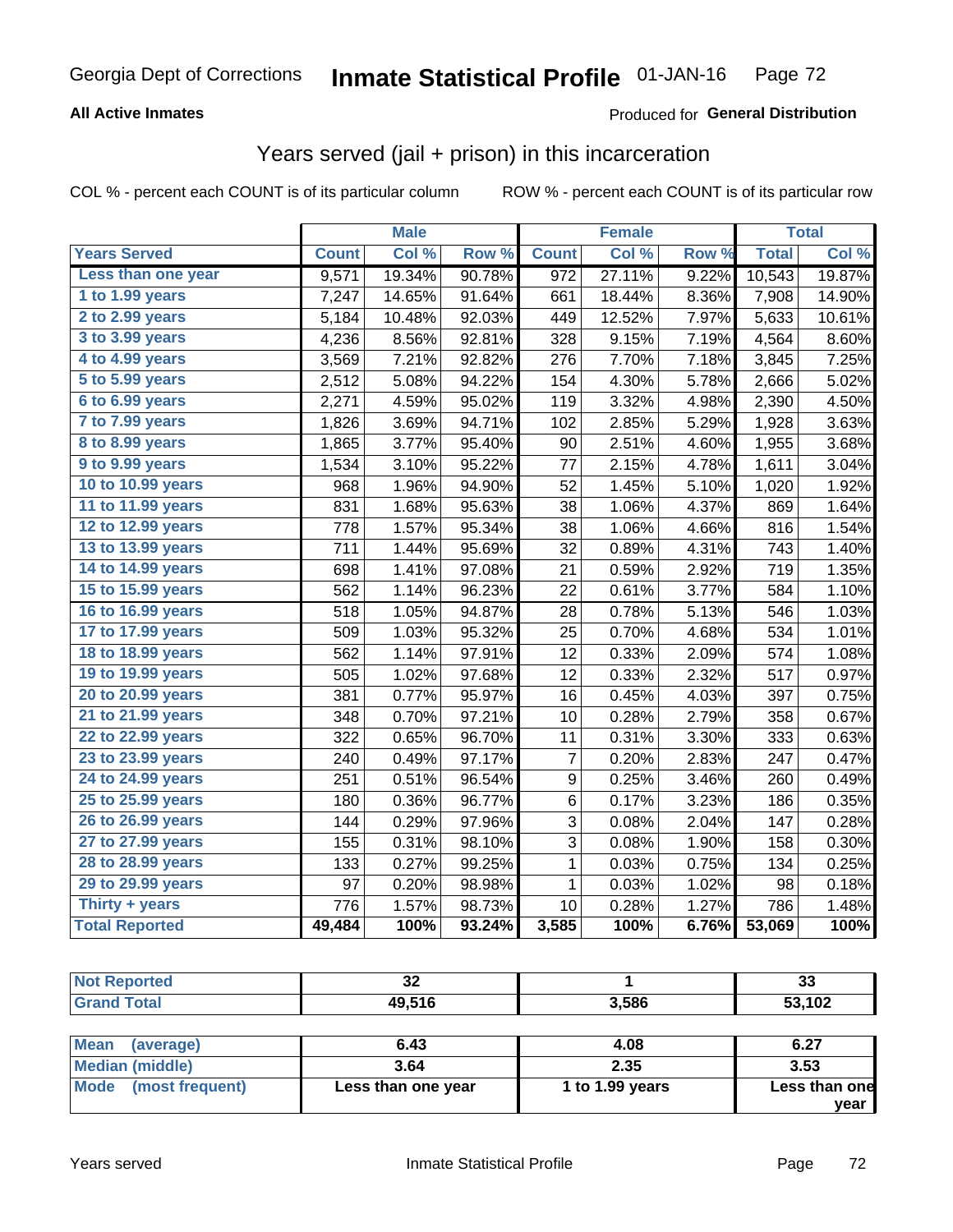### **All Active Inmates**

Produced for **General Distribution**

## Results of most recent HIV tests

|                         | <b>Male</b>  |        |           | <b>Female</b> |           |          | <b>Total</b> |        |
|-------------------------|--------------|--------|-----------|---------------|-----------|----------|--------------|--------|
| <b>HIV Test Results</b> | <b>Count</b> | Col %  | Row %I    | <b>Count</b>  | Col %     | Row %    | Total        | Col %  |
| <b>Positive</b>         | 661          | 1.52%  | $91.42\%$ | 62            | 1.88%     | 8.58%    | 723          | 1.55%  |
| <b>Negative</b>         | 42,815       | 98.47% | 92.96%    | 3,244         | $98.12\%$ | 7.04%    | 46,059       | 98.45% |
| <b>Indeterminate</b>    | ີ            | 0.01%  | 100.00%   |               |           |          |              | 0.01%  |
| <b>Total Reported</b>   | 43,479       | 100%   | $92.93\%$ | 3,306         | 100%      | $7.07\%$ | 46,785       | 100.0% |

| <b>Not Reported</b>     | 6,037  | 280   | 0.217<br>0.311 |
|-------------------------|--------|-------|----------------|
| <b>Total</b><br>' Grand | 49,516 | 3,586 | 53,102         |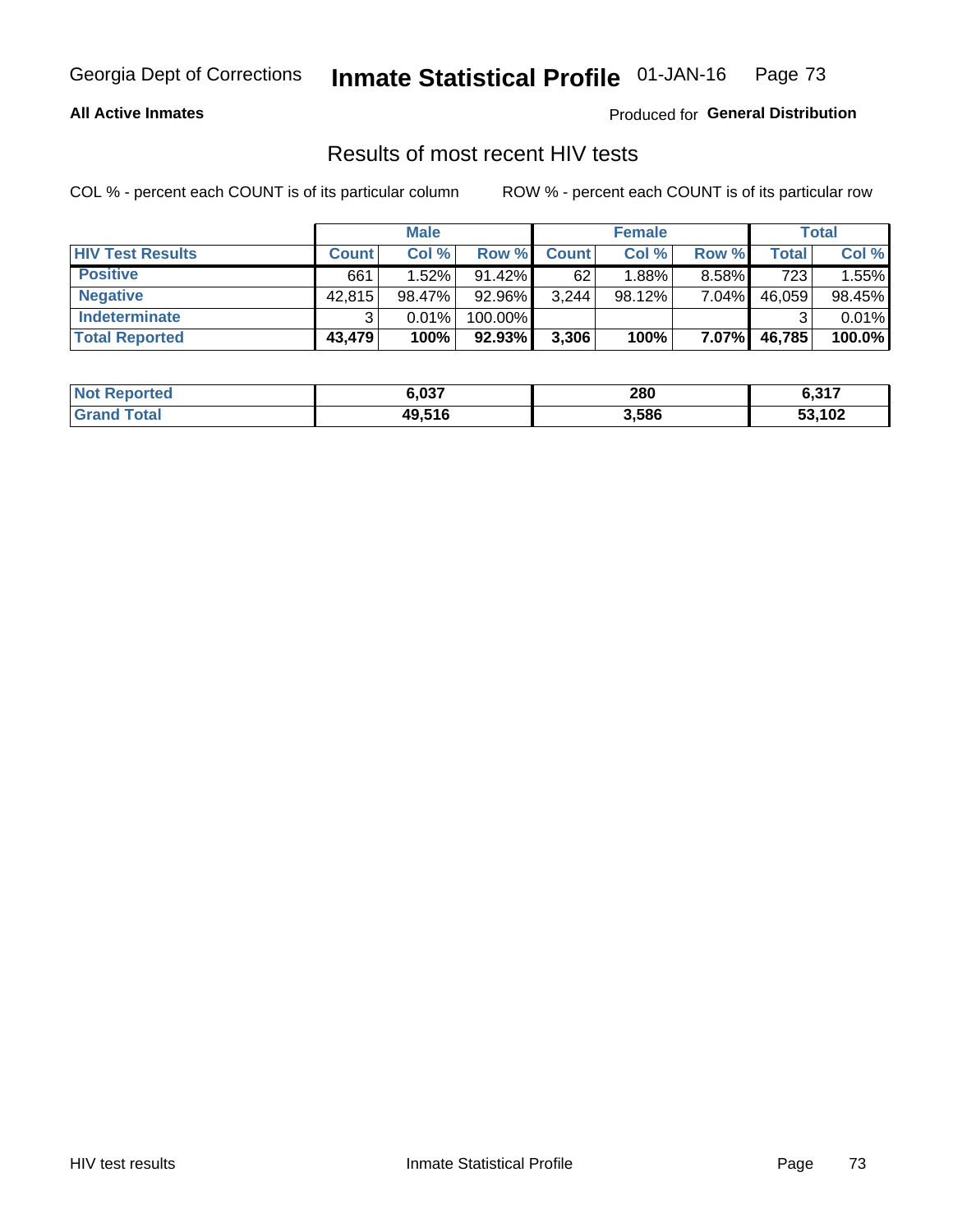### **All Active Inmates**

### Produced for **General Distribution**

### Results of most recent tuberculosis test

|                                  | <b>Male</b>  |        |           | <b>Female</b>    |           |          | Total        |        |
|----------------------------------|--------------|--------|-----------|------------------|-----------|----------|--------------|--------|
| <b>Tuberculosis Test Results</b> | <b>Count</b> | Col %  | Row %     | <b>Count</b>     | Col %     | Row %    | <b>Total</b> | Col %  |
| <b>Positive on current test</b>  | 7,346        | 16.19% | 97.74%    | 170 <sup>1</sup> | $5.07\%$  | 2.26%    | 7,516        | 15.43% |
| <b>Positive on previous test</b> | 10           | 0.02%  | 100.00%   |                  |           |          | 10           | 0.02%  |
| <b>Negative</b>                  | 38.010       | 83.79% | $92.27\%$ | 3,184            | $94.93\%$ | $7.73\%$ | 41.194       | 84.55% |
| <b>Total Reported</b>            | 45,366       | 100%   | $93.12\%$ | 3,354            | 100%      | 6.88%    | 48,720       | 100%   |

| <b>Not Reported</b>    | 4,150  | 232   | 4,382  |
|------------------------|--------|-------|--------|
| <b>Total</b><br>$G2^r$ | 49,516 | 3,586 | 53,102 |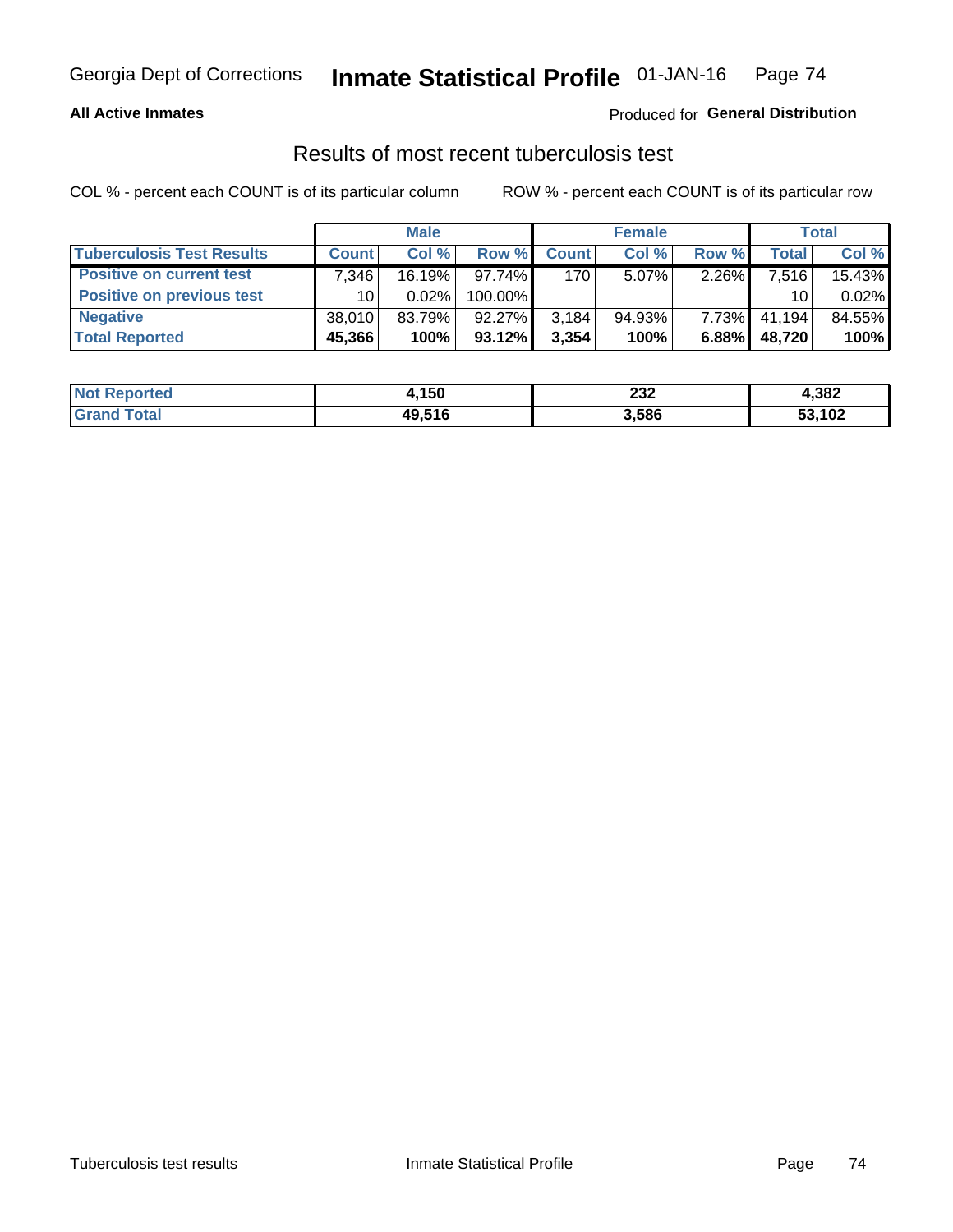### **All Active Inmates**

Produced for **General Distribution**

### Results of most recent syphilis test

|                                 | <b>Male</b>  |           |           | <b>Female</b> |           |          | Total   |        |
|---------------------------------|--------------|-----------|-----------|---------------|-----------|----------|---------|--------|
| <b>Syphilis Test Results</b>    | <b>Count</b> | Col%      | Row %I    | <b>Count</b>  | Col %     | Row %    | Total I | Col %  |
| <b>Positive on current test</b> | 245          | $1.41\%$  | $93.51\%$ |               | 2.51%     | $6.49\%$ | 262     | 1.45%  |
| <b>Negative</b>                 | 17.091       | $98.59\%$ | 96.28%    | 661           | $97.49\%$ | $3.72\%$ | 17,752  | 98.55% |
| <b>Total Reported</b>           | 17,336       | 100%      | 96.24%    | 678           | 100%      | $3.76\%$ | 18,014  | 100%   |

| <b>Not Reported</b> | 32,180 | 2,908 | 35,088 |
|---------------------|--------|-------|--------|
| <b>Grand Total</b>  | 49,516 | 3,586 | 53,102 |